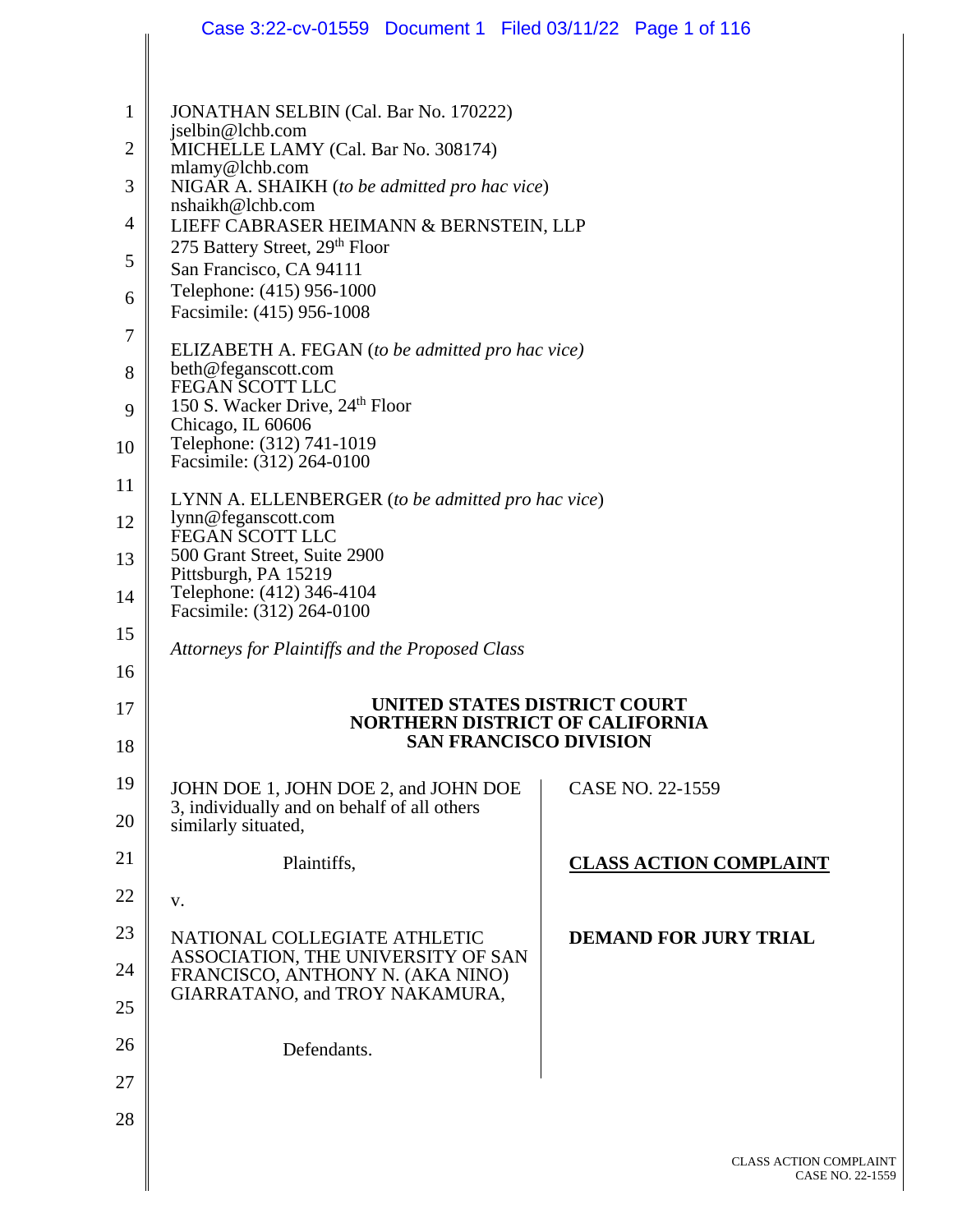|                |     |             | Case 3:22-cv-01559  Document 1  Filed 03/11/22  Page 2 of 116                                                                                |                  |
|----------------|-----|-------------|----------------------------------------------------------------------------------------------------------------------------------------------|------------------|
|                |     |             |                                                                                                                                              |                  |
| 1              |     |             | <b>TABLE OF CONTENTS</b>                                                                                                                     |                  |
| $\overline{2}$ |     |             |                                                                                                                                              | Page             |
| 3              | I.  |             |                                                                                                                                              |                  |
| 4              | II. |             |                                                                                                                                              |                  |
| 5              | Ш.  |             |                                                                                                                                              |                  |
| 6              | IV. | $A_{\cdot}$ |                                                                                                                                              |                  |
| 7              |     | <b>B.</b>   |                                                                                                                                              |                  |
|                | V.  |             |                                                                                                                                              |                  |
| 8<br>9         |     | $A_{\cdot}$ | Student-Athletes Are at Risk for Sexual Harassment, Exploitation, and                                                                        |                  |
| 10             |     | <b>B.</b>   | By the 1990s, National Governing Bodies (NGBs) Prohibited Sexual<br>Harassment by Coaches of Athletes, Recognizing the Power Disparities     |                  |
| 11<br>12       |     |             | In 1992, the United States Olympics Committee established a code<br>1.                                                                       |                  |
| 13             |     |             | 2.<br>In 1993, USA Hockey established a sexual abuse and harassment                                                                          |                  |
| 14             |     |             | Since 1998, USA Swimming has prohibited inappropriate sexual<br>3.                                                                           |                  |
| 15             |     |             | In 2007, the International Olympic Committee issued a consensus<br>4.                                                                        |                  |
| 16<br>17       |     |             | In 2018, the Energy and Commerce Committee investigated and set<br>5.<br>out best practices for NGBs to prohibit coach misconduct and track  |                  |
| 18             |     | C.          | Despite the Widespread Recognition that Protection of Student-Athletes Is                                                                    |                  |
| 19<br>20       |     |             | The NCAA has a duty to protect the physical and educational well-<br>1.                                                                      |                  |
| 21             |     |             | The NCAA regulates coaches in a myriad of ways—except when it<br>2.<br>comes to sexual harassment and sexual abuse of student-athletes 24    |                  |
| 22             |     |             | 3.<br>In the vacuum of the NCAA's failure to regulate abuse by coaches,                                                                      |                  |
| 23             |     |             | Even when the NCAA addresses abuse, the NCAA's policies and<br>4.                                                                            |                  |
| 24<br>25       |     |             | 5.<br>Because of its keen awareness of the problem it fostered and its<br>desire to avoid liability, the NCAA continues to focus on          |                  |
| 26             |     | D.          | With the NCAA's Tacit Blessing, the University of San Francisco<br>Permitted Sexual Exploitation of Student-Athletes on and off the Field 36 |                  |
| 27             |     |             | 1.<br>Neither the Archdiocese of San Francisco nor USF are strangers to                                                                      |                  |
| 28             |     |             | <b>CLASS ACTION COMPLAINT</b><br>$-i-$                                                                                                       | CASE NO. 22-1559 |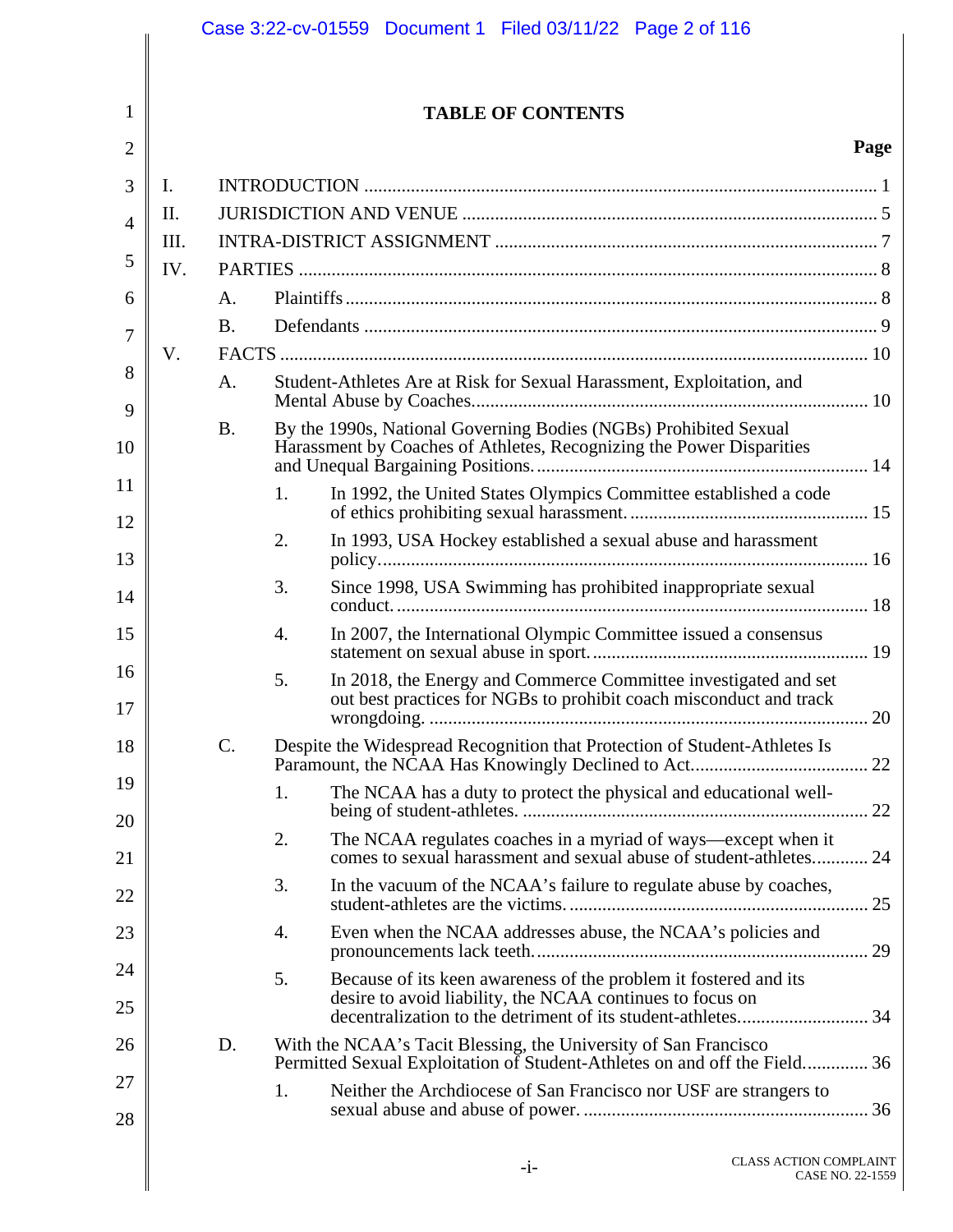|                |       | Case 3:22-cv-01559 Document 1 Filed 03/11/22 Page 3 of 116                                                                                 |
|----------------|-------|--------------------------------------------------------------------------------------------------------------------------------------------|
|                |       |                                                                                                                                            |
| 1              |       | <b>TABLE OF CONTENTS</b>                                                                                                                   |
| $\overline{2}$ |       | (continued)<br>Page                                                                                                                        |
| 3              |       | 2.<br>Coach Naks created an intolerable sexualized environment at every                                                                    |
| 4              |       | USF retaliated against the players who tried to stop the abusive<br>3.<br>behavior or who did not condone it, running them off the team 46 |
| 5              |       | Ε.                                                                                                                                         |
| 6              | VI.   |                                                                                                                                            |
| 7              | VII.  | CLAIMS AGAINST THE NCAA, USF, AND THE COACH DEFENDANTS ON                                                                                  |
| 8              | VIII. | CLAIMS AGAINST THE NCAA ON BEHALF OF THE NATIONWIDE                                                                                        |
| 9              | IX.   |                                                                                                                                            |
| 10             | X.    |                                                                                                                                            |
| 11             |       |                                                                                                                                            |
| 12             |       |                                                                                                                                            |
| 13             |       |                                                                                                                                            |
| 14             |       |                                                                                                                                            |
| 15             |       |                                                                                                                                            |
| 16             |       |                                                                                                                                            |
| 17             |       |                                                                                                                                            |
| 18             |       |                                                                                                                                            |
| 19             |       |                                                                                                                                            |
| 20             |       |                                                                                                                                            |
| 21             |       |                                                                                                                                            |
| 22             |       |                                                                                                                                            |
| 23             |       |                                                                                                                                            |
| 24             |       |                                                                                                                                            |
| 25             |       |                                                                                                                                            |
| 26             |       |                                                                                                                                            |
| 27             |       |                                                                                                                                            |
| 28             |       |                                                                                                                                            |
|                |       | CLASS ACTION COMPLAINT                                                                                                                     |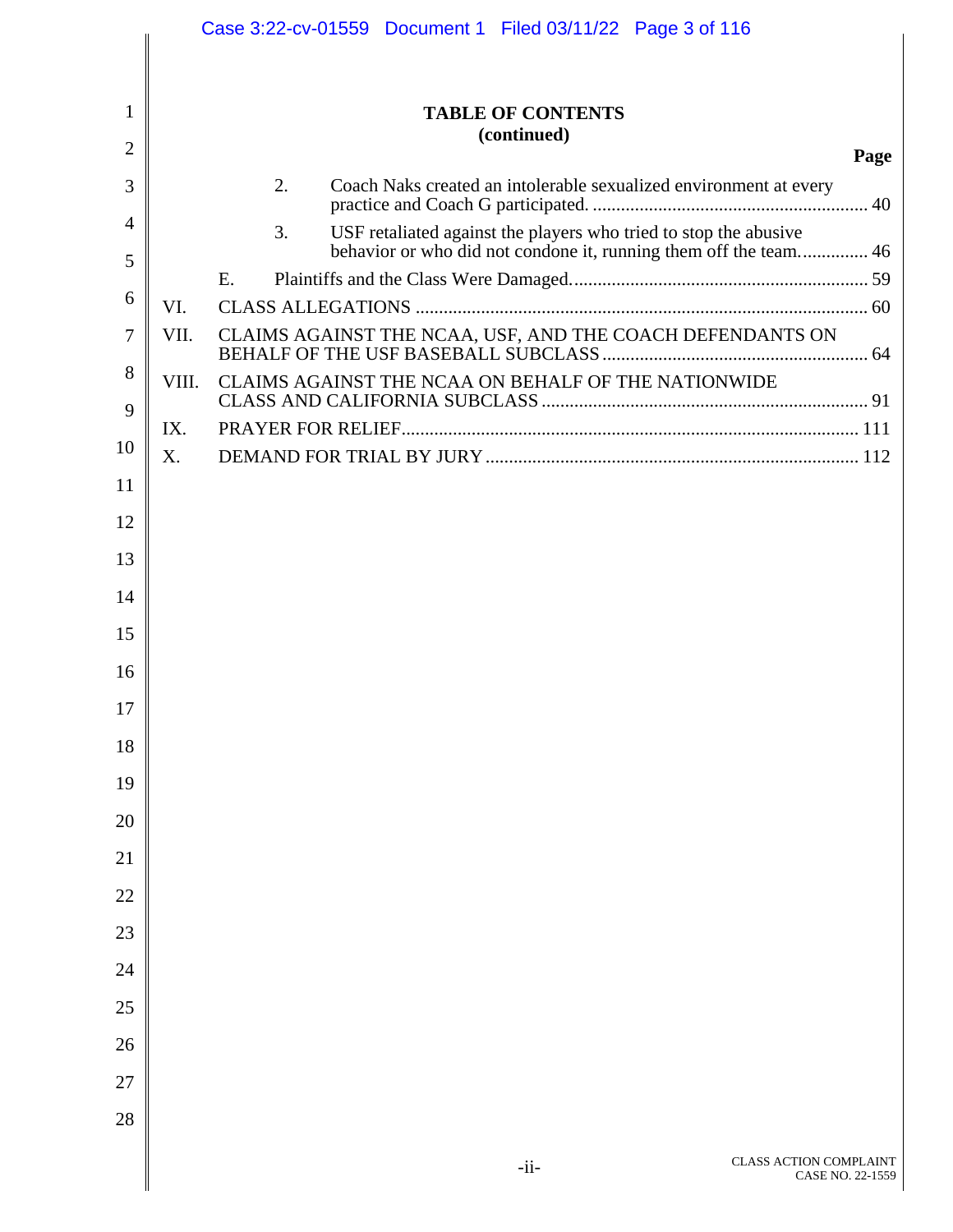1 2 3 4 5 6 7 Plaintiffs John Doe 1, John Doe 2, and John Doe 3, on behalf of themselves and all others similarly situated, by and through their attorneys, bring this action against the National Collegiate Athletic Association ("NCAA"), the University of San Francisco ("USF"), Nino Giarratano ("Giarratano" or "Coach G"), and Troy Nakamura ("Nakamura" or "Coach Naks") (Coach G and Coach Naks may also be collectively referred to as the "Coach Defendants," and all defendants may also be collectively referred to as the "Defendants"). Plaintiffs' allegations are based upon information and belief.

8

## **I. INTRODUCTION**

9 10 11 12 1. The NCAA has a historical and ongoing duty to protect the health and safety of student-athletes. Indeed, its President and Board Member, Mark Emmert, testified before Congress that the NCAA has "a clear, moral obligation to make sure that we do everything we can to support and protect student-athletes."1

13 14 15 16 17 18 19 20 21 2. In exercise of that duty, the NCAA has promulgated rules that require it to "adopt legislation to enhance member institutions' compliance with applicable gender-equity laws."<sup>2</sup> Gender equity includes the right to be free from sexual harassment and other sexualized conduct. When students suffer sexual abuse and harassment, they are deprived of equal access to education. Despite this duty to promulgate legislation to augment gender equity, however, the NCAA has failed to implement any rules prohibiting sexual harassment and retaliation. 3. The NCAA's duty to protect the health and safety of student-athletes—and failure to discharge that duty—affects some of the most vulnerable individuals in our society. NCAA student-athletes are typically living away from home for the first time. Student-athletes arrive at

22 college with the expectation that they will become the best athletes they possibly can be under the

supervision of educated, skilled, and fully vetted athletics department personnel looking out for

- 23
- 24

25

 $\overline{a}$ 

<sup>26</sup>  <sup>1</sup> U.S. Senate, Comm. on Commerce, Science and Trans., *Promoting the Well-Being and Academic Success of College Athletes*, at 60-61 (July 9, 2014) available at https://bit.ly/3i596YO (last accessed Feb. 9, 2022).

<sup>27</sup>   $^{2}$  2.3.2 NCAA Legislation (adopted Jan. 11, 1994), available at

<sup>28</sup>  https://web3.ncaa.org/lsdbi/bylaw?bylawId=2461&division=1&adopted=0 (last accessed Feb. 9, 2022); https://www.ncaa.org/about/resources/inclusion/gender-equity-and-title-ix (last accessed Feb. 9, 2022).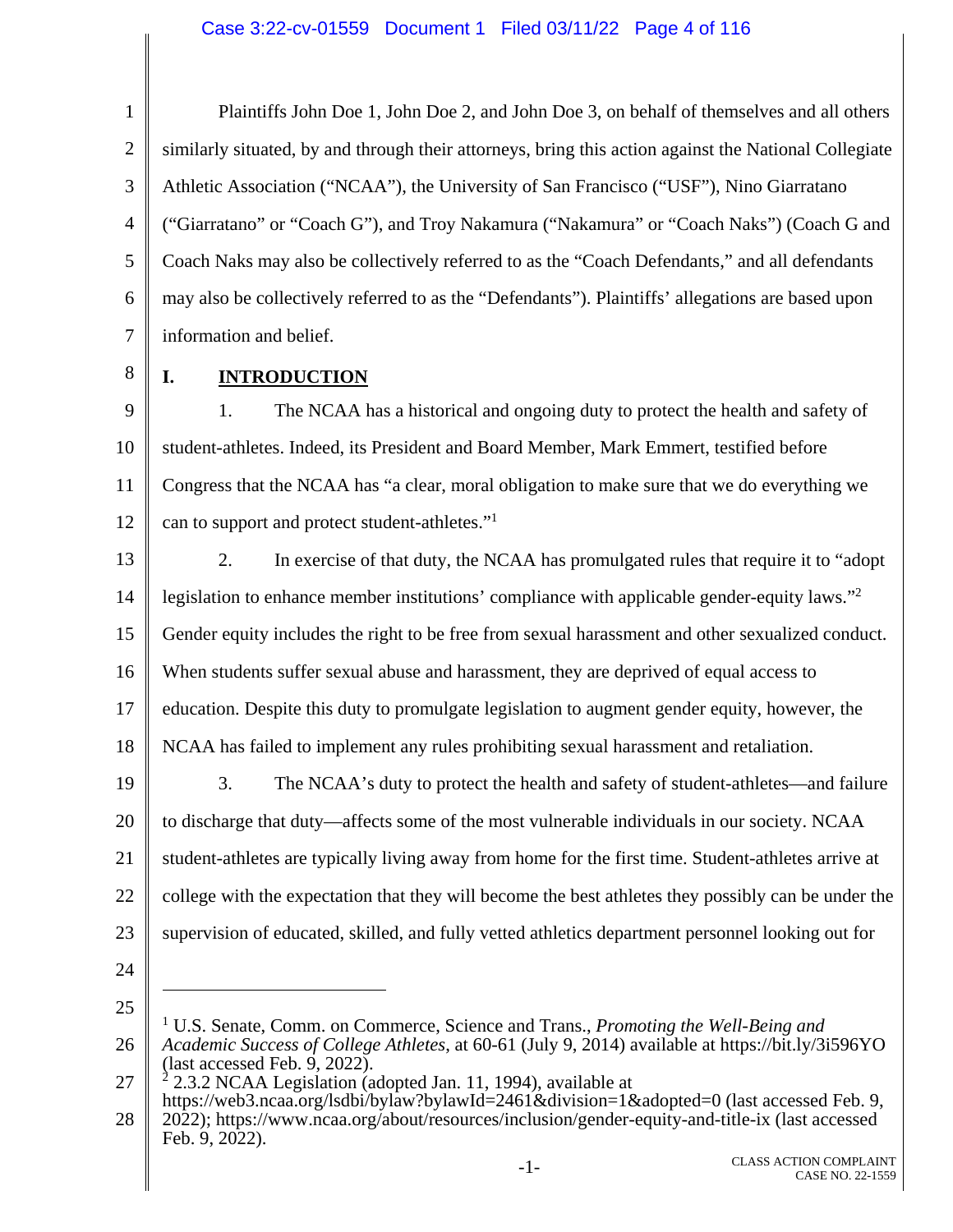#### Case 3:22-cv-01559 Document 1 Filed 03/11/22 Page 5 of 116

1 2 3 4 5 their best interests. Many student-athletes dream of playing their sports professionally after college, and are taught from a young age that trusting and believing their coaches is the key to realizing that dream. The student-athletes therefore accord their coaches and trainers deference, respect, and loyalty. A tragic example is U.S.A. gymnastics, where the female gymnasts trusted their coaches, who sent them year after year to serial sexual predator Larry Nassar.

6 7 8 9 10 11 12 13 14 15 4. This trust—coupled with the NCAA's failure to impose sanctions that would incentivize schools to report abuse and deter perpetrators—has created and perpetuated a continuing cycle of abusive coaches who move unchecked among schools. Without NCAA reporting requirements, colleges and universities can turn a blind eye to a coach's misconduct. Even if a school takes action, the NCAA permits the perpetrator to move to another college or university, and thereby grants the perpetrator access to a fresh population of student-athletes who are unaware of these prior allegations and primed to afford the perpetrator complete trust. Instead of a system that protects the well-being of student-athletes, the NCAA therefore oversees one that prioritizes the protection of athletic revenue, alumni donations, and tuition at the expense of student-athletes.

16 17 18 19 20 21 22 5. Within this culture, the University of San Francisco employed two baseball coaches for 22 years, despite an awareness that these coaches created an intolerable sexualized environment within USF's Division I baseball team that included persistent psychological abuse and repeated inappropriate sexual conduct. For 22 years and counting, Head Coach Nino Giarratano and Assistant Coach Troy Nakamura have wielded their power to psychologically abuse their players, destroying their spirits to the point where multiple players have become suicidal.

23

24 25 6. The Coach Defendants created a culture where, in the light of the day, it was "normal" to see Coach Naks naked on the field or in a window, swinging his penis in a helicopter fashion while the entire team—and Coach G—watched.

26 27 28 7. The Coach Defendants created a culture where, under the guise of relaxing the student-athletes before practice, it was "normal" for Coach Naks to mime sexual acts with the players.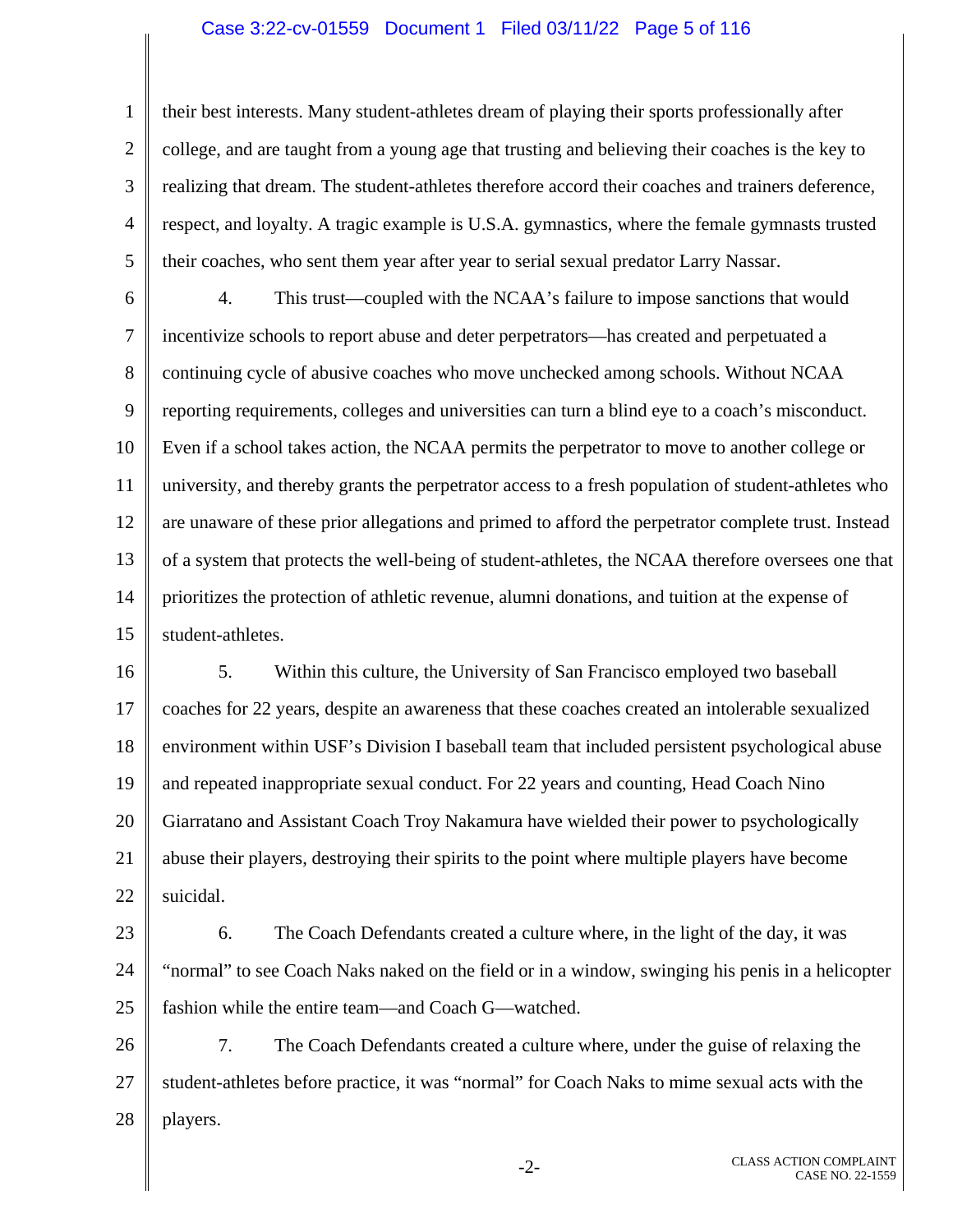### Case 3:22-cv-01559 Document 1 Filed 03/11/22 Page 6 of 116

1 2 3 4 8. The Coach Defendants created a culture where it was perfectly "normal" for the coaches to discuss their sexual preferences, the sexual acts they would like to engage in, and the bodily fluids they would like to drink with Plaintiffs and other members of the USF baseball team.

- 5 6 7 8 9 9. Make no mistake: this case is not about the behavior of an overbearing coach or "locker room talk." Plaintiffs have spent their lives playing baseball, and the conduct at issue is profoundly more disturbing than anything they have experienced. The conduct was not "normal"—even in the realm of elite, competitive baseball—and USF and the Coach Defendants knew it was not normal. So, they took steps to cover it up.
- 10 11 12 13 14 15 16 10. The Coach Defendants engaged in extreme retaliation and psychological abuse of any student-athlete, including Plaintiffs, who did not outwardly condone or participate in the sexualized atmosphere. The Coach Defendants berated, belittled, and disparaged student-athletes; threatened to take away their playing time and their scholarships; and told the student-athletes (who otherwise met all NCAA and academic requirements) to leave USF and not come back. The Coach Defendants tricked the student-athletes into signing forms to make it seem as though revocation of their scholarships was voluntary, when it was not.
- 17 18 19 20 21 11. And, when USF—a Jesuit university whose mission is to create a more humane and just world, including by holding staff accountable to promote the common good and address inequities—was confronted with the Coach Defendants' wrongdoing through complaints made to the very highest levels of the Athletic Department, USF chose to back Coach G's decisions to run student-athletes off the baseball team.
- 22 23 24 25 26 27 28 12. The Coach Defendants' psychological abuse and retaliation against Plaintiffs and the other student-athletes worked. Of the three Plaintiffs, only one plans to remain at USF. One transferred and another is in the process of transferring. Of the 13 freshman recruits in the 2020 USF baseball class, seven have transferred and one more is in the process of transferring. The fact that more than 60% of the 2020 recruiting class left or intends to leave is a testament to the coaching staff's illegal behavior, ruthlessness, retaliation, and callous treatment of its players. This transfer rate stands in stark contrast to the reported percentage of four-year college transfers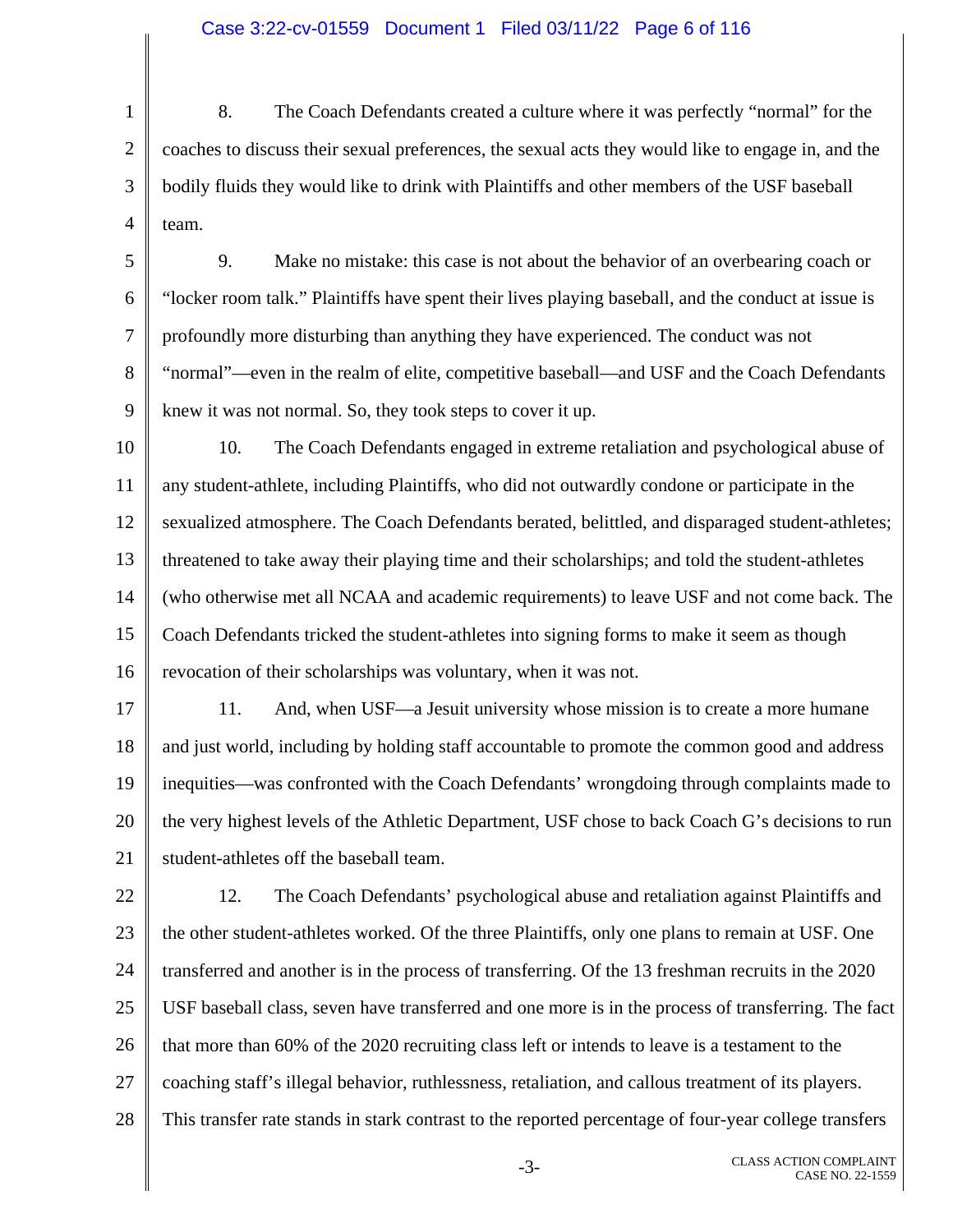1 2 among Division I baseball players—just 2.3%, the fourth lowest rate out of 38 NCAA Division I sports.<sup>3</sup>

3 4 5 6 7 8 9 10 11 12 13. Through this lawsuit, Plaintiffs seek to hold the NCAA and USF accountable, including through demands: (i) to make changes to the NCAA's policies and practices to ensure it fulfills its obligation to protect student-athletes from athletic department personnel's psychological abuse and repeated inappropriate sexual conduct that creates an intolerable sexualized environment now and in the future; and (ii) for compensation from the NCAA, USF, and the Coach Defendants for the psychological abuse, repeated inappropriate sexual conduct that created an intolerable sexualized environment, and retaliation Plaintiffs and members of the USF baseball team have suffered. 14. First, Plaintiffs seek injunctive and equitable relief requiring the NCAA to implement and enforce rules and bylaws considered best practices. That includes, *inter alia*:

14 personnel; prohibiting romantic or sexual relationships between athletics department personnel

prohibiting sexual harassment and/or sexual abuse of student-athletes by athletics department

15 and student-athletes; requiring NCAA member institutions to immediately report any allegations

16 of harassment or abuse of a student-athlete by athletics department personnel; requiring that all

17 reports be independently investigated; implementing public sanctions on member institutions and

18 athletics department personnel where allegations are substantiated; banning athletics department

19 personnel found to be in violation from further working or volunteering for any member

20 institution; mandating training; and protecting student-athletes from retaliation and coercion to

21 leave their teams, enter the NCAA transfer portal, and/or forego their scholarships without an

- 22 independent ombudsman and advocate for the student-athletes.<sup>4</sup>
- 23

13

15. Second, Plaintiffs seek damages from the NCAA, USF, and the Coach Defendants for the psychological abuse and repeated inappropriate sexual conduct they suffered, and

25

 $\overline{a}$ 

24

26 27 3 NCAA, *Transfer Composition of Division I Teams*, 10 (July 2020), available at https://ncaaorg.s3.amazonaws.com/research/transfers/RES\_TransCompD1TeamsSlides.pdf (last accessed Jan. 27, 2022).

28 <sup>4</sup> The transfer portal is an NCAA mechanism for players to make themselves available to other schools; however, to enter the transfer portal, the student-athletes must give up their current scholarships.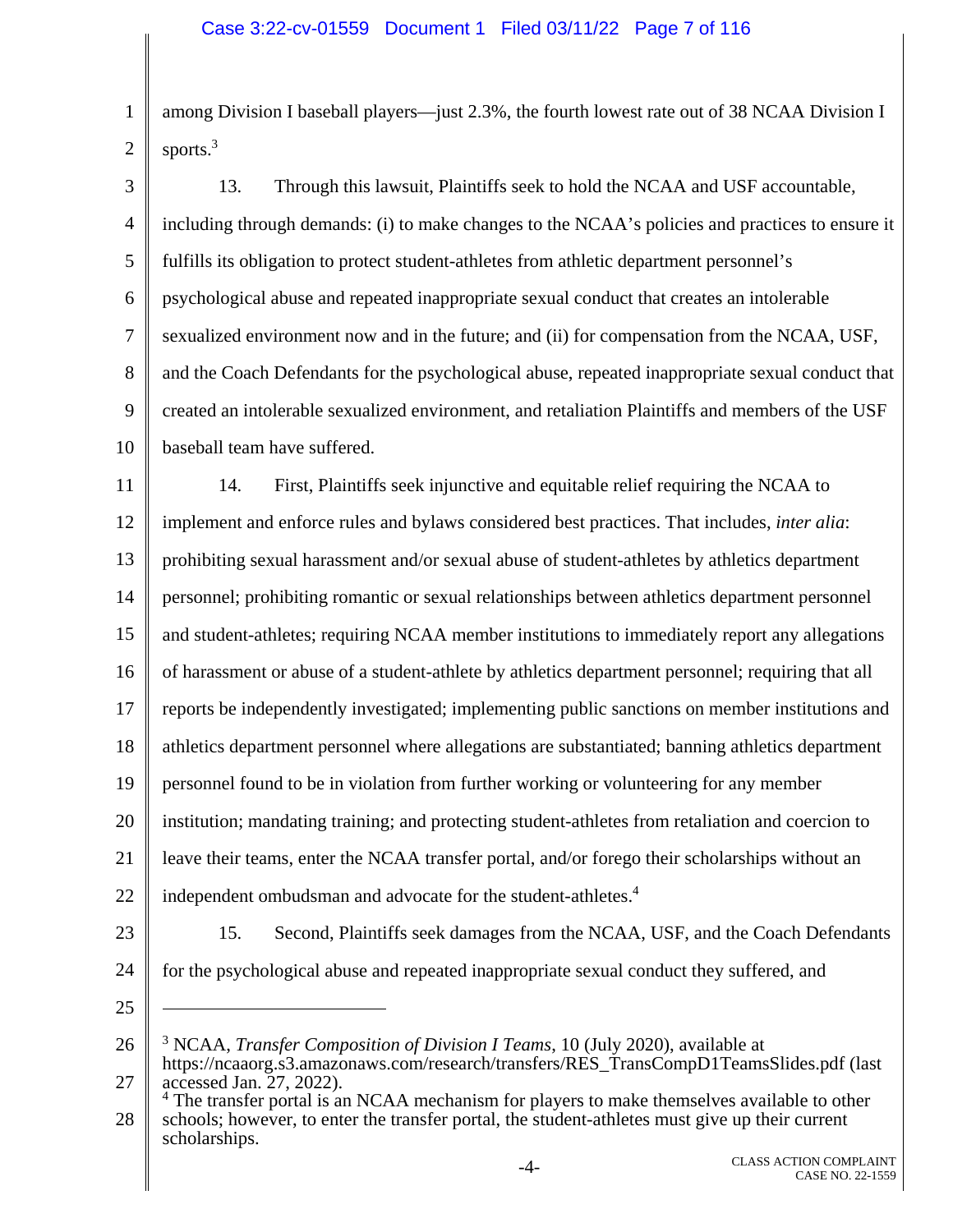1 2 compensation for lost guaranteed scholarship money, other out-of-pocket costs, and impairment of their baseball careers, including playing Major League Baseball.

3 4 5 6 16. Pursuant to Federal Rules of Civil Procedure 23(a), (b)(2), (b)(3), and/or (c)(4), Plaintiffs bring this class action for violations of Title IX of the Education Amendments of 1972 ("Title IX"), as amended, 20 U.S.C. § 1681 *et seq*., as well as various state statutory and common laws.

7

## **II. JURISDICTION AND VENUE**

8 9 10 11 12 13 17. This Court has subject matter jurisdiction over this action pursuant to 28 U.S.C. § 1332, as amended by the Class Action Fairness Act, 28 U.S.C. § 1332(d)(2), because: (a) there are at least 100 class members; (b) the matter in controversy exceeds \$5 million, exclusive of interest and costs; (c) at least one Plaintiff is a citizen of a different state than at least one Defendant; and (d) at least one member of the Classes, including Plaintiffs, is a citizen of a different state than at least one Defendant.

14 15 16 17 18 19 20 18. This Court has personal jurisdiction over the NCAA because the NCAA has contacts with California to render it "essentially at home" in California, such that the exercise of personal jurisdiction is proper. Specifically, this Court has general personal jurisdiction because of the NCAA's meaningful, continuous, and substantial economic, physical, and political presence in California; the 58 NCAA member organizations located in California, including USF; the NCAA's ability to influence the California legislature; the NCAA's attempts to influence the California courts; and the NCAA's availment of the California courts.

21 22 23 19. First, the NCAA engages in a continuous stream of activities in and directed towards California, both directly and through its members, that exceed its activity in other states and renders it at home in California.

24 25 26 27 28 a. Since its founding in 1916, the NCAA has received substantial revenue directly tied to activities in California. California has the largest number of Division I member institutions in the country—the Division that generates virtually all NCAA revenue. California members are thus responsible for an outsized portion of the NCAA's over \$1 billion annual revenue.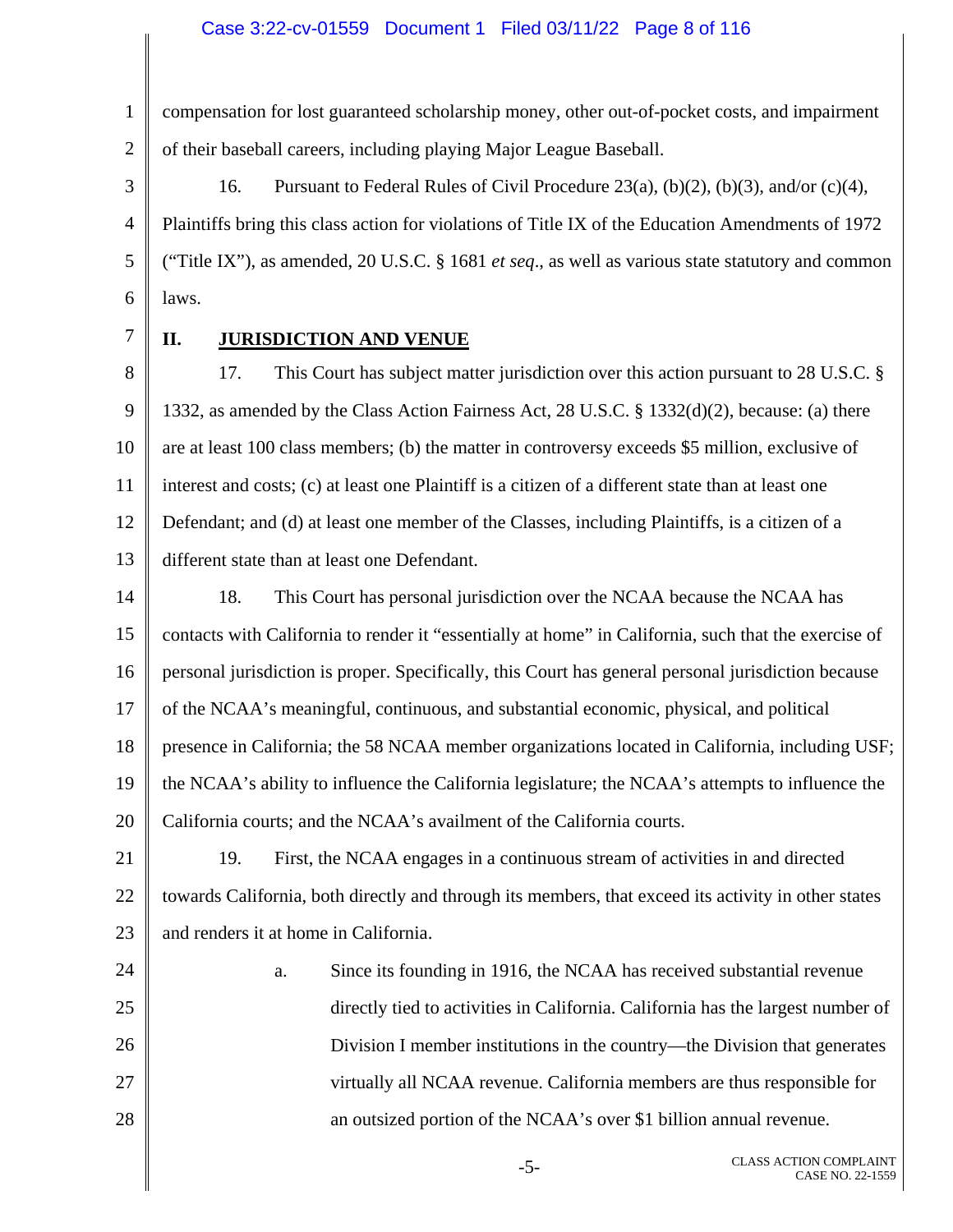1 2 3 4 5 6 7 8 9 10 11 12 13 14 15 16 17 18 19 20 21 22 23 24 25 26 27 28 b. California members contribute tens of thousands of dollars in membership dues to the NCAA. c. The NCAA affirmatively elects to sponsor many of its largest and most prominent revenue-minting events in California. For example, the oldest and most famous college football playoff game, the Rose Bowl, has been held in California continuously since 1916—evidencing more than 100 years of continuous and highly profitable commercial activity by the NCAA in the State. d. Overall, during the 2019 to 2020 academic year, California was slated to host 43 championship games—more than almost any other state. These games are attended by NCAA representatives, giving the NCAA a meaningful physical presence in the State throughout the year in addition to an economic one. 20. Second, the NCAA members are heavily concentrated in California, with 58 members in California. Of these 58, 24 are Division I members—the most of any state. Moreover, the NCAA exercises significant control over its California members through the imposition of onerous requirements on members' athletic programs and operation of an expansive enforcement program. 21. Third, the NCAA has engaged in sustained lobbying efforts specifically targeted at California. For example, on September 18, 2019, the NCAA Board wrote a letter to California Governor Gavin Newsom urging him to reject a bill called the Fair Play to Pay Act that would allow athletes in the state to be compensated for use of their name, image, and likeness. The NCAA spent \$450,000 on lobbying efforts in 2019, much of it directed at California. 22. Fourth, the NCAA has engaged in significant activities in an attempt to influence the California courts. In *Brown v. USA Taekwondo*, No. S259216, 2020 WL 5705929 (Cal., Sep. 22, 2020), the NCAA filed an amicus brief addressing what duty under California law, if any, the United States Olympic Committee has to protect an athlete from sexual abuse by third-parties. The NCAA deemed the issue as one of "great importance" to the NCAA.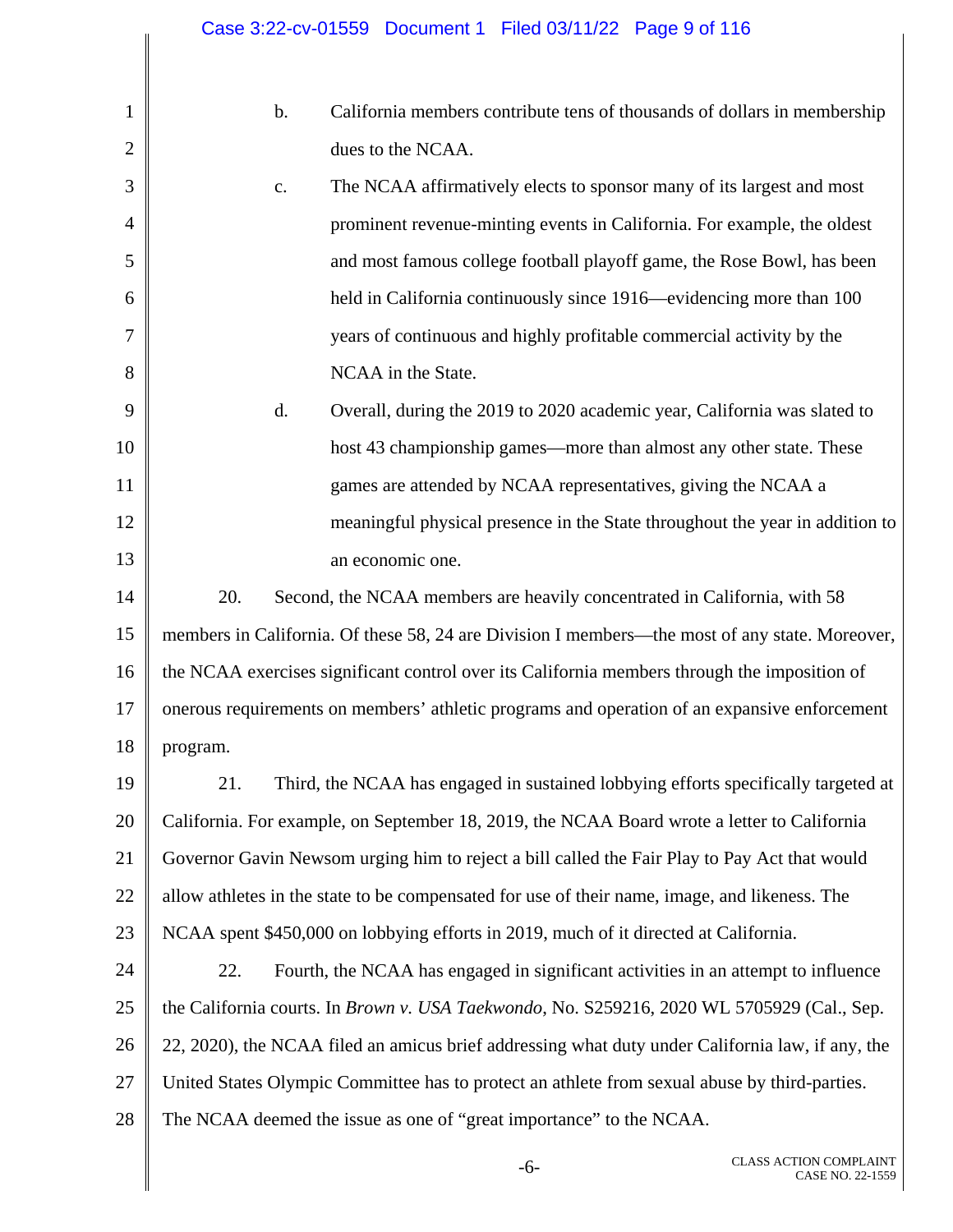1 2 3 23. Finally, the NCAA purposefully avails itself of California courts when it so chooses.5 The NCAA even admitted that personal jurisdiction and venue are appropriate in California.<sup>6</sup>

4 5 6 7 8 9 10 11 12 24. This Court also has specific personal jurisdiction over the NCAA. First, as reflected above, the NCAA purposefully directed activities towards California or purposefully availed itself of the benefits of doing business in California. Second, the psychological abuse and repeated inappropriate sexual conduct that created an intolerable sexualized environment and retaliation at USF occurred in California and arises out of the NCAA's actions or inactions with respect to its oversight of USF and its coaching staff in California, and its failure to adopt formal policies to monitor, prohibit, or otherwise address rampant sexual misconduct. Third, and based on the above, it would not be unreasonable for this Court to exercise personal jurisdiction over the NCAA.

13 14 25. This Court has personal jurisdiction over Defendant USF because it is located in this District and the wrongdoing occurred in this District.

15 16 17 26. This Court has personal jurisdiction over Defendant Nino Giarratano because, based on information and belief, he resides in this District. Moreover, Coach G has coached in this District for 22 years.

18 19 20 27. This Court has personal jurisdiction over Defendant Troy Nakamura because, based on information and belief, he resides in this District. Moreover, Coach Naks coached in this District for 22 years.

21 22 23 24 28. Venue is proper in this District pursuant to 28 U.S.C. §§ 1391(b)(1) and (b)(2) because: the NCAA resides in every district in which its members reside, including this District; all other defendants are residents of the State in which the District is located; and a substantial part of the events and omissions giving rise to the claims occurred in this District.

25

26

- 29. Assignment in the San Francisco Division is appropriate because USF, Coach G,
- 27

 $\overline{a}$ 

28 <sup>5</sup> *See, e.g., NCAA v. Ken Grody Mgmt*., No. 8:18-cv-00153 (C.D. Cal.). <sup>6</sup> *George v. NCAA*, 2008 WL 5422882, at \*3 (C.D. Cal. Dec. 17, 2008).

**III. INTRA-DISTRICT ASSIGNMENT**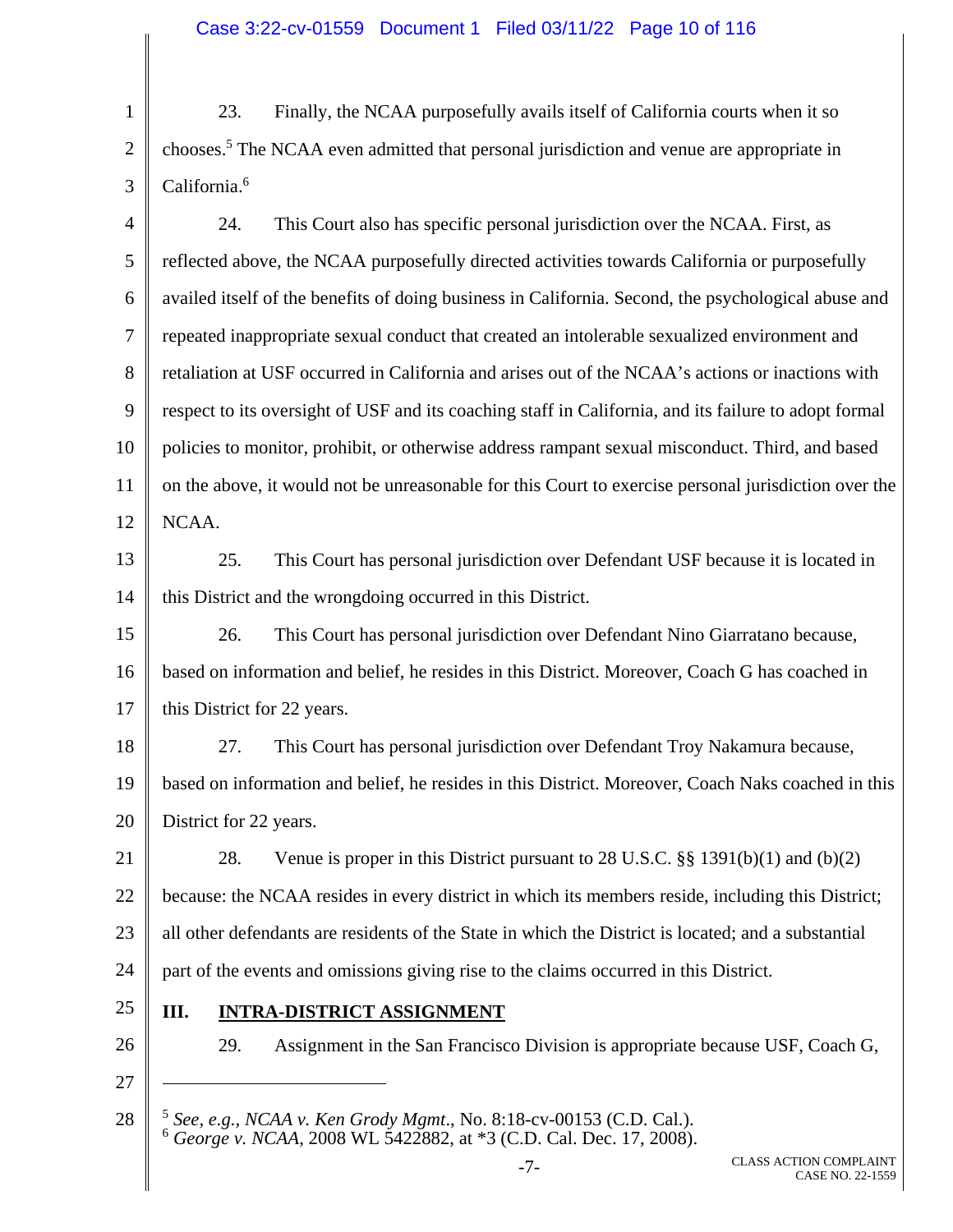#### Case 3:22-cv-01559 Document 1 Filed 03/11/22 Page 11 of 116

1 2 and Coach Naks reside in this Division, as does Defendant NCAA, an unincorporated association whose member Defendant USF resides in this Division.

**IV. PARTIES** 

3

4

**A. Plaintiffs** 

5 6 7 30. **John Doe 1** is a citizen and resident of California and citizen of the United States. John Doe 1 was a standout on his high school baseball team, was recruited by many schools, and given offers by multiple schools, including Ivy League schools.

8 9 10 11 12 31. Coach Naks scouted and met John Doe 1 at a 2019 tournament in Arizona while John Doe 1 was in his junior year of high school. Coach Naks was accompanied by a former Major League baseball player who helped analyze the players. Impressed by John Doe 1's play, Coach Naks invited him to an official visit at USF two weeks later, where John Doe 1 met the entire coaching staff.

13 14 15 16 17 32. USF heavily recruited John Doe 1 based on his baseball skills and experience. The coaches sold John Doe 1 on the notions that the Jesuit culture set the team apart from all others, all of the teammates loved each other, and the coaches treated the players as "family." Coach Naks emphasized four core values, including trust and accountability. He said that John Doe 1 would be a "cornerstone" of the USF baseball team.

18 19 20 21 22 23 24 25 26 33. USF offered John Doe 1 guaranteed four-year athletic and academic grants-in-aid (scholarships) in the amount of approximately \$60,000 per year (\$240,000 total) to attend USF. On October, 7, 2019, Coach Naks sent a letter to John Doe 1 along with his official offer. In the letter Coach Naks wrote, "I do not believe I mentioned to you that we are one of the few schools out there that offer 4 year guaranteed contracts. If you sign a National Letter of Intent with the [USF] Dons, your scholarship is guaranteed to you for the entire time you are on the Hilltop. It cannot be reduced for any reason, only increased. Like I mentioned, we have a tradition of reinvesting in our family for guys that take care of business on the field, in the classroom and protect the culture." This guarantee was dispositive in John Doe 1's decision to sign with USF.

27 28 34. John Doe 1 was a freshman at USF in the fall of 2020, and has been a member of the baseball team since then. He continues to attend USF as of the time of this Complaint.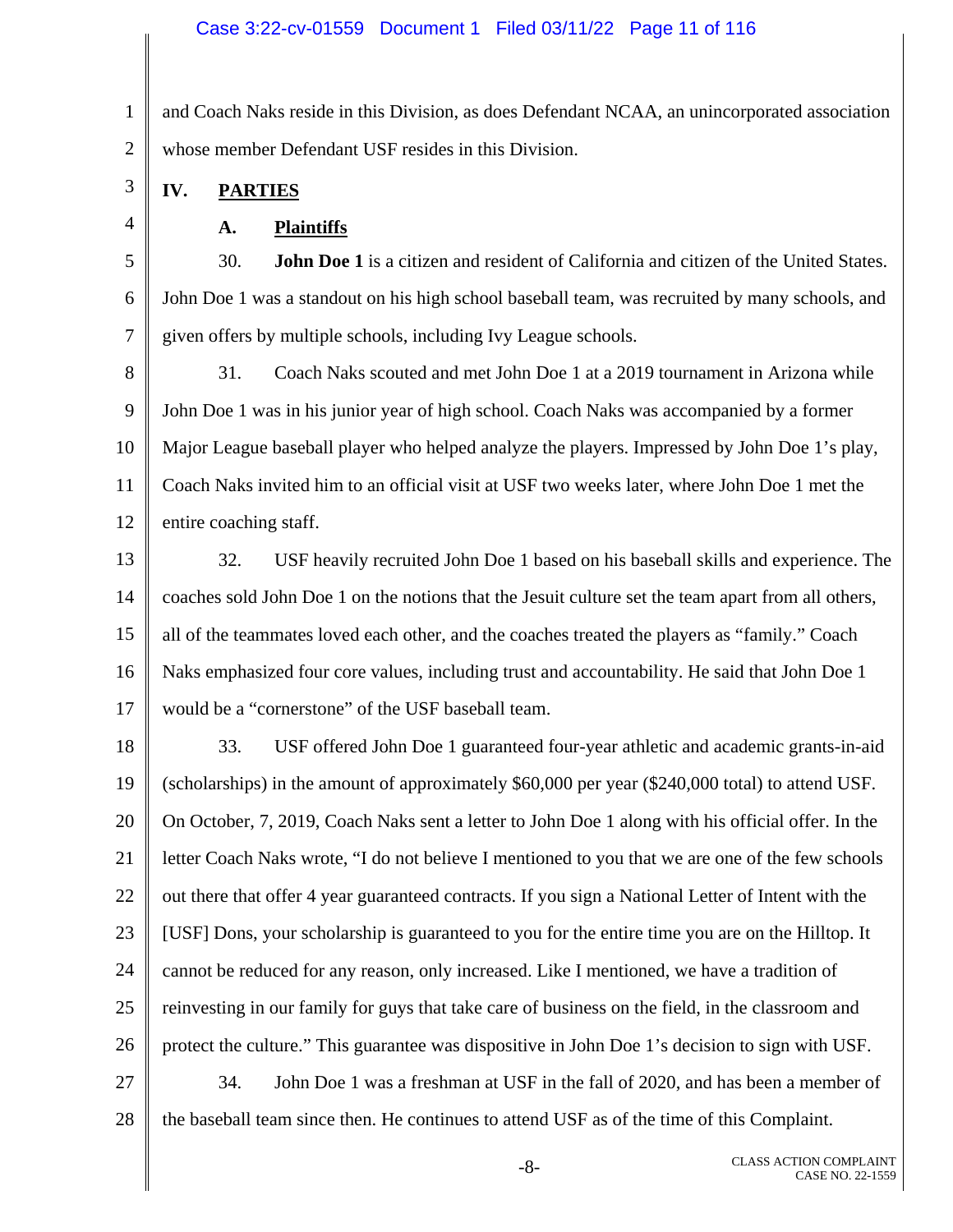### Case 3:22-cv-01559 Document 1 Filed 03/11/22 Page 12 of 116

1 2 Because of Defendants' attempt to force him to give up his scholarship and leave the baseball team, however, he has recently entered the NCAA transfer portal.

3 4 5 6 35. **John Doe 2** is a citizen and resident of California and citizen of the United States. USF heavily recruited John Doe 2 based on his baseball skills and experience. The coaches at USF portrayed the USF baseball team as a cohesive, caring culture where everyone cared about each other's successes and had each other's backs.

7 8 9 10 11 36. John Doe 2 committed to play baseball at USF in his senior year of high school, and signed a National Letter of Intent. John Doe 2 was offered (and accepted) guaranteed fouryear athletic and academic grants-in-aid (scholarships) in an amount of \$75,000 per year (\$300,0000 total) to attend USF. John Doe 2 received the largest scholarship ever awarded by USF for an outfielder.

12 13 37. John Doe 2 was a freshman at USF in the fall of 2020. John Doe 2 transferred in January 2022 due to the actions of the Defendants described herein.

14 15 16 38. **John Doe 3** is a citizen and resident of California and citizen of the United States. John Doe 3 received approximately 10 offers, including from Ivy League schools as well as USF, which heavily recruited John Doe 3 based on his baseball skills and experience.

17 18 19 20 39. The coaches sold John Doe 3 on the USF baseball team through representations that the baseball players were very close to each other, there was a family culture on the team, John Doe 3 could leave a legacy on the program, and he would be the "foundation of the program" for years to come.

21 22 23 24 40. John Doe 3 committed to play baseball at USF in his junior year of high school, and signed a National Letter of Intent. John Doe 3 was offered (and accepted) guaranteed fouryear athletic and academic grants-in-aid (scholarships) of more than \$280,000, reportedly the largest offer in 22 years.

25 26 41. John Doe 3 was a freshman at USF in the fall of 2021. He continues to attend USF as of the filing of this lawsuit, but hopes to transfer at the end of this academic year.

27

**B. Defendants** 

28

42. **Defendant National Collegiate Athletic Association (NCAA)** is an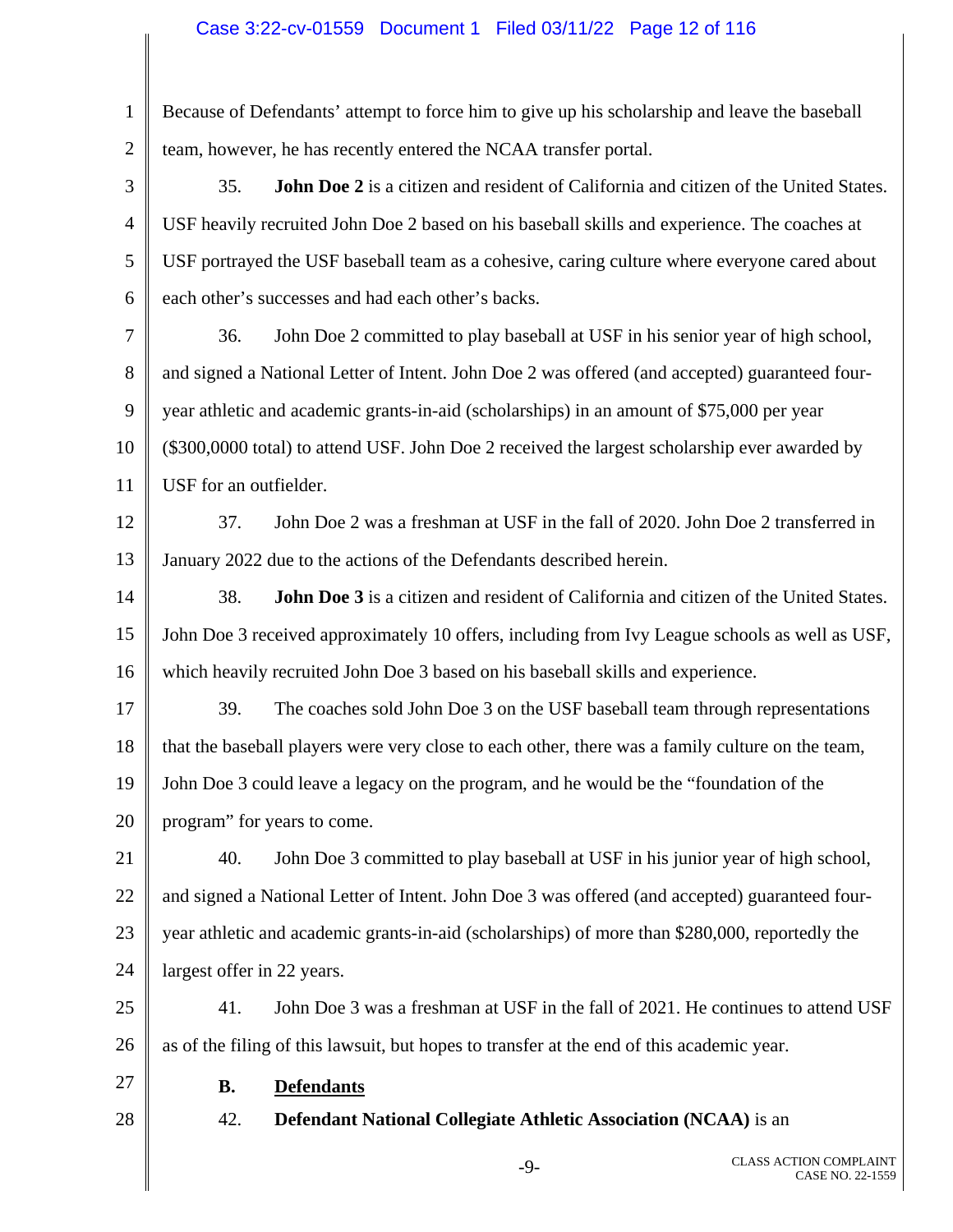# Case 3:22-cv-01559 Document 1 Filed 03/11/22 Page 13 of 116

| $\mathbf{1}$   | unincorporated association that acts as the governing body of college sports. Its principal office is                            |
|----------------|----------------------------------------------------------------------------------------------------------------------------------|
| $\overline{2}$ | located in Indianapolis, Indiana.                                                                                                |
| 3              | Defendant University of San Francisco (USF) is a California corporation located<br>43.                                           |
| $\overline{4}$ | at 2130 Fulton Street, San Francisco, CA 94117, with its agent for service of process, Donna J.                                  |
| 5              | Davis, at the same address. USF is a Division I member institution of the NCAA. It is the only                                   |
| 6              | Division I university in San Francisco.                                                                                          |
| 7              | 44.<br>Defendant Nino Giarratano is a resident of San Francisco, California. Coach G                                             |
| 8              | is the head coach of the USF baseball team where he has coached since 1999.                                                      |
| 9              | Defendant Troy Nakamura is a resident of Pacifica, California. Coach Naks was<br>45.                                             |
| 10             | an assistant to Coach G for 15 years at USF until he was promoted to Associate Head Coach in                                     |
| 11             | the summer of 2013. USF announced on January 13, 2022 that Coach Naks is no longer                                               |
| 12             | associated with the USF baseball program                                                                                         |
| 13             | V.<br><b>FACTS</b>                                                                                                               |
| 14             | Student-Athletes Are at Risk for Sexual Harassment, Exploitation, and<br>A.<br><b>Mental Abuse by Coaches.</b>                   |
| 15             |                                                                                                                                  |
| 16             | All college students are encouraged to develop a clear sense of self, commitment,<br>46.                                         |
| 17             | and direction. Emerging adults engage in a variety of developmental tasks such as identity                                       |
| 18             | formation, becoming personally competent, developing interpersonal relationships, and planning                                   |
| 19             | for the future. $7$                                                                                                              |
| 20             | 47.<br>While engaged in this period of self-exploration, student-athletes must also                                              |
| 21             | balance a unique set of often-competing circumstances, including but not limited to their athletic                               |
| 22             | and academic endeavors. They must: balance social activities against the isolation of athletic                                   |
| 23             | pursuits; maintain mental equilibrium in the face of athletic success or shortcomings; play                                      |
| 24             |                                                                                                                                  |
| 25             |                                                                                                                                  |
| 26             | <sup>7</sup> Emily Benton. Heird & Jesse A. Steinfeldt, An Interpersonal Psychotherapy Approach to                               |
| 27             | Counseling Student-Athletes: Clinical Implications of Athletic Identity, JOURNAL OF COLLEGE<br>COUNSELING, 16(2), 143-57 (2013). |
| 28             |                                                                                                                                  |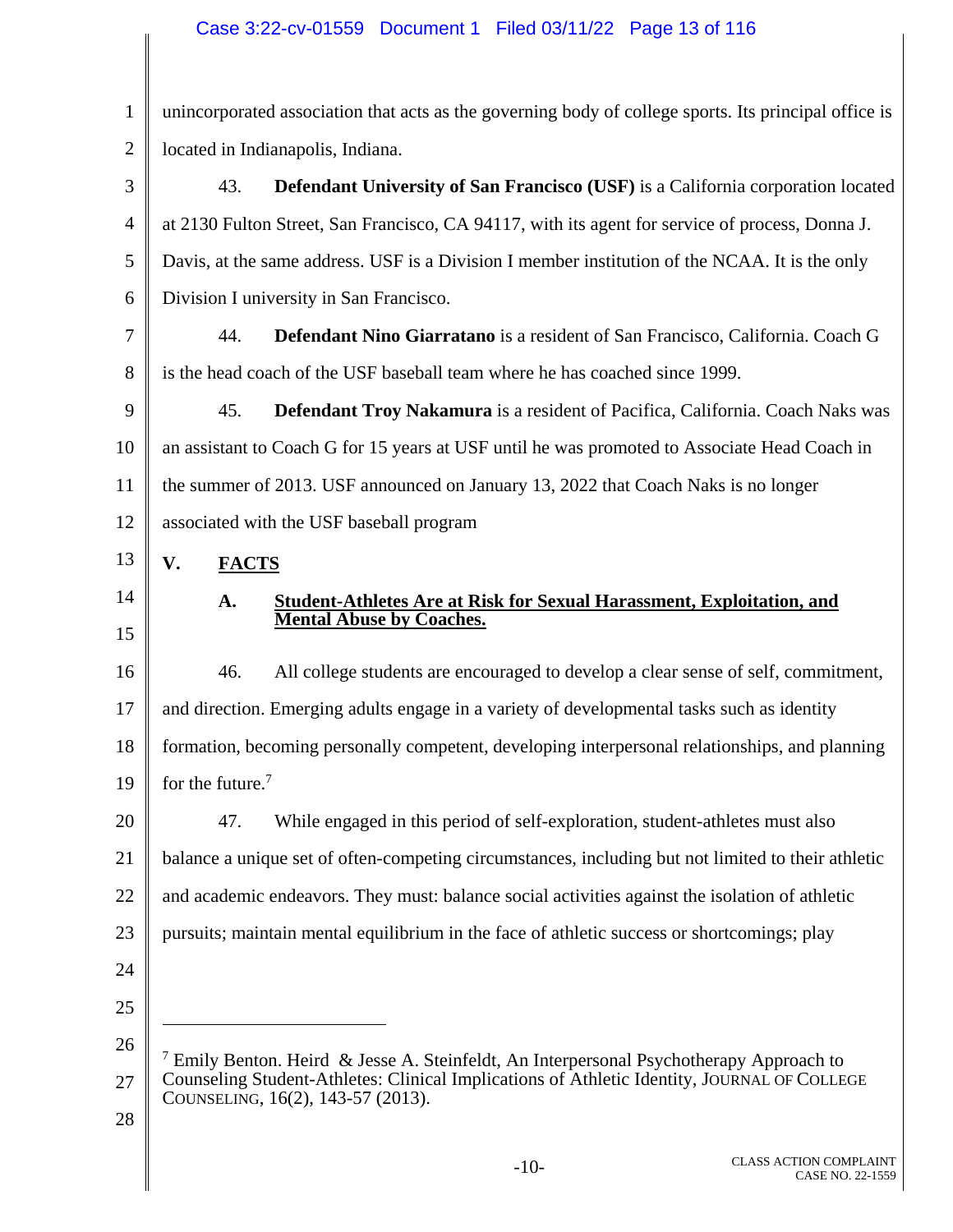## Case 3:22-cv-01559 Document 1 Filed 03/11/22 Page 14 of 116

1 2 notwithstanding physical infirmities and injuries; and, often, reconcile the termination of an athletic career to set goals for the future.8

| 3              | 48.<br>The NCAA acknowledges the uniquely important process of identity formation for                                                                                                                   |
|----------------|---------------------------------------------------------------------------------------------------------------------------------------------------------------------------------------------------------|
| $\overline{4}$ | NCAA student-athletes, because "NCAA research has shown academic outcomes (grades,                                                                                                                      |
| 5              | graduation and eventual graduate degree attainment) are strongly related to identity as a student                                                                                                       |
| 6              | while in college, even after taking prior academic performance into account." <sup>9</sup>                                                                                                              |
| $\tau$         | 49.<br>For student-athletes, then, this crucial developmental period necessarily includes                                                                                                               |
| $8\,$          | significant time spent with their teammates and coaches. When other college students might be                                                                                                           |
| 9              | testing their emerging identity in school-based and friendship networks, the college athlete is                                                                                                         |
| 10             | spending significant time separated from these networks while they train and compete. Student-                                                                                                          |
| 11             | athletes often spend hours a day with their coaches on the practice field, in the training room, and                                                                                                    |
| 12             | in meetings.                                                                                                                                                                                            |
| 13             | This reality renders student-athletes uniquely vulnerable to sexual harassment and<br>50.                                                                                                               |
| 14             | abuse. Researchers suggest "the culture of sport, specifically the power invested in the coach,                                                                                                         |
| 15             | facilitates an environment conducive to, and tolerant of, sexual exploitation." <sup>10</sup>                                                                                                           |
| 16             | 51.<br>This power imbalance is especially prevalent at the highest level of intercollegiate                                                                                                             |
| 17             | athletics. One author explained that a student-athlete's susceptibility to the influence of his coach                                                                                                   |
| 18             | is even greater for athletes close to the upper echelon of their sport:                                                                                                                                 |
| 19             | [A] the letters may be more susceptible to the grooming process which                                                                                                                                   |
| 20             | precedes actual sexual abuse when they have most at stake in terms<br>of their sporting careers, that is when they have reached a high                                                                  |
| 21             | standard of performance but are just below the elite level. We call<br>this the 'stage of imminent achievement' (SIA) (see Fig. 1). This                                                                |
| 22             | stage might include athletes on national squads who have not yet<br>been selected for the national/ international honours, those who                                                                    |
| 23             | occupy rankings just outside the top echelon for their sport and those                                                                                                                                  |
| 24             | <sup>8</sup> Joy Gaston Gayles, <i>Engaging Student Athletes</i> , STUDENT ENGAGEMENT IN HIGHER EDUCATION:                                                                                              |
| 25             | THEORETICAL PERSPECTIVES AND APPROACHES FOR DIVERSE POPULATIONS 209-21 (Stephen John<br>Quaye, et al. eds., 2nd ed. 2015).                                                                              |
| 26             | $9\,\text{NCAA}, Do\, NCAA\, Student-Athletes\,View\,Themselves\,As\, Students\,Or\,Athletes?$ (Aug. 2013),<br>available at http://www.ncaa.org/about/resources/research/do-ncaa-student-athletes-view- |
| 27             | themselves-students-or-athletes (last accessed Jan, 29, 2022).<br>Joy D. Bringer, Celia H. Brackenridge, and Lynn H. Johnston, Defining Appropriateness in                                              |
| 28             | Coach-Athlete Sexual Relationships: The Voice of Coaches, THE JOURNAL OF SEXUAL<br>AGGRESSION, 8(2), 83-98 (2002).                                                                                      |
|                | <b>CLASS ACTION COMPLAINT</b><br>$-11-$<br>CASE NO. 22-1559                                                                                                                                             |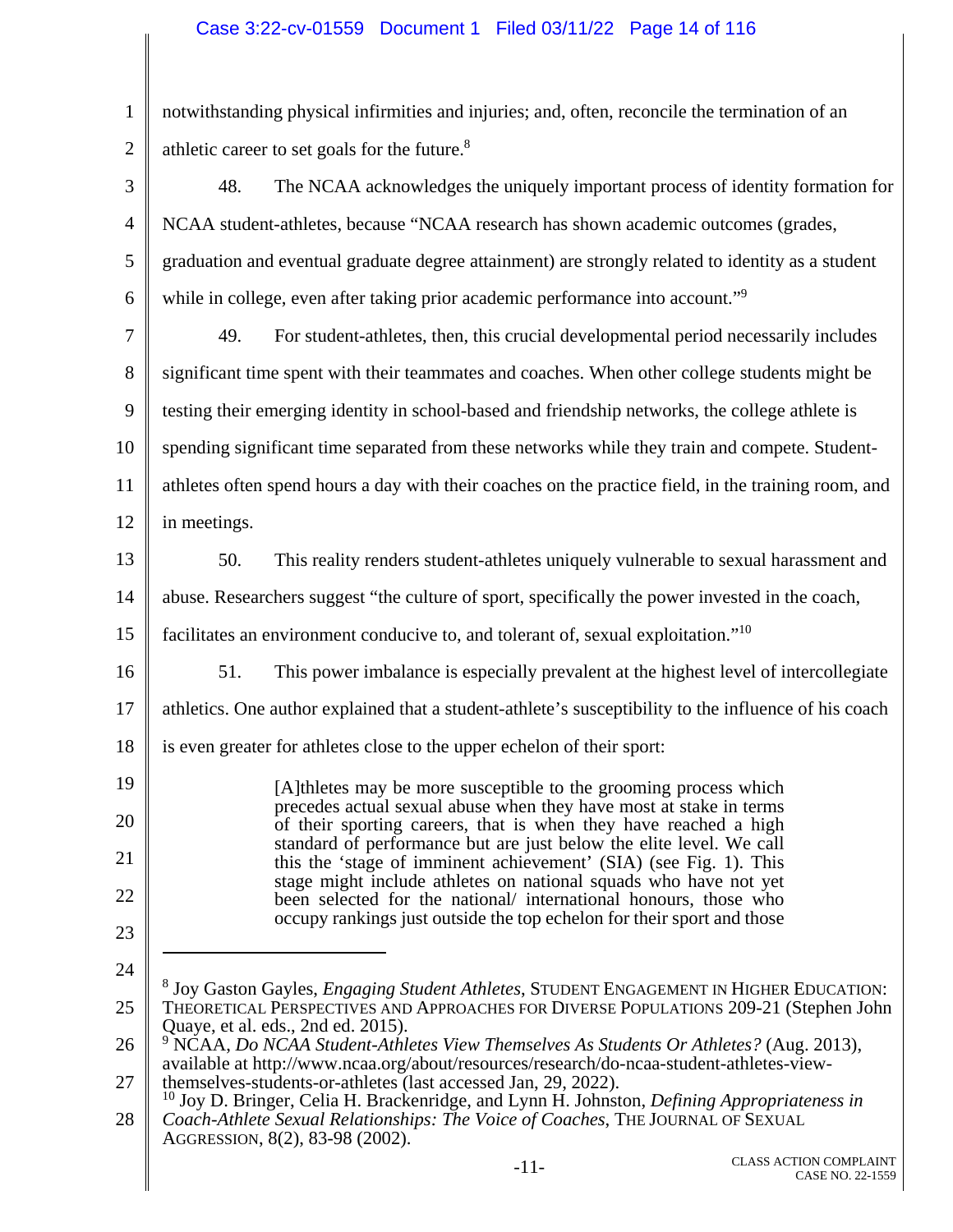|                | Case 3:22-cv-01559  Document 1  Filed 03/11/22  Page 15 of 116                                                                                                                                                                                                |
|----------------|---------------------------------------------------------------------------------------------------------------------------------------------------------------------------------------------------------------------------------------------------------------|
|                |                                                                                                                                                                                                                                                               |
| 1              | for whom junior or age phase representative honours have been<br>achieved. For these athletes, the personal costs of dropping out of                                                                                                                          |
| $\overline{2}$ | their sport might be deemed to be higher than for others. The novice<br>athlete can drop out without loss of face, can leave to find another                                                                                                                  |
| 3              | coach or another sport without loss of reputation and has invested<br>least, in terms of time, effort, money and family sacrifices. The top                                                                                                                   |
| 4<br>5         | athlete, on the other hand, has a proven record, has already attained<br>some of the rewards of success, and may be less dependent upon his<br>or her coach for continued achievement at that level. In other words,                                          |
| 6              | they may have less to prove.                                                                                                                                                                                                                                  |
| 7              | $\ast$<br>∗<br>∗                                                                                                                                                                                                                                              |
| 8              | The elite young athlete treads a fine line between success and failure.<br>Physical injuries or illness can occur at any time, destroying years of                                                                                                            |
| 9              | training. Psychological damage can be caused by the withdrawal of<br>the coach's attention of interest. In short, the young athlete often                                                                                                                     |
| 10             | needs the attention of the coach in order to maintain form and the<br>chance to succeed. In these circumstances it is not difficult for a                                                                                                                     |
| 11             | coach with sexual motives to groom and gain compliance from the<br>athlete. $11$                                                                                                                                                                              |
| 12             | 52.<br>"The style of coaching that is most conducive to forming coach-athlete sexual                                                                                                                                                                          |
| 13             | relationships is more closely associated with male coaches: authoritarian, requiring unquestioning                                                                                                                                                            |
| 14             | submission to the coach's authority, and exercising near total control over athletes' lives." <sup>12</sup>                                                                                                                                                   |
| 15             | Commentators have noted that having a male coach with an authoritarian coaching style is a high                                                                                                                                                               |
| 16             | risk factor for coach-athlete sexual abuse. <sup>13</sup>                                                                                                                                                                                                     |
| 17             | A coach with sexual motives is able to groom and gain his athlete's compliance<br>53.                                                                                                                                                                         |
| 18             | because of the power differential between a coach and the student-athlete, which makes consent                                                                                                                                                                |
| 19             | even between adults impossible. From a very young age, athletes are taught to look up to and                                                                                                                                                                  |
| 20             | respect their coaches, to view them as upstanding adults who serve as mentor, trainer, counselor,                                                                                                                                                             |
| 21             | and sometimes even surrogate parent, and to accord them unquestioning authority.                                                                                                                                                                              |
| 22             | 54.<br>In 2012, the NCAA acknowledged the coach's ability to wield tremendous                                                                                                                                                                                 |
| 23             | emotional control and power over his student-athletes:                                                                                                                                                                                                        |
| 24             | In the most tangible terms, the student-athlete depends on the coach                                                                                                                                                                                          |
| 25             |                                                                                                                                                                                                                                                               |
| 26<br>27       | <sup>11</sup> Celia Brackenridge & Sandra Kirby, <i>Playing Safe: Assessing the Risk of Sexual Abuse to Elite</i><br>Child Athletes, INT'L REVIEW FOR THE SOCIOLOGY OF SPORT: SPECIAL ISSUE ON YOUTH SPORT 13<br>(1997), available at https://bit.ly/3MBMlvJ. |
| 28             | Deborah L. Brake, Going Outside Title IX to Keep Coach-Athlete Relationships in Bounds, 22<br>MARQUETTE SPORTS L. REV. 395, 403 (Jan. 1, 2012) (citation omitted).<br>$13$ <i>Id.</i> & n.35 (citations omitted).                                             |
|                | <b>CLASS ACTION COMPLAINT</b><br>$-12-$<br>CASE NO. 22-1559                                                                                                                                                                                                   |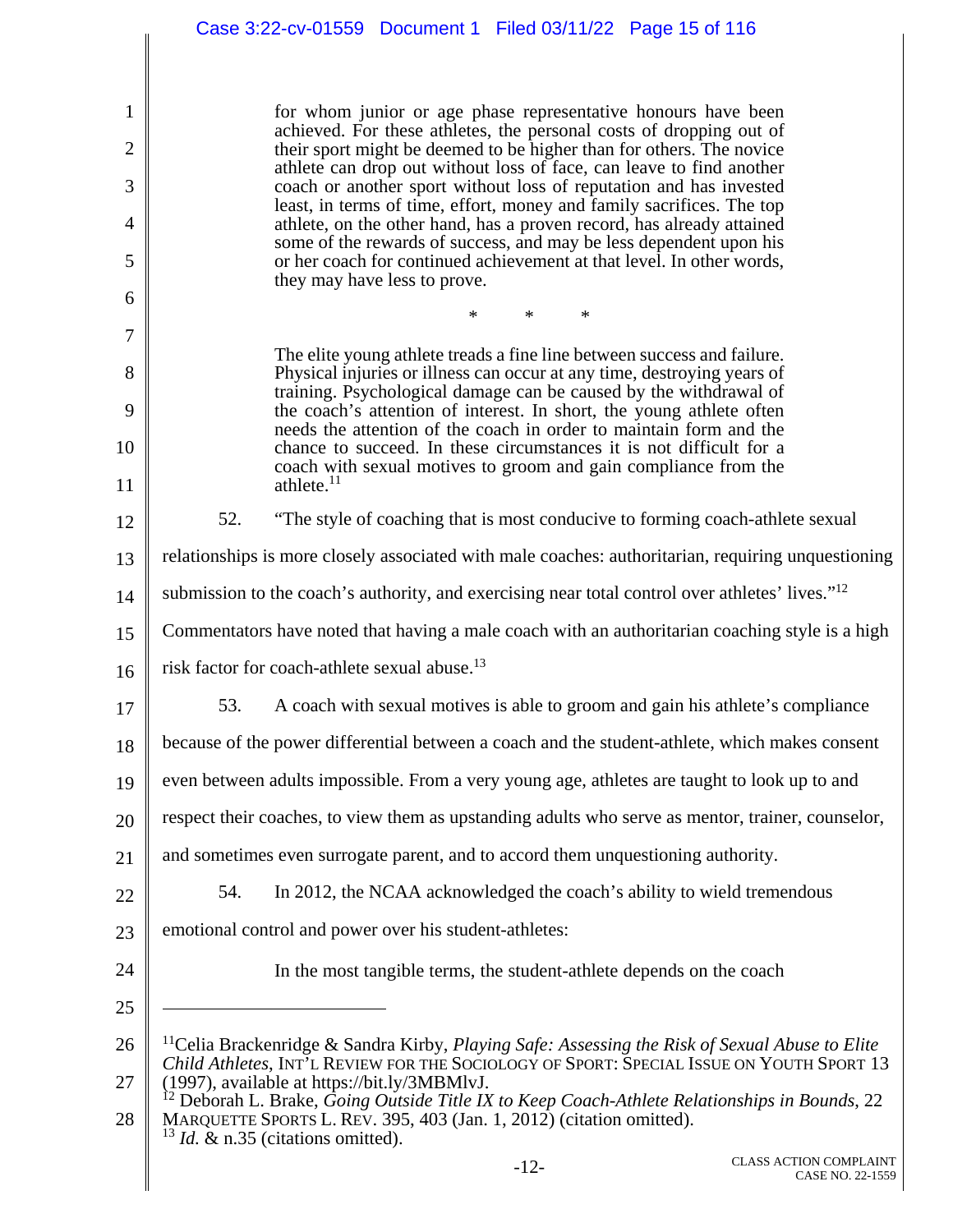## Case 3:22-cv-01559 Document 1 Filed 03/11/22 Page 16 of 116

for: a place on the roster; playing time; training and skills-building opportunities; visibility and references that can lead to professional opportunities; and, in Division I and II programs, scholarships that can mean the difference between being able to afford a college education or not. In exercising this power, the coach commonly exerts broad control over a student-athlete's life, including in such areas as physical fitness, diet, weight, sleep patterns, academic habits, and social life. For intercollegiate athletes, the magnitude of the coach's control will likely exceed that of any other single individual at that student-athlete's institution. For many, it will exceed the extent of control any individual has ever had over them at any point in their lives, with the exception of their parents.<sup>14</sup>

8 9 10 11 12 13 14 15 16 17 55. Nancy Hogshead-Makar, a 1984 Olympic gold medalist in swimming and the CEO of the non-profit Champion Women which provides legal advocacy for athletes in sport, has explained that the coach holds all the power in a relationship with the athlete, stating: "There's no balance of power, there's power one way, which is the coach has all the power and the athlete does not . . . . [The coach] has her scholarship, her ability to continue her education."<sup>15</sup> 56. This power imbalance extends beyond the sport and to the personal: "[C]oaches have power over athletes' lives far exceeding the mechanics of practicing and competing in a sport. A coach's power over athletes can extend to virtually all aspects of the athlete's life in such ways that clear boundaries are hard to delineate. This near-total control is rarely questioned."<sup>16</sup> 57. "The athlete's dependence on the coach makes it enormously difficult for the

18 athlete to control the boundaries of the relationship or speak up to a coach who oversteps."17 This

19 dependence and power differential created by the coach-athlete relationship enables predators

20 who work with student-athletes (like Jerry Sandusky, Larry Nassar, and Coach Naks) to thrive.

21

1

2

3

4

5

6

7

- 22
- 23
- 24

 $\overline{a}$ 

<sup>25</sup>  14 Deborah L. Brake & Mariah Burton Nelson, *Staying in Bounds* 15 (citations omitted), available at http://ncaa.org.s3.amazonaws.com/documents/2021/1/18/Staying\_2Bin\_2BBounds \_2BFinal.pdf (last accessed Feb. 3, 2022).

<sup>26</sup>  15 John Barr & Nicole Noren, *Outside the Lines: Track & Fear*, ESPN*,* available at http://www.espn.com/espn/feature/story/\_/id/18900659/university-arizona-coach-threatened-one-

<sup>27</sup>  athletes-blackmail-violence-death-school-stopped-him (quoting Nancy Hogshead-Makar) (last accessed Feb. 9, 2022).

<sup>28</sup>  16 Brake, *supra*, at 405 (footnotes omitted). 17 *Id.* at 406.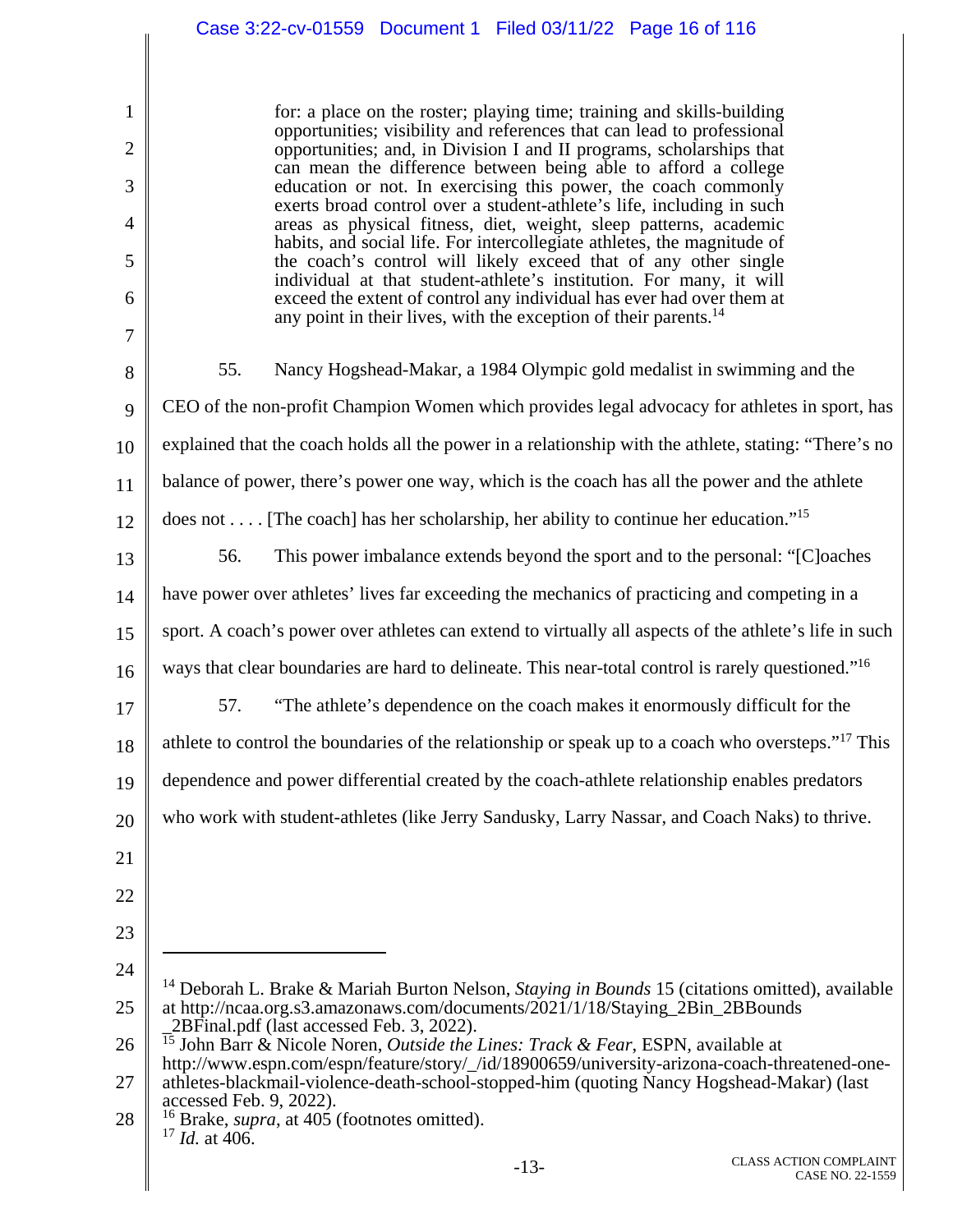2

3

4

5

6

7

1

### **B. By the 1990s, National Governing Bodies (NGBs) Prohibited Sexual Harassment by Coaches of Athletes, Recognizing the Power Disparities and Unequal Bargaining Positions.**

58. Historically, the NCAA and other sporting organizations looked the other way when coaches became involved in sexual improprieties with their athletes. Karen Morrison, the NCAA director of gender inclusion, explained: "'I think there is some hesitancy to prescribe what people consider to be the personal lives of their coaches,' Morrison said. 'A lot of times there's a fallback to, 'Well, they're consenting adults.'"<sup>18</sup>

- 8 9 10 59. The fact that college athletes are over the age of 18, however, does not make any sexual relationship or sexual activity with a coach consensual. According to many experts, the implicit power in the coach-athlete relationship negates consent.<sup>19</sup>
	- 11 12 13 14 15 60. By the 1990s, multiple studies challenged organizations that denied the existence of sexual abuse in sport.20 The results of these studies "speak to the intensity of the coach-athlete bond, and the difficulty of setting boundaries in the relationship."<sup>21</sup> This also explains why, when confronted with sexual abuse, athletes do not recognize harassing or abusive behavior when they experience it. $^{22}$
	- 16 61. Although belatedly, and without imposing mandates that would protect its student-
	- 17 athletes, in 2012, the NCAA finally acknowledged that "sexual relationships between coaches
	- 18 and student-athletes have become a serious problem."<sup>23</sup>
	- 19

62. In an NCAA publication, two experts explained that these same principles that

20

forbid sexual relationships in other settings involving asymmetrical relationships—such as  $\overline{a}$ 

28

<sup>21</sup> 

<sup>22</sup>  23 18 Allie Grasgreen, *Out-of-Bounds Relationships*, INSIDE HIGHER ED. (May 1, 2012), available at https://www.insidehighered.com/news/2012/05/01/ncaa-asks-colleges-prohibit-romanticrelationships-between-athletes-coaches (quoting Karen Morrison). 19 Brake, *supra*, at 399.

<sup>24</sup>  <sup>20</sup> *See, e.g.*, Brackenridge, *supra*, at 9 (citing studies in the United States, including: Pike-Masteralexis, L., Sexual Harassment and Athletics: Legal and Policy Implications for Athletic Departments, JOURNAL OF SPORT AND SOCIAL ISSUES, 19(2), 141-156 (1995); Volkwein, K.,

<sup>25</sup>  26 Sexual Harassment in Sport - Perceptions and Experiences of Female Student-Athletes (1996) (paper presented at the Pre-Olympic Scientific Congress, Dallas, USA, July 11-14, 1996).<br><sup>21</sup> Brake, *supra*, at 400.<br><sup>22</sup> Id.

<sup>27</sup> 

<sup>&</sup>lt;sup>23</sup> Staying in Bounds, *supra*, at 4.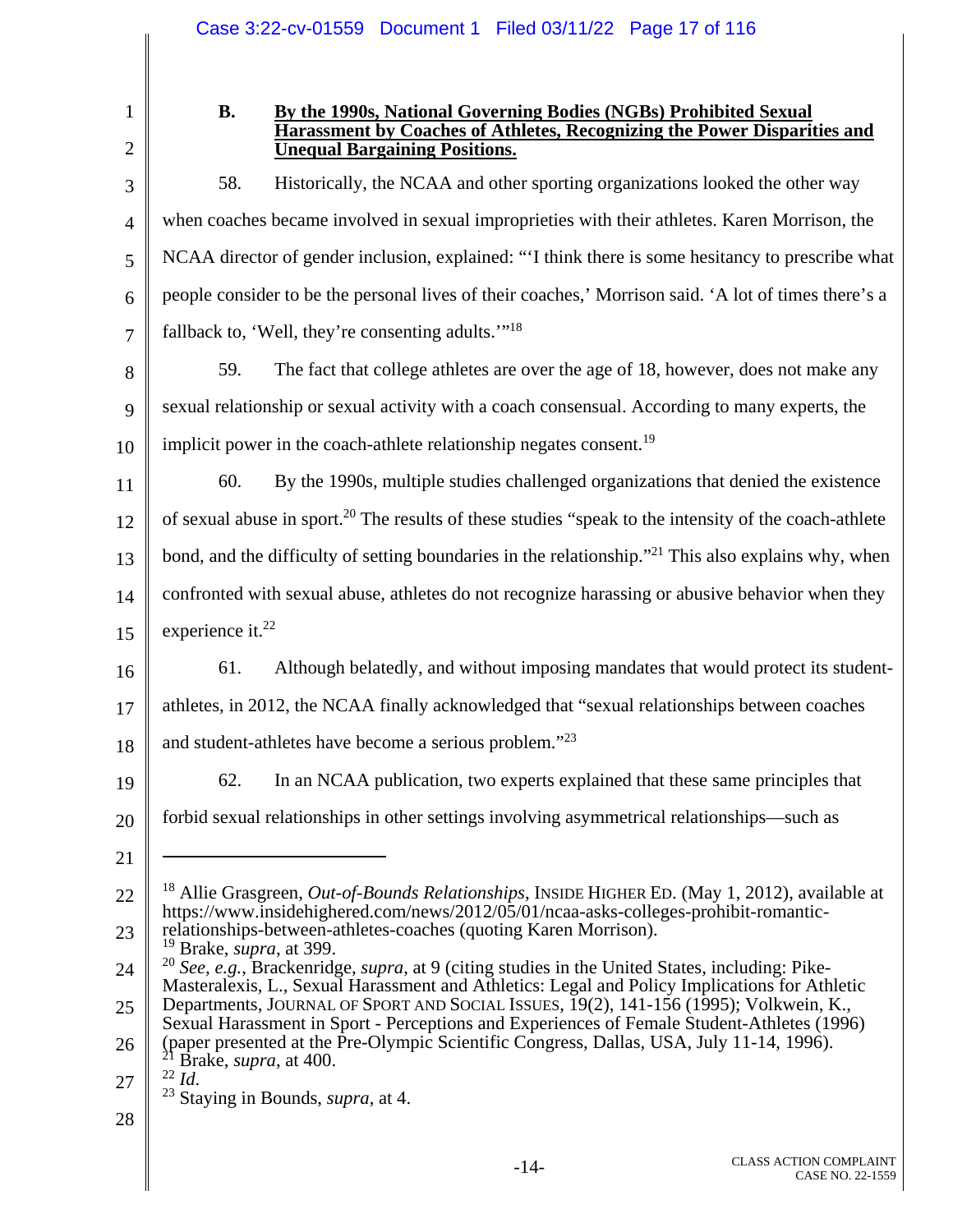|                | Case 3:22-cv-01559  Document 1  Filed 03/11/22  Page 18 of 116                                                                                                                                                                                                                               |
|----------------|----------------------------------------------------------------------------------------------------------------------------------------------------------------------------------------------------------------------------------------------------------------------------------------------|
|                |                                                                                                                                                                                                                                                                                              |
| $\mathbf{1}$   | lawyer-client, physician-patient, judge-party/lawyer, or clergy-parishioner—should apply to                                                                                                                                                                                                  |
| $\overline{2}$ | coaches and players as well:                                                                                                                                                                                                                                                                 |
| 3              | All of these examples involve relationships that are too fraught with                                                                                                                                                                                                                        |
| $\overline{4}$ | power imbalances for consent to be meaningfully and reliably given.<br>While being a coach is, in many respects, different from other                                                                                                                                                        |
| 5              | professions, it shares the defining features that make consent to enter<br>into a sexual relationship inherently problematic. At the core of the                                                                                                                                             |
| 6              | coach-athlete relationship is a duty of care and an imbalance of<br>power. In many respects, the relationship of dependence is even more                                                                                                                                                     |
| 7              | acute here than it is in these other settings due to the breadth of<br>control that the coach has over the life and education of the student-<br>athlete. <sup>24</sup>                                                                                                                      |
| 8              |                                                                                                                                                                                                                                                                                              |
| 9              | 63.<br>Thus, many sports organizations have adopted rules to prohibit coaches from                                                                                                                                                                                                           |
| 10             | engaging in sexual relationships with athletes, to prohibit sexual harassment, and to protect the                                                                                                                                                                                            |
| 11             | safety and preserve the well-being of the athlete.                                                                                                                                                                                                                                           |
| 12<br>13       | 1.<br>In 1992, the United States Olympics Committee established a code of<br>ethics prohibiting sexual harassment.                                                                                                                                                                           |
| 14             | 64.<br>In 1992, the United States Olympics Committee ("USOC," now called the                                                                                                                                                                                                                 |
| 15             | "USOPC") developed a Coaching Ethics Code "to provide standards of professional conduct that                                                                                                                                                                                                 |
| 16             | can be applied by the USOC and its member organizations that choose to adopt them." <sup>25</sup> The                                                                                                                                                                                        |
| 17             | USOPC intended that the code of ethics "provides a common set of values upon which coaches                                                                                                                                                                                                   |
| 18             | build their professional work" as "[i]t is the individual responsibility of each coach to aspire to                                                                                                                                                                                          |
| 19             | the highest possible standards of conduct." <sup>26</sup>                                                                                                                                                                                                                                    |
| 20             | 65.<br>The USOPC's Coaching Ethics Code includes Ethical Standard 1.08, titled                                                                                                                                                                                                               |
| 21             | "Sexual Harassment," which defines and prohibits sexual harassment by coaches as follows:                                                                                                                                                                                                    |
| 22             | (a) Coaches do not engage in sexual harassment. Sexual harassment                                                                                                                                                                                                                            |
| 23             | is sexual solicitation, physical advances, or verbal or nonverbal<br>conduct that is sexual in nature, and that either:                                                                                                                                                                      |
| 24             | (1) is unwelcome, is offensive, or creates a hostile                                                                                                                                                                                                                                         |
| 25             | environment, and the coach knows or is told this;                                                                                                                                                                                                                                            |
| 26             | <sup>24</sup> Staying in Bounds, <i>supra</i> , at 26.                                                                                                                                                                                                                                       |
| 27<br>28       | <sup>25</sup> United States Olympic and Paralympic Committee Coaching Ethics Code, available at<br>https://www.teamusa.org/USA-Karate/Officials-and-Coaches/Coaches-Resources/USOC-<br>Coaching-Ethics-Code (Introduction) (last accessed Jan. 31, 2022).<br>$26$ <i>Id.</i> , Introduction. |
|                | <b>CLASS ACTION COMPLAINT</b><br>$-15-$<br>CASE NO. 22-1559                                                                                                                                                                                                                                  |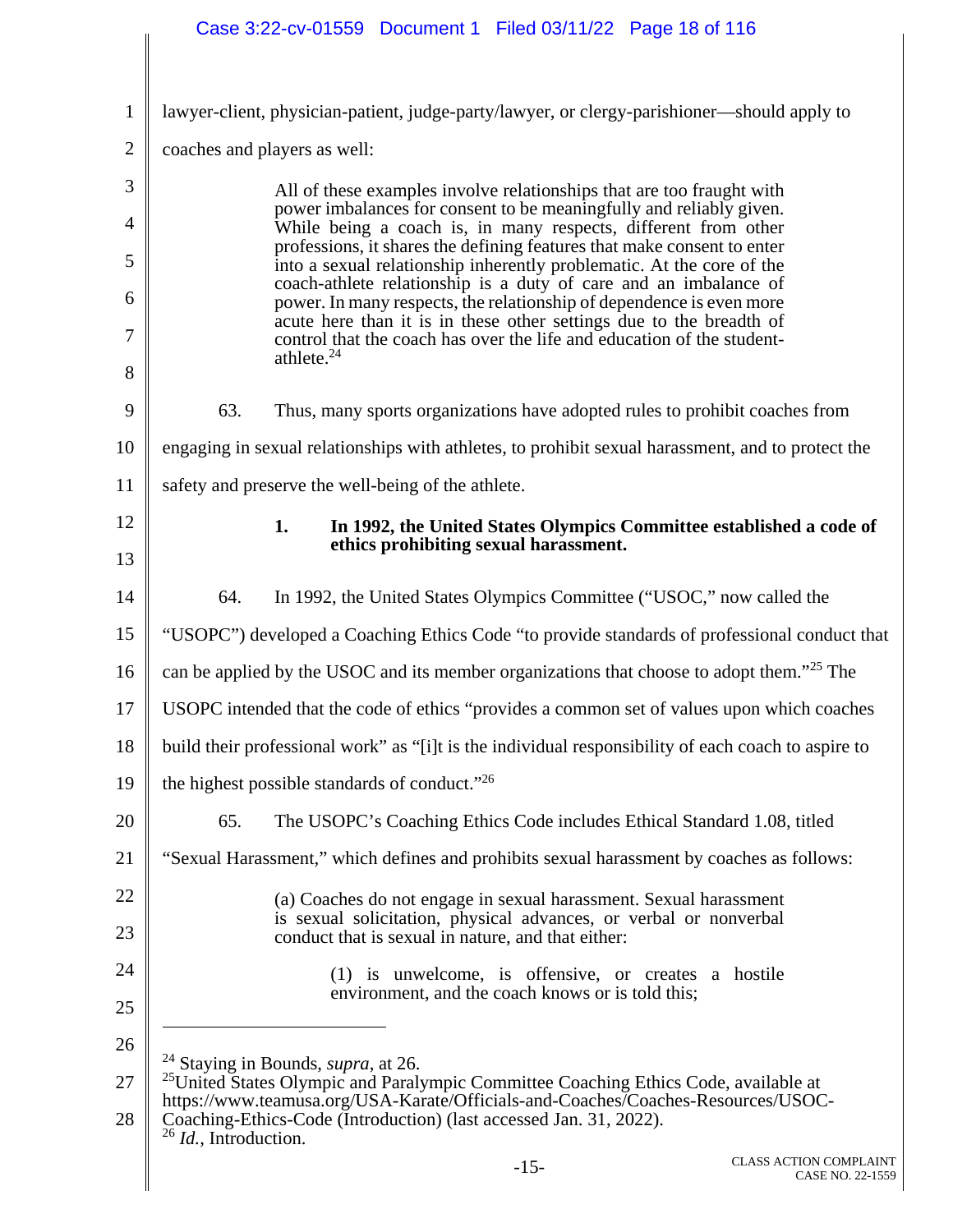|                                |                                     |                                                    | Case 3:22-cv-01559  Document 1  Filed 03/11/22  Page 19 of 116                                                                                                                  |                                                                                                                                                                                           |
|--------------------------------|-------------------------------------|----------------------------------------------------|---------------------------------------------------------------------------------------------------------------------------------------------------------------------------------|-------------------------------------------------------------------------------------------------------------------------------------------------------------------------------------------|
|                                |                                     |                                                    |                                                                                                                                                                                 |                                                                                                                                                                                           |
| $\mathbf{1}$<br>$\overline{2}$ |                                     |                                                    | (2) is sufficiently severe or intense to be abusive to a<br>reasonable person in the context. Sexual harassment can<br>consist of a single intense or severe act or of multiple |                                                                                                                                                                                           |
| 3                              |                                     |                                                    | persistent or pervasive acts.                                                                                                                                                   |                                                                                                                                                                                           |
| 4                              |                                     |                                                    | (b) Coaches accord sexual-harassment complaints and respondents<br>dignity and respect. Coaches do not participate in denying an athlete                                        |                                                                                                                                                                                           |
| 5                              |                                     |                                                    | the right to participate based upon their having made, or their being<br>the subject of, sexual harassment charges. <sup>27</sup>                                               |                                                                                                                                                                                           |
| 6                              | 66.                                 |                                                    |                                                                                                                                                                                 | Ethical Standard 1.14, titled "Exploitative Relationships," recognizes that because                                                                                                       |
| 7                              |                                     |                                                    | of the power differential, any relationship between a coach and athlete would likely impair                                                                                     |                                                                                                                                                                                           |
| 8                              |                                     | judgment and become exploitative:                  |                                                                                                                                                                                 |                                                                                                                                                                                           |
| 9                              |                                     |                                                    | (a) Coaches do not exploit athletes or other participants over whom<br>they have supervisory, evaluative, or other authority. <sup>28</sup>                                     |                                                                                                                                                                                           |
| 10                             |                                     | 2.                                                 | In 1993, USA Hockey established a sexual abuse and harassment                                                                                                                   |                                                                                                                                                                                           |
| 11                             |                                     | policy.                                            |                                                                                                                                                                                 |                                                                                                                                                                                           |
| 12                             | 67.                                 |                                                    |                                                                                                                                                                                 | USA Hockey first established a Sexual Abuse Policy, Physical Abuse Policy, and                                                                                                            |
| 13                             |                                     | Background Screening Policy in 1993. <sup>29</sup> |                                                                                                                                                                                 |                                                                                                                                                                                           |
| 14                             | 68.                                 |                                                    |                                                                                                                                                                                 | USA Hockey's 1993 Sexual Abuse Policy provided that, upon proof of a violation,                                                                                                           |
| 15                             |                                     |                                                    | the perpetrator would be permanently banned or suspended from USA Hockey programs.                                                                                              |                                                                                                                                                                                           |
| 16                             | 69.                                 |                                                    | To help guide USA Hockey programs and administrators of USA Hockey,                                                                                                             |                                                                                                                                                                                           |
| 17                             |                                     |                                                    | Affiliates, and local programs, USA Hockey also published "Abuse and Screening Policies:                                                                                        |                                                                                                                                                                                           |
| 18                             |                                     |                                                    | Guidelines for Administrators" as early as 1997.                                                                                                                                |                                                                                                                                                                                           |
| 19                             | 70.                                 |                                                    |                                                                                                                                                                                 | USA Hockey established the USA Hockey SafeSport Program upon adoption by                                                                                                                  |
| 20                             |                                     |                                                    | its Board of Directors in June 2012, updated December 22, 2021. This followed a mandate by                                                                                      |                                                                                                                                                                                           |
| 21                             |                                     |                                                    | USA Hockey's then President to immediately create a comprehensive athlete safety policy to                                                                                      |                                                                                                                                                                                           |
| 22                             |                                     |                                                    |                                                                                                                                                                                 | protect USA Hockey members from abuse or misconduct. The USA Hockey Safe Sport Program                                                                                                    |
| 23                             | Handbook incorporated:              |                                                    |                                                                                                                                                                                 |                                                                                                                                                                                           |
| 24                             |                                     |                                                    |                                                                                                                                                                                 |                                                                                                                                                                                           |
| 25                             |                                     |                                                    |                                                                                                                                                                                 |                                                                                                                                                                                           |
| 26                             | $^{27}$ <i>Id.</i> , Standard 1.08. |                                                    |                                                                                                                                                                                 |                                                                                                                                                                                           |
| 27                             | $28$ <i>Id.</i> , Standard 1.14.    |                                                    |                                                                                                                                                                                 | <sup>29</sup> Letter dated March 21, 2018 from USA Hockey regarding "USA Hockey Response to House                                                                                         |
| 28                             | 8, 2022).                           |                                                    |                                                                                                                                                                                 | Committee on Energy and Commerce Letter of March 7, 2018," available at https://republicans-<br>energycommerce.house.gov/wp-content/uploads/2018/12/U.S.A.-Hockey.pdf (last accessed Mar. |
|                                |                                     |                                                    | $-16-$                                                                                                                                                                          | <b>CLASS ACTION COMPLAINT</b><br>CASE NO. 22-1559                                                                                                                                         |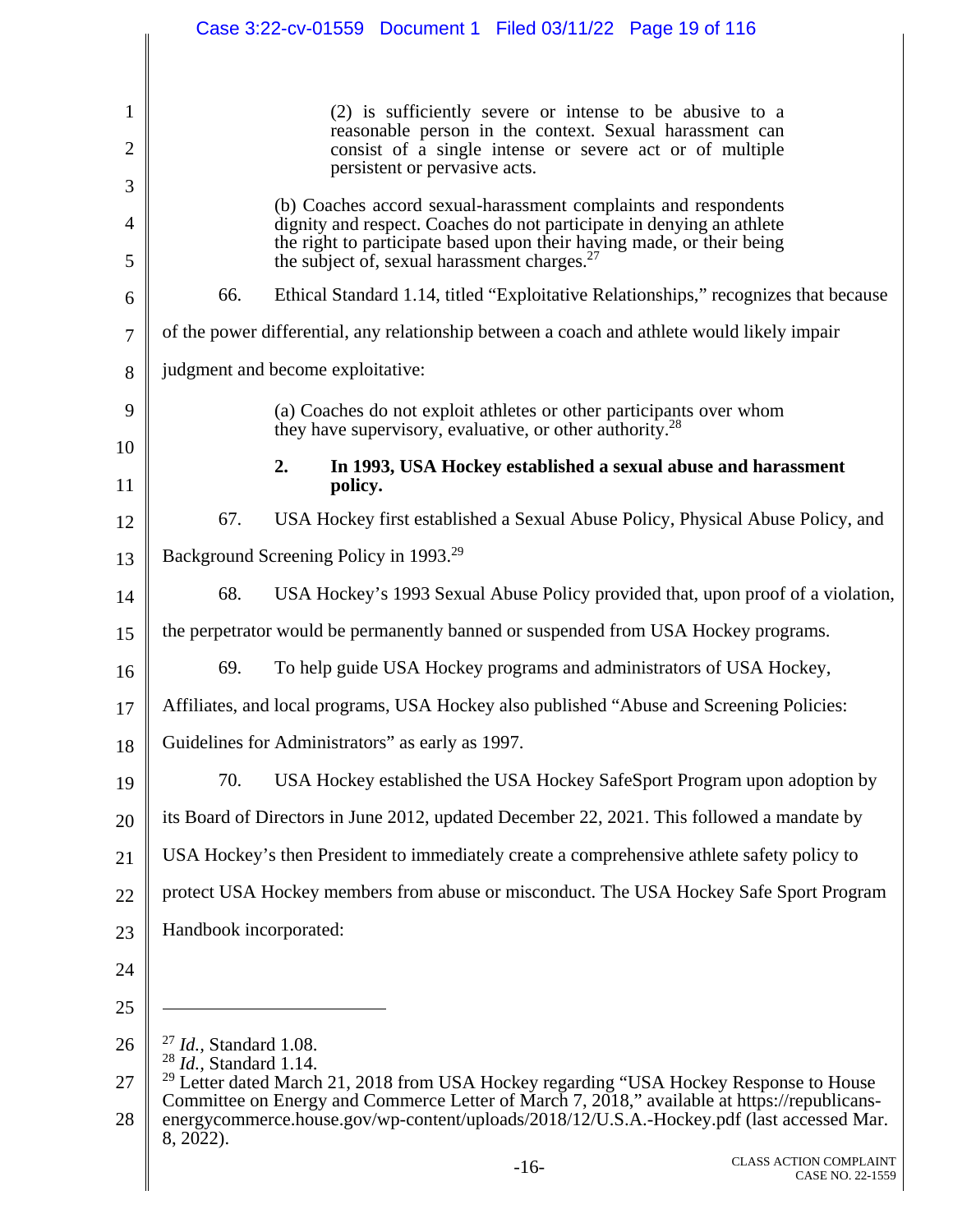| $\mathbf{1}$   | a.                                                      | USA Hockey's previous Sexual Abuse, Physical Abuse, Hazing,                                         |
|----------------|---------------------------------------------------------|-----------------------------------------------------------------------------------------------------|
| $\overline{2}$ |                                                         | Background Screening and Locker Room Supervision policies;                                          |
| 3              | $\mathbf b$ .                                           | new policies addressing Emotional Abuse, Bullying, Threats and                                      |
| $\overline{4}$ |                                                         | Harassment, Electronic Communications, Travel and Billeting;                                        |
| 5              | c.                                                      | already existing procedures for taking disciplinary action for violations of                        |
| 6              |                                                         | any of those policies;                                                                              |
| 7              | d.                                                      | new education and training requirements for SafeSport Training of                                   |
| 8              |                                                         | coaches, officials and other employees and volunteers in USA Hockey                                 |
| 9              |                                                         | programs;                                                                                           |
| 10             | e.                                                      | a Reporting Policy making it mandatory to report all allegations of sexual                          |
| 11             |                                                         | abuse to both USA Hockey and the appropriate law enforcement                                        |
| 12             |                                                         | authorities; and                                                                                    |
| 13             | f.                                                      | a mechanism to monitor the programs in USA Hockey, its affiliates and                               |
| 14             |                                                         | local programs. <sup>30</sup>                                                                       |
| 15             | 71.                                                     | Upon USA Hockey's receipt of any report with allegations or suspicions of sexual                    |
| 16             |                                                         | abuse, a report is made to the United States Center for SafeSport, and any allegations of sexual or |
| 17             |                                                         | physical abuse of a child are reported to law enforcement. In those cases, USA Hockey directs its   |
| 18             |                                                         | affiliates to promptly issue a "summary suspension" prohibiting the person from participating in    |
| 19             |                                                         | any USA Hockey programs until the allegation has been investigated by the appropriate agency.       |
| 20             |                                                         | Summary suspensions are issued so that USA Hockey and its affiliates can take swift action in the   |
| 21             |                                                         | event that SafeSport delays issuing its own interim suspension. <sup>31</sup>                       |
| 22             | 72.                                                     | Importantly, USA Hockey's mandatory reporting policy applies to all members of                      |
| 23             |                                                         | USA Hockey and all employees and volunteers of USA Hockey and its member programs. <sup>32</sup>    |
| 24             |                                                         |                                                                                                     |
| 25             |                                                         |                                                                                                     |
| 26             |                                                         | <sup>30</sup> See USA Hockey Safe Sport Program Handbook (rev. Dec. 22, 2021), available at         |
| 27             | $31$ <i>Id.</i> , at 36-41.<br>$32$ <i>Id.</i> , at 36. | https://bit.ly/3tIMWCW (last accessed Jan. 31, 2022).                                               |
| 28             |                                                         |                                                                                                     |
|                |                                                         | <b>CLASS ACTION COMPLAINT</b><br>$-17-$<br>CASE NO. 22-1559                                         |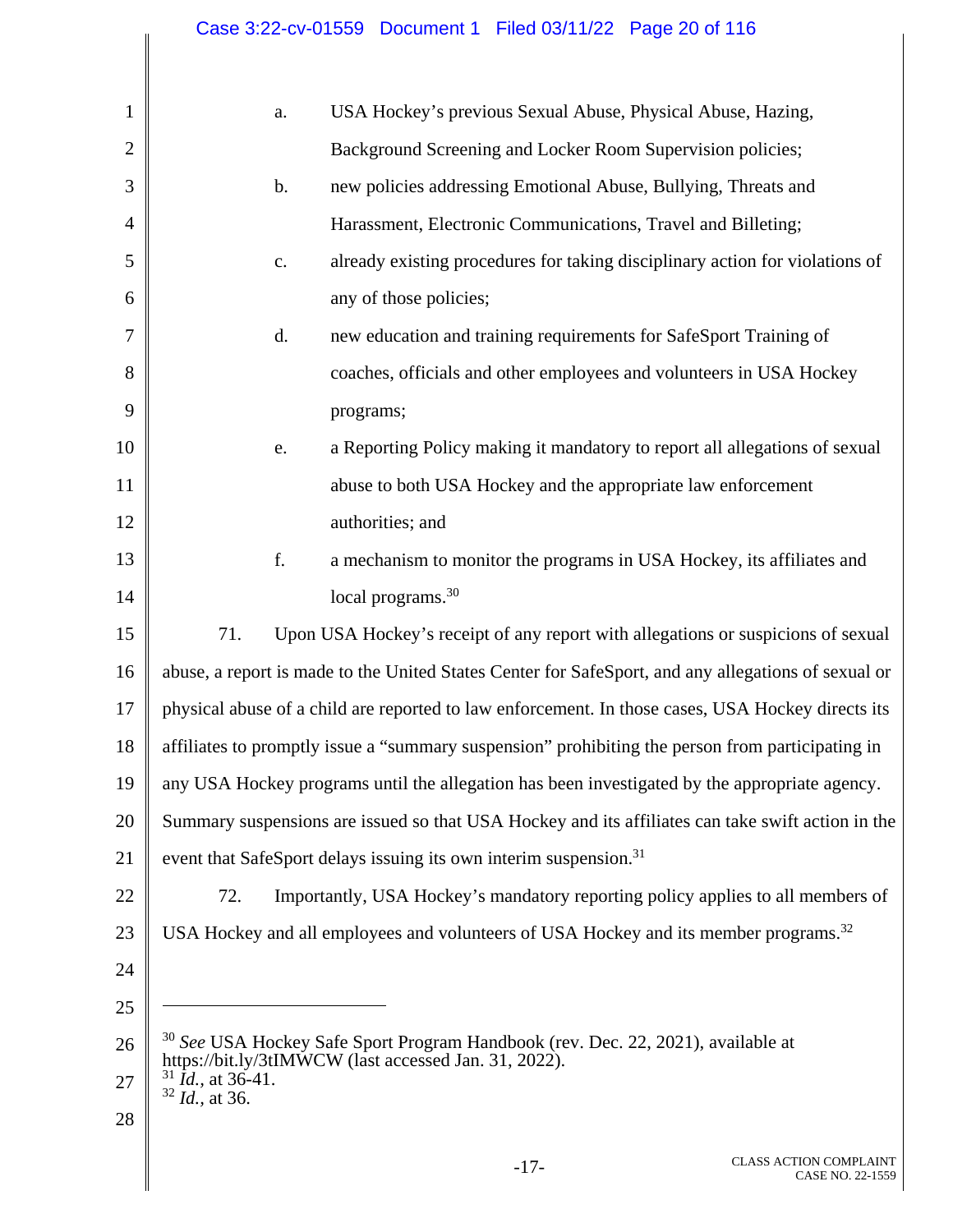| 1              |
|----------------|
| 2              |
| 3              |
| $\overline{4}$ |

## **3. Since 1998, USA Swimming has prohibited inappropriate sexual conduct.**

| 3              | In 1998, USA Swimming adopted a code of conduct that provided for discipline in<br>73.                                                                                                                        |
|----------------|---------------------------------------------------------------------------------------------------------------------------------------------------------------------------------------------------------------|
| $\overline{4}$ | cases of "sexual contact or advances directed toward an athlete by a person who, in the context of                                                                                                            |
| 5              | swimming, was in a position of authority over that athlete."33                                                                                                                                                |
| 6              | In 2002, the prohibition against sexual advances was modified to include "other<br>74.                                                                                                                        |
| $\tau$         | inappropriate sexually oriented behavior or action." Specifically, Article 304.3.5 prohibited: "Any                                                                                                           |
| 8              | sexual contact or advance or other inappropriate sexually oriented behavior or action directed                                                                                                                |
| 9              | towards an athlete by a coach, official, trainer, or other person who, in the context of swimming,                                                                                                            |
| 10             | is in a position of authority over that athlete."34                                                                                                                                                           |
| 11             | Effective September 2008, this rule was amended to include language prohibiting<br>75.                                                                                                                        |
| 12             | sexual harassment and sexual misconduct by any "other adult" participating "in any capacity." <sup>35</sup>                                                                                                   |
| 13             | In 2010 (effective 2011), USA Swimming added an "Athlete Protection Policy"<br>76.                                                                                                                            |
| 14             | and "Sexual Misconduct Reporting Requirement" to its rulebook. These changes required reports                                                                                                                 |
| 15             | of sexual misconduct and prohibited retaliation for reporting. <sup>36</sup>                                                                                                                                  |
| 16             | In 2012 (effective 2013), USA Swimming clarified that "sexual misconduct"<br>77.                                                                                                                              |
| 17             | included "other oral, written, visual, or physical conduct" <sup>37</sup> and added a prohibition against                                                                                                     |
| 18             | bullying. <sup>38</sup> The definition of physical abuse was also expanded to prohibit bullying by a coach. <sup>39</sup>                                                                                     |
| 19             |                                                                                                                                                                                                               |
| 20             |                                                                                                                                                                                                               |
| 21             |                                                                                                                                                                                                               |
| 22             | <sup>33</sup> Gunderson Nt'l Child Protection Training Cent., When the Athlete Is a Child: An Assessment of<br>USA Swimming's Safe Sport Program, at 9 (Jan. 27, 2014), available at                          |
| 23             | https://www.usaswimming.org/docs/default-source/safe-sportdocuments/safe-sport-basics/2014-<br>vieth-report.pdf (quoting USA Swimming Code of Conduct, § 304.3 (1998 ed.)) (last accessed                     |
| 24             | Feb. $1, 2022$ ).<br>$34$ <i>Id.</i> at 9 & n.30 (quoting USA Swimming Code of Conduct, § 304.3 (2002 ed.)).                                                                                                  |
| 25             | $35$ <i>Id.</i> at 9 & n.31 (quoting USA Swimming Code of Conduct, § 304.3.5 (2008 ed.)).<br>$36$ <i>Id.</i> at 11-12 (quoting USA Swimming Code of Conduct, § 304.3.5 (2011 ed.)).                           |
| 26             | $37$ <i>Id.</i> at 12 & n.45 (quoting USA Swimming Code of Conduct, § 304.3.5, which is now § 304.8<br>(2013 ed.)).                                                                                           |
| 27             | <sup>38</sup> <i>Id.</i> at 12 & n.46 (quoting USA Swimming Code of Conduct, § 304.3.7 (2013 ed.)).<br><sup>39</sup> <i>Id.</i> at 12-13 & n.47 (quoting USA Swimming Code of Conduct, § 304.3.13 (2013 ed.)) |
| 28             |                                                                                                                                                                                                               |
|                |                                                                                                                                                                                                               |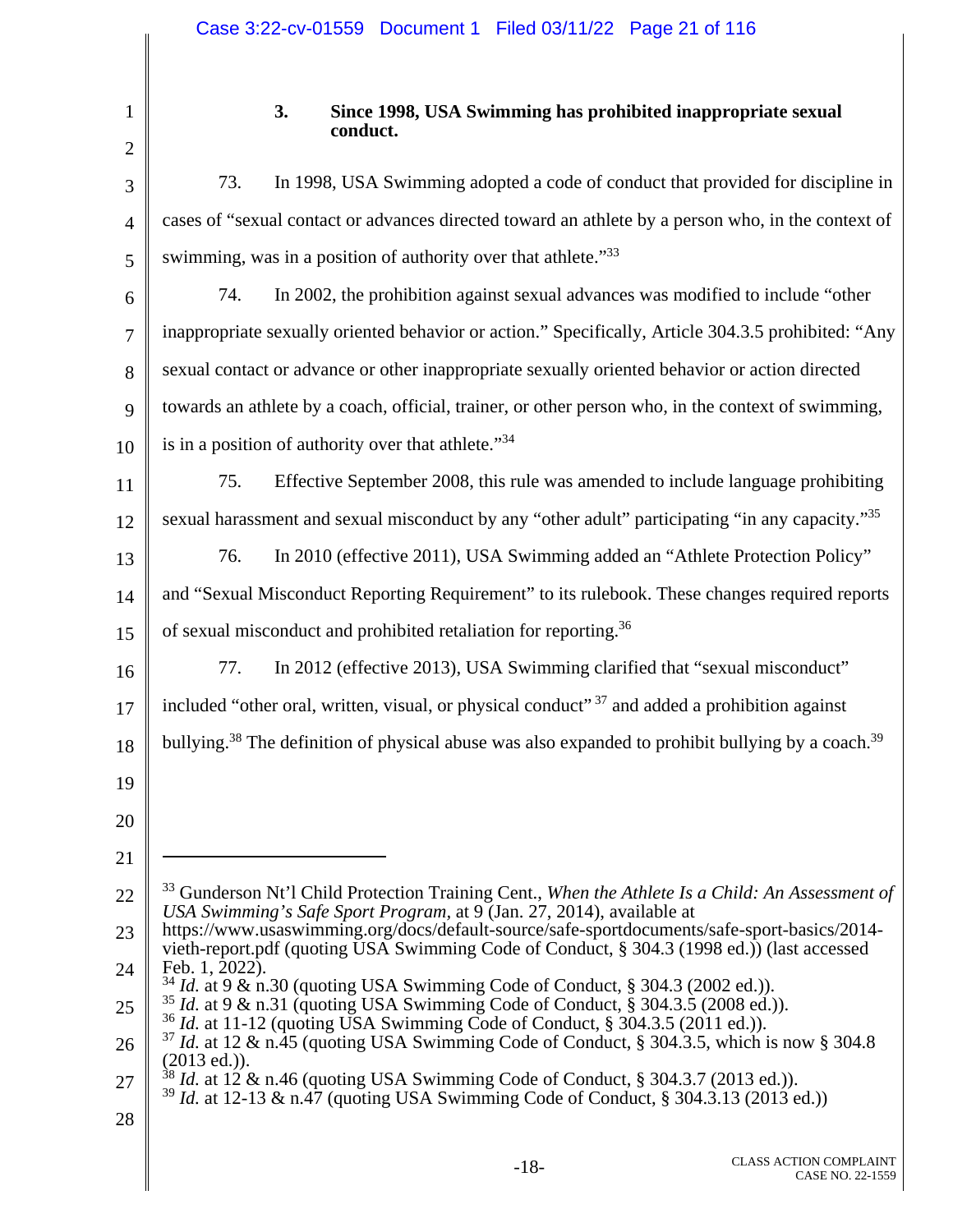|                | Case 3:22-cv-01559  Document 1  Filed 03/11/22  Page 22 of 116                                                                                                                                                      |
|----------------|---------------------------------------------------------------------------------------------------------------------------------------------------------------------------------------------------------------------|
| $\mathbf 1$    | 4.<br>In 2007, the International Olympic Committee issued a consensus                                                                                                                                               |
| $\overline{2}$ | statement on sexual abuse in sport.                                                                                                                                                                                 |
| 3              | 78.<br>In 2007, the International Olympic Committee (IOC) issued a "Consensus                                                                                                                                       |
| $\overline{4}$ | Statement" on "Sexual Harassment and Abuse in Sport." <sup>40</sup>                                                                                                                                                 |
| 5              | 79.<br>The statement cautioned that power differences between athletes and authority                                                                                                                                |
| 6              | figures in sport create the risk of sexual harassment and abuse, and exploitative sexual                                                                                                                            |
| $\tau$         | relationships with athletes. <sup>41</sup> It urged all sport organizations to develop policies to protect                                                                                                          |
| 8              | athletes from sexual abuse and harassment.                                                                                                                                                                          |
| 9              | 80.<br>The statement highlighted the power difference between authority figures and                                                                                                                                 |
| 10             | athletes, and urged coaches and other authority figures to "stay within the boundaries of a                                                                                                                         |
| 11             | professional relationship with the athlete." <sup>42</sup>                                                                                                                                                          |
| 12             | 81.<br>The statement noted the profound, negative impact that sexual harassment and                                                                                                                                 |
| 13             | abuse has on the athlete:                                                                                                                                                                                           |
| 14             | Research demonstrates that sexual harassment and abuse in sport                                                                                                                                                     |
| 15             | seriously and negatively impact on athletes' physical and<br>psychological health. It can result in impaired performance and lead<br>to athlete drop-out. Clinical data indicate that psychosomatic                 |
| 16             | illnesses, anxiety, depression, substance abuse, self-harm and suicide<br>are some of the serious health consequences. Passive attitudes/non-                                                                       |
| 17<br>18       | intervention, denial and/or silence by people in positions of power in<br>sport (particularly bystanders) increases the psychological harm of<br>sexual harassment and abuse. Lack of bystander action also creates |
| 19             | the impression for victims that sexually harassing and abusive<br>behaviours are legally and socially acceptable and/or that those in                                                                               |
| 20             | sport are powerless to speak out against it. <sup>43</sup>                                                                                                                                                          |
| 21             |                                                                                                                                                                                                                     |
| 22             |                                                                                                                                                                                                                     |
| 23             |                                                                                                                                                                                                                     |
| 24             |                                                                                                                                                                                                                     |
| 25             | <sup>40</sup> See International Olympic Committee, IOC Adopts Consensus Statement on "Sexual                                                                                                                        |
| 26             | Harassment and Abuse in Sport" at 3 (Feb. 8, 2007), available at https://bit.ly/3IUdlEg (last<br>accessed Jan. 31, 2022).                                                                                           |
| 27             | $41$ <i>Id.</i> at 4.<br>$42$ <i>Id.</i> at 5.                                                                                                                                                                      |
| 28             | $43$ <i>Id.</i> at 4.                                                                                                                                                                                               |
|                | CLASS ACTION COMPLAI<br>$-19-$<br><b>CASE NO. 22-1</b>                                                                                                                                                              |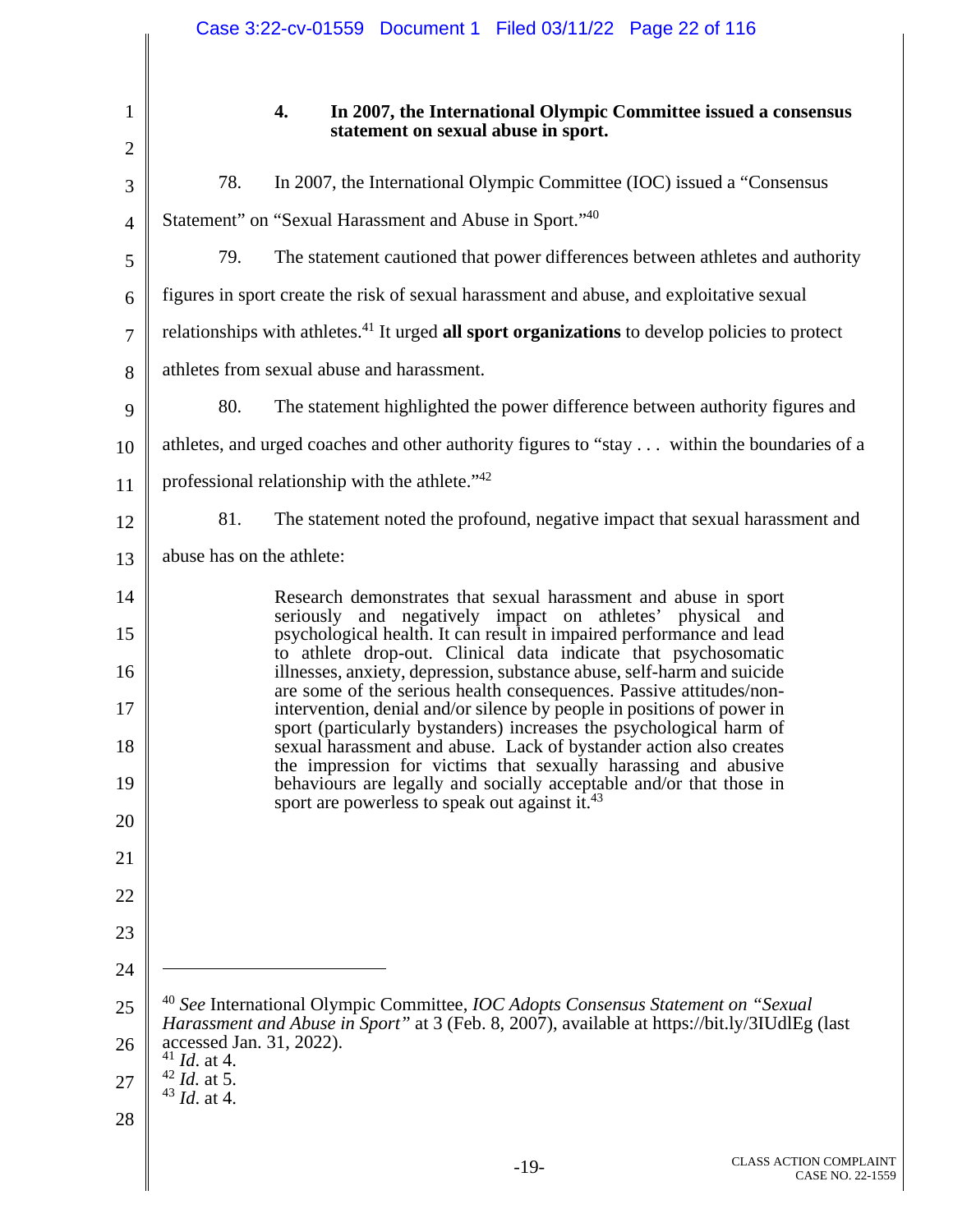2

1

### **5. In 2018, the Energy and Commerce Committee investigated and set out best practices for NGBs to prohibit coach misconduct and track wrongdoing.**

3 4 5 6 7 8 9 10 11 12 13 82. On December 20, 2018, the United States Energy and Commerce Committee (the "Committee") released a report entitled, "Nassar and Beyond: A Review of the Olympic Community's Efforts to Protect Athletes from Sexual Abuse" (the "Nassar and Beyond Report").<sup>44</sup> The report followed a yearlong investigation based on the scandals in gymnastics, swimming, and taekwondo. 83. The Committee found a number of systemic failures at NGBs, like the NCAA, that contributed to the widespread instances of sexual abuse that "should be concerning not only to Olympic athletes, but also amateur athletes, parents, and anyone who has a loved one involved in amateur sports."45 84. First, the Committee noted that its "most troubling" finding was that the Olympic community inappropriately prioritizes reputation and image—the "medals and money"

14 mentality—rather than athlete safety.<sup>46</sup> This same criticism can be applied to the NCAA's

15 placement of revenue above its duty to protect its student-athletes.

16 85. Second, the Committee found an inconsistency in policies and procedures across

17 NGBs. Despite the USOPC's effort to establish minimum standards and an NGB Athlete Safety

18 Policy, each NGB continued to have its own governance structure and applicable bylaws and

19 policies. As a result, there are inconsistencies in publicly identifying those disciplined or banned

20 and policies to handle reports, complaints or allegations of abuse to USOPC and law

21 22

 $\overline{a}$ 

23 24 44 Energy & Commerce Comm. Press Release, *Committee Report Details Sexual Abuse in Organized Sports* (Dec. 20, 2018), available at https://republicans-

28

<sup>25</sup>  energycommerce.house.gov/news/committee-report-details-sexual-abuse-in-organized-sports/  $\arccos$  Feb. 2, 2022).

<sup>26</sup>  45 Energy & Commerce Comm., *Nassar and Beyond: A Review of the Olympic Community's Efforts to Protect Athletes from Sexual Abuse* at 3 (Dec. 20, 2018), available at

<sup>27</sup>  https://republicans-energycommerce.house.gov/wp-content/uploads/2018/12/EC-USOC-Report-12.20.18-Final-REV.pdf (last accessed Feb. 3, 2022). <sup>46</sup> *Id.*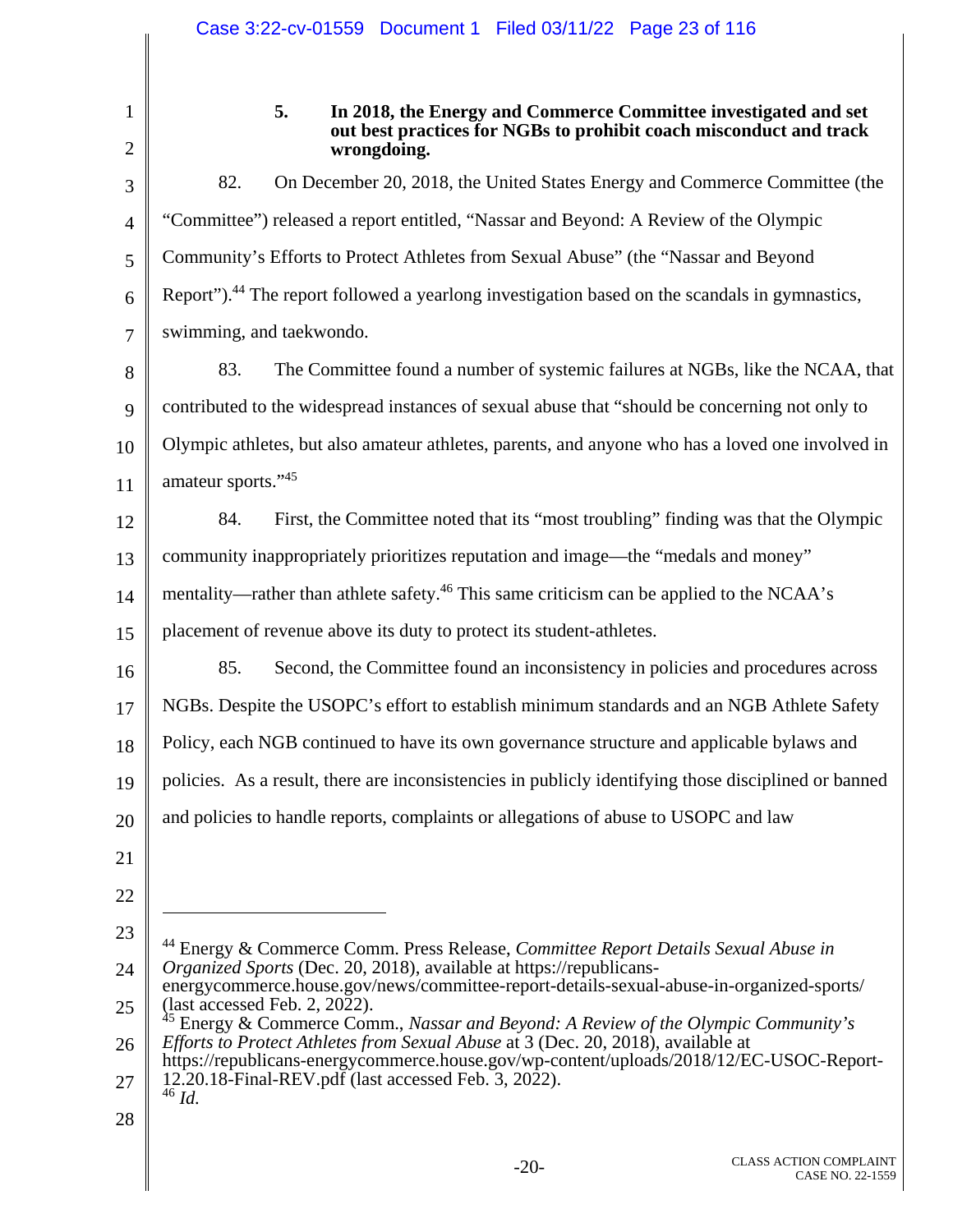# Case 3:22-cv-01559 Document 1 Filed 03/11/22 Page 24 of 116

| $\mathbf{1}$   | enforcement. <sup>47</sup> Here, again, this criticism is applicable to the NCAA, which purports to push                                                                                     |
|----------------|----------------------------------------------------------------------------------------------------------------------------------------------------------------------------------------------|
| $\overline{2}$ | responsibility for sexual abuse policies on its 1,200 member institutions.                                                                                                                   |
| 3              | 86.<br>Third, the Committee found that some NGBs did not employ simple measures,                                                                                                             |
| $\overline{4}$ | such as background checks and public banned lists. <sup>48</sup> The NCAA also fails to impose simple                                                                                        |
| 5              | reporting and tracking procedures for coaches who abuse athletes.                                                                                                                            |
| 6              | 87.<br>The Committee noted the creation of the United States Center for SafeSport                                                                                                            |
| 7              | ("USCSS") on March 3, 2017 to oversee education programs for safe sport and to adjudicate                                                                                                    |
| 8              | claims of sexual misconduct as a step toward establishing consistency and accountability,                                                                                                    |
| 9              | showing that best practices include a central and neutral oversight organization. <sup>49</sup>                                                                                              |
| 10             | 88.<br>The USCSS itself created the SafeSport Code for the U.S. Olympic and                                                                                                                  |
| 11             | Paralympic Movement (SafeSport Code), effective April 1, 2021. <sup>50</sup>                                                                                                                 |
| 12             | 89.<br>The SafeSport Code sets out "expectations for Participants related to emotional,                                                                                                      |
| 13             | physical, and sexual misconduct in sport, including bullying, hazing, and harassment." Prohibited                                                                                            |
| 14             | conduct in the SafeSport Code includes sexual misconduct, emotional and physical misconduct,                                                                                                 |
| 15             | including stalking, bullying, hazing, and harassment, aiding and abetting, and misconduct related                                                                                            |
| 16             | to reporting. $51$                                                                                                                                                                           |
| 17             | In the SafeSport Code, "Sexual misconduct" is specifically defined to include<br>90.                                                                                                         |
| 18             | sexual or gender-related harassment and bullying or hazing, or other inappropriate conduct of a                                                                                              |
| 19             | sexual nature. <sup>52</sup> Misconduct related to reporting occurs when an adult participant in sport fails to                                                                              |
| 20             | report actual or suspected sexual misconduct to the Center. <sup>53</sup>                                                                                                                    |
| 21             |                                                                                                                                                                                              |
| 22             |                                                                                                                                                                                              |
| 23             | $47$ Id.<br>$48$ <i>Id.</i> at 3-4.                                                                                                                                                          |
| 24             | <sup>49</sup> U.S. Center for SafeSport, <i>About</i> , available at https://uscenterforsafesport.org/ (last accessed<br>Jan. 31, 2022).                                                     |
| 25             | <sup>50</sup> United States Center for SafeSport, SafeSport Code for the U.S. Olympic and Paralympic<br>Movement (effective Apr. 1, 2021), available at https://uscenterforsafesport.org/wp- |
| 26             | content/uploads/2021/04/SafeSportCode2021_040121_V3.pdf (last accessed Jan. 31, 2022).<br>$^{51}_{-1}$ <i>Id.</i> , § IX.                                                                    |
| 27             | $52$ <i>Id.</i> , § IX.C.1.<br>$53$ <i>Id.</i> , § IX.F.                                                                                                                                     |
| 28             |                                                                                                                                                                                              |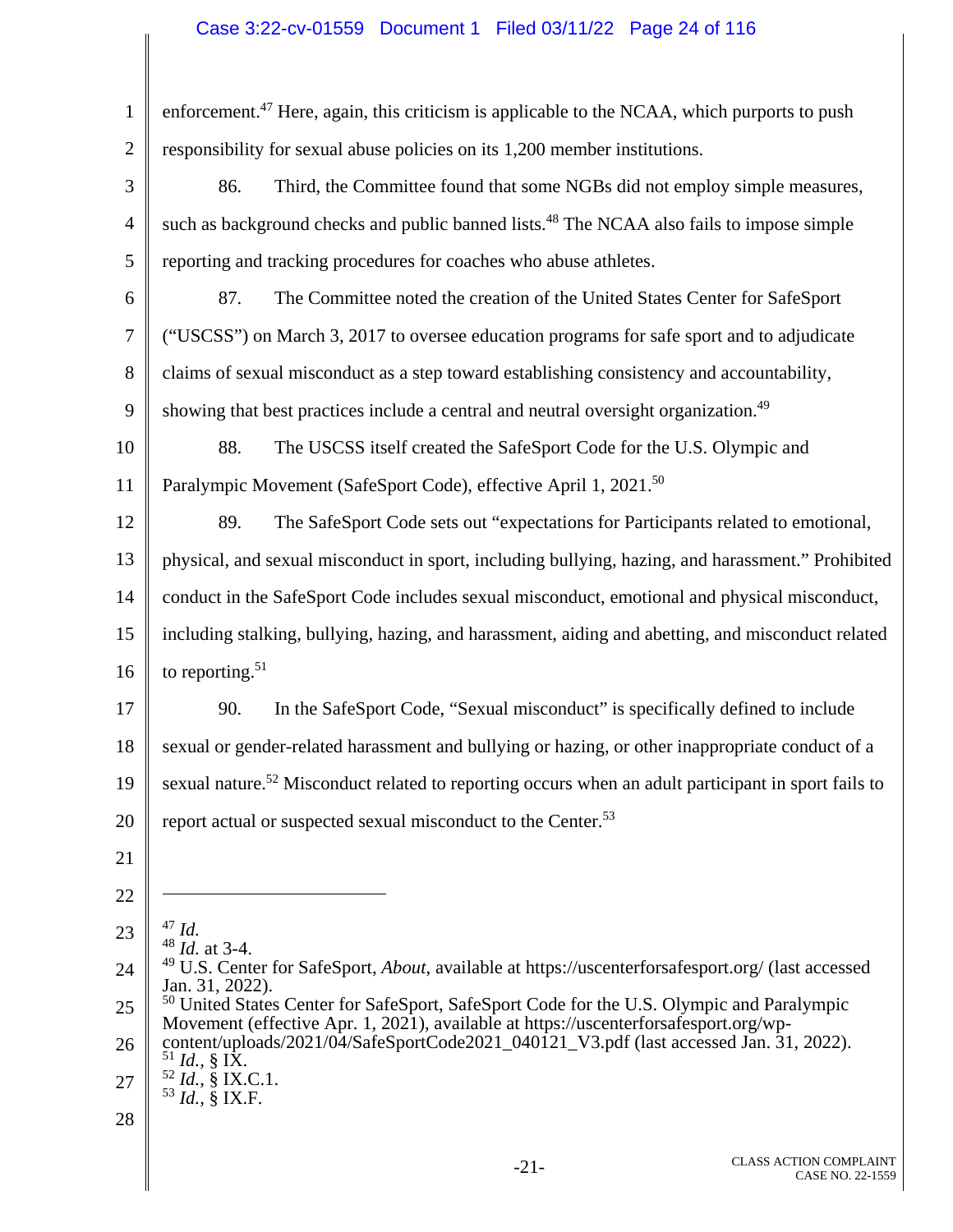|                |     | Case 3:22-cv-01559  Document 1  Filed 03/11/22  Page 25 of 116                                                                                                                              |
|----------------|-----|---------------------------------------------------------------------------------------------------------------------------------------------------------------------------------------------|
|                |     |                                                                                                                                                                                             |
| $\mathbf{1}$   | 91. | But the NCAA has retreated from its ability, because of its reach and power, to set                                                                                                         |
| $\overline{2}$ |     | standards of conduct governing abusive coaches.                                                                                                                                             |
| 3              | C.  | Despite the Widespread Recognition that Protection of Student-Athletes Is<br>Paramount, the NCAA Has Knowingly Declined to Act.                                                             |
| $\overline{4}$ |     |                                                                                                                                                                                             |
| 5              |     | The NCAA has a duty to protect the physical and educational well-<br>1.<br>being of student-athletes.                                                                                       |
| 6              | 92. | The NCAA is comprised of 1,098 colleges and universities and 102 athletic                                                                                                                   |
| $\overline{7}$ |     | conferences. <sup>54</sup> The NCAA schools are divided into Division I, Division II and Division III                                                                                       |
| 8              |     | schools. Division I institutions are the most visible collegiate athletic programs.                                                                                                         |
| 9              | 93. | Each division within the NCAA is governed by rules applicable to all NCAA                                                                                                                   |
| 10             |     | institutions, as well as rules unique to that division. The Division I Manual sets forth the                                                                                                |
| 11             |     | Constitution, Operating Bylaws, and Administrative Bylaws for that division (at times referred to                                                                                           |
| 12             |     | collectively as "Manual"). <sup>55</sup>                                                                                                                                                    |
| 13             | 94. | The current NCAA Constitution defines the NCAA's purposes and fundamental                                                                                                                   |
| 14             |     | policies to include maintaining control over and responsibility for intercollegiate sports and the                                                                                          |
| 15             |     | participating student-athletes. The NCAA Constitution states in pertinent part:                                                                                                             |
| 16             |     | <b>1.2 Purposes.</b> The purposes of this Association are:                                                                                                                                  |
| 17             |     | (a) To initiate, stimulate and improve intercollegiate athletics<br>programs for student athletes ;                                                                                         |
| 18             |     |                                                                                                                                                                                             |
| 19             |     | (b) To uphold the principal of institutional control of, and<br>responsibility for, all intercollegiate sports in conformity with the<br>constitution and bylaws of this Association; [and] |
| 20             |     |                                                                                                                                                                                             |
| 21             |     | (h) To legislate, through bylaws or by resolutions of a Convention,<br>upon any subject of general concern to the members related to the                                                    |
| 22             |     | administration of intercollegiate athletics[.] <sup>56</sup>                                                                                                                                |
| 23             |     |                                                                                                                                                                                             |
| 24             |     |                                                                                                                                                                                             |
| 25             |     |                                                                                                                                                                                             |
| 26             |     | <sup>54</sup> NCAA, What is the NCAA?, available at http://www.ncaa.org/about/resources/media-                                                                                              |
| 27             |     | center/ncaa-101/what-ncaa (last accessed Feb. 1, 2022).<br><sup>55</sup> NCAA Division I Manual (effective Aug. 1, 2021), available at                                                      |
| 28             |     | https://web3.ncaa.org/lsdbi/reports/getReport/90008 (last accessed Feb. 1, 2022).<br><sup>56</sup> NCAA Const., Art.1, §§ 1.2(a), (b) & (h).                                                |
|                |     | <b>CLASS ACTION COMPLAINT</b><br>$-22-$<br>CASE NO. 22-1559                                                                                                                                 |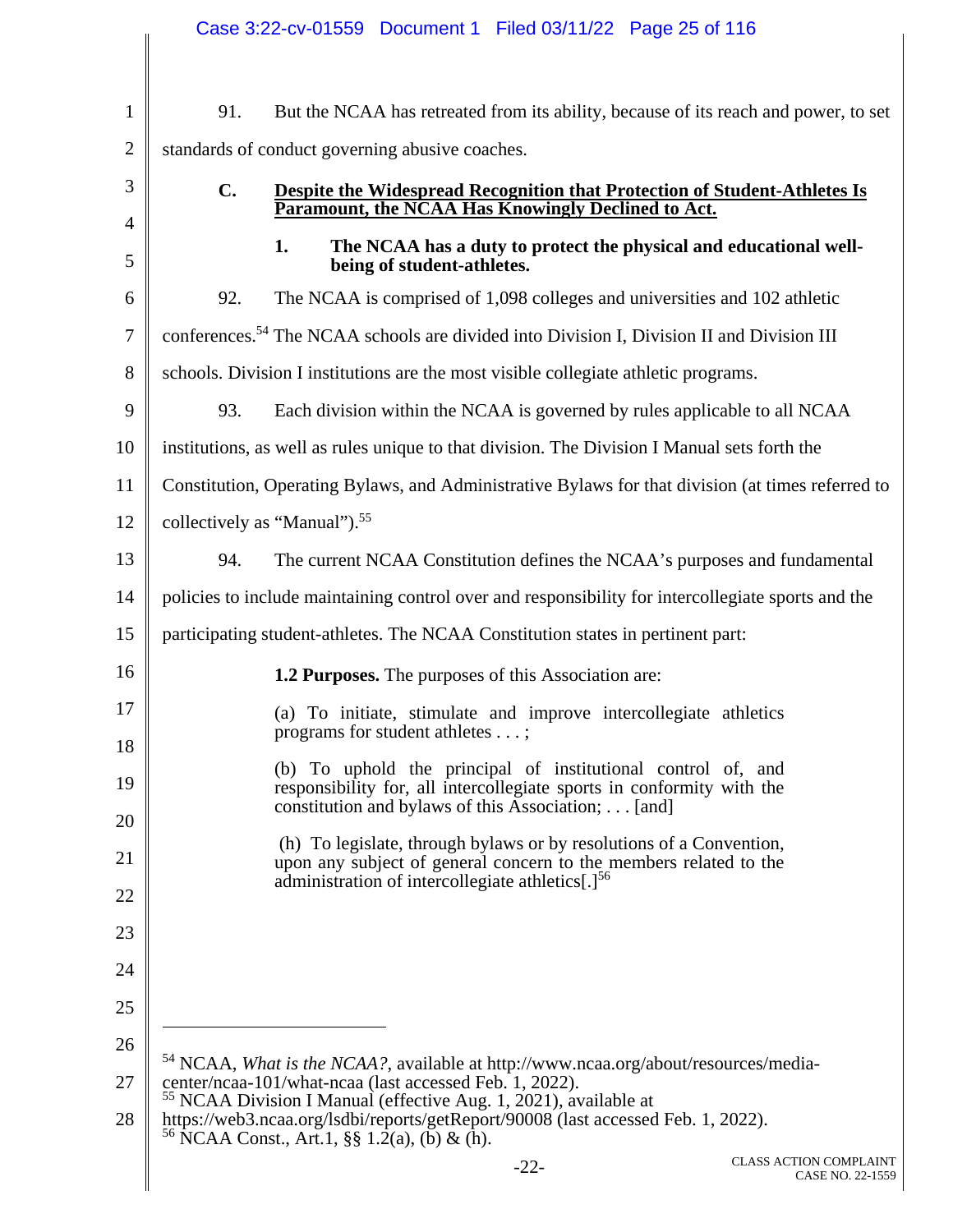|                |                                     | Case 3:22-cv-01559 Document 1 Filed 03/11/22 Page 26 of 116                                                                                                                                                 |
|----------------|-------------------------------------|-------------------------------------------------------------------------------------------------------------------------------------------------------------------------------------------------------------|
|                |                                     |                                                                                                                                                                                                             |
| $\mathbf{1}$   | 95.                                 | Article 2.2 of the current NCAA Constitution specifically provides for the well-                                                                                                                            |
| $\overline{2}$ |                                     | being of the NCAA's student-athletes, including in the areas of health and safety and student-                                                                                                              |
| 3              |                                     | athlete/coach relationships:                                                                                                                                                                                |
| 4              |                                     | The Principle of Student-Athlete Well-Being.<br>2.2<br>$[$ *]                                                                                                                                               |
| 5              |                                     | Intercollegiate athletics programs shall be conducted in a manner<br>designed to protect and enhance the physical and educational<br>wellbeing of student-athletes. (Revised: $11/21/05$ )                  |
| 6              |                                     | ∗<br>∗<br>*                                                                                                                                                                                                 |
| 7              |                                     | <b>2.2.3 Health and Safety.</b> $[*]$ It is the responsibility of each member                                                                                                                               |
| 8<br>9         |                                     | institution to protect the health of, and provide a safe environment<br>for, each of its participating student-athletes. (Adopted: 1/10/95)                                                                 |
| 10             |                                     | 2.2.4 Student-Athlete/Coach Relationship. [*] It is the                                                                                                                                                     |
| 11             |                                     | responsibility of each member institution to establish and maintain<br>an environment that fosters positive relationship between the<br>student-athlete and coach. (Adopted: 1/10/95) <sup>57</sup>         |
| 12             | 96.                                 | Moreover, when it comes to gender equity, which includes sexual abuse and                                                                                                                                   |
| 13             |                                     | harassment, the NCAA has expressly undertaken the duty to adopt rules to ensure member                                                                                                                      |
| 14             |                                     | institutions' compliance with gender equity laws. Article 2.3.2 of the NCAA Constitution                                                                                                                    |
| 15             | provides in pertinent part:         |                                                                                                                                                                                                             |
| 16             |                                     | <b>2.3.2 NCAA Legislation.</b> [*] The Association should not adopt                                                                                                                                         |
| 17             |                                     | legislation that would prevent member institutions from complying<br>with applicable gender-equity laws, and should adopt legislation to<br>enhance member institutions' compliance with applicable gender- |
| 18             |                                     | equity laws. (Adopted: $1/11/94$ ) <sup>58</sup>                                                                                                                                                            |
| 19             | 97.                                 | In addition to its Constitution, the NCAA has consistently recognized and publicly                                                                                                                          |
| 20             |                                     | proclaimed its duty to provide a safe environment for student-athletes. President and Board                                                                                                                 |
| 21             |                                     | Member Mark Emmert proclaimed in Congressional testimony that the NCAA has "a clear, moral                                                                                                                  |
| 22             |                                     | obligation to make sure that we do everything we can to support and protect student-athletes." <sup>59</sup>                                                                                                |
| 23             |                                     |                                                                                                                                                                                                             |
| 24             |                                     |                                                                                                                                                                                                             |
| 25             |                                     | $^{57}$ <i>Id.</i> , Art. 2, §§ 2.2, 2.2.3 & 2.2.3.                                                                                                                                                         |
| 26             | <sup>58</sup> Id., Art. 2, § 2.3.2. | <sup>59</sup> U.S. Senate, Comm. on Commerce, Science and Transp., Promoting the Well-Being and                                                                                                             |
| 27             |                                     | Academic Success of College Athletes 60-61 (July 9, 2014) available at https://bit.ly/3i596YO<br>(last accessed Feb. 9, 2022).                                                                              |
| 28             |                                     |                                                                                                                                                                                                             |
|                |                                     | <b>CLASS ACTION COMPLAINT</b><br>$-23-$<br>CASE NO. 22-1559                                                                                                                                                 |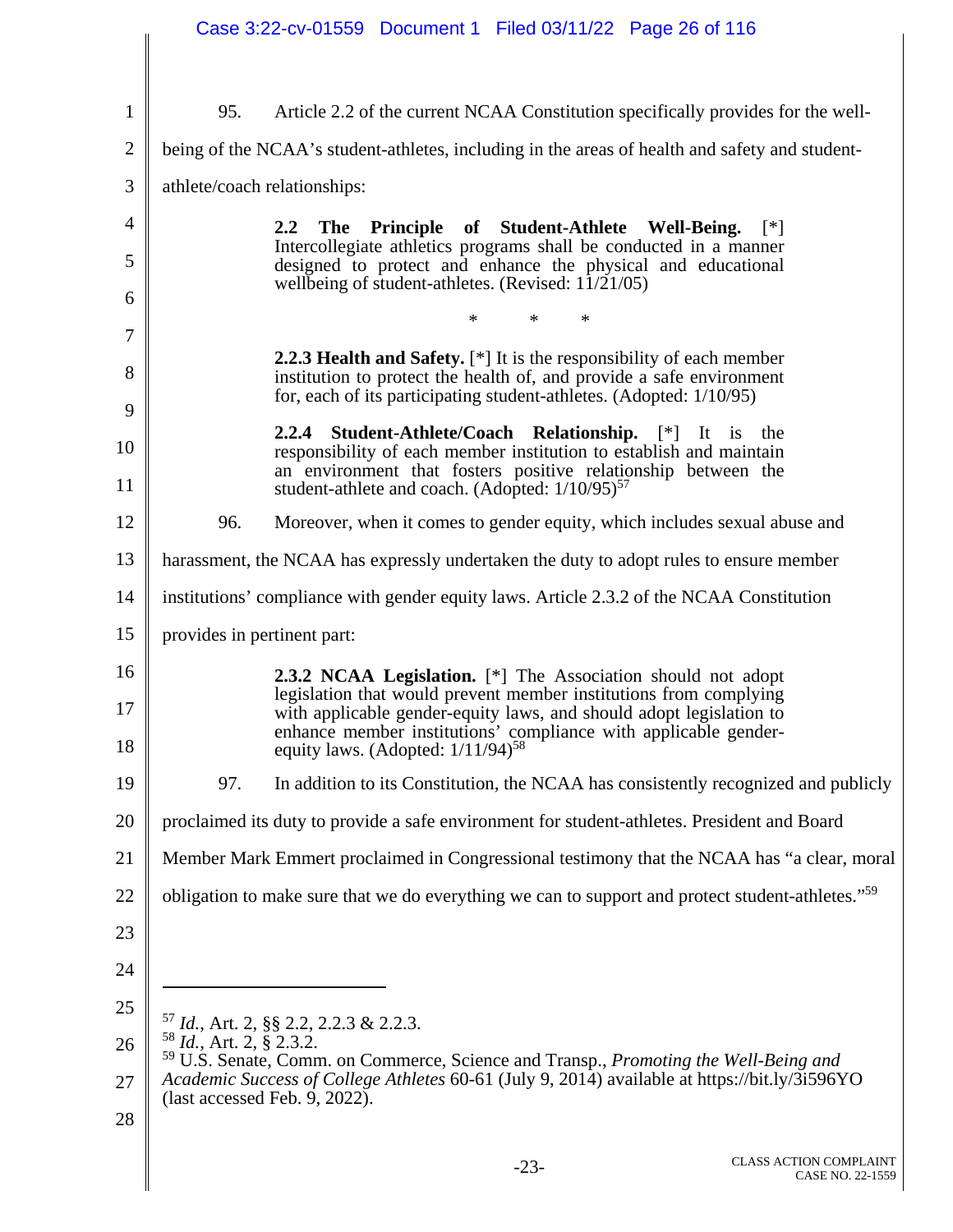1 2 3 98. In addition, the NCAA's website states that it was founded in 1906 "to keep college athletes safe." "We are working hard to protect them physically and mentally, on the field and off."60

4 5

12

## **2. The NCAA regulates coaches in a myriad of ways—except when it comes to sexual harassment and sexual abuse of student-athletes.**

6 7 8 9 10 11 99. The NCAA expressly regulates the conduct of coaches in a myriad of ways. 100. Article 10 of the NCAA Bylaws is titled "Ethical Conduct," and applies to coaches of intercollegiate athletics, among others. It provides a detailed list of unethical conduct.<sup>61</sup> That unethical conduct includes, among other things, sports wagering, providing banned substances, providing a prospective or current student-athlete with an improper inducement or extra benefit, and facilitating a meeting between a student-athlete and an agent.<sup>62</sup> Institutional members such as coaches who violate this provision are subject to disciplinary or corrective action.<sup>63</sup>

13 14 15 16 17 18 19 20 101. Article 11 of the NCAA Bylaws, entitled "Conduct and Employment of Athletics Personnel," further explains the responsibilities and obligations of coaches and other athletics personnel. The section regulates coaching bonuses and other compensation, education requirements and compensation restrictions for certain types of coaching personnel, responsibility for violations of NCAA regulations, marketing to sports agents, the use of the NCAA name, the use of tobacco, required contractual provisions, recruiting, scouting, and limitations on the number and duties of coaching and other staff members.<sup>64</sup> Again, coaches and other athletic personnel are subject to disciplinary or corrective action for violating these Bylaws.<sup>65</sup>

21 22 23 102. Yet, the Bylaws are utterly silent on limitations on coaches with respect to sexual harassment or abuse of student-athletes and sexual relationships with student-athletes; internal or external reporting of coaches who engage in such behavior; the necessity for an independent

24

 $\overline{a}$ 

25

28 64 NCAA Bylaws, Art. 11, § 11.1. 65 *Id.,* §11.1.1.

<sup>26</sup>  60 NCAA, *Well-Being*, available at http://www.ncaa.org/health-and-safety (last accessed Feb. 1, 2022).

<sup>27</sup>  61 NCAA Bylaws, Art. 10. 62 *Id.,* § 10.1-10.3.

<sup>63</sup> *Id.,* § 10.4.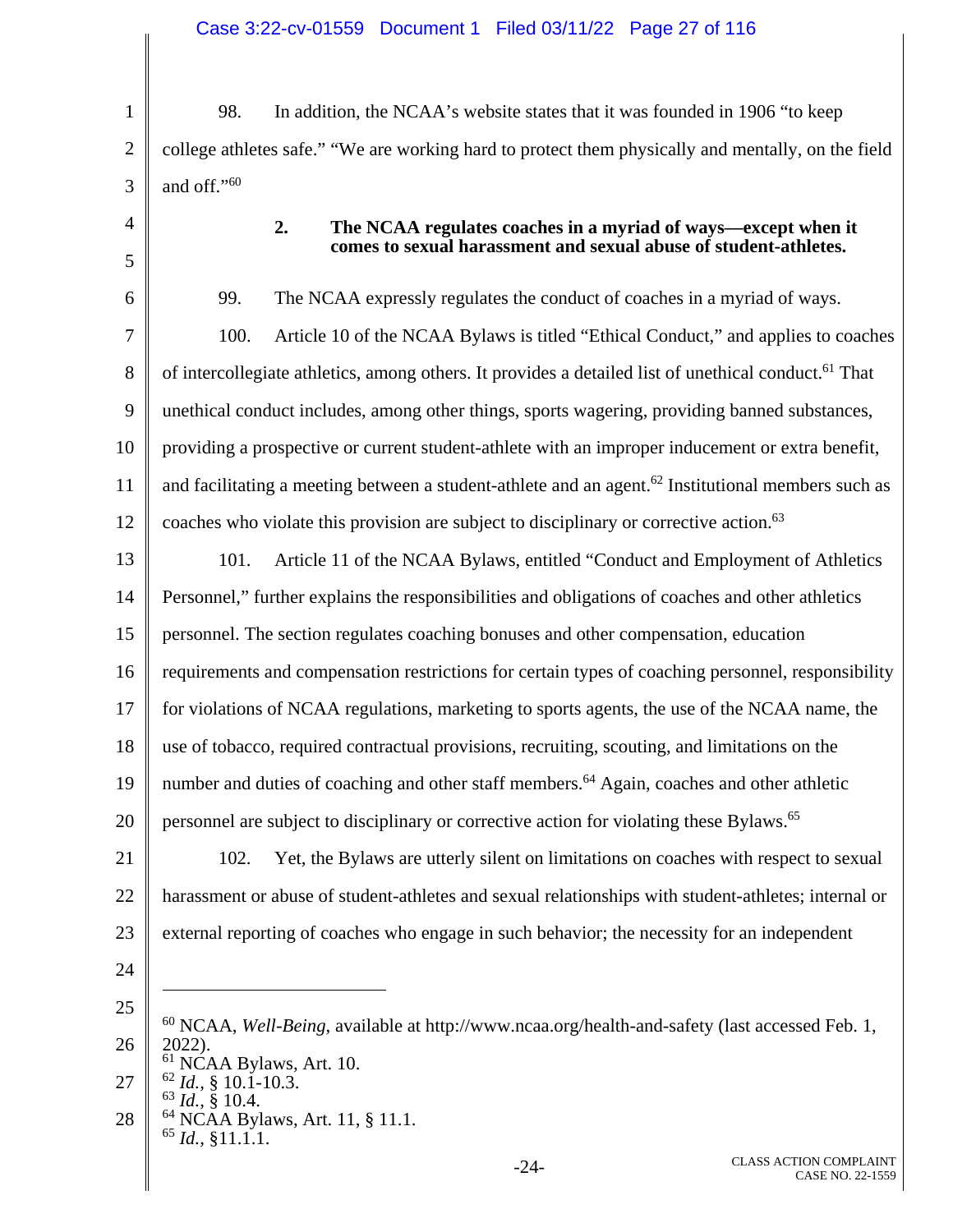# Case 3:22-cv-01559 Document 1 Filed 03/11/22 Page 28 of 116

| 1              | investigation of coaches who engage in such behavior; implementation of a centralized repository                                                                                                  |
|----------------|---------------------------------------------------------------------------------------------------------------------------------------------------------------------------------------------------|
| $\overline{2}$ | for reports so that complaints about a coach can be tracked between and among schools; and                                                                                                        |
| 3              | mandatory training of coaches relating sexual harassment or abuse of student-athletes.                                                                                                            |
| 4              | 103.<br>A recent example of the perils created by the NCAA's lack of a reporting policy                                                                                                           |
| 5              | involves Art Briles, who coached at Baylor and left in the midst of a scandal because he failed to                                                                                                |
| 6              | report sexual assaults, but was hired recently by Grambling State after a stint as a high school                                                                                                  |
| 7              | coach. <sup>66</sup>                                                                                                                                                                              |
| 8              | While the NCAA freely metes out punishments for student-athletes for poor<br>104.                                                                                                                 |
| 9              | academic performance and disciplines athletes for profiting off their own likenesses, the NCAA's                                                                                                  |
| 10             | Constitution and Bylaws simply do not contain any penalties for sexual, violent, or criminal                                                                                                      |
| 11             | conduct by coaches or personnel in the athletics programs.                                                                                                                                        |
| 12             | 3.<br>In the vacuum of the NCAA's failure to regulate abuse by coaches,                                                                                                                           |
| 13             | student-athletes are the victims.                                                                                                                                                                 |
| 14             | 105.<br>Despite the USOPC's adoption of a coaching code of ethics in 1992, which                                                                                                                  |
| 15             | prohibited sexual harassment and sexual relationship between coaches and athletes during the                                                                                                      |
| 16             | coaching relationship, the NCAA took no action for 20 years and then fell short.                                                                                                                  |
| 17             | 106.<br>During that time, multiple reports of inappropriate sexual conduct by athletics                                                                                                           |
| 18             | department personnel emerged. A sampling of non-exhaustive reports follows.                                                                                                                       |
| 19             | 107. In 1998, a lawsuit was filed against University of North Carolina soccer coach                                                                                                               |
| 20             | Anbson Dorrance by two players who accused Dorrance of inappropriate behavior that included                                                                                                       |
| 21             | uninvited sexual comments and retaliation. As one court opinion characterized the allegations,                                                                                                    |
| 22             | Dorrance regularly "bombarded players with crude questions and comments about their sexual                                                                                                        |
| 23             |                                                                                                                                                                                                   |
| 24             | <sup>66</sup> Alanis Thames, Art Briles, Who Coached Baylor During Sexual Assault Scandal, Is Hired at<br>Grambling State, NEW YORK TIMES (Feb. 24, 2022), available at                           |
| 25             | https://www.nytimes.com/2022/02/24/sports/ncaafootball/art-briles-grambling-state-baylor.html<br>(last accessed Mar. 1, 2022). Briles resigned four days later in the midst of public outrage—but |
| 26             | not because the NCAA had polices in place. Alanis Thames, Art Briles Resigns From Grambling<br>State, NEW YORK TIMES (Feb. 28, 2022), available at                                                |
| 27             | https://www.nytimes.com/2022/02/28/sports/football/art-briles-grambling-state.html (last<br>accessed Mar. 8, 2022).                                                                               |
| 28             |                                                                                                                                                                                                   |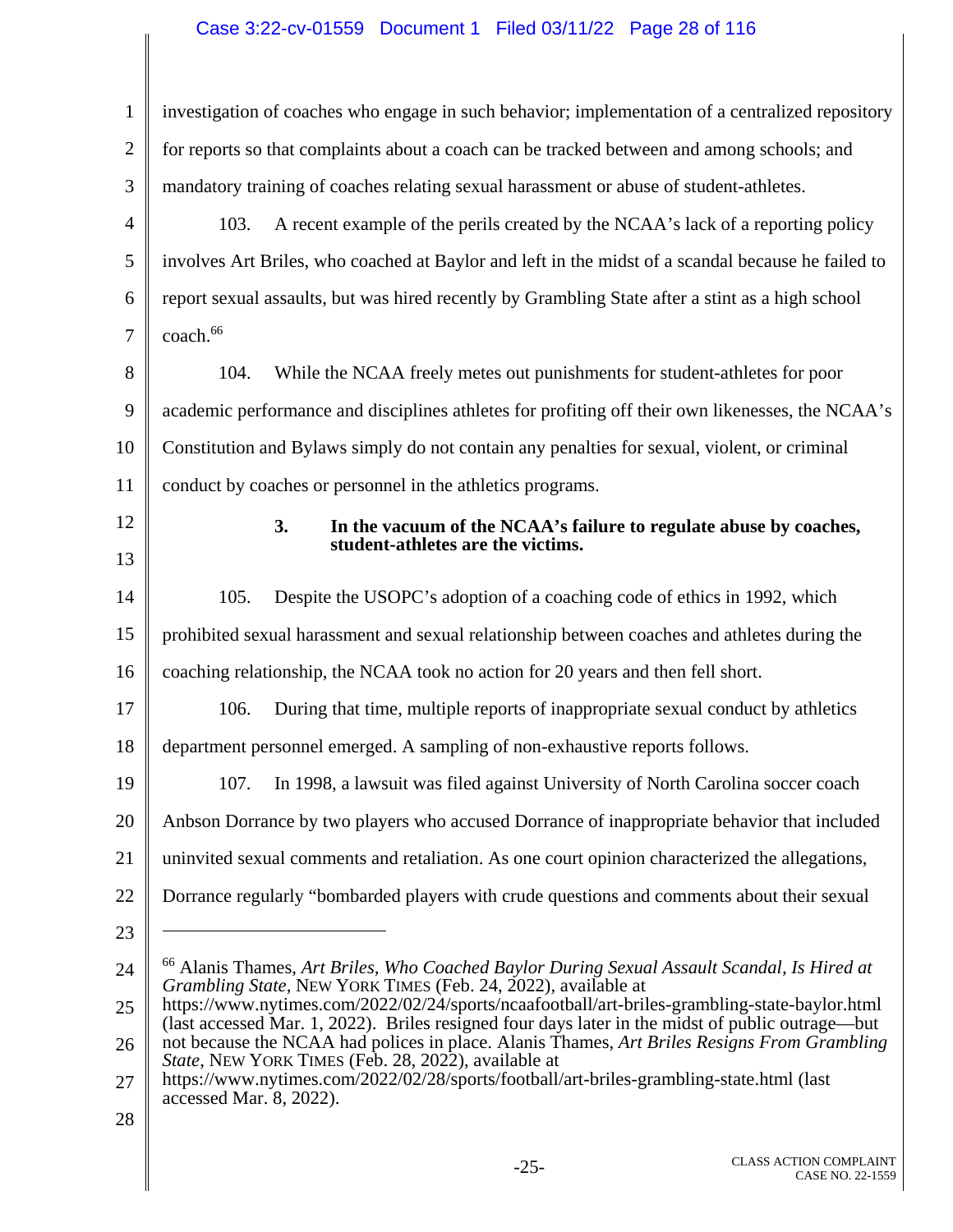### Case 3:22-cv-01559 Document 1 Filed 03/11/22 Page 29 of 116

1 2 3 4 5 6 7 activities and made comments about players' bodies that portrayed them as sexual objects. In addition, Dorrance expressed (once within earshot of [plaintiff Melissa] Jennings) his sexual fantasies about certain players, and he made, in plain view, inappropriate advances to another."<sup>67</sup> One of the players settled in 2004. The second, Melissa Jennings, settled for \$385,000 in 2006 with an admission by the coach that he had "participated with members of the UNC-Chapel Hill women's soccer team in group discussions of those team members' sexual activities or relationships with men."<sup>68</sup>

8 9 10 11 12 13 14 108. Also in 1998, a lawsuit was filed against Jesse Dwire, the women's tennis coach at Syracuse University, alleging that Dwire massaged, fondled, and propositioned two scholarship tennis players, and that Dwire and the university retaliated against the players after they pursued a complaint through the school's grievance system. According to one report: "the lawyer for [the plaintiffs], said Syracuse officials, aware that the National Collegiate Athletic Association has no policy on sexual harassment, had ignored complaints about Dwire's sexual improprieties for years."<sup>69</sup>

15 16 17 18 109. In 2011, a former University of South Carolina women's soccer player sued the university, alleging she received unwanted sexual advances by the assistant coach and that her academic advisor admitted that the coach had sexually harassed other students. She also alleged that the university failed to renew her scholarship in retaliation for her complaint.<sup>70</sup>

- 19 20 21 22 110. In June 2012, Penn State's Jerry Sandusky was convicted on 45 counts relating to the sexual abuse of minors and was sentenced to 30 to 60 years in prison. Several top Penn State University officials, including its president and athletic director, were sentenced to prison for their roles in covering up the crimes.
- 23

 $\overline{a}$ 

<sup>24</sup>  25 <sup>67</sup> *Jennings v. Univ. of N.C.,* 482 F.3d 686, 691 (4th Cir. 2007). 68 Doug Lederman, *North Carolina and Coach Settle Sexual Harassment Suit*, INSIDE HIGHER ED. (Jan. 15, 2008), available at https://www.insidehighered.com/news/2008/01/15/north-carolina-

and-coach-settle-sexual-harassment-suit (last accessed Feb. 1, 2022).

<sup>26</sup>  27 69 Robin Finn, *Growth in Women's Sports Stirs Harassment Issue*, NEW YORK TIMES (Mar. 7, 1999), available at https://www.nytimes.com/1999/03/07/sports/out-of-bounds-a-special-report-

<sup>28</sup>  growth-in-women-s-sports-stirs-harassment-issue.html (last accessed Feb. 1, 2022). 70 WISNews, *Former USC Women's Soccer Player Files Lawsuit* (Dec. 11, 2011), available at https://www.wistv.com/story/16301453/former-usc-womens-soccer-player-files-lawsuit/ (last accessed Feb. 1, 2022).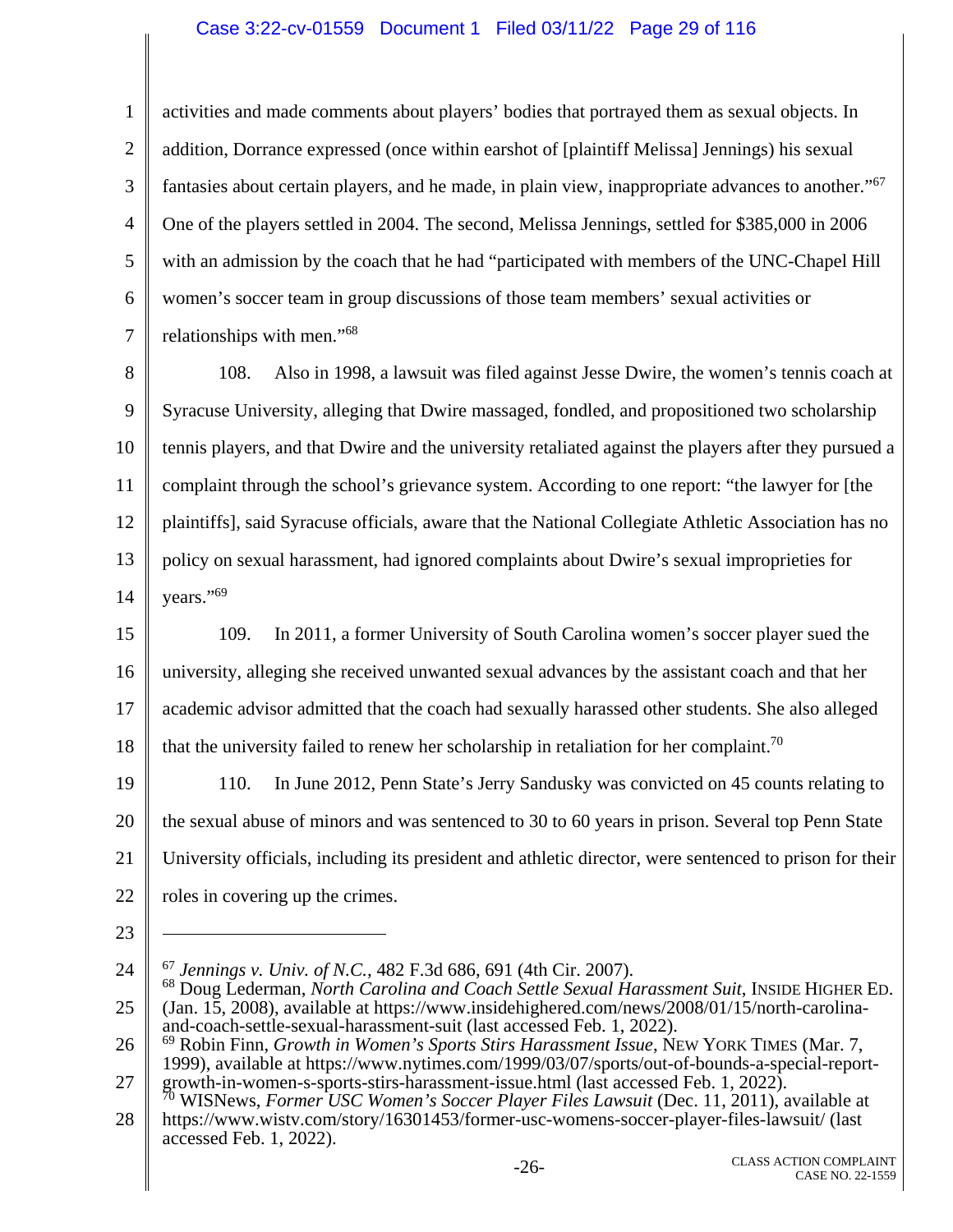# Case 3:22-cv-01559 Document 1 Filed 03/11/22 Page 30 of 116

| 1              | a.                                    | Penn State had been aware since 2002 that Sandusky committed sexual acts                                                                                                    |
|----------------|---------------------------------------|-----------------------------------------------------------------------------------------------------------------------------------------------------------------------------|
| $\overline{2}$ |                                       | on a young boy in a shower. Yet the university did nothing, which allowed                                                                                                   |
| 3              |                                       | Sandusky to abuse ten young football players over a 15-year period.                                                                                                         |
| 4              | b.                                    | On July 23, 2012, in response to public pressure, the NCAA imposed                                                                                                          |
| 5              |                                       | punishment on Penn State because of its "conspiracy of silence" relating to                                                                                                 |
| 6              |                                       | Jerry Sandusky's sexual abuse of minor boys. The penalties included a                                                                                                       |
| 7              |                                       | \$60,000,000 fine (which equated to one year's gross revenue from the                                                                                                       |
| 8              |                                       | university's football program) to endow a fund to support programs to                                                                                                       |
| 9              |                                       | assist victims of sexual abuse; a ban on Penn State's participation in post-                                                                                                |
| 10             |                                       | season football games for four years; a reduction in the number of football                                                                                                 |
| 11             |                                       | scholarships from 25 to 15 per year for four years; and vacating all of the                                                                                                 |
| 12             |                                       | team's wins from 1998 (when university officials first heard that Sandusky                                                                                                  |
| 13             |                                       | might be sexually abusing young boys) to $2011$ <sup>71</sup>                                                                                                               |
| 14             | c.                                    | The NCAA announced that its punishment of Penn State was intended to                                                                                                        |
| 15             |                                       | "driv[e] cultural change," because of the "tragic damage that has been done"                                                                                                |
| 16             |                                       | to the victims or their families." In announcing the punishment, NCAA                                                                                                       |
| 17             |                                       | <b>President Mark Emmert stated:</b>                                                                                                                                        |
| 18             |                                       | This case involves tragic and tragically unnecessary                                                                                                                        |
| 19             |                                       | circumstances. One of the grave dangers stemming from our<br>love of sports is that the sports themselves can become too                                                    |
| 20             |                                       | big to fail and indeed too big to even challenge. The result<br>can be an erosion of academic values that are replaced by the                                               |
| 21             |                                       | value of hero worship and winning at all costs. All involved<br>in intercollegiate athletics must be watchful that programs                                                 |
| 22             |                                       | and individuals do not overwhelm the values of higher<br>education. In the Penn State case, the results were perverse                                                       |
| 23             |                                       | and unconscionable. No price the NCAA can levy will repair<br>the grievous damage inflicted by Jerry Sandusky on his                                                        |
| 24             |                                       | victims. However, we can make clear that the culture, actions<br>and inactions that allowed them to be victimized will not be                                               |
| 25             |                                       |                                                                                                                                                                             |
| 26             |                                       | <sup>71</sup> Mark Memmott, Penn State Fined \$60M, Banned From Bowls, Wins From 1998 On Vacated,<br>NPR (July 23, 2021), available at https://www.npr.org/sections/thetwo- |
| 27             | vacated (last accessed Feb. 9, 2022). | way/2012/07/23/157222533/penn-state-fined-60m-banned-from-bowls-wins-from-1998-on-                                                                                          |
| 28             |                                       |                                                                                                                                                                             |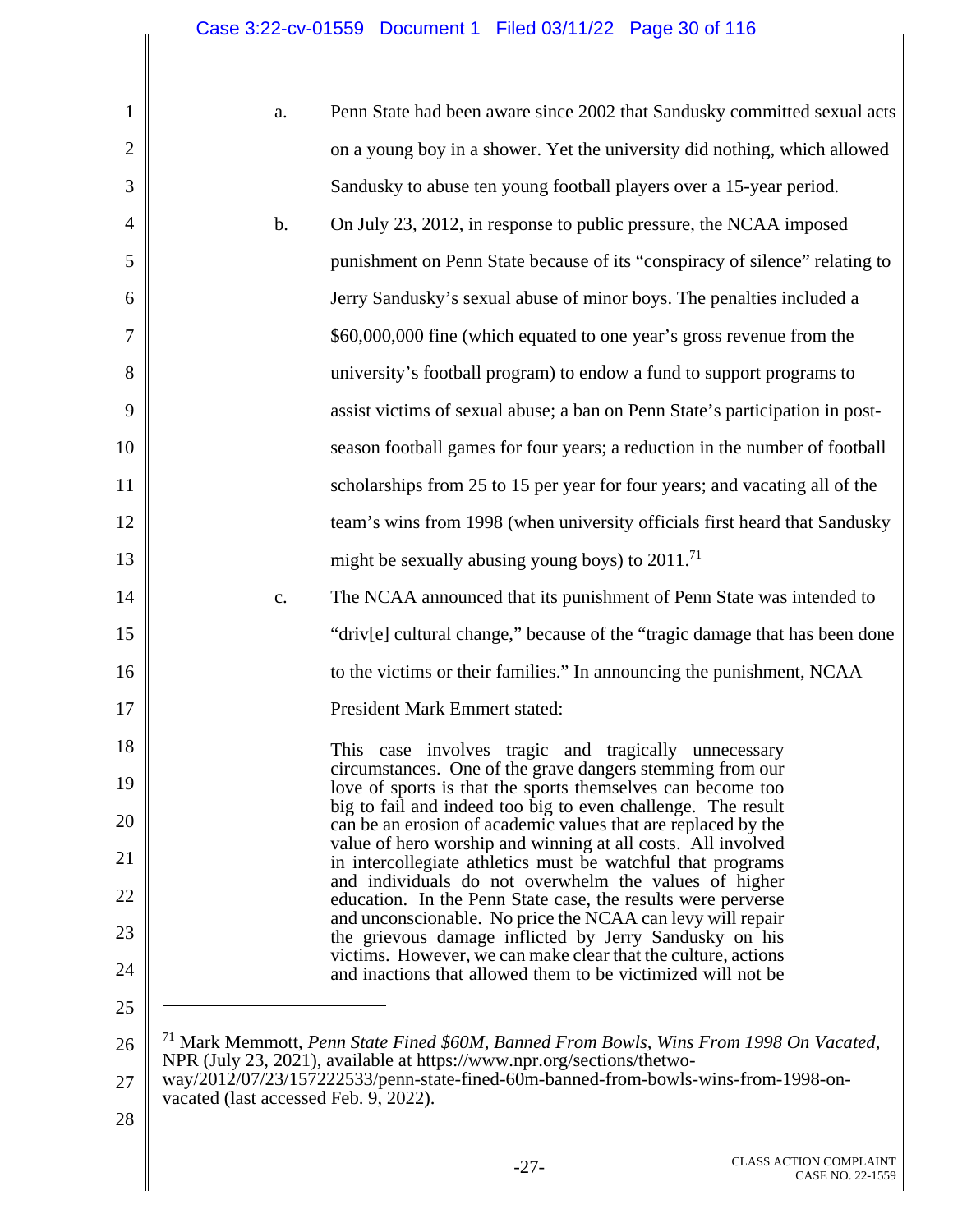tolerated in collegiate athletics<sup>72</sup>

| $\mathbf{1}$   | tolerated in collegiate athletics. <sup>72</sup>                                                                                                                                               |
|----------------|------------------------------------------------------------------------------------------------------------------------------------------------------------------------------------------------|
| $\overline{2}$ | Yet some of the penalties were later rescinded because the NCAA was<br>d.                                                                                                                      |
| 3              | accused of strong-arming Penn State into accepting the punishments. <sup>73</sup>                                                                                                              |
| $\overline{4}$ | 111.<br>Larry Nassar, like Sandusky, is also serving a prison sentence for the sexual abuse                                                                                                    |
| 5              | he inflicted over decades. The long-time USA Gymnastics national team doctor and physician at                                                                                                  |
| 6              | Michigan State University sexually abused hundreds of athletes under his care. Over 350 athletes,                                                                                              |
| $\overline{7}$ | including Olympic champions Simone Biles, Gabby Douglas, and Aly Raisman, publicly accused                                                                                                     |
| 8              | Nassar of sexually abusing them. After numerous emotional testimonies from victims, the                                                                                                        |
| 9              | disgraced physician was sentenced up to 175 years in prison on sexual assault charges. <sup>74</sup>                                                                                           |
| 10             | Complaints were reportedly made to Michigan State University about<br>a.                                                                                                                       |
| 11             | Larry Nassar as far back as 1988. But Michigan State did not take any                                                                                                                          |
| 12             | appropriate action, and instead, chose to protect its reputation (and                                                                                                                          |
| 13             | endowments) to the detriment of the victims, thereby allowing Nassar to                                                                                                                        |
| 14             | thrive unchecked for decades at the expense of his victims.                                                                                                                                    |
| 15             | At least 14 individuals at Michigan State, including its President Lou Anna<br>b.                                                                                                              |
| 16             | Simon, athletic trainers, and assistant coaches, had known about                                                                                                                               |
| 17             | complaints regarding Nassar, yet they allowed the abuse to continue                                                                                                                            |
| 18             | unabated for 20 years. <sup>75</sup>                                                                                                                                                           |
| 19             | As with Penn State, it was only after Nassar was convicted and sentenced<br>c.                                                                                                                 |
| 20             |                                                                                                                                                                                                |
| 21             | <sup>72</sup> Remarks by Mark Emmert, Penn State Hit With Severe NCAA Sanctions: \$60 Million Fine,                                                                                            |
| 22             | Wins Vacated, 4-Year Bowl, Playoff Ban, YOUTUBE (July 23, 2021), available at<br>https://www.youtube.com/watch?v=MGItBWWTN0k (last accessed Feb. 9, 2022).                                     |
| 23             | $^{73}$ Marc Tracy, In Michigan State Investigation, N.C.A.A. Moves Beyond Its Comfort Zone, NEW<br>YORK TIMES (Jan. 24, 2018), available at https://www.nytimes.com/2018/01/24/sports/ncaa-   |
| 24             | investigation-michigan-state.html (last accessed Feb. 9, 2022).<br>$^{74}$ In February 2019, Nassar was sentenced to 40-175 years after pleading guilty to seven counts                        |
| 25             | of criminal sexual misconduct in Ingham County, Michigan. Two weeks later, he was sentenced<br>to 40-125 years for pleading guilty to three counts of criminal sexual conduct in Eaton County, |
| 26             | Michigan.<br><sup>75</sup> Kim Kozlowski, What MSU Knew: 14 Were Warned of Nassar Abuse, THE DETROIT NEWS                                                                                      |
| 27             | (Jan. 18, 2018), available at https://www.detroitnews.com/story/tech/2018/01/18/msu-president-<br>told-nassar-complaint-2014/1042071001/ (last accessed Feb. 9, 2022).                         |
| 28             |                                                                                                                                                                                                |
|                |                                                                                                                                                                                                |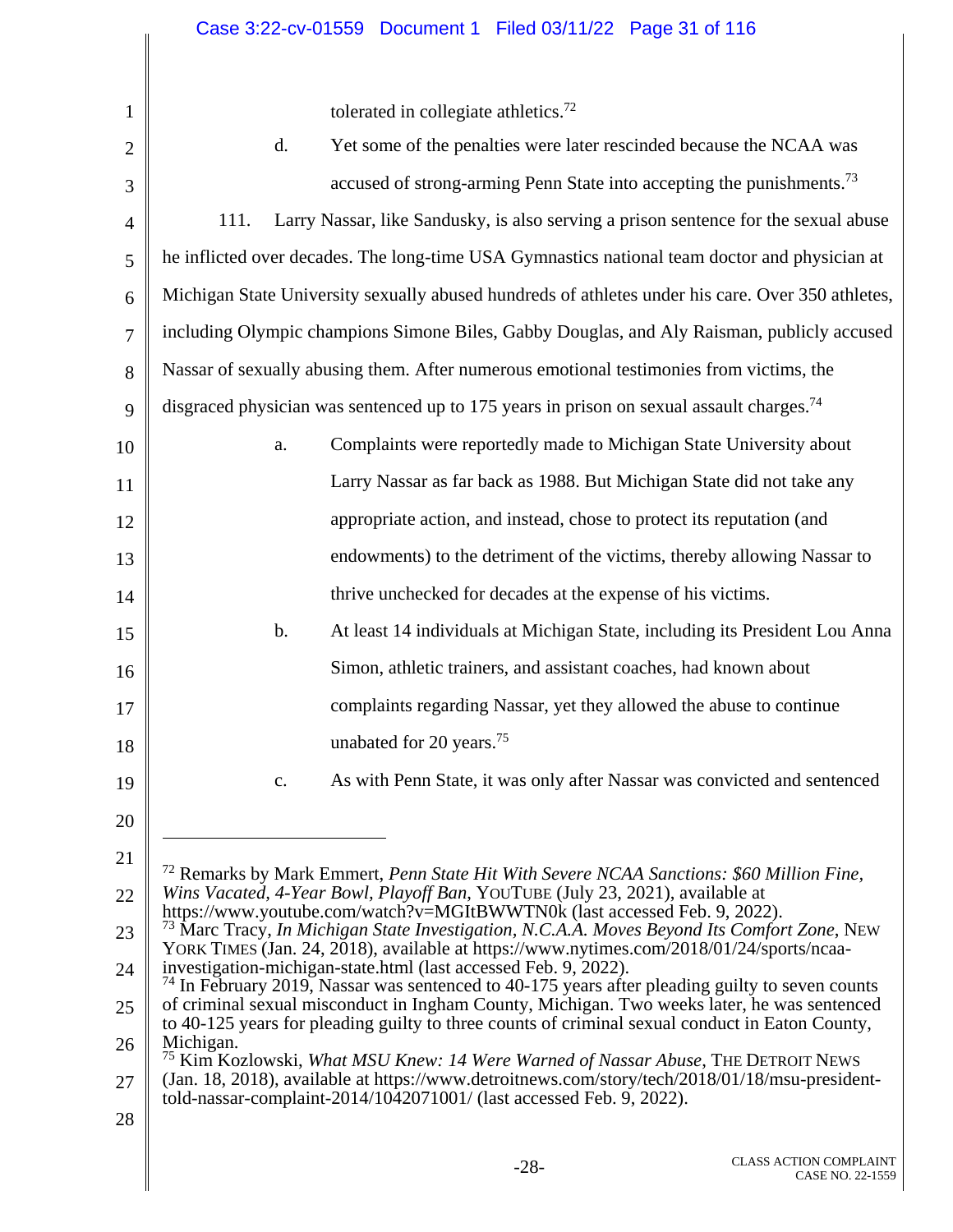#### 1 2 3 4 5 6 7 8 9 10 11 12 13 14 15 16 17 18 19 20 21 22 23 24 25 26 27 28 -29- CLASS ACTION COMPLAINT that the NCAA announced an investigation into Michigan State's handling of the allegations against Nassar in January 2018. The goal of the investigation was to determine if Michigan State violated any NCAA rules.76 d. In August 2018, the NCAA dropped its investigation of Michigan State, finding that Michigan State had not violated any of the NCAA's bylaws. The NCAA stated that despite the allegations of abuse (and despite Nassar's criminal convictions), the NCAA had "not substantiated violations of N.C.A.A. legislation."77 112. Reports of sexual abuse by athletics department personnel continued. In May 2019, an investigative report issued by the law firm Perkins Coie revealed that Ohio State coaches and athletics administrators knew for two decades that a team doctor, Richard Strauss, was molesting NCAA student-athletes on the wrestling team.<sup>78</sup> 113. In August 2020, former NCAA student-athletes from the University of Michigan alleged they were sexually abused by team physician Dr. Robert Anderson, under the guise of physical exams. The team doctor for the wrestling, football, hockey and track teams, Dr. Anderson reportedly abused hundreds of student-athletes over 37 years.<sup>79</sup> **4. Even when the NCAA addresses abuse, the NCAA's policies and pronouncements lack teeth.**  114. After 2014, the NCAA seemingly began to take a more visible stance on the topic of sexual assault prevention, but its policies and pronouncements were without teeth. In 2014, the  $\overline{a}$ 76 Faith Karimi & Wayne Sterling, *NCAA Investigating Michigan State Over Larry Nassar Case*, CNN (Jan. 24, 2018) available at https://www.cnn.com/2018/01/24/us/ncaa-msu-nassarinvestigation/index.html (last accessed Feb. 9, 2022). 77 Marc Tracy, *N.C.A.A. Drops Michigan State Inquiry Over Nassar*, NEW YORK TIMES (Aug. 30, 2018), available at https://www.nytimes.com/2018/08/30/sports/ncaa-michigan-state-nassar.html (last accessed Feb. 9, 2022). 78 Perkins Coie LLP, *Report of the Independent Investigation Sexual Abuse Committed by Dr. Richard Strauss at The Ohio State University* (May 15, 2019), available at https://compliance.osu.edu/assets/site/pdf/Revised\_report.pdf (last accessed Feb. 1, 2022). <sup>79</sup> *37 Years of Sexual Abuse: This Is the Dr. Robert Anderson Story*, THE MICHIGAN DAILY (Nov. 4, 2021), available at https://www.michigandaily.com/news/robertanderson/ (last accessed Feb. 1, 2022). Case 3:22-cv-01559 Document 1 Filed 03/11/22 Page 32 of 116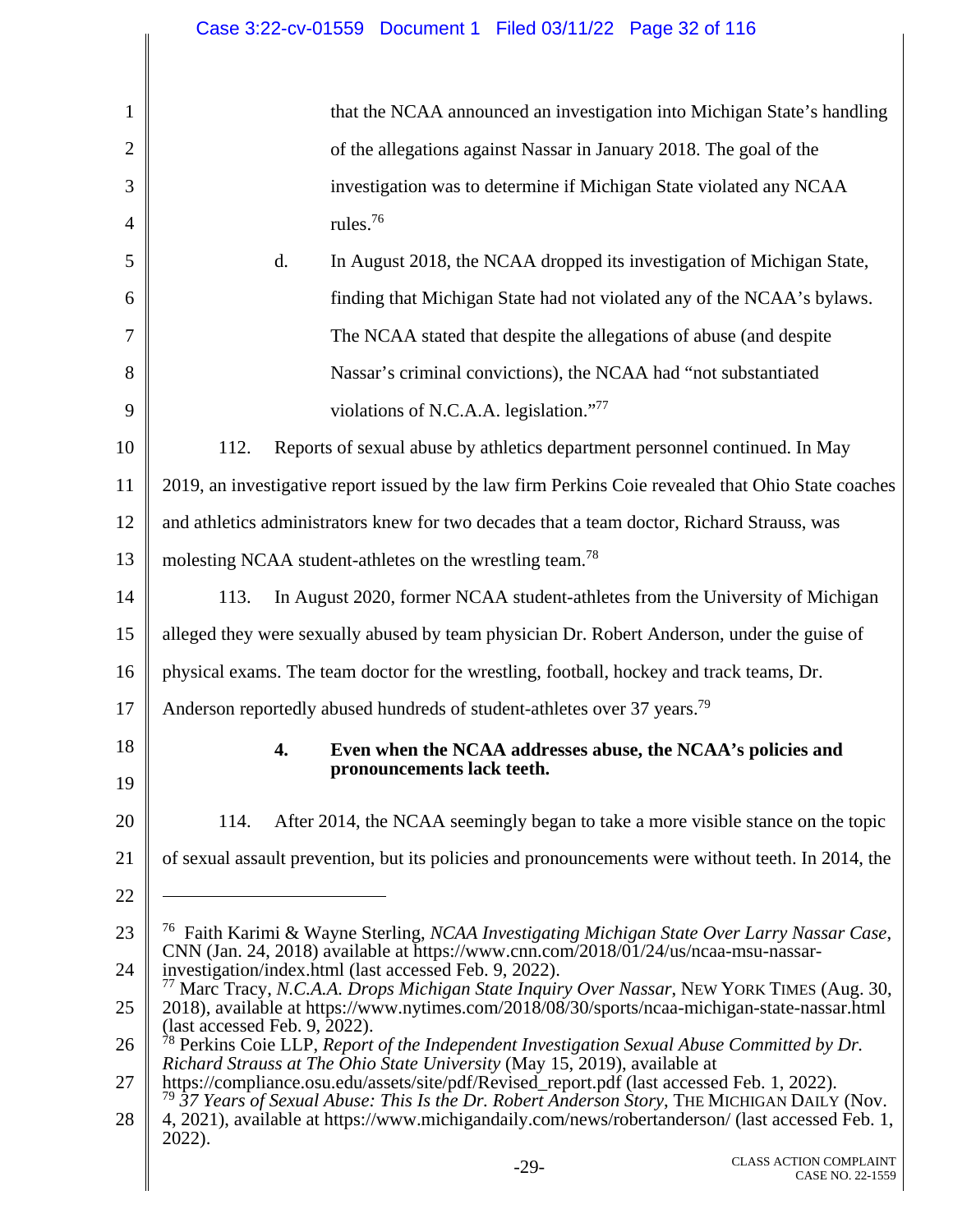|                | Case 3:22-cv-01559  Document 1  Filed 03/11/22  Page 33 of 116                                                                                                                                                                                                                                                                                                                                                                                                                                    |
|----------------|---------------------------------------------------------------------------------------------------------------------------------------------------------------------------------------------------------------------------------------------------------------------------------------------------------------------------------------------------------------------------------------------------------------------------------------------------------------------------------------------------|
|                |                                                                                                                                                                                                                                                                                                                                                                                                                                                                                                   |
| 1              | NCAA Executive Committee issued a Statement on Sexual Violence Prevention and Compliance                                                                                                                                                                                                                                                                                                                                                                                                          |
| $\overline{2}$ | Resolution:                                                                                                                                                                                                                                                                                                                                                                                                                                                                                       |
| 3              | 2014 NCAA EXECUTIVE COMMITTEE SEXUAL VIOLENCE<br>PREVENTION AND COMPLIANCE RESOLUTION                                                                                                                                                                                                                                                                                                                                                                                                             |
| $\overline{4}$ | WHEREAS NCAA Constitution Article 4.1.2 charges the<br>that it is our members' collective responsibility to maintain<br>NCAA Executive Committee with identifying core issues<br>campuses as safe places to learn, live, work and play. The                                                                                                                                                                                                                                                       |
| 5              | that affect the Association as a whole and with overseeing<br>Executive Committee expects NCAA members to ensure<br>Association-wide issues and ensuring that each division<br>that the values and principles articulated in the Constitution<br>operates consistent with the basic purposes, fundamental<br>to protect the health and safety of student-athletes, operate<br>policies and general principle of the Association;<br>fairly and ethically, and further to ensure that student-ath- |
| 6              | letes are neither advantaged nor disadvantaged by special<br>WHEREAS the Executive Committee regularly takes action<br>treatment and that institutions' athletics departments must:<br>to preserve and enhance student-athlete health, safety and                                                                                                                                                                                                                                                 |
| 7              | well-being and promote nondiscriminatory and effective<br>• Comply with campus authorities and ensure that all<br>learning and competitive environments;<br>athletics staff, coaches, administrators and student-ath-<br>letes maintain a hostile-free environment for all stu-                                                                                                                                                                                                                   |
| 8              | WHEREAS NCAA Constitution Article 2.2.3 requires each<br>dent-athletes regardless of gender or sexual orientation;<br>member institution to protect the health of, and provide<br>know and follow campus protocol for reporting inci-<br>a safe environment for, each of its participating stu-<br>dents of sexual violence; report immediately any sus-                                                                                                                                          |
| 9              | dent-athletes:<br>pected sexual violence to appropriate campus offices<br>for investigation and adjudication.<br>WHEREAS the U.S. Department of Education Office for Civ-<br>Educate all student-athletes, coaches and staff about<br>il Rights has issued guidance related to sexual harassment,<br>٠                                                                                                                                                                                            |
| 10             | sexual violence prevention, intervention and response.<br>bullying and violence against all students under Title IX of<br>the Education Amendments of 1972 (Title IX), 20 U.S.C.<br>Ensure compliance with all federal and applicable                                                                                                                                                                                                                                                             |
| 11             | §§ 1681 et seq, which applies to all educational activities,<br>state regulations related to sexual violence prevention<br>including athletics programs, of higher education institu-<br>and response.<br>tions receiving federal financial assistance and which states<br>Cooperate with, but not manage, direct, control or<br>that sexual violence includes rape, sexual assault, sexual                                                                                                       |
| 12             | interfere with, college or university investigations into al-<br>battery, sexual coercion and gender-based harassment.<br>legations of sexual violence, ensuring that investigations<br>involving student-athletes and athletics department staff<br>Now, Therefore, Be It Resolved, that the Executive Commit-                                                                                                                                                                                   |
| 13<br>14       | are managed in the same manner as all other students<br>tee recognizes the importance of addressing the abhorrent<br>and staff on campus.<br>societal issue of sexual violence, especially when it occurs<br>on our campuses. The Executive Committee acknowledges                                                                                                                                                                                                                                |
| 15             |                                                                                                                                                                                                                                                                                                                                                                                                                                                                                                   |
| 16             | 115.<br>Yet the resolution puts responsibility for protecting NCAA student-athletes on the                                                                                                                                                                                                                                                                                                                                                                                                        |
| 17             | colleges and universities: "it is our members' collective responsibility to maintain campuses as                                                                                                                                                                                                                                                                                                                                                                                                  |
| 18             | safe places to learn, live, work and play." <sup>80</sup> The resolution sets out four unremarkable mandates                                                                                                                                                                                                                                                                                                                                                                                      |
|                | for the institutions' athletics departments, to: (i) "Comply with campus authorities and ensure that                                                                                                                                                                                                                                                                                                                                                                                              |
| 19             | all athletics staff, coaches, administrators and student-athletes maintain a hostile-free environment                                                                                                                                                                                                                                                                                                                                                                                             |
| 20             | for all student-athletes;" (ii) "Educate all students-athletes, coaches and staff about sexual                                                                                                                                                                                                                                                                                                                                                                                                    |
| 21             | violence prevention, intervention and response;" (iii) "Ensure compliance with all federal and                                                                                                                                                                                                                                                                                                                                                                                                    |
| 22             | applicable state regulations related to sexual violence prevention and response;" and (iv)                                                                                                                                                                                                                                                                                                                                                                                                        |
| 23             |                                                                                                                                                                                                                                                                                                                                                                                                                                                                                                   |
| 24             |                                                                                                                                                                                                                                                                                                                                                                                                                                                                                                   |
| 25             |                                                                                                                                                                                                                                                                                                                                                                                                                                                                                                   |
| 26             | $80$ NCAA, Sexual Violence Prevention, An Athletics Took Kit for a Healthy and Safe Culture ((2d)<br>ed.), Appendix A, available at                                                                                                                                                                                                                                                                                                                                                               |
| 27             | https://ncaaorg.s3.amazonaws.com/ssi/violence/SSI_SexualViolencePreventionToolkit.pdf (last<br>accessed Feb. 3, 2022).                                                                                                                                                                                                                                                                                                                                                                            |
| 28             |                                                                                                                                                                                                                                                                                                                                                                                                                                                                                                   |
|                | <b>CLASS ACTION COMPLAINT</b><br>$-30-$<br>CASE NO. 22-1559                                                                                                                                                                                                                                                                                                                                                                                                                                       |

Π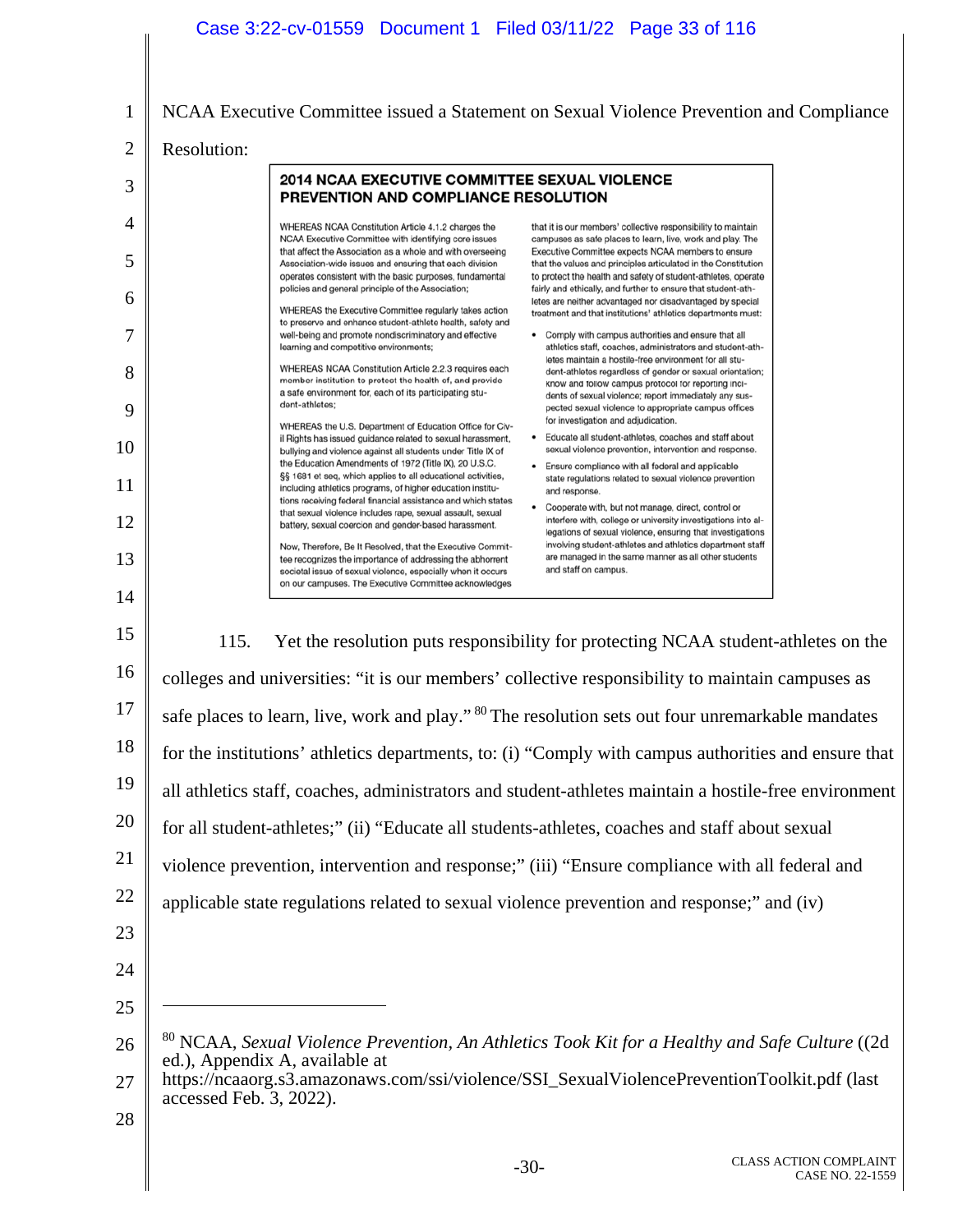## Case 3:22-cv-01559 Document 1 Filed 03/11/22 Page 34 of 116

1 2 "Cooperate with, but not manage, direct, control or interfere with, college or university investigations."<sup>81</sup>

3 4 5 6 7 8 9 10 11 12 13 14 15 16 17 18 19 20 21 22 23 24 25 26 27 28 116. In 2016 (updated 2019), and in furtherance on the above resolution, the NCAA's Sport Science Institute published a document entitled "Addressing Sexual Assault and Interpersonal Violence: An Athletics' Tool Kit for a Healthy and Safe Culture" ("Tool Kit").<sup>82</sup> 117. In it, the NCAA broadly defines "sexual misconduct" to include "sexual and gender-based harassment, sexual assault/sexual violence, stalking and intimate partner violence."<sup>83</sup> 118. Again, however, the NCAA foists responsibility for ensuring college studentathlete environments are safe and healthy solely on the institutions themselves: "Member schools have a responsibility to have healthy environments for prospective and current student-athletes both on and off campus."84 119. Indeed, in his introduction, NCAA President Mark Emmert said, "The college sports community – including the college and university presidents and chancellors on the NCAA Board of Governors – recognize **member schools and conferences have a collective responsibility to maintain campuses as safe places to learn, live work and play.**"<sup>85</sup> 120. And even though the NCAA acknowledged that coaches have an "influential" relationship over student-athletes, $86$  the NCAA identifies coaches as those tasked with "preventing and responding to sexual violence,"<sup>87</sup> thereby ignoring the fact that coaches are equally likely to be perpetrators of sexual harassment and other sexual misconduct.  $\overline{a}$  $81 \, Id.$  $82$  *Id.*. On its website, the NCAA states that the "NCAA's Sports Science Institute promotes health and safety through research and training on . . . sexual assault and more." NCAA, *How We Support College Athletes*, available at https://www.ncaa.org/sports/2015/12/1/about-resourcesmedia-center-ncaa-101-how-we-support-college-athletes.aspx (last accessed Feb. 3, 2022). 83 Tool Kit*, supra,* at 1. <sup>84</sup> Tool Kit, *supra*, Call to Action.<br><sup>85</sup> Tool Kit, *supra*, Introduction from the President (emphasis added). <sup>86</sup> Tool Kit, *supra*, at 1; *see also* Tool Kit, *supra*, at 5 ("Coaches . . . directly influence studentathletes' attitudes and behaviors."). 87 Tool Kit*, supra,* Call to Action & p.3.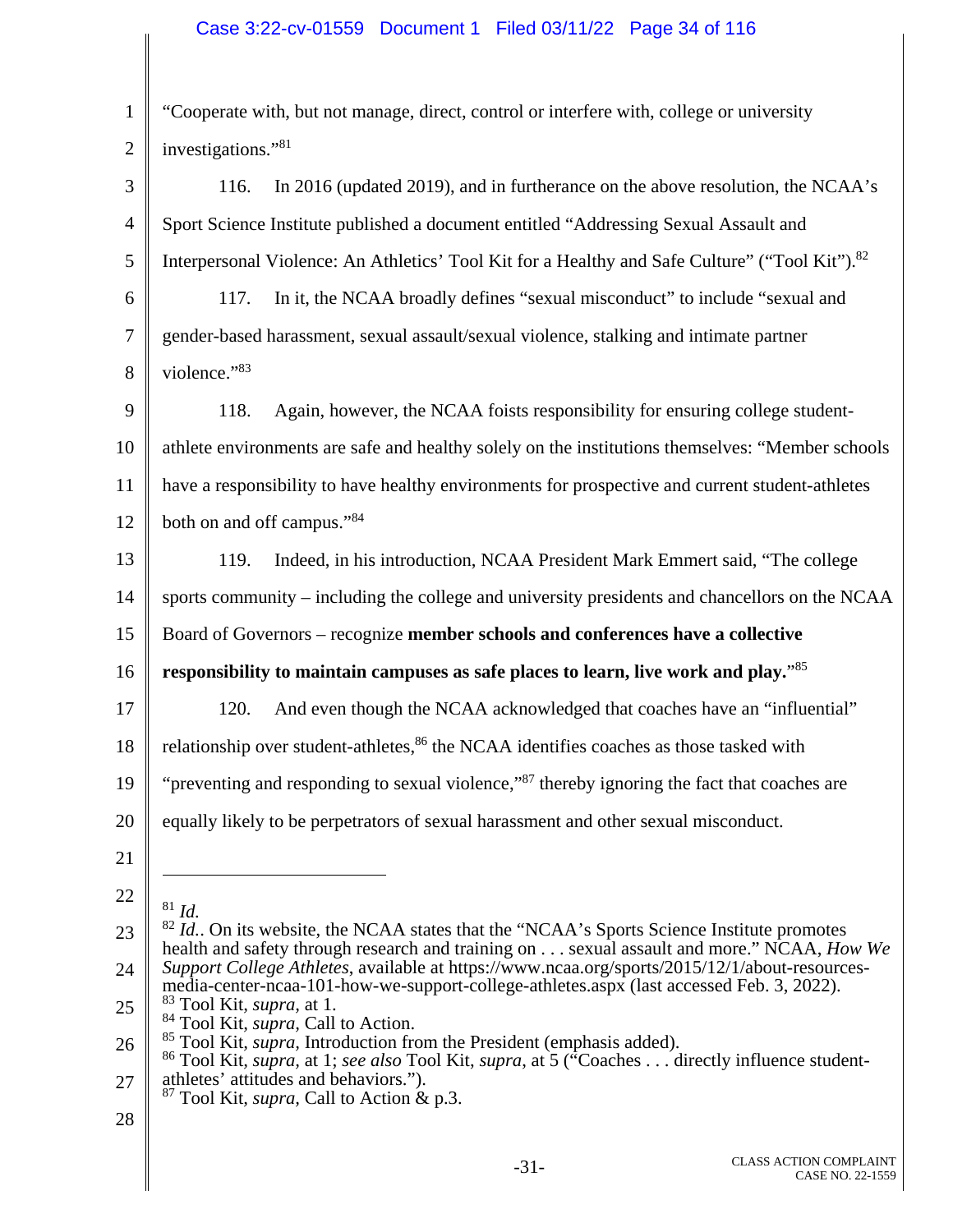| $\mathbf{1}$   | In 2017 (updated 2018), the NCAA adopted an association-wide policy on campus<br>121.                                                                                                                       |
|----------------|-------------------------------------------------------------------------------------------------------------------------------------------------------------------------------------------------------------|
| $\overline{2}$ | sexual violence. The NCAA noted that "[s] exual discrimination, sexual harassment and sexual                                                                                                                |
| 3              | violence violate human decency and the Association's core values." <sup>88</sup> Yet the goals outlined in                                                                                                  |
| $\overline{4}$ | the policy were called "aspirational," and the policy merely mandated annual attestations from                                                                                                              |
| 5              | each university chancellor/president, athletics director, and Title IX coordinator regarding                                                                                                                |
| 6              | compliance with the universities' own policies. <sup>89</sup>                                                                                                                                               |
| $\tau$         | Despite the NCAA's awareness of the issue of sexual violence affecting its<br>122.                                                                                                                          |
| 8              | student-athletes, it has resisted any meaningful reforms despite calls by eight U.S. senators and its                                                                                                       |
| 9              | own commission. Instead, in 2018, the study group called the Commission to Combat Campus                                                                                                                    |
| 10             | Sexual Violence was disbanded, and the NCAA merely promised only to continue to "monitor"                                                                                                                   |
| 11             | and track on sexual violence issues." No further action has been taken. <sup>90</sup>                                                                                                                       |
| 12             | The USA Today reported on what it called the "Predator Pipeline," showing how<br>123.                                                                                                                       |
| 13             | sexually violent student-athletes (not unlike coaches) are allowed to migrate from one NCAA                                                                                                                 |
| 14             | school to another and yet remain eligible to play:                                                                                                                                                          |
| 15             | No matter if a school suspends, dismisses or expels athletes for                                                                                                                                            |
| 16             | sexual misconduct, NCAA rules provide avenues for them to return<br>to the field on a new team within a year and sometimes immediately;<br>players routinely exploit the NCAA's own loopholes to circumvent |
| 17             | penalties; a handful of the NCAA's Division I conferences have<br>adopted their own policies ban athletes with past behavioral                                                                              |
| 18             | problems, but definitions of culpability vary, and most rely on the<br>honor system, not record checks, to verify recruits. <sup>91</sup>                                                                   |
| 19             |                                                                                                                                                                                                             |
| 20             |                                                                                                                                                                                                             |
| 21             |                                                                                                                                                                                                             |
| 22             | <sup>88</sup> Tool Kit, <i>supra</i> , Appendix B.                                                                                                                                                          |
| 23             | $89$ Id.<br><sup>90</sup> See Kenny Jacoby, NCAA Board of Governors to Review Policies Regarding Sexual Assault                                                                                             |
| 24             | Amid Congressional Pressure on 'Predator Pipeline,' USA TODAY (Jan. 16, 2020), available at<br>https://www.usatoday.com/story/sports/college/2020/01/16/ncaa-predator-pipeline-focus-                       |
| 25             | congressional-bill-athletes-sexual-assault/4492088002/ (citing NCAA committee minutes) (last<br>accessed Feb. 1, 2022).                                                                                     |
| 26             | $91$ Kenny Jacoby, NCAA Looks the Other Way as College Athletes Punished for Sex Offenses Play<br>On, USA TODAY (Dec. 12, 2019) available at https://www.usatoday.com/in-                                   |
| 27             | depth/news/investigations/2019/12/12/ncaa-looks-other-way-athletes-punished-sex-offenses-<br>play/4360460002/ (last accessed Feb. 1, 2022).                                                                 |
| 28             |                                                                                                                                                                                                             |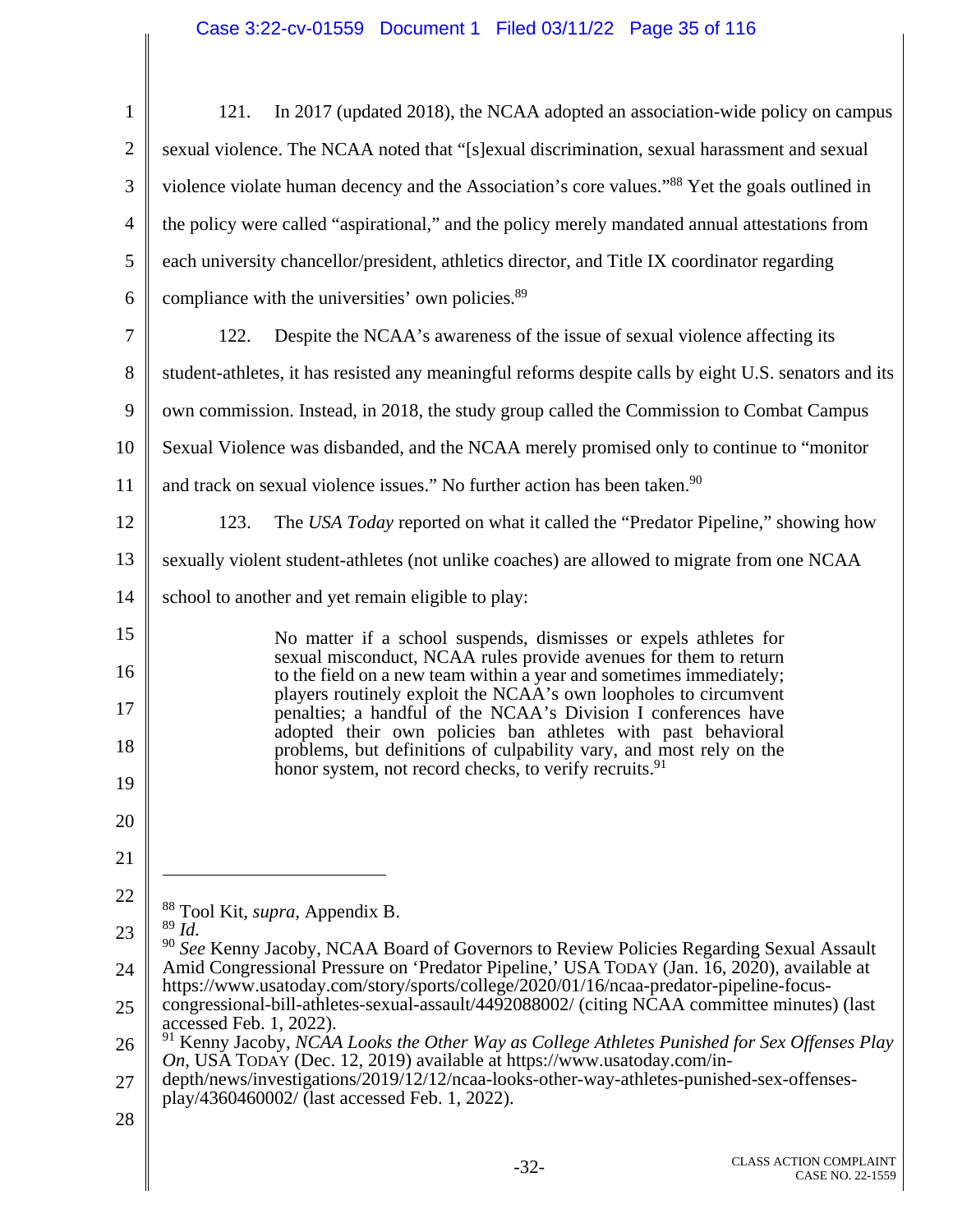|                | Case 3:22-cv-01559 Document 1 Filed 03/11/22 Page 36 of 116                                                                                                   |
|----------------|---------------------------------------------------------------------------------------------------------------------------------------------------------------|
| $\mathbf{1}$   | Similarly, in the wake of the USA Today investigatory report and introducing<br>124.                                                                          |
| $\overline{2}$ | legislation, U.S. Representative Donna Shalala stated:                                                                                                        |
| 3              |                                                                                                                                                               |
| 4              | College sports, as overseen by the NCAA, have undergone a massive<br>transformation in recent years As profits, compensation for                              |
| 5              | coaches, and spending on luxurious athletic facilities have ballooned,<br>the association has repeatedly failed to address systemic problems                  |
| 6              | with respect to the health and well-being of student athletes It is<br>time for Congress to intercede in order to protect college athletes and                |
| 7              | maintain the integrity of college sports once and for all. <sup>92</sup>                                                                                      |
| 8              | 125.<br>In response to the USA Today investigation, starting with the 2021-22 school year,                                                                    |
| 9              | the NCAA requires college athlete transfers to disclose to schools whether their conduct has                                                                  |
| 10             | previously resulted in an investigation, discipline through a Title IX proceeding, or a criminal                                                              |
| 11             | conviction for sexual violence. Schools will be required to take reasonable steps to confirm this                                                             |
| 12             | information. <sup>93</sup>                                                                                                                                    |
| 13             | Yet the NCAA declines to impose such requirements on coaches and other<br>126.                                                                                |
| 14             | athletics department personnel who commit the same or similar acts and continue to enjoy                                                                      |
| 15             | perhaps even greater immunity as they migrate from one NCAA institution to another for their                                                                  |
| 16             | entire careers.                                                                                                                                               |
| 17             |                                                                                                                                                               |
| 18             |                                                                                                                                                               |
| 19             |                                                                                                                                                               |
| 20             |                                                                                                                                                               |
| 21             |                                                                                                                                                               |
| 22             |                                                                                                                                                               |
| 23             |                                                                                                                                                               |
| 24             | $92$ J. Brady Mccollough, Congressional Commission Proposed to Address NCAA's 'Systemic'                                                                      |
| 25             | Problems,' LOS ANGELES TIMES (Dec. 19, 2018), available at<br>https://www.latimes.com/sports/story/2019-12-19/congressional-commission-proposed-to-           |
| 26             | address-ncaas-systemic-problems (last accessed Feb. 3, 2022).<br>$93$ Hulst & Handler, LLP, Investigation Report Regarding Allegations of Sexual Misconduct   |
| 27             | Involving the University of San Francisco Men's Soccer Team 43-44, n.67 (Jan. 11, 2021),<br>available at https://bit.ly/3vN0wrB (last accessed Feb. 4, 2022). |
| 28             |                                                                                                                                                               |
|                |                                                                                                                                                               |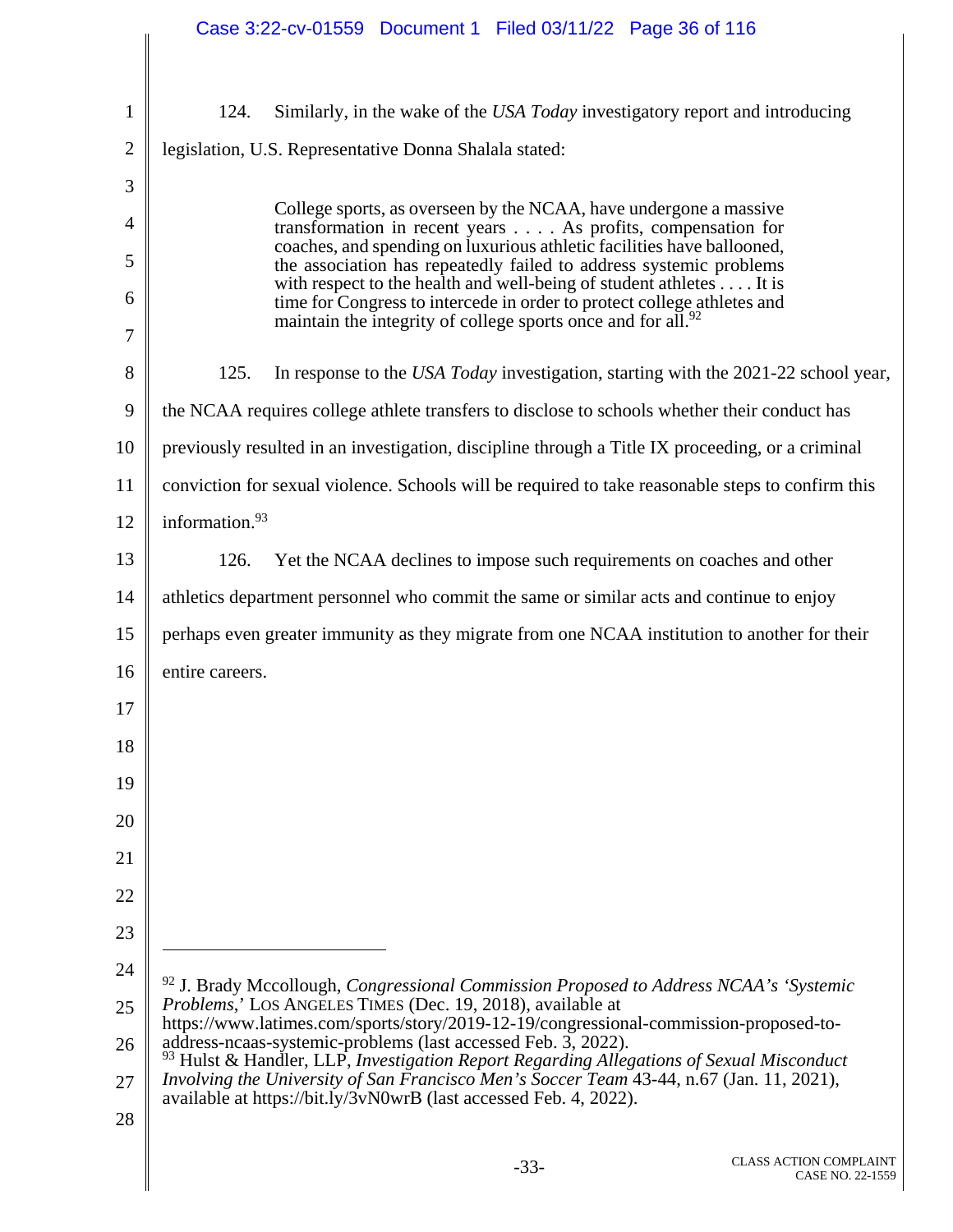|                | Case 3:22-cv-01559  Document 1  Filed 03/11/22  Page 37 of 116                                                                                                                              |
|----------------|---------------------------------------------------------------------------------------------------------------------------------------------------------------------------------------------|
|                |                                                                                                                                                                                             |
| 1              | 5.<br>Because of its keen awareness of the problem it fostered and its desire                                                                                                               |
| $\overline{2}$ | to avoid liability, the NCAA continues to focus on decentralization to<br>the detriment of its student-athletes.                                                                            |
| 3              | Despite its "clear, moral obligation" to protect the health and well-being of its<br>127.                                                                                                   |
| $\overline{4}$ | student-athletes, the NCAA's lawyers have created a strategy in an effort to avoid liability that is                                                                                        |
| 5              | directly contrary to the positions the NCAA uses to recruit student-athletes.                                                                                                               |
| 6              | For example, in the appeal to the California Supreme Court in the case of <i>Brown v</i> .<br>128.                                                                                          |
| 7              | USA Taekwondo, No. S259216 (Cal.), the NCAA filed an amicus curiae brief in support of the                                                                                                  |
| 8              | sports organization respondent. <sup>94</sup>                                                                                                                                               |
| 9              | In <i>Brown</i> , the California appellate court found that USA Taekwondo ("USAT")<br>129.                                                                                                  |
| 10             | owed a duty of care to plaintiffs who were sexually abused by a coach under the control of the                                                                                              |
| 11             | USAT, but the USOPC owed no similar duty. <sup>95</sup>                                                                                                                                     |
| 12             | In its amicus curiae brief filed before the California Supreme Court, the NCAA<br>130.                                                                                                      |
| 13             | posited that sports organizations have no duty at law to protect their athletes from sexual abuse by                                                                                        |
| 14             | coaches. Sidestepping the fact that it has not promulgated any policies prohibiting such abuse, the                                                                                         |
| 15             | NCAA argued that it has "limited ability" to "enforce appropriate policies and best practices." <sup>96</sup>                                                                               |
| 16             | The NCAA also denied it could impose mandatory reporting of its member institutions regarding                                                                                               |
| 17             | abusive coaches, claiming that it cannot "monitor the day-to-day conduct of coaches."97                                                                                                     |
| 18             | 131.<br>In staking out this position, however, the NCAA omitted its detailed proscriptions                                                                                                  |
| 19             | governing the day-to-day conduct of those very same coaches – including their tobacco use –                                                                                                 |
| 20             | whom the NCAA can and does sanction. <sup>98</sup>                                                                                                                                          |
| 21             | 132.<br>The NCAA's argument that "the NCAA's members have decided that they—                                                                                                                |
| 22             | rather than the NCAA itself—are better positioned to ensure the health and safety of the student-                                                                                           |
| 23             |                                                                                                                                                                                             |
| 24             | <sup>94</sup> Application to file Amicus Curiae Brief and Brief of Amicus Curiae of the National Collegiate                                                                                 |
| 25             | Athletic Association in Support of Respondent the United States Olympic Committee, No.<br>S259216, 2020 WL 5705929 (Sept. 22, 2020) ("NCAA Brief").                                         |
| 26             | <sup>95</sup> Brown v. USA Taekwondo, 40 Cal. App. 5th 1077, as modified on denial of reh'g, (2019), aff'd<br>11 Cal. 5th 204 (2021).<br><sup>96</sup> NCAA brief, 2020 WL 5705929, at *27. |
| 27             | $\frac{97}{1}$ <i>Id.</i> , at *26.                                                                                                                                                         |

28

<sup>98</sup> *See* NCAA Bylaws, Art. 10, §10.4 and Art. 11, §11.1.1.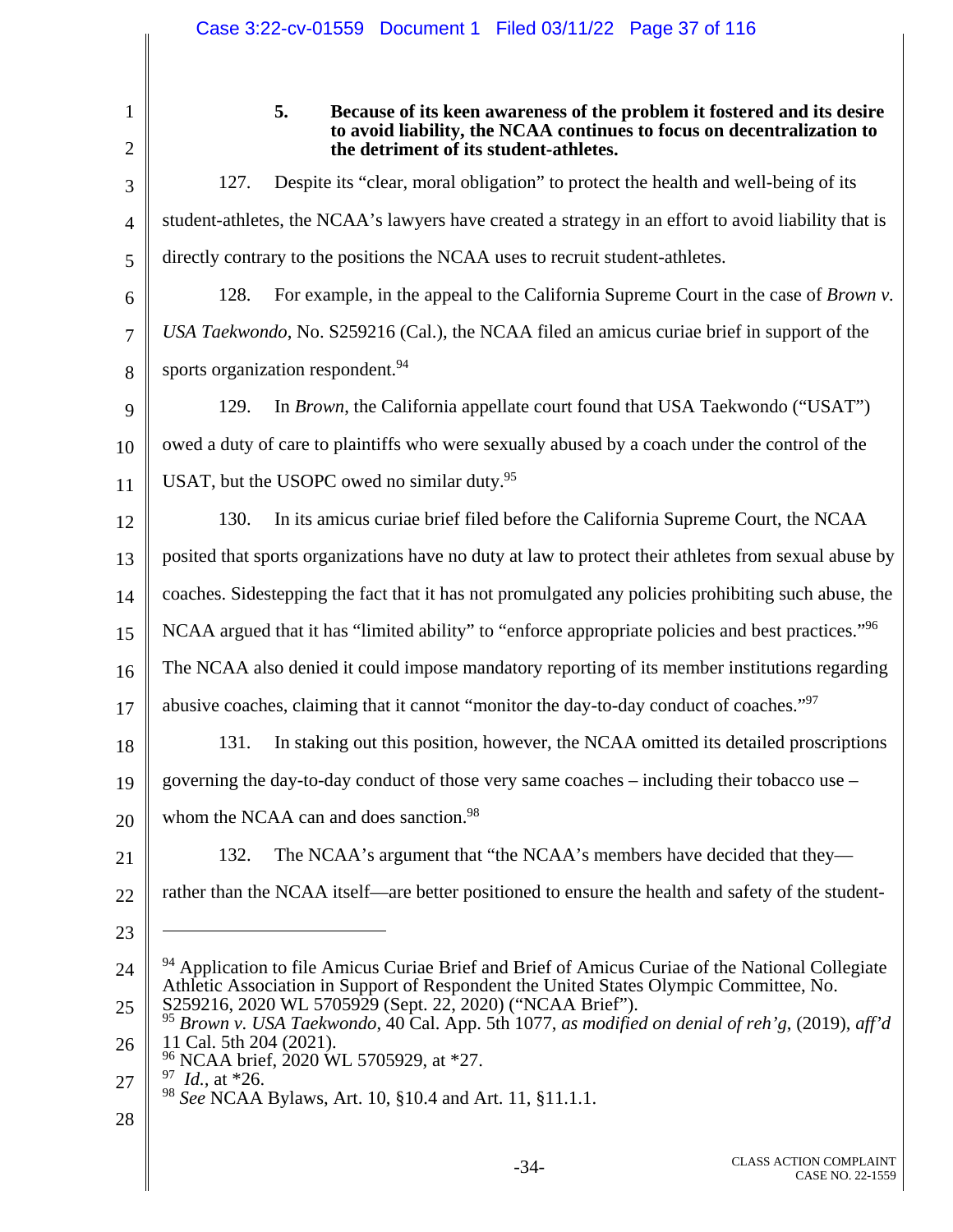### Case 3:22-cv-01559 Document 1 Filed 03/11/22 Page 38 of 116

1 2 3 4 athletes they enroll"99 reveals the slippery slope on which the NCAA stands. This is because the NCAA member institutions have the strongest incentive to cover up coaches' bad behavior to preserve institutional reputations and the attendant alumni donations, athletic revenue, and enrollment.

5 6 7 8 9 10 133. The examples of Penn State, Michigan State, Michigan, and Ohio State have proven this to be true. The NCAA's argument, that it has "limited ability to take on that burden" rings hollow in view of the NCAA's wealth, reach, micro-management of both coaches and athletes when it comes to minor infractions, and considering that it employs a nearly 60-member enforcement staff to investigate potential violations of amateurism and academic eligibility rules.100

11 12 13 134. The NCAA's decentralization, giving responsibility to the institutions, divisions, and conferences to protect student-athletes from sexual harassment and abuse, is at odds with best practices on how to protect student-athletes from sexual harassment and abuse.

14 15 16 17 18 19 20 21 22 23 24 25 135. As stated above, the United States Energy and Commerce Committee's 2018 Nassar and Beyond Report concluded that there has been a "systemic failure across the Olympic community to adequately protect athletes, particularly with respect to the case management of instances involving sexual misconduct or abuse." One "troubling" finding related to the USOPC's prioritizing reputation and image over athlete safety. This was because the USOPC determined that it "does not have athletes" to protect from sexual abuse, and instead, that protecting the athletes was the responsibility of each NGB. Yet the NGBs—not unlike the colleges and universities—have the greatest incentive to protect their reputations at the expense of the athletes. 136. Another finding of the Nassar and Beyond Report was that despite the USOPC's governance support, each of the 48 NGBs had its own policies and procedures which created inconsistencies. The Committee found inconsistencies in critical areas such as publishing the names (or not) of those previously disciplined or banned from sport and the handling of

26

 $\overline{a}$ 

- 100 Predator Pipeline, *supra*.
- 28

27

<sup>99</sup> *Id*.*,* at \*27.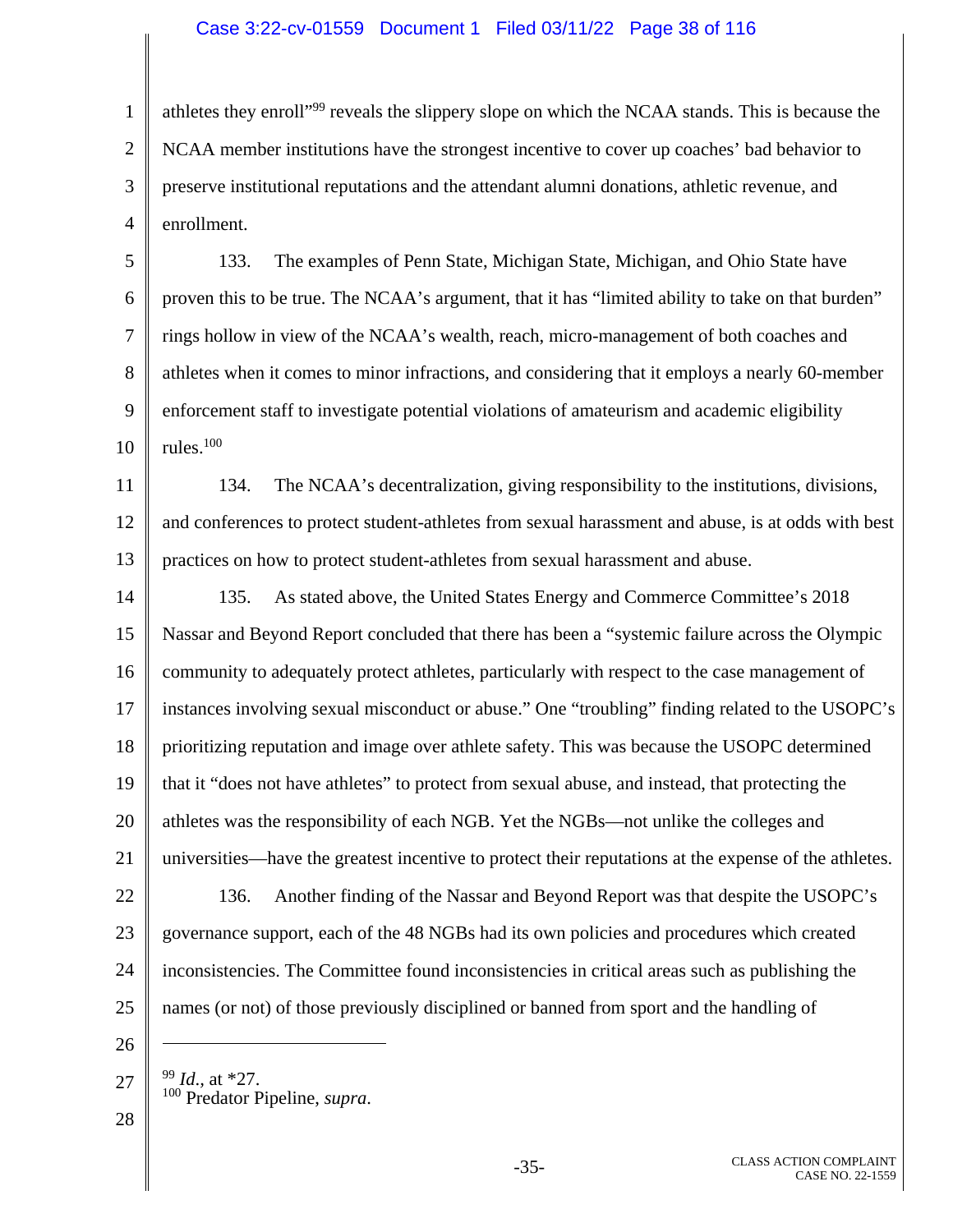## Case 3:22-cv-01559 Document 1 Filed 03/11/22 Page 39 of 116

| 1              | complaints of sexual abuse. <sup>101</sup> Because of the disparate rules, and the difference in enforcement,                                                                         |  |  |
|----------------|---------------------------------------------------------------------------------------------------------------------------------------------------------------------------------------|--|--|
| $\overline{2}$ | abusers were allowed to exist and thrive without any oversight. This is not unlike the NCAA                                                                                           |  |  |
| 3              | squarely placing student-athlete safety and policies in the hands its 1,200 colleges and                                                                                              |  |  |
| 4              | universities.                                                                                                                                                                         |  |  |
| 5              | 137.<br>Thus, the NCAA's decentralization is contrary to recent, empirical evidence of                                                                                                |  |  |
| 6              | best practices, and will likely lead to less protections for student-athletes from sexual assault,                                                                                    |  |  |
| 7              | abuse, and harassment.                                                                                                                                                                |  |  |
| 8              | 138.<br>The NCAA's strategy in furtherance of its attempt to disavow liability is all the                                                                                             |  |  |
| 9              | more evident with the NCAA's enactment of a new constitution. Claiming to "better meet the                                                                                            |  |  |
| 10             | needs of our student-athletes," the NCAA announced the adoption of a new constitution on                                                                                              |  |  |
| 11             | January 20, 2022. The NCAA constitution supposedly "underscores the importance of both                                                                                                |  |  |
| 12             | physical and mental health and emphasizes diversity, inclusion and gender equity." <sup>102</sup>                                                                                     |  |  |
| 13             | 139.<br>Yet the NCAA's new constitution was whittled from 43 pages to 19. While the                                                                                                   |  |  |
| 14             | preamble to the constitution states that the "basic purpose" of the NCAA "is to support and                                                                                           |  |  |
| 15             | promote healthy and safe intercollegiate athletics," <sup>103</sup> this new constitution decentralizes decision-                                                                     |  |  |
| 16             | making, and attempts to pin responsibility for student welfare on the member institutions.                                                                                            |  |  |
| 17             | With the NCAA's Tacit Blessing, the University of San Francisco Permitted<br>D.<br>Sexual Exploitation of Student-Athletes on and off the Field.                                      |  |  |
| 18             | Neither the Archdiocese of San Francisco nor USF are strangers to<br>1.                                                                                                               |  |  |
| 19             | sexual abuse and abuse of power.                                                                                                                                                      |  |  |
| 20             | The University of San Francisco is a Catholic, Jesuit institution. <sup>104</sup> One of its core<br>140.                                                                             |  |  |
| 21             |                                                                                                                                                                                       |  |  |
| 22             |                                                                                                                                                                                       |  |  |
| 23             | $101$ Nassar and Beyond, <i>supra</i> , at 45-61.                                                                                                                                     |  |  |
| 24             | $102$ Corbin McGuire, <i>NCAA Members Approve New Constitution</i> , NCAA (Jan. 20, 2022),<br>available at https://www.ncaa.org/news/2022/1/20/media-center-ncaa-members-approve-new- |  |  |
| 25             | constitution.aspx (last accessed Feb. 1, 2022).<br>$103$ NCAA Constitution, Preamble (effective Aug. 1, 2022), available at                                                           |  |  |
| 26             | https://ncaaorg.s3.amazonaws.com/governance/ncaa/constitution/NCAAGov_Constitution121421<br>.pdf (last accessed Feb. 1, 2022).                                                        |  |  |
| 27             | USF, Facts & Statistics, available at https://www.usfca.edu/about-usf/what-you-need-to-<br>know/facts-statistics (last accessed Mar. 8, 2022).                                        |  |  |
| 28             |                                                                                                                                                                                       |  |  |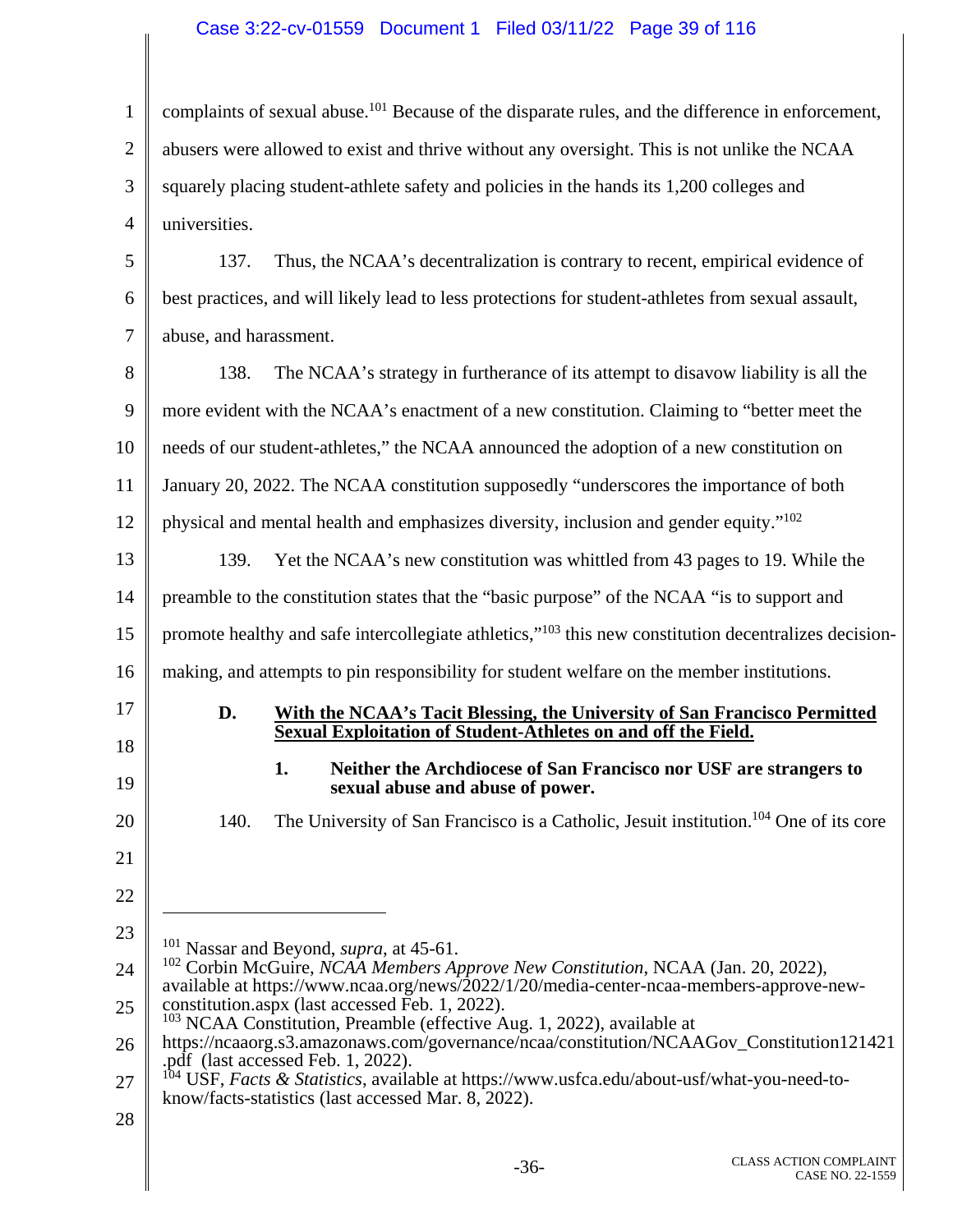## Case 3:22-cv-01559 Document 1 Filed 03/11/22 Page 40 of 116

| $\mathbf{1}$   |                                                                                                                                                              | religious values is <i>cura personalis</i> , which translates to "care for the whole person." <sup>105</sup>                                   |
|----------------|--------------------------------------------------------------------------------------------------------------------------------------------------------------|------------------------------------------------------------------------------------------------------------------------------------------------|
| $\overline{2}$ | 141.                                                                                                                                                         | USF is part of the Catholic Archdiocese of San Francisco. Saint Ignatius Church is                                                             |
| 3              |                                                                                                                                                              | located on the University of San Francisco campus. The church serves a parish of the Catholic                                                  |
| 4              |                                                                                                                                                              | Archdiocese of San Francisco and is the university's chapel. <sup>106</sup>                                                                    |
| 5              | 142.                                                                                                                                                         | A 2018 report of alleged sexual assaults and misconduct among three Bay Area                                                                   |
| 6              |                                                                                                                                                              | dioceses, including the San Francisco Archdiocese, found that five alleged offenders were priests                                              |
| 7              |                                                                                                                                                              | affiliated with USF at one point in their careers. Those priests were assigned to USF over a span                                              |
| 8              |                                                                                                                                                              | of 32 years, from 1949 to 1981, though the report did not say whether the abuse occurred on the                                                |
| 9              |                                                                                                                                                              | USF campus. Three of the priests faced legal proceedings that included criminal convictions. <sup>107</sup>                                    |
| 10             | 143.                                                                                                                                                         | Referring to the history of sexual abuse in the church, USF's president, Fr. Paul                                                              |
| 11             |                                                                                                                                                              | Fitzgerald, vowed to take sexual abuse matters seriously:                                                                                      |
| 12             |                                                                                                                                                              | But the cover-up by civil and religious authority figures allowed                                                                              |
| 13             |                                                                                                                                                              | abusers to become repeat offenders; in my view, this is the heart of<br>the scandal. Today, any abuse is promptly reported to the authorities, |
| 14             |                                                                                                                                                              | who take these matters extremely seriously. <sup>108</sup>                                                                                     |
| 15             | 144.                                                                                                                                                         | After the report's revelations, Fr. Fitzgerald also promised to promote a better                                                               |
| 16             |                                                                                                                                                              | culture at USF that supports survivors and includes transparency:                                                                              |
| 17             |                                                                                                                                                              | Abuse of power is at once infuriating and disillusioning. We cannot<br>become inured to these published reports and revelations, whether       |
| 18             |                                                                                                                                                              | they occur within the Catholic Church, another organization or even<br>our own community. We must all work to promote a culture that           |
| 19             |                                                                                                                                                              | prevents abuse, hears and supports survivors, seeks transparency and<br>advances reform. I write to assure you that I am committed to acting   |
| 20             |                                                                                                                                                              | against all forms of abuse of power by any member of our<br>community, including the Jesuits. <sup>109</sup>                                   |
| 21             |                                                                                                                                                              |                                                                                                                                                |
| 22             |                                                                                                                                                              |                                                                                                                                                |
| 23             |                                                                                                                                                              | $105$ USF, <i>Our Values</i> , available at https://www.usfca.edu/about-usf/who-we-are/our-values (last                                        |
| 24             | accessed Mar. 8, 2022).                                                                                                                                      | <sup>106</sup> USF, <i>Facts &amp; Statistics</i> , available at https://www.usfca.edu/about-usf/what-you-need-to-                             |
| 25             | know/facts-statistics (last accessed Mar. 8, 2022).<br><sup>107</sup> Izzie Hallock, Alleged Sex Abusers Include USF Jesuits, SAN FRANCISCO FOGHORN (Nov. 8, |                                                                                                                                                |
| 26             | Mar. 8, 2022).                                                                                                                                               | 2018), available at http://sffoghorn.com/alleged-sex-abusers-include-usf-jesuits/ (last accessed                                               |
| 27             | $108$ <i>Id.</i><br>$109$ <i>Id.</i>                                                                                                                         |                                                                                                                                                |
| 28             |                                                                                                                                                              |                                                                                                                                                |
|                |                                                                                                                                                              |                                                                                                                                                |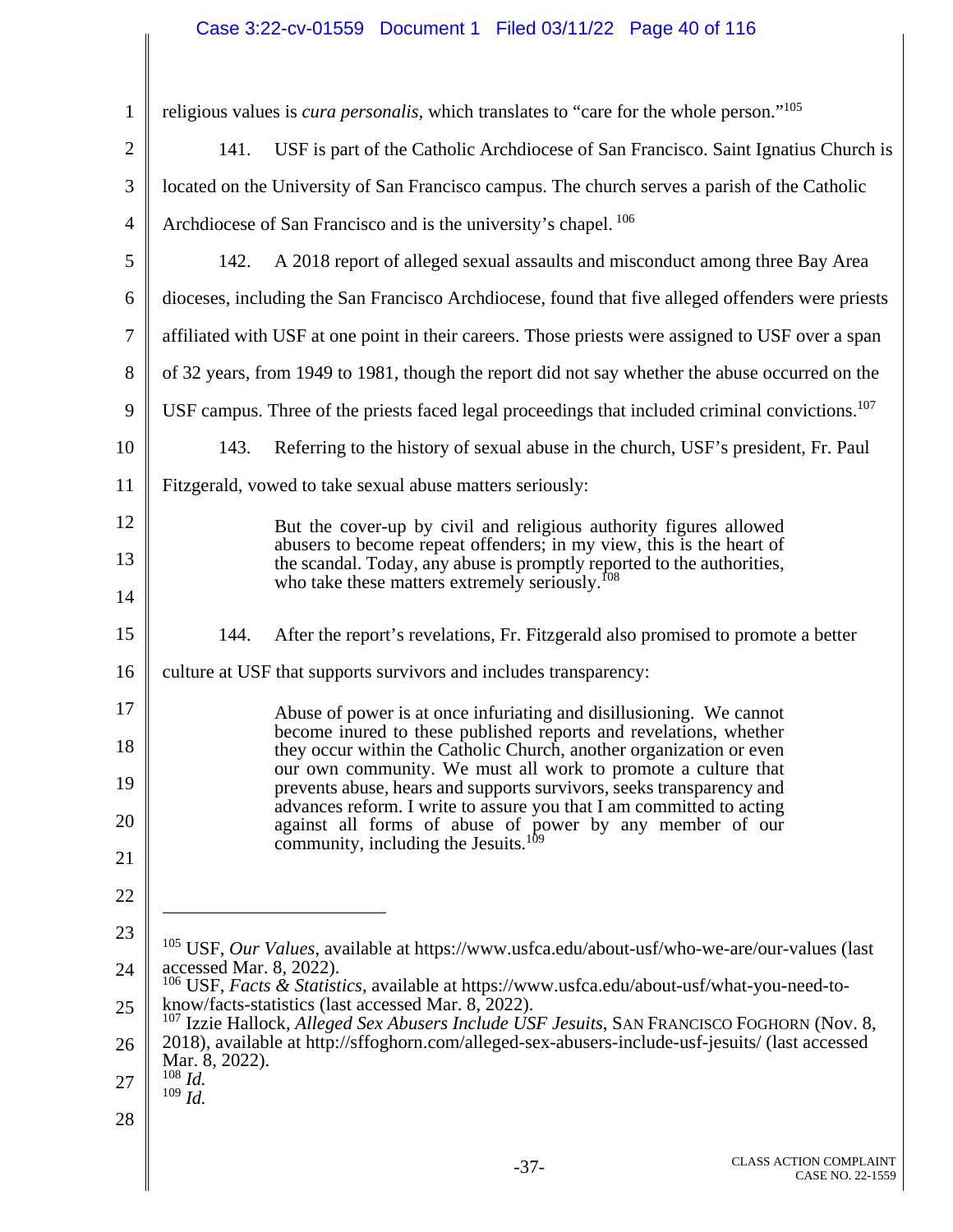## Case 3:22-cv-01559 Document 1 Filed 03/11/22 Page 41 of 116

| $\mathbf{1}$   | Despite Fr. Fitzgerald's public statements, sexual abuse has been a continuing<br>145.                                                                                                      |
|----------------|---------------------------------------------------------------------------------------------------------------------------------------------------------------------------------------------|
| $\overline{2}$ | problem on the USF campus – and one that is known to the administration.                                                                                                                    |
| 3              | In July of 2020, allegations of sexual assault and abuse were revealed against the<br>146.                                                                                                  |
| $\overline{4}$ | USF Men's Soccer Team. <sup>110</sup> A Change.org petition described a homophobic and misogynistic                                                                                         |
| 5              | "toxic" sexual environment in the men's soccer team which led to the suspension of a                                                                                                        |
| 6              | professional soccer player based on his conduct while a student at USF. <sup>111</sup> The petition, signed by                                                                              |
| 7              | over 5,000 individuals, demanded that USF investigate claims of sexual misconduct involving the                                                                                             |
| 8              | men's soccer team. The petition also claimed that USF's system for reporting is not effective and                                                                                           |
| 9              | that USF diminishes and dismisses allegations of sexual misconduct against soccer players. <sup>112</sup>                                                                                   |
| 10             | USF undertook an investigation involving the men's soccer team and USF's<br>147.                                                                                                            |
| 11             | handling of such misconduct. <sup>113</sup> On January 11, 2021, a 53-page investigative report was                                                                                         |
| 12             | released.                                                                                                                                                                                   |
| 13             | Despite the graphic detail of the incidents revealed and its finding that 11 soccer<br>148.                                                                                                 |
| 14             | players were accused of engaging in sexual misconduct over the past decade, the investigative                                                                                               |
| 15             | report determined that it is more likely than not that sexual misconduct and/or disrespectful                                                                                               |
| 16             | behavior toward women and/or LGBTQIA individuals was not pervasive among members of the                                                                                                     |
| 17             | USF men's soccer team over the past decade, and that USF had acted diligently in response to                                                                                                |
| 18             | reported allegations of sexual misconduct involving soccer players over the past 10 years. <sup>114</sup>                                                                                   |
| 19             | 149. In response to the release of the report, Fr. Fitzgerald took a strong stance against                                                                                                  |
| 20             | sexual misconduct:                                                                                                                                                                          |
| 21             | Sexual misconduct and sex and gender discrimination are not                                                                                                                                 |
| 22             | tolerated at USF and we take all allegations of sexual assault<br>seriously. Whether occurring days or decades ago, on or off-campus,                                                       |
| 23             |                                                                                                                                                                                             |
| 24             | <sup>110</sup> Gabriel Greschler, Sexual Assault Allegations Against Soccer Team Members Prompt a<br>Reckoning For USF, SF EXAMINER, available at https://www.sfexaminer.com/sports/sexual- |
| 25             | assault-allegations-against-soccer-team-force-a-reckoning-for-usf/ (last accessed Mar. 8, 2022).<br>Petition, USFCA TAKE ACTION NOW! Alleged Sexual Allegations on the USFCA Men's          |
| 26             | Soccer Team, available at https://www.change.org/p/university-of-san-francisco-usfca-take-<br>action-now-alleged-sexual-allegations-on-the-usfca-men-s-soccer-                              |
| 27             | team?original_footer_petition_id=&grid_position=&pt= (last accessed Mar. 8, 2022).<br>$112$ <i>Id.</i>                                                                                      |
| 28             | 113<br>USF Investigative Report, supra.<br>$114$ <i>Id.</i> at 3 (emphasis added).                                                                                                          |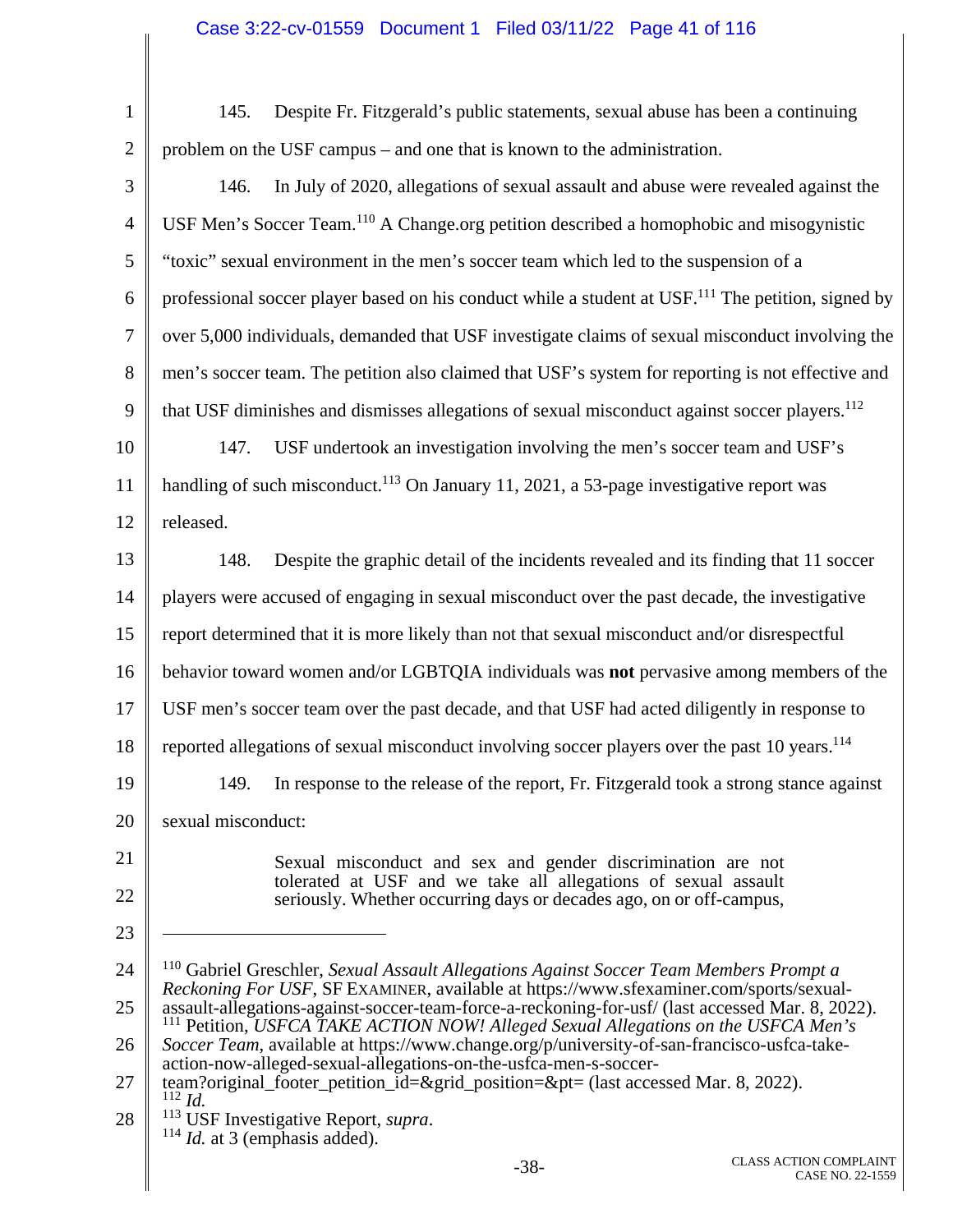|         | Case 3:22-cv-01559  Document 1  Filed 03/11/22  Page 42 of 116                                                                                                                                                 |
|---------|----------------------------------------------------------------------------------------------------------------------------------------------------------------------------------------------------------------|
|         |                                                                                                                                                                                                                |
| 1       | all reports of sexual misconduct received by the university are<br>investigated thoroughly.                                                                                                                    |
| 2       | ∗<br>∗<br>*                                                                                                                                                                                                    |
| 3       | Our goal is to equip students with the understanding that sexual                                                                                                                                               |
| 4       | misconduct is not tolerated at USF and with the tools to intervene if<br>they see something that may cause harm to another person. USF                                                                         |
| 5<br>6  | offers employee educational programs with the goal of fostering a<br>safe and supportive working and learning environment. Our policies<br>are continually reviewed and refined to ensure that sexual assault, |
|         | harassment, and discrimination have no place at USF.                                                                                                                                                           |
| 7       | ∗                                                                                                                                                                                                              |
| 8       | Together with our staff in Title IX, we affirm our commitment to                                                                                                                                               |
| 9<br>10 | students, and all members of the USF community, to continue<br>working toward a more positive, safe, and healthy campus. We<br>affirm our commitment to responding to all incidents of sex and                 |
| 11      | gender discrimination, providing pathways of opportunities for<br>victims and survivors to learn about resources, supportive measures,                                                                         |
| 12      | and accountability options. We invite students, faculty, and staff to<br>join us in these efforts and reaffirm their commitments to the                                                                        |
| 13      | betterment of our community. <sup>115</sup>                                                                                                                                                                    |
| 14      | 150.<br>As a result of the allegations, a new deputy Title IX coordinator position was filled                                                                                                                  |
| 15      | to work directly with Athletics; a new Policy on Nondiscrimination Based on Sex and Gender,                                                                                                                    |
| 16      | Sexual Harassment, and Sexual Misconduct for Students, Employees, and Third Parties was                                                                                                                        |
| 17      | approved; and a review of Athletics was undertaken with every coach and team as a part of an                                                                                                                   |
| 18      | extensive review of the Athletics Student Handbook as it pertains to sex and gender                                                                                                                            |
| 19      | discrimination, harassing behavior, and sexual misconduct. <sup>116</sup>                                                                                                                                      |
| 20      | Yet Sports Illustrated ("SI") found that the USF-commissioned investigative<br>151.                                                                                                                            |
| 21      | report's conclusions could not be squared with the facts. SI talked to a former student who said                                                                                                               |
| 22      | that in 2003, she went to the administration with soccer players' concerns regarding the filming of                                                                                                            |
| 23      | women in intimate settings without their consent, and there were other instances when the                                                                                                                      |
| 24      | administration was aware of team members' behavior. SI's investigative reporting found that                                                                                                                    |
| 25      |                                                                                                                                                                                                                |
| 26      | $115$ myUSF, Men's Soccer Investigation: Update from President Fitzgerald Regarding the Sports                                                                                                                 |
| 27      | Illustrated Story, available at https://myusf.usfca.edu/title-ix/mens-soccer-investigation (last<br>accessed Mar. 8, 2022).<br>$116$ <i>Id.</i>                                                                |
| 28      |                                                                                                                                                                                                                |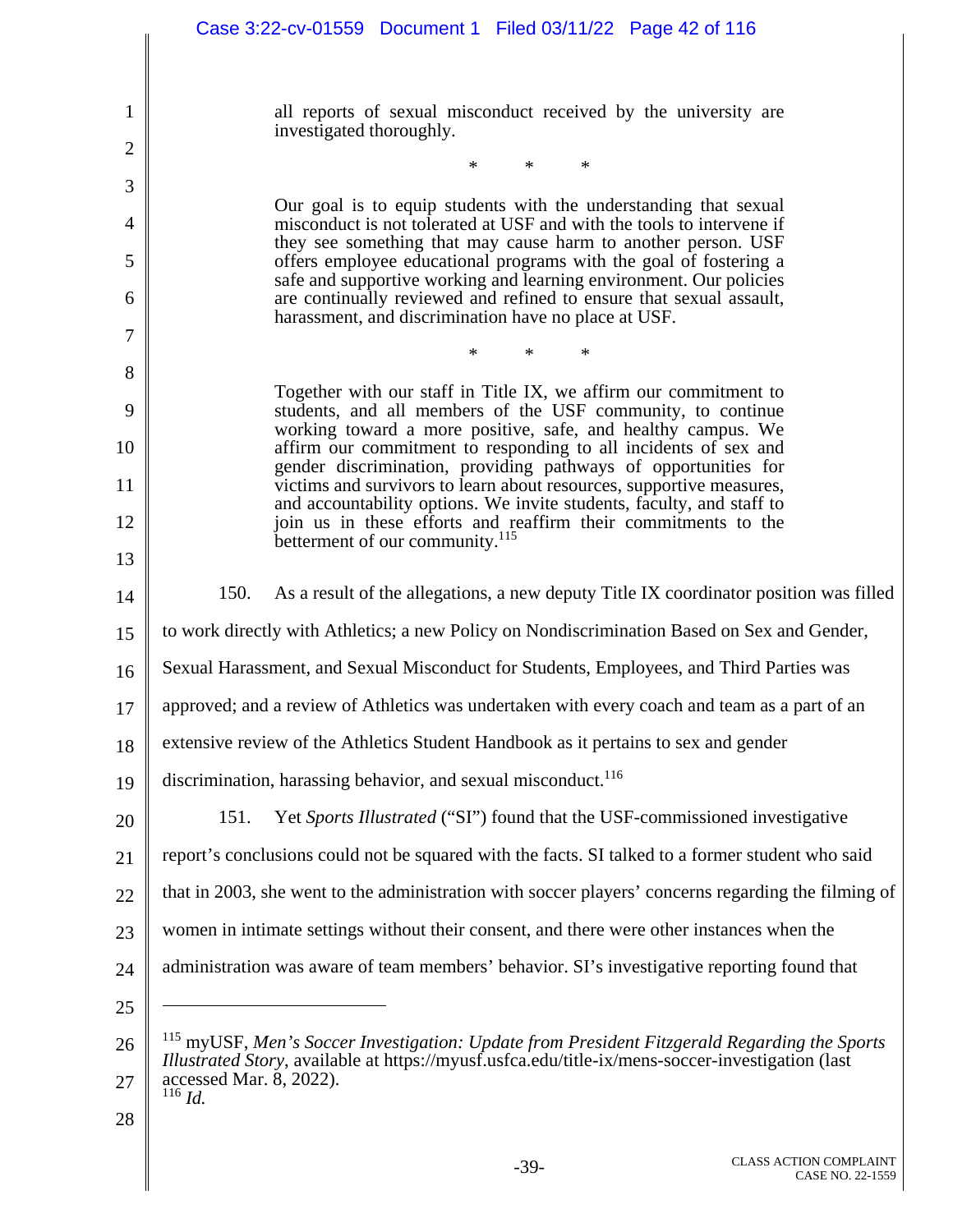## Case 3:22-cv-01559 Document 1 Filed 03/11/22 Page 43 of 116

| 1              | there was a "distinct culture of misconduct on the team that spanned three coaches, four athletic                                                                                            |
|----------------|----------------------------------------------------------------------------------------------------------------------------------------------------------------------------------------------|
| $\overline{2}$ | directors—though one, Scott Sidwell, was present for the majority of the time—and two school                                                                                                 |
| 3              | presidents." Thus, USF still has not taken the problem seriously enough. <sup>117</sup>                                                                                                      |
| $\overline{4}$ | As but one example of USF's failings in this area and relevant to the allegations of<br>152.                                                                                                 |
| 5              | this Complaint, at the outset of the Fall 2021 baseball season, the members of the USF baseball                                                                                              |
| 6              | team were required to attend a several hour session with the Title IX officers at the baseball field.                                                                                        |
| 7              | However, neither Coach G nor Coach Naks attended.                                                                                                                                            |
| 8<br>9         | 2.<br>Coach Naks created an intolerable sexualized environment at every<br>practice and Coach G participated.                                                                                |
| 10             | 153.<br>During the time Coach Naks was at USF, USF described his duties as follows: "In                                                                                                      |
| 11             | addition to guiding the Dons on the base paths, Nakamura's other on-field duties include                                                                                                     |
| 12             | coaching third base, overseeing the team's SPARQ (Speed, Power, Agility, Reaction, and                                                                                                       |
| 13             | Quickness) training and leading the team's visualization and imagery training program." <sup>118</sup>                                                                                       |
| 14             | Further, in July 2020, USF's Executive Senior Associate Athletic Director<br>154.                                                                                                            |
| 15             | described Coach Naks as "an amazing man who truly defines what it means to be a Diamond Don                                                                                                  |
| 16             | [USF's mascot]." $119$                                                                                                                                                                       |
| 17             | 155.<br>In a November 2020 interview, Coach G described Coach Naks as follows:                                                                                                               |
| 18             | Troy Nakamura is like a second son to you. Tell me about<br>Q.                                                                                                                               |
| 19             | that relationship and what makes you two so successful.                                                                                                                                      |
| 20             | Oh boy, Troy and I have you know we've been together for<br>A.<br>22 years here at USF. So um what a great relationship and                                                                  |
| 21             | just Troy's loyalty to me is why he's here. Troy's had plenty                                                                                                                                |
| 22             | of opportunities right and he's always wanted to stay and it's<br>it's it's [sic] wonderful that he's wanted to be here in the Bay                                                           |
| 23             | Area and be my right-hand man. I could never express how                                                                                                                                     |
| 24             | <sup>117</sup> Priva Desai & Jenny Vrentas, A Predatory Culture, a Viral Reckoning—and Now What?,                                                                                            |
| 25             | SPORTS ILLUSTRATED (Sep. 30, 2021), available at https://www.si.com/college/2021/09/30/usf-<br>mens-soccer-sexual-assault-and-harassment-reckoning-daily-cover (last accessed Mar. 8, 2022). |
| 26             | <sup>118</sup> Profile: Troy Nakamura, available at https://usfdons.com/sports/baseball/roster/coaches/troy-<br>nakamura/66 (last accessed Jan. 26, 2022).                                   |
| 27             | <sup>119</sup> Tuesday Testimonial: Troy Nakamura (July 28, 2020), available at<br>https://www.youtube.com/watch?v=Rtd_HrkWW9w (last accessed Jan. 28, 2022).                                |
| 28             |                                                                                                                                                                                              |
|                |                                                                                                                                                                                              |

Π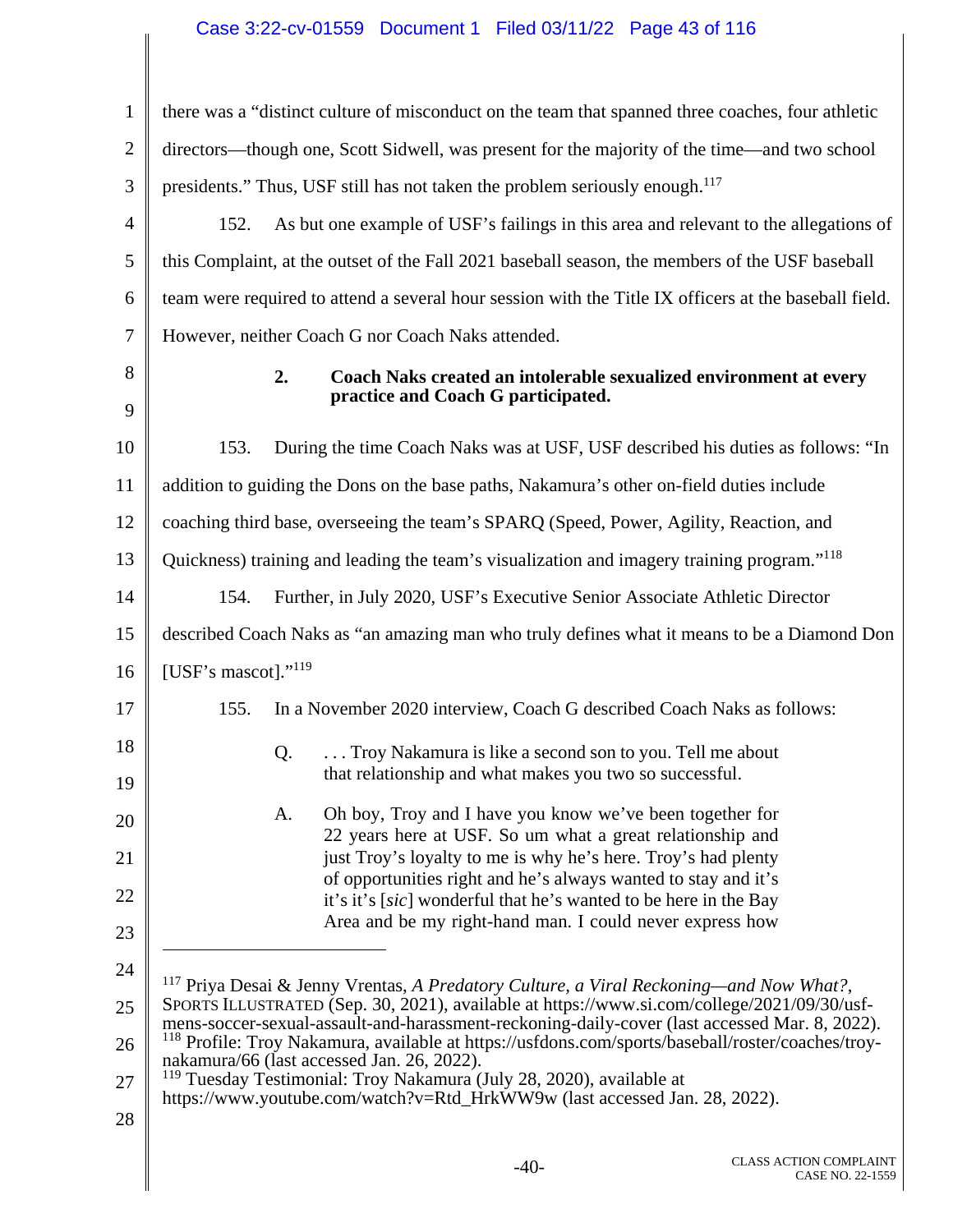appreciative I am of Troy as a, as a person, as a friend, as a coach, uh as a mentor, as someone to to [*sic*] spend this time with. I mean he's just wonderful. He he leads in a lot of ways. He does a lot of things for me and I never have to question it . . . Me and Troy spend more time together than than [*sic*] me and my wife most of the time and more emotional wins and losses there too. A lot of times where we've been up at the top and we've been down and we've . . . . Oh it's it's [*sic*] I can't thank him enough. He's he's he's [*sic*] the best.<sup>120</sup>

156. Coach Naks was also an integral part of bonding with the high school baseball prospects during recruitment. USF promoted Coach Naks for "play[ing] a critical role in the recruitment and development of student-athletes."<sup>121</sup>

10 11 157. Coach Naks had therefore established himself as a trusted coach and advisor before the members of the USF Baseball Subclass stepped on campus.

12 13 14 15 16 17 158. Plaintiffs arrived at campus their freshman year ready to work and succeed. Each had a successful career in high school and on travel teams that was touted by USF publicly when they committed. Each was promised by Coach G or Coach Naks that they would be major additions to the USF baseball team and were integral to the team's future success. Each was told that they had the skills to make it to the next level. Each had aspirations of playing Major League Baseball.

18 19 20 21 22 23 24 159. Coach G's and Coach Nak's manipulation, grooming, and abuse of power began not long after Plaintiffs arrived on campus. For example, John Does 1 and John Doe 2 chose to live together off campus because of the uncertainties of COVID-19. Once John Doe 1 found the place to live and told Coach G, he responded to John Doe 1, "Wonderful, if you can secure this it's better than any I have seen and the commute to school is very easy. Clean!! Should lock it up if you can." Yet later, Coach G would criticize the players for choosing to live off campus. 160. As another example, one coach would tell Plaintiffs and their roommates (also

25

1

2

3

4

5

6

7

8

9

26

 $\overline{a}$ 

members of the baseball team) to work harder on the field, while the other coach would tell them

<sup>27</sup>  28 <sup>120</sup> Tuesday Testimonial: Baseball Head Coach Nino Giarratano (Nov. 3, 2020), available at https://www.youtube.com/watch?v=tvdyIFXEYq0&list=PLQJ7Y9Sjcc\_ivhkGCZkiQKJlfrE7Qll5 D (last accessed Jan. 28, 2022). 121Profile: Troy Nakamura, *supra*.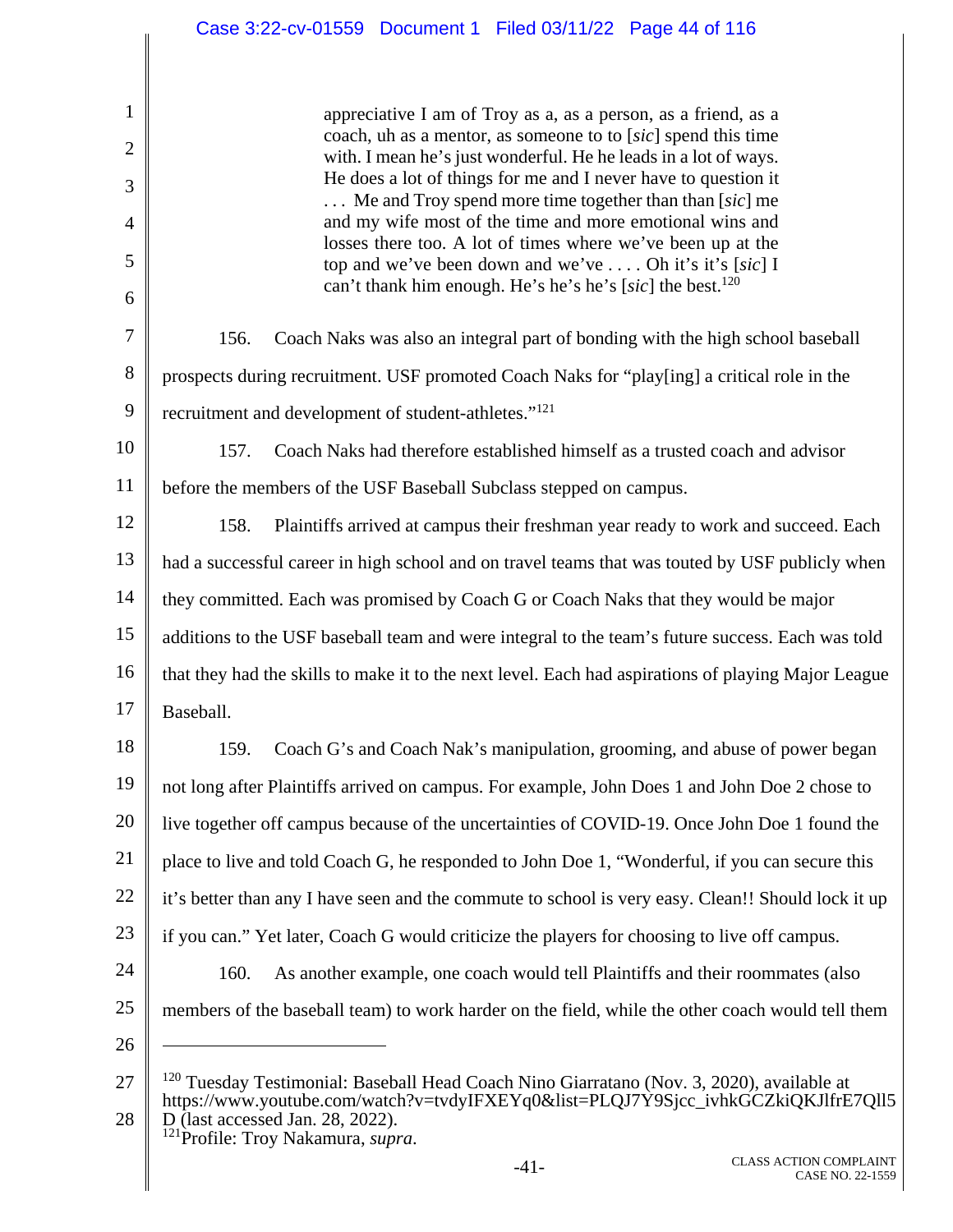### Case 3:22-cv-01559 Document 1 Filed 03/11/22 Page 45 of 116

1 2 3 that they needed to "have more fun" and integrate with other kids on the campus, rather than spending so much time on the field. Whichever path they took—Coach G's or Coach Naks' they were called in and berated for it.

4 5 6 7 8 161. Within the first couple of months of their freshman year, the mental abuse escalated. Plaintiffs were isolated and told they were worthless. Coach G and Coach Naks told them they could not and would not succeed. The coaches regularly called each of them a "pussy" or told them they hit like a "pussy." One was called a "fucking cunt," within earshot of the opposing team's fans. They were repeatedly berated and beaten down.

9 10 11 12 13 162. They were told to work harder, to work more, or to work differently, but always given conflicting directions. They were told to go to physical therapy, or to skip it, or to do it differently. Yet, other than being berated (and being sexually harassed as described below), Coach G and Coach Naks largely ignored their requests for coaching help and instructions, telling them it was a waste of time, or that they were toxic, or that their personalities were not a fit.

14 15 16 17 18 163. Each of the Plaintiffs desired to make it to the next level, so each independently asked the coaches for help and direction. But Coach G and Coach Naks regularly responded to these requests by telling Plaintiffs they were not good enough, they would never make it in Division I baseball, they might as well leave, they should give up their scholarships, and they would never make it as professional baseball players.

19 20 164. One Plaintiff was even told by Coach G: "I wish I could hit you with a bat right in the middle of the forehead but that would be illegal." Coach G was not joking.

21 22 23 165. Against this backdrop of this mental abuse, the coaches also engaged in inappropriate sexual conduct, created an intolerable sexualized environment, and retaliated against the players.

24 25 26 27 28 166. From the outset of Plaintiffs' freshman years, Coach Naks would start practices or particular drills with a "Café" exercise. The point of the exercise was to loosen up the players before they started practice. The Café exercise involved Coach Naks identifying a dinner theme, such as a barbecue or fast food dinner. Then, each person, including both coaches and players, would go around the circle and identify what they would bring to the barbecue, such as a type of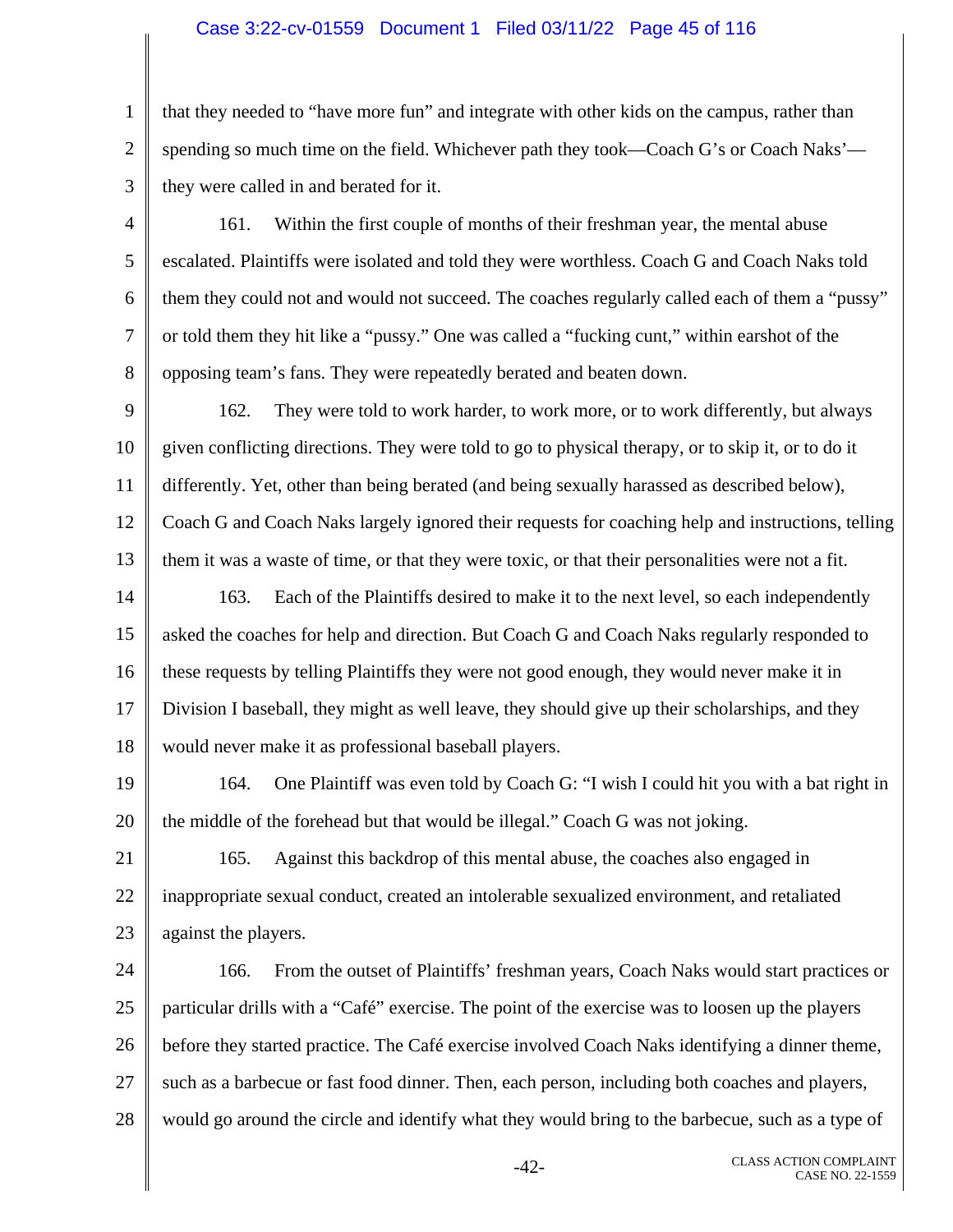#### Case 3:22-cv-01559 Document 1 Filed 03/11/22 Page 46 of 116

1 drink or food.

2 3 4 5 6 7 167. The players quickly learned that Coach Naks would always find a way to make the exercise sexual—and that Coach Naks encouraged the other players and coaches to be sexual in their answers, too. Coach Naks would refer to women's body parts he wanted to eat, bodily fluids and secretions he wanted to drink, and other sexual innuendo. For example, Coach Naks would say he wanted to eat "Jennifer Aniston's boobs" or "slurp whipped cream from Pamela Anderson's crotch."

8 9 10 168. Coach G was included in these Café exercises, saw and heard the way Coach Naks spoke and encouraged sexual banter, and did nothing to stop it. In fact, Coach G engaged in the same behavior, naming women's body parts or fluids he wanted to eat or drink.

11 12 13 14 15 169. All of the players were affected. For example, John Doe 1 was extremely bothered—and tried to stick to appropriate answers, such as milk or soda. When John Doe 1—or any other player—did not play along, however, he was laughed at by the coaches and others who were forced to join in the conduct and pressured to play along. Plaintiffs felt pressured to stay when these exercises were happening, given that the coaches demanded the players' participation.

16 17 170. Plaintiffs' discomfort and/or reluctance to participate in such bizarre behavior was apparent to the coaches, and their abuse and taunting escalated as a result.

18 19 20 21 22 23 171. Coach Naks' inappropriate sexual banter was not limited to the Café exercises. He would also regularly talk about the fact that he was bisexual, how little (in clothing) the girls on campus were wearing during warm weather, and what sexual acts he would like to perform on girls he saw on campus. At one point in time, Coach Naks moved to live on campus, and his comments about the girls on campus became increasingly sexual and distressing to the players. Their discomfort with such conversation was apparent.

24

172. Coach G heard and participated in these conversations.

25 26 173. The inappropriate things Coach Naks did or said that day—and what seemed like every day—was a regular topic of conversation among the players.

27 28 174. Coach Naks' sexually charged behavior was not limited to the way he spoke. He also engaged in calculated displays of nudity on and off the field, exposing himself to the players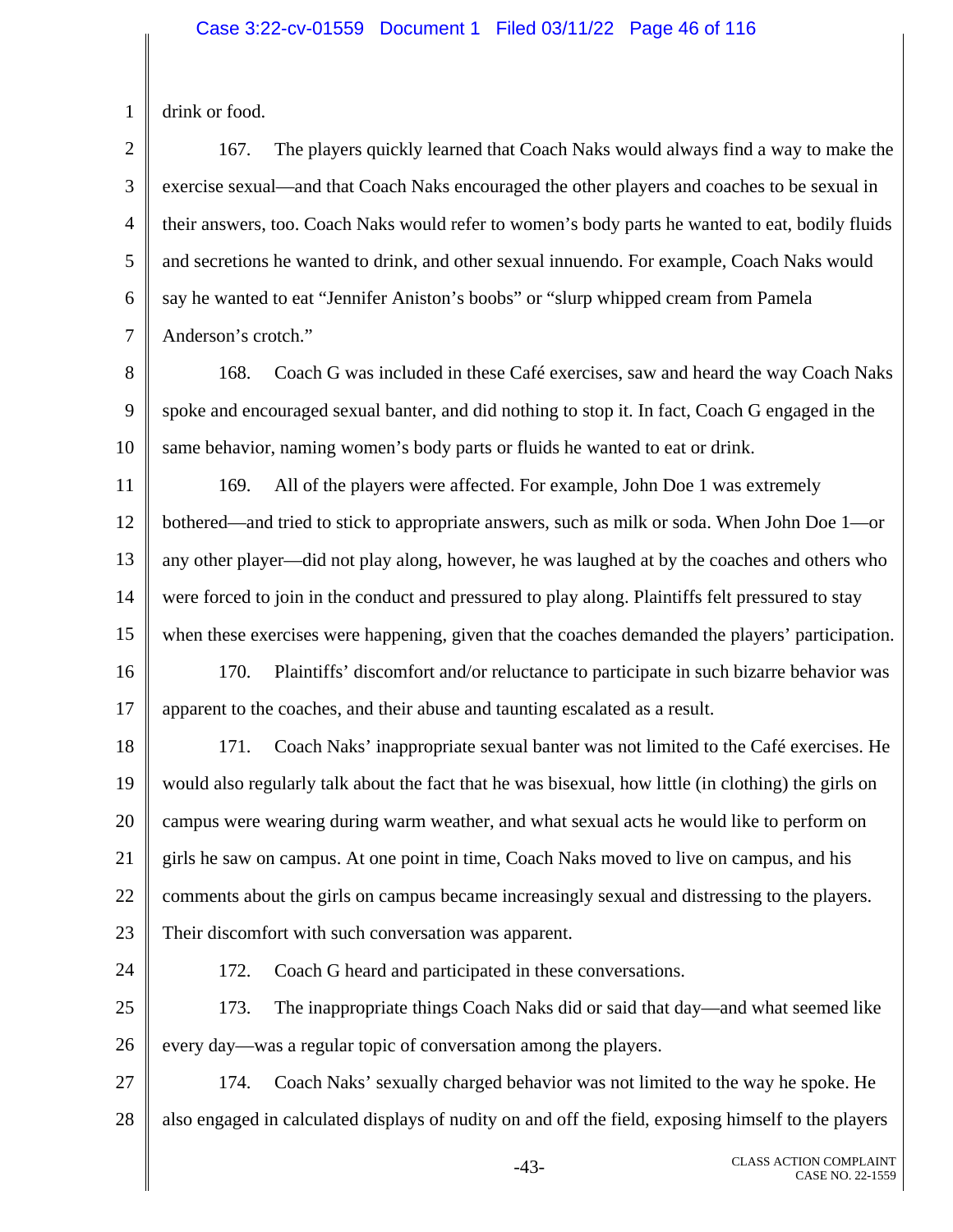### Case 3:22-cv-01559 Document 1 Filed 03/11/22 Page 47 of 116

1 and other coaches.

2 3 4 5 6 7 8 9 10 11 12 13 14 15 16 17 18 19 20 21 22 23 24 25 26 27 28 175. For example, another exercise the coaches required before certain practices involved skits. The players were split up into four groups at first, second, third, and home bases. They would have to come up with an improvisational skit for the team to be judged by Coach G. 176. Again, Coach Naks would regularly find ways to make the skits sexual. 177. On one occasion (in early November 2021), Coach Naks pretended to be at a buffet. He had a player do a handstand, grabbed the player's legs, split them open, and then pretended to eat spaghetti out of the player's genital region. Many of the players, visibly disgusted and upset, turned away. 178. On another occasion (just a week or two after the handstand incident), Coach Naks told his group that he would take care of that day's skit. When it was his group's turn, Coach Naks crawled out of the dugout completely naked on all fours. He then proceeded to move to a kneeling position in front of the players and swing his penis around. Plaintiffs and some other players looked away in disbelief, embarrassment, and disgust. 179. Rather than condemning Coach Naks' actions, Coach G kissed the cross on his necklace and mimed as if he were looking up at the sky at God in a joking way, asking for forgiveness. 180. Dormitories overlook the baseball field where this incident occurred, and so other USF students in the dormitories were also able to witness this conduct. 181. Coach G knew that Coach Naks' actions were wrong. Coach G would say to older players, "We could get fired for this." He also told the players that his wife was mad at him because his job was in jeopardy as a result of Coach Naks' nudity and behavior on the field and around the players. Yet Coach G facilitated and condoned Coach Naks' behavior, playing along with and normalizing it. 182. On another occasion, a player fielding ground balls after practice heard Coach Naks call his name. He looked over to the press box and saw Coach Naks standing on a table completely naked, swinging his penis in a helicopter motion while yelling "Hey [player's name]!" 183. Coach Naks took these grooming actions on the field and extended them to more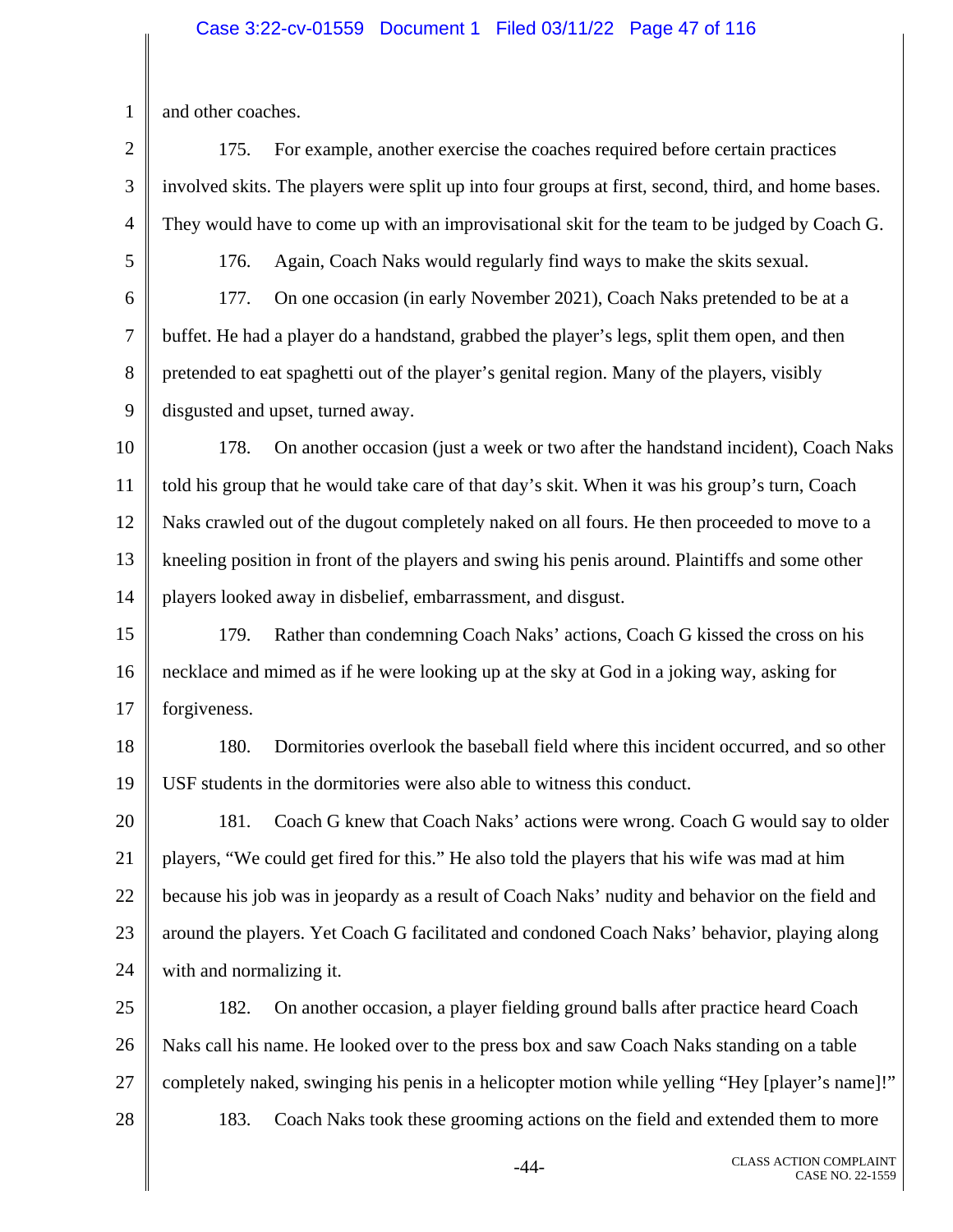### Case 3:22-cv-01559 Document 1 Filed 03/11/22 Page 48 of 116

1 2 3 4 intimate settings. For example, players who attended an away game in the spring of 2021 reported that Coach Naks entered a group of players' hotel room and asked to use their shower. After Coach Naks got out of the shower, he walked around naked in the room, exposing himself to the players while talking about his bisexuality.

5

28

6 7 8 9 184. These are just a few examples of the gross and completely inappropriate sexual harassment and sexual misconduct that created an intolerable sexualized environment the players had to endure on a near-daily basis. Rather than create fun or relax the players as the exercises were supposed to do, the players became stressed, upset, and unable to concentrate as a result. Plaintiffs' discomfort was obvious to the coaches.

10 11 12 185. Many of the players discussed that they did not even want to go to practice. Many players would go to practice and leave immediately, not wanting to do extra work or be caught alone with Coach Naks.

13 14 15 16 17 186. The players saw Coach Naks as a sexual predator, encouraged by Coach G. The fact that Coach Naks was viewed as a sexual predator is demonstrated by an incident at a 2021 Fall World Series game. The players were in the dugout and Coach Naks was interacting with a little girl next to the dugout. One of the players remarked that if he saw Coach Naks interacting with his little sister, he would strangle him.

18 19 20 187. The players regularly discussed ways to get the Coaches' behavior to stop. However, as set forth below, those who refused to play along or who spoke up were retaliated against.

21 22 23 24 188. John Doe 1 discussed reporting the behavior to the school's Title IX office with several older players. One of the older players told John Doe 1 he had offered a player \$100 to turn the coaches in. John Doe 1 offered to contribute another \$100 to get the former player to make a complaint.

25 26 27 189. John Doe 1 asked older transfer players about their experiences with college coaches at their prior teams. All agreed that none of their prior coaches acted like Coach Naks or Coach G, and that the sexual conduct and psychological abuse was not normal.

190. One of those players told John Doe 1 and several other players not to be surprised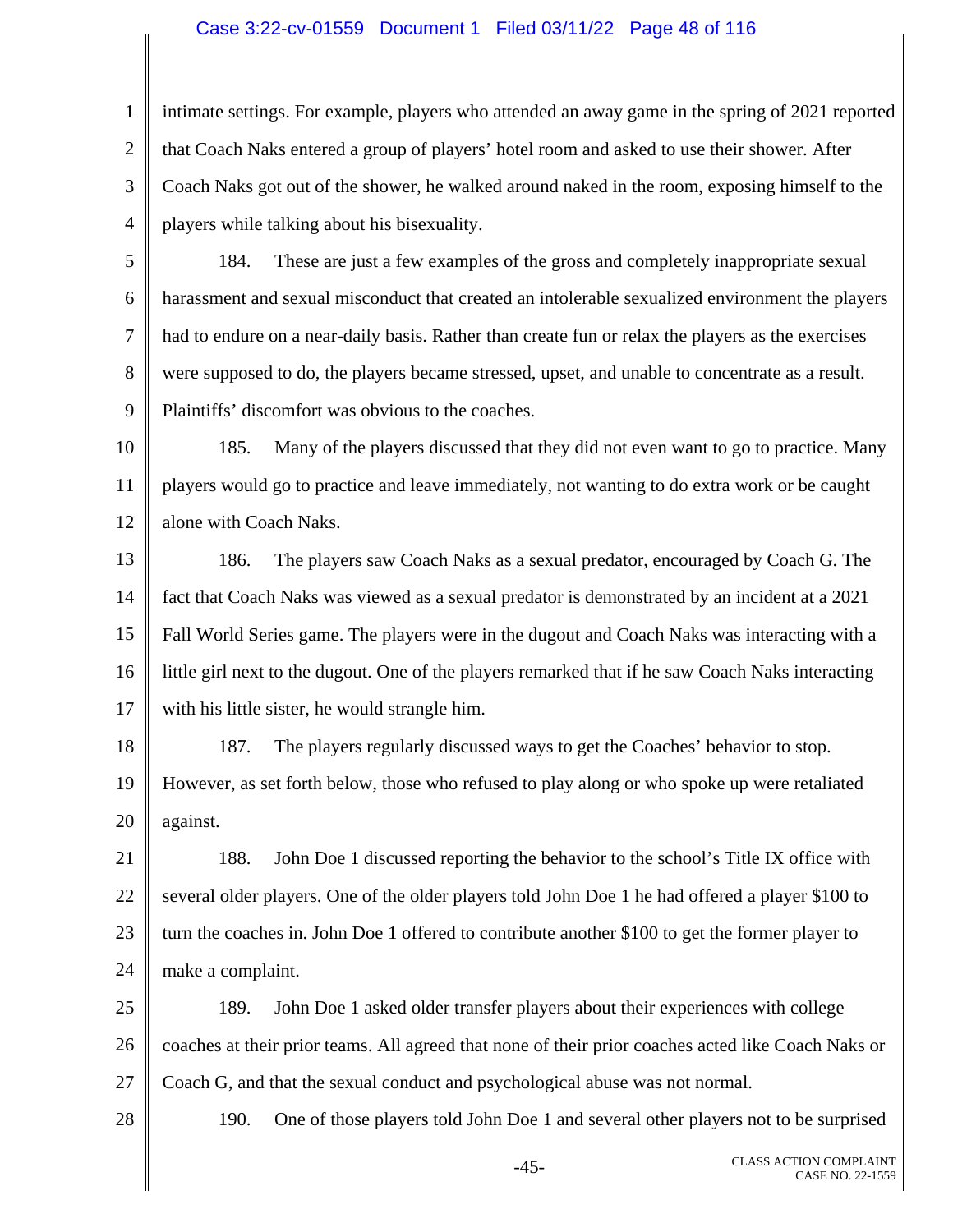### Case 3:22-cv-01559 Document 1 Filed 03/11/22 Page 49 of 116

1 2 if they were called in for interviews after that player graduated, because he planned to file a Title IX complaint as soon as he could no longer be subject to retaliation.

3 4 5 191. John Doe 3 talked with an older transfer player who assured John Doe 3 that Coach Naks' behavior was not normal, that coaches acting in this way was not the way college athletics was supposed to be, and that the coaches were not "doing it right" at USF.

6 7 8 9 10 11 12 192. In late November 2021, after the "skit" incidents, eight players, including John Does 1, 2, and 3, decided to express their discomfort with the coaches' inappropriate behavior. Wary of retaliation, however, they determined that it would be wisest to do so in a way that the coaches would think is funny, while still alerting the coaches to the impropriety of their behavior. During one pre-workout skit, the players therefore pretended to make a complaint about Coach Naks to the Title IX office. They feigned putting Coach Naks in handcuffs and carrying him off to jail (the "Title IX Skit").

13 14 15 16 193. During and after the Title IX Skit, both Coach G and Coach Naks looked extremely uncomfortable. Yet neither followed up with the players after practice to determine whether the skit was performed seriously or in jest, nor did either take any action to change his behavior.

17

18

#### **3. USF retaliated against the players who tried to stop the abusive behavior or who did not condone it, running them off the team.**

19 20 21 22 194. Coaches in the NCAA can "run off" players they do not like or they are retaliating against for reasons stated in this lawsuit. Being run off the team occurs when a coach kicks the player off the team for reasons other than those that are academic or disciplinary, i.e. reasons not within the student-athlete's control.

23 24 25 26 195. Prior to January 2015, NCAA schools were required to give scholarships that were renewable each year. In other words, a student-athlete was not guaranteed a four-year scholarship. Thus, it was much easier for a coach to pull a scholarship from a student-athlete and force him to transfer.

27 28 196. In January 2015, the NCAA permitted conferences to start providing four-year guaranteed scholarships. The problem for coaches is that these guaranteed scholarships took away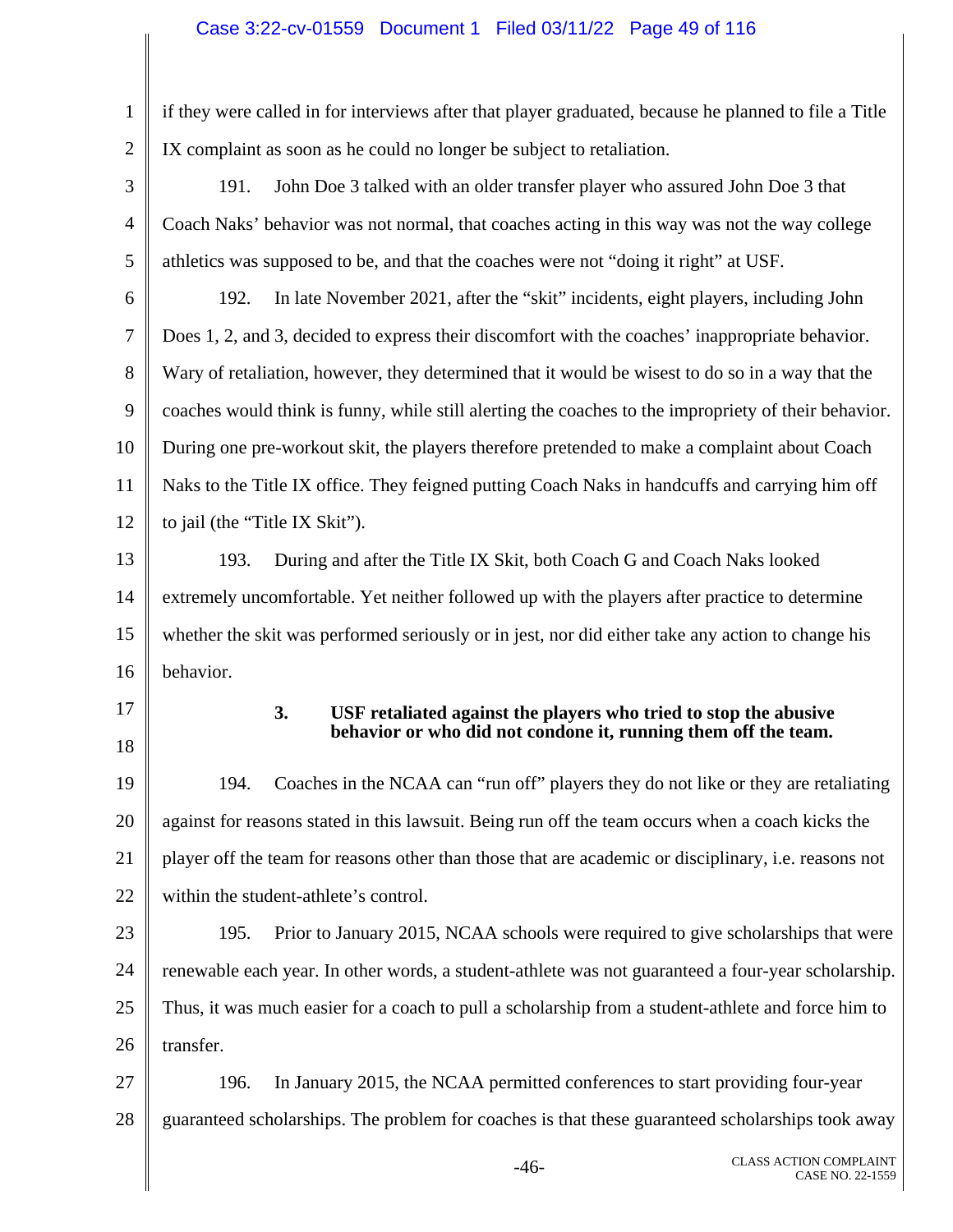# Case 3:22-cv-01559 Document 1 Filed 03/11/22 Page 50 of 116

| $\mathbf{1}$   | their ability to not renew a scholarship, thus making it harder to run a student-athlete off their                                                                         |
|----------------|----------------------------------------------------------------------------------------------------------------------------------------------------------------------------|
| $\overline{2}$ | team to free up the scholarship money for someone else.                                                                                                                    |
| 3              | Coach G and Coach Naks avoided this limitation by implementing a system of<br>197.                                                                                         |
| 4              | emotional abuse intended to get rid of players who did not play along or fit within the sexually                                                                           |
| 5              | charged culture they created.                                                                                                                                              |
| 6              | 198.<br>The Coach Defendants' mental and psychological abuse worked. Of the 17 recruits                                                                                    |
| 7              | in the 2020 USF baseball class, eight have transferred and two more may transfer. The fact that                                                                            |
| 8              | almost 60% of the 2020 recruiting class has left or is likely to leave is a testament to the coaching                                                                      |
| 9              | staff's illegal behavior, ruthlessness, retaliation, and callous player treatment.                                                                                         |
| 10             | According to the NCAA, based on a 2018 study from the National Student<br>199.                                                                                             |
| 11             | Clearinghouse, just 13% of then-current Division I student-athletes transferred from another                                                                               |
| 12             | school. <sup>122</sup>                                                                                                                                                     |
| 13             | The percentage of four-year college transfers among Division I student-athletes on<br>200.                                                                                 |
| 14             | baseball teams was even lower—just 2.3%, the fourth lowest rate out of 38 NCAA Division I                                                                                  |
| 15             | sports: $^{123}$                                                                                                                                                           |
| 16             |                                                                                                                                                                            |
| 17             |                                                                                                                                                                            |
| 18             |                                                                                                                                                                            |
| 19             |                                                                                                                                                                            |
| 20             |                                                                                                                                                                            |
| 21             |                                                                                                                                                                            |
| 22             |                                                                                                                                                                            |
| 23             |                                                                                                                                                                            |
| 24             |                                                                                                                                                                            |
| 25             |                                                                                                                                                                            |
| 26             | <sup>122</sup> NCAA, Research on Student-Athlete Transfers, available at<br>https://www.ncaa.org/sports/2019/8/5/research-on-student-athlete-transfers.aspx (last accessed |
| 27             | Jan. 27, 2022).<br>123<br>NCAA, Transfer Composition of Division I Teams, available at                                                                                     |
| 28             | https://ncaaorg.s3.amazonaws.com/research/transfers/RES_TransCompD1TeamsSlides.pdf (last<br>accessed Jan. 27, 2022).                                                       |
|                | <b>CLASS ACTION COMPLAINT</b><br>$-47-$<br>CASE NO. 22-1559                                                                                                                |
|                |                                                                                                                                                                            |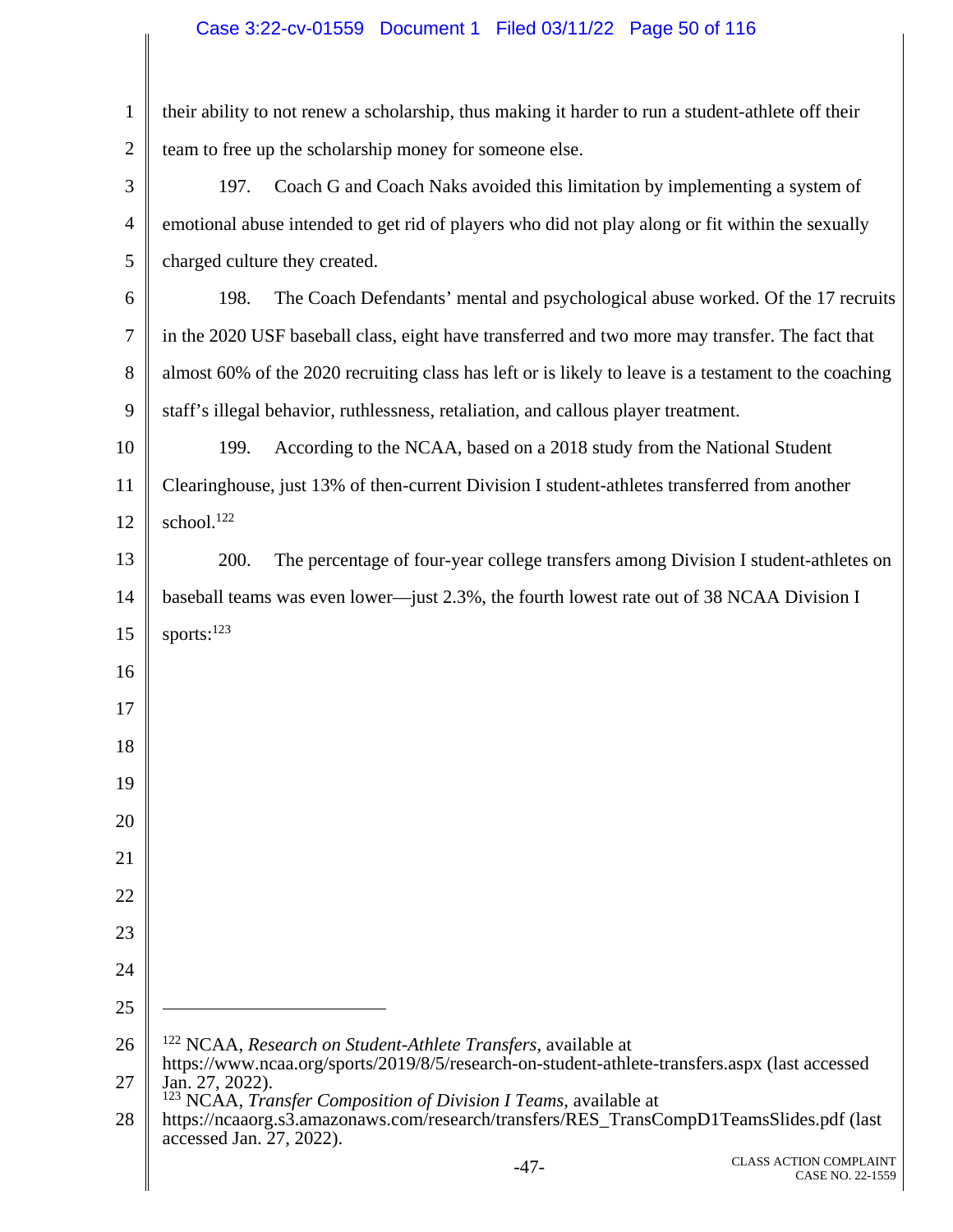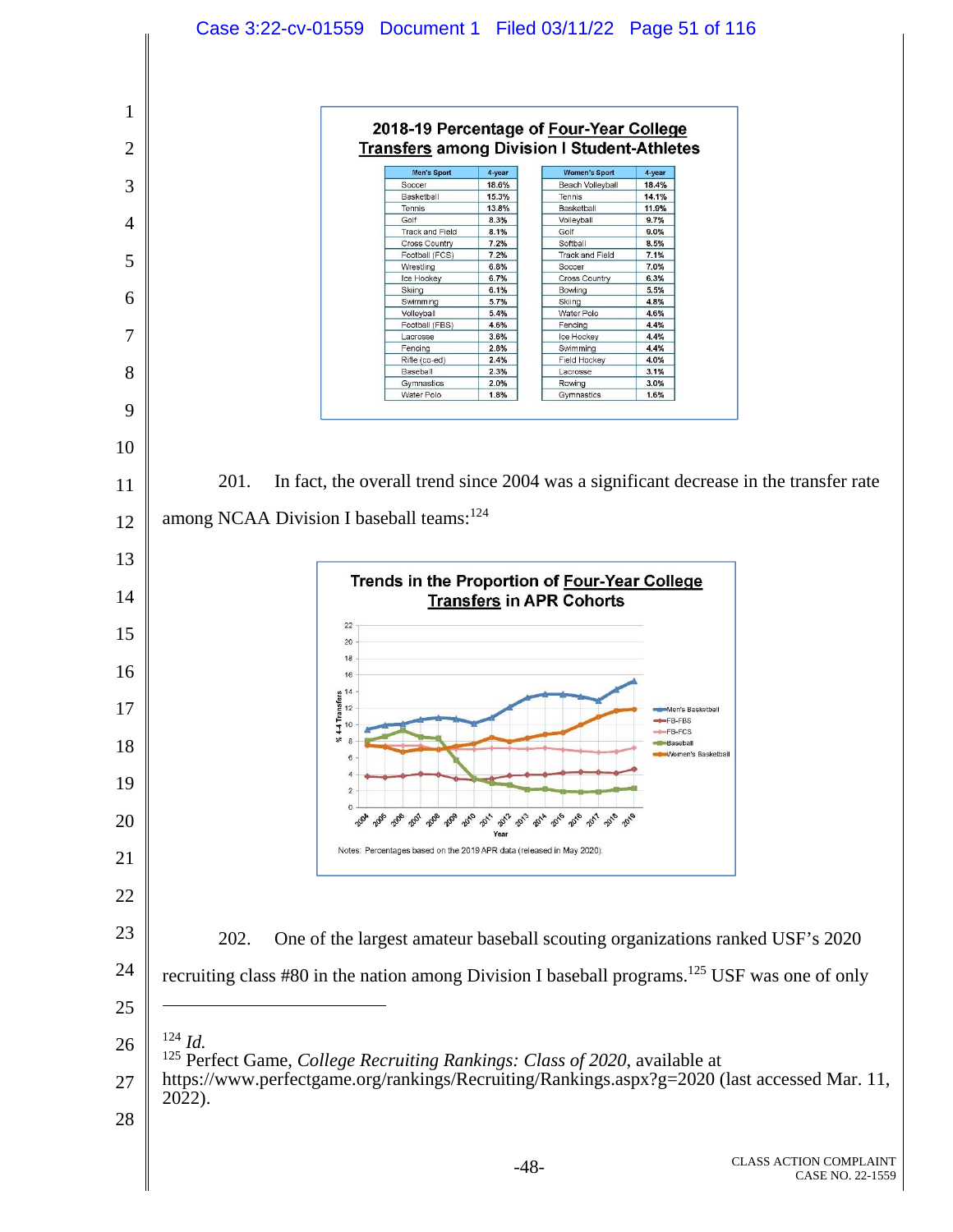#### Case 3:22-cv-01559 Document 1 Filed 03/11/22 Page 52 of 116

1 2 two West Coast Conference baseball programs ranked in the top 100 and USF was ranked higher than programs such as Michigan State, Rice, and UCSB.<sup>126</sup>

203. The data demonstrates that these well-regarded recruits have since transferred out of USF at an abnormally high transfer rate as a direct result of USF and the Coach Defendants' wrongdoing.

6 7

3

4

5

### **a.** *USF and the Coach Defendants subjected John Doe 1 to extreme psychological abuse and retaliated against him.*

8 9 10 204. The retaliation and emotional abuse against John Doe 1 began as soon as it became apparent to the coaches that he would not play along with the sexually charged behavior on the field and/or that John Doe 1 was discussing ways to get the behavior to stop.

11 12 13 14 15 205. John Doe 1 was injured in the fall of his freshman year. When he returned following surgery, the coaches, including Coach G, would yell at him for doing too much physical therapy or not the right kind (despite his doctor's orders otherwise). He would show up to practice early before anyone else—and then be yelled at for being tardy. Coach G demanded that he practice 100% with the team even though it was against John Doe 1's doctor's orders.

16 17 18 206. Coach G and Coach Naks regularly told John Doe 1 he was not working hard enough and would never be good enough. Coach Naks regularly berated John Doe 1 at practice and in his office.

19 20 21 22 23 207. At the end of his freshman year, and after John Doe 1's parents learned of several of the above-described incidents, John Doe 1's mom left several voicemails for USF's Athletic Director ("AD"), which were not returned. On May 30, 2021, she also sent an email to USF's AD. She stated that she was concerned "with the culture of the baseball program," "the constant bullying, harassment, and intimidation" of her son, and the "sexual misconduct by coach Naks":

- 24 25
- 26
- 27
- 28

<sup>126</sup> *Id.*

 $\overline{a}$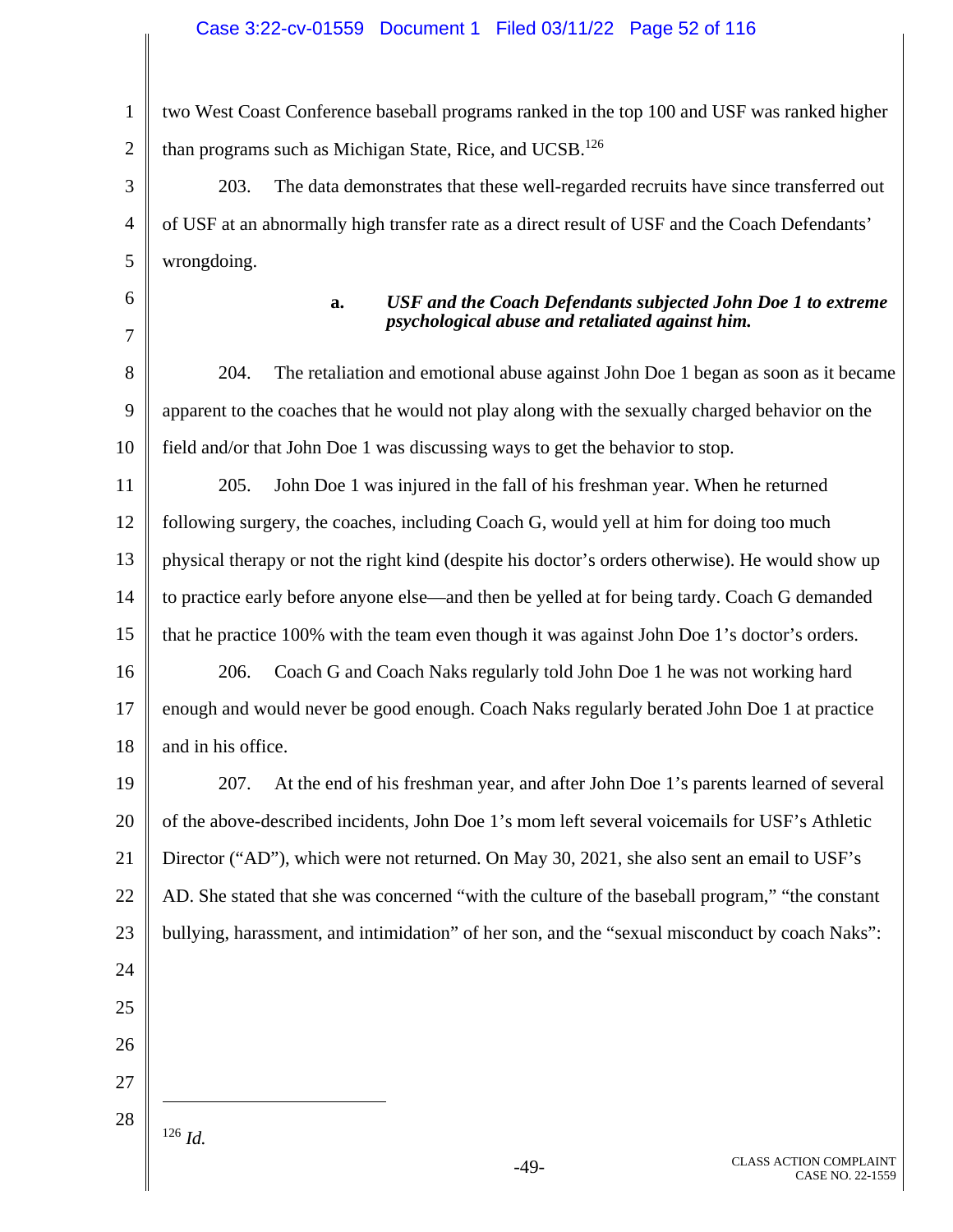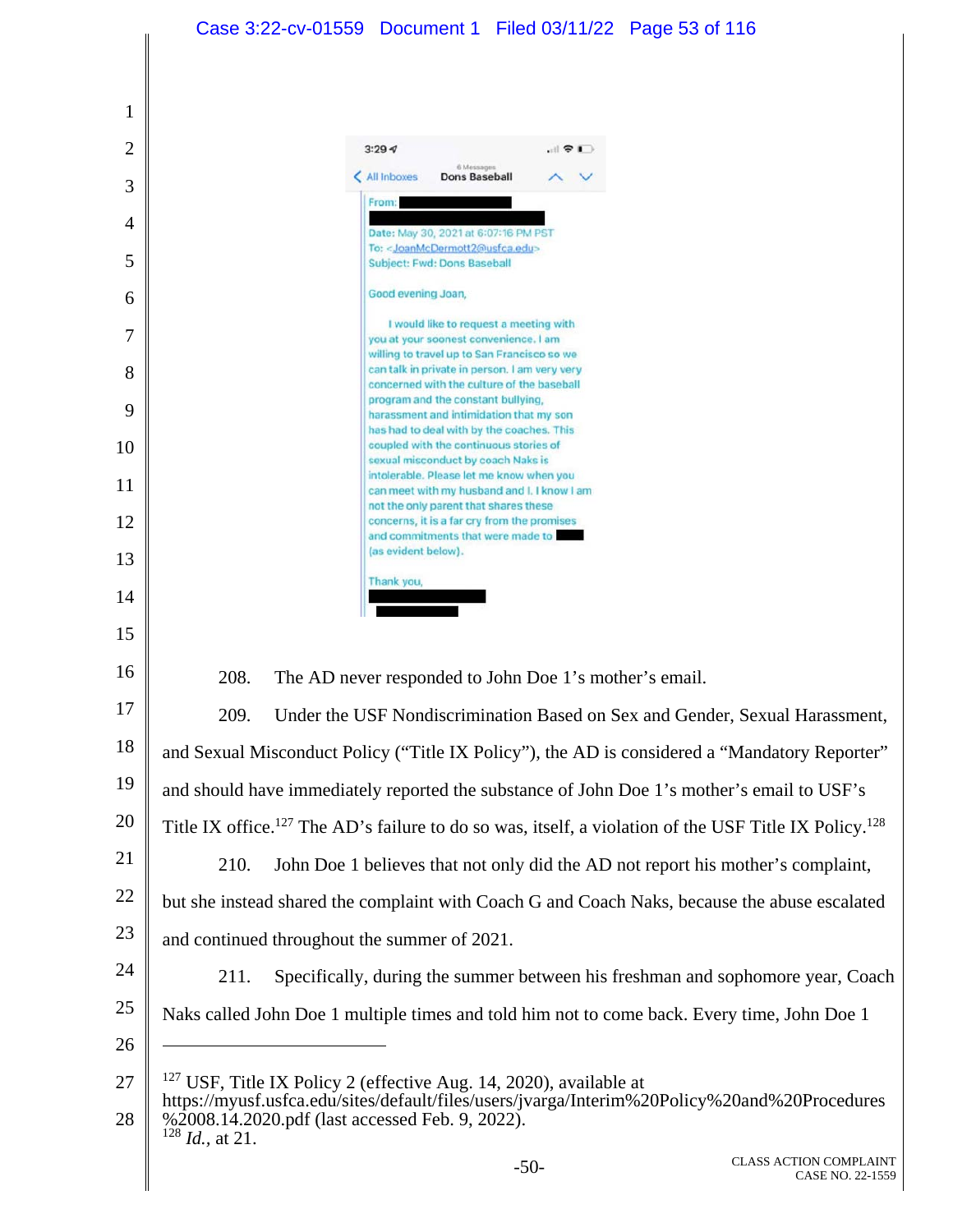#### Case 3:22-cv-01559 Document 1 Filed 03/11/22 Page 54 of 116

1 2 3 4 5 6 7 8 told Coach Naks he intended to return to school as he had a four-year scholarship and wanted to honor his commitment to the team. In response, Coach Naks told him he was "the most irrational person he had ever met." Coach Naks also said, "The people here don't believe in you." Coach Naks told him he was "tearing up the fabric of the program and not protecting the culture." Coach Naks threatened, "I am going to make sure it is not an enjoyable experience for you." He would keep John Doe 1 on the phone for 30 minutes at a time, relentlessly threatening and berating him if he would not agree to transfer from USF. He also refused to allow John Doe 1 to discuss the matter with his parents, demanding an immediate answer.

9 10 11 12 13 212. Coach G also called John Doe 1 several times that summer. He told John Doe 1 that he would never play at USF again, that he was "toxic" to the program, and that he might as well leave. Coach G called him a "fucking pussy," told him he was being "fucking selfish for keeping his scholarship," and that he was hurting the rest of the team by not agreeing "to give his scholarship to someone who would buy into the culture of the program."

14 15 16 213. John Doe 1 did not want to leave. He liked his teammates, and his scholarship was important to him and his family. If he chose to leave, he would lose his scholarship and valuable playing time under the NCAA's transfer rules.

17 18 19 20 214. John Doe 1 returned for the fall season his sophomore year. Both Coach G and Coach Naks largely ignored John Doe 1 from a coaching perspective, refusing to help him. At the end of the fall season (and after the Title IX Skit described above), all the coaches held exit interviews with every player to discuss their futures.

21 22 23 24 25 215. At John Doe 1's exit interview, each coach told him that he should leave. Coach G told him that the relationship between the coaches and John Doe 1 had become "toxic," again using that same word. They told him that he was being "very selfish" for staying at USF and not agreeing to enter the transfer portal and relinquish his scholarship. John Doe 1 insisted he was not going to leave.

26 27 216. Shortly after the exit interview, the AD reached out to John Doe 1 and told him she understood he was going to enter the transfer portal to leave USF.

28

217. John Doe 1 was surprised by the AD's call, given that he had not agreed to go into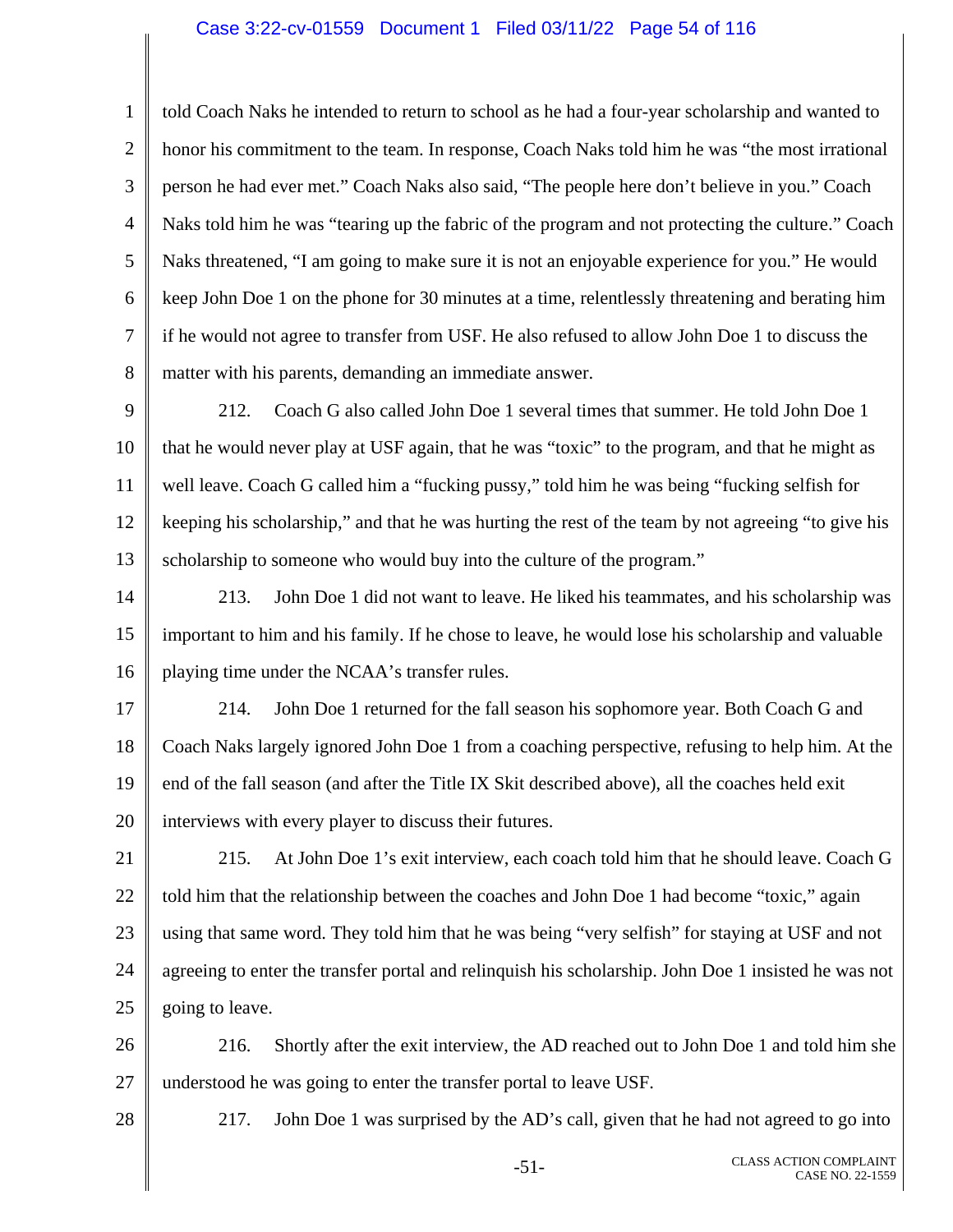## Case 3:22-cv-01559 Document 1 Filed 03/11/22 Page 55 of 116

| 1            | the portal nor to give up his scholarship.                                                       |                                                                                                                                              |  |
|--------------|--------------------------------------------------------------------------------------------------|----------------------------------------------------------------------------------------------------------------------------------------------|--|
| $\mathbf{2}$ | 218.                                                                                             | John Doe 1's mom spoke with the AD, and reminded the AD that she had tried to                                                                |  |
| 3            |                                                                                                  | contact the AD in the spring of 2021 about the problems on the baseball team, but that the AD                                                |  |
| 4            | had never responded.                                                                             |                                                                                                                                              |  |
| 5            | 219.                                                                                             | During one of the calls between John Doe 1's mom and the AD in December of                                                                   |  |
| 6            |                                                                                                  | 2021, after sharing John Doe 1's experience, the AD disclosed that the Title IX office had already                                           |  |
| 7            | been alerted to problems on the baseball team and that John Doe 1 would be contacted and         |                                                                                                                                              |  |
| 8            | interviewed as part of the investigation.                                                        |                                                                                                                                              |  |
| 9            | 220.                                                                                             | After that call, John Doe 1 learned he was being excluded from an upcoming team                                                              |  |
| 10           | meeting where the AD shared the status of the investigation and suspension of the coaches with   |                                                                                                                                              |  |
| 11           | the other players.                                                                               |                                                                                                                                              |  |
| 12           | 221.                                                                                             | Three weeks later (in January 2022), neither John Doe 1 (nor many of the other                                                               |  |
| 13           | players) had been contacted regarding the Title IX investigation. John Doe 1 contacted the AD to |                                                                                                                                              |  |
| 14           |                                                                                                  | express concern that he had not yet been interviewed. He was only called for a cursory interview                                             |  |
| 15           | after his mom inquired with the AD herself.                                                      |                                                                                                                                              |  |
| 16           | 222.                                                                                             | On January 11, 2022, USF issued the following statement to student-athletes via                                                              |  |
| 17           | email:                                                                                           |                                                                                                                                              |  |
| 18           |                                                                                                  | Dear Members of the USF Baseball Team,                                                                                                       |  |
| 19           |                                                                                                  | On Dec. 17, 2021, after receiving complaints from members of the<br>USF community, USF baseball head coach Nino Giarratano and               |  |
| 20           |                                                                                                  | associate coach Troy Nakamura were suspended with pay, pending<br>results of an internal investigation. Conducted by USFs Office of          |  |
| 21           |                                                                                                  | Human Resources, the investigation was focused on reports of<br>incidents within the baseball program when the coaches [sic]                 |  |
| 22           |                                                                                                  | language, behavior, and/or actions were inappropriate and did not<br>reflect USFs mission and values.                                        |  |
| 23           |                                                                                                  | As a result of that investigation, Coach Nakamura is no longer                                                                               |  |
| 24           |                                                                                                  | associated<br>with<br><b>USF</b><br>baseball<br>the<br>effective<br>program,<br>immediately. Coach Giarratano was officially reprimanded for |  |
| 25           |                                                                                                  | inappropriate behavior related to the reported incidents.                                                                                    |  |
| 26           |                                                                                                  | While the investigation did not find evidence of a widespread<br>harmful culture within the baseball program, the reported incidents         |  |
| 27           |                                                                                                  | indicated that coaches showed poor judgment and lack of<br>supervision. The university has taken immediate action to address                 |  |
| 28           |                                                                                                  | this. Procedures are being put in place to ensure baseball team                                                                              |  |
|              |                                                                                                  |                                                                                                                                              |  |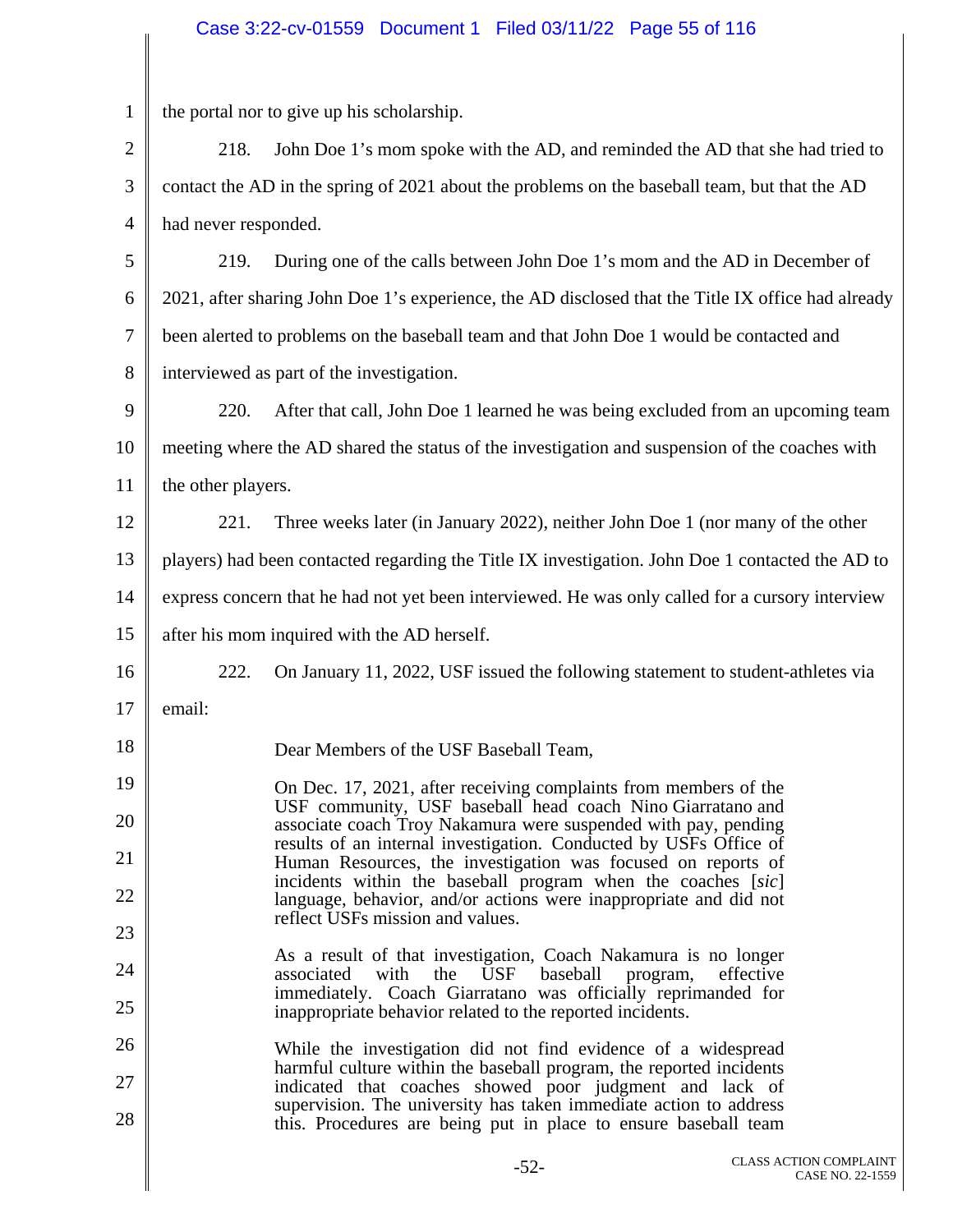|                                | Case 3:22-cv-01559 Document 1 Filed 03/11/22 Page 56 of 116                                                                                                                              |  |
|--------------------------------|------------------------------------------------------------------------------------------------------------------------------------------------------------------------------------------|--|
|                                |                                                                                                                                                                                          |  |
| $\mathbf{1}$<br>$\overline{2}$ | members are ensured a respectful, safe environment with proper<br>oversight, direction, and mentoring by their coaches. The wellbeing<br>of all students at USF is our highest priority. |  |
| 3                              | The Athletic Department and the university is grateful to members                                                                                                                        |  |
| 4                              | of the community who came forward with concerns, and provided<br>information. We are also grateful to the staff in Human Resources                                                       |  |
| 5                              | who conducted a thorough, swift and comprehensive investigation.                                                                                                                         |  |
| 6                              | 223.<br>Notwithstanding USF's attempt to close out the issues without acknowledging that                                                                                                 |  |
| 7                              | the sexually abusive behavior was indeed widespread and that its investigation was not thorough,                                                                                         |  |
| 8                              | USF's administration has continued to engage in retaliation.                                                                                                                             |  |
| 9                              | 224.<br>Right after the announcement was sent, the AD contacted John Doe 1. The AD                                                                                                       |  |
| 10                             | told John Doe 1 that Coach Naks had been terminated, but that Coach G would stay on. She                                                                                                 |  |
| 11                             | stated that Coach G would be on a year-to-year contract and would not be allowed to travel or                                                                                            |  |
| 12                             | hold meetings without an administrator present.                                                                                                                                          |  |
| 13                             | 225.<br>John Doe 1 asked the AD how Coach G felt about John Doe 1 staying on the team.                                                                                                   |  |
| 14                             | Staying and succeeding at USF both academically and on the baseball team was important to John                                                                                           |  |
| 15                             | Doe 1, as he wanted to become the best possible player and had aspirations of playing                                                                                                    |  |
| 16                             | professional baseball. The AD said she would talk to Coach G about his return to the baseball                                                                                            |  |
| 17                             | team and would follow up with John Doe 1 in a couple of days.                                                                                                                            |  |
| 18                             | In the interim, USF posted a message on Instagram, congratulating John Doe 1 and<br>226.                                                                                                 |  |
| 19                             | three other players for maintaining a 4.0 GPA in the fall semester. Just an hour later, the post was                                                                                     |  |
| 20                             | taken down. On information and belief, it was taken down because Coach G continued his                                                                                                   |  |
| 21                             | campaign of retaliation and wanted to force John Doe 1 to leave USF by discrediting his                                                                                                  |  |
| 22                             | accomplishments and deflating his confidence.                                                                                                                                            |  |
| 23                             | John Doe 1 tried to register for online classes for Spring 2021 due to anxiety about<br>227.                                                                                             |  |
| 24                             | returning to USF, but was unable to register for a full course load. He signed up for class waitlists                                                                                    |  |
| 25                             | and emailed professors and had multiple calls with his advisor, but with no response or resolution.                                                                                      |  |
| 26                             | After additional complaints, USF finally helped John Doe 1 by assigning him an academic                                                                                                  |  |
| 27                             | success coach.                                                                                                                                                                           |  |
| 28                             | 228.<br>After almost two weeks, John Doe 1 still had not heard back from the AD, so John                                                                                                 |  |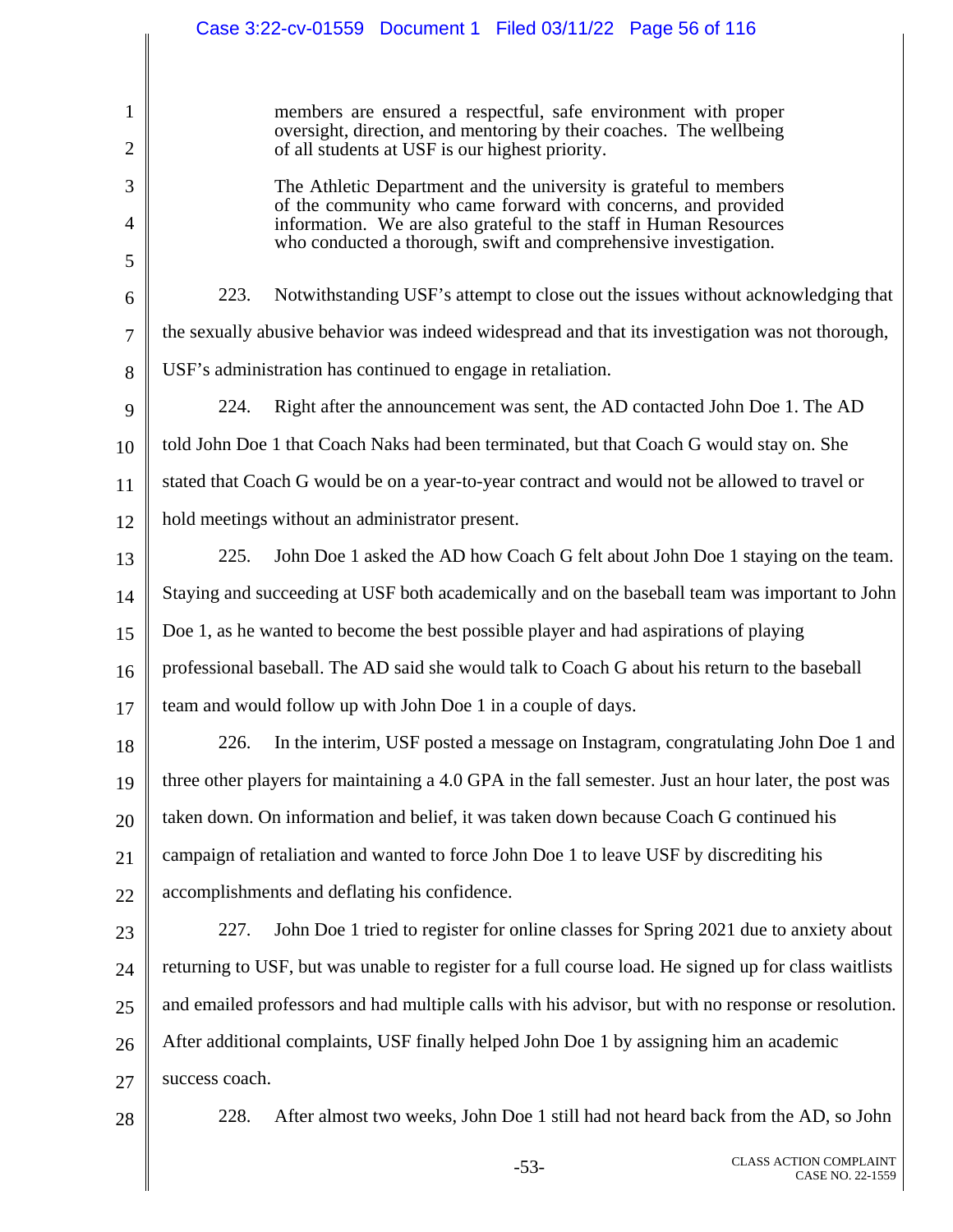### Case 3:22-cv-01559 Document 1 Filed 03/11/22 Page 57 of 116

1 2 3 4 Doe 1 called her. The AD told John Doe 1 that Coach G did not want him to return to the team, and that she was going to stand behind Coach G's decision that John Doe 1 should leave the team. The AD thus adopted and furthered the abusive coach's retaliation against a student-athlete brave enough to call out the coaches for their illegal behavior.

5 6 7 8 9 229. USF encouraged John Doe 1 to sign a document to enter the transfer portal so he could play baseball at another college or university. Contrary to the assertions USF made to John Doe 1, that document contained a location for John Doe 1's signature, agreeing that USF could revoke his scholarship. John Doe 1 refused to sign that portion of the document. In January 2022, John Doe 1 entered the transfer portal, and is still in it now.

10 11

#### **b.** *John Doe 2 suffered extreme emotional abuse, repeated inappropriate sexualized conduct, and retaliation, and was forced to leave USF.*

12 13 14 230. The retaliation and emotional abuse against John Doe 2 began as soon as it became apparent to the coaches that he would not play along with the sexually charged behavior on the field and/or that he and his teammates were discussing ways to stop the behavior.

15 16 17 18 231. Throughout the fall of 2020, Coach G and Coach Naks did not provide John Doe 2 with opportunities to play, nor did they provide coaching direction. While Coach G texted John Doe 2 that he was doing great, those accolades did not transfer to opportunities to practice or playing time on the field.

19 20 21 22 232. At the time, in the fall of 2020, John Doe 2 did not understand why he was not afforded playing time and practice opportunities. John Doe 2 had dreams of playing baseball professionally, and he wanted to do all that he could to better himself as a ball player and athlete while at USF.

23 24 25 26 27 233. During the spring of 2021, Coach Naks began verbally abusing John Doe 2. By way of example only, at an away game, Coach Naks screamed at John Doe 2, calling him a "fucking cunt" while they were in the dugout. Parents from the opposing team reported the event to several USF parents, and John Doe 2's parents learned about the shocking conduct. John Doe 2 was humiliated and embarrassed.

28

234. In the spring of 2021, Coach G brought John Doe 2 in for an early exit interview.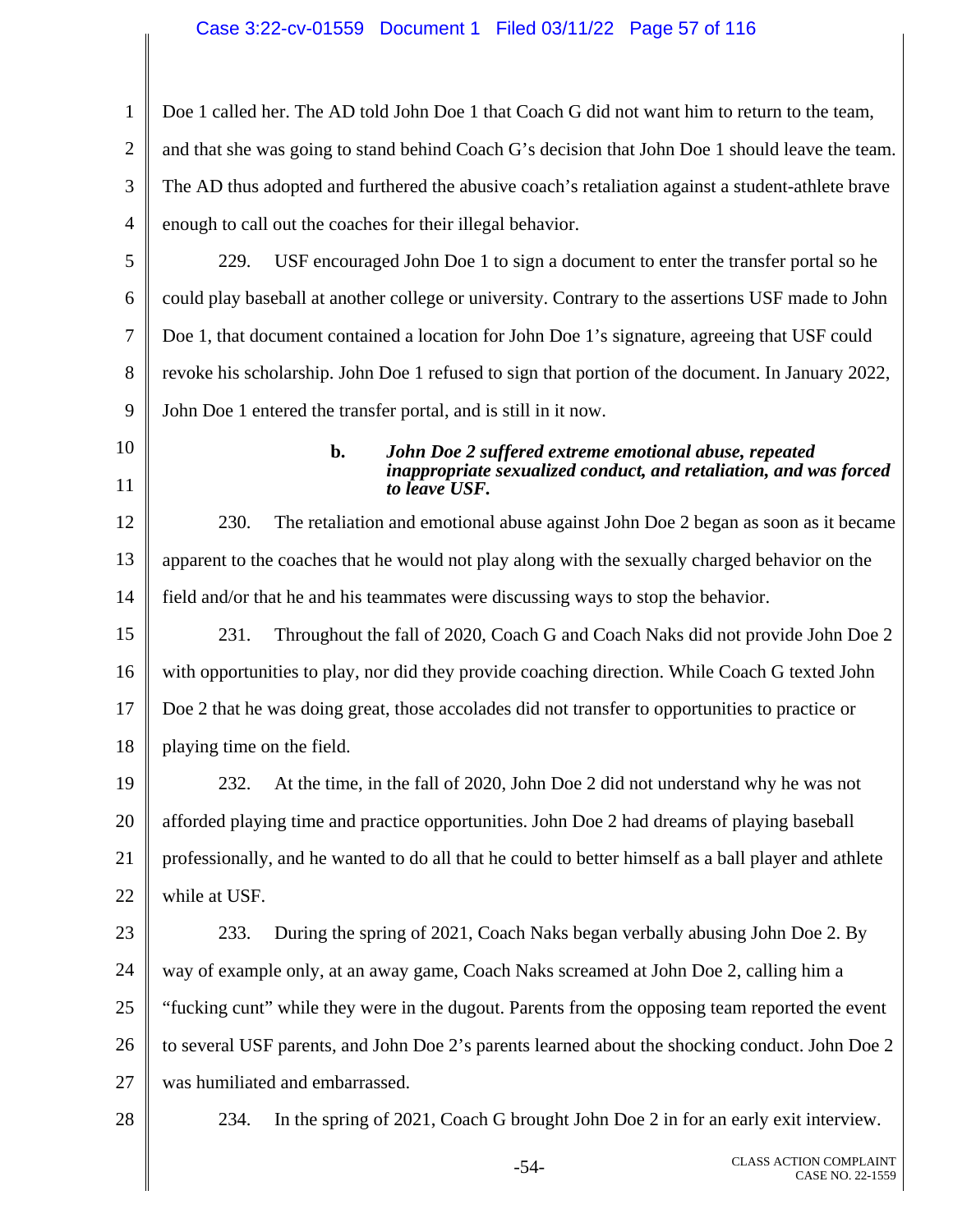#### Case 3:22-cv-01559 Document 1 Filed 03/11/22 Page 58 of 116

1 2 3 4 5 6 Coach G told John Doe 2 that he wanted him gone from the team because John Doe 2 was too nice and too respectful. Coach G told John Doe 2 that he did not like him and that John Doe 2 did not have the type of personality Coach G wanted. Coach G tried to force John Doe 2 to verbally agree to leave the team and to give up his scholarship. John Doe 2 was stunned and upset. He was not prepared to leave the team or give up his scholarship, particularly without speaking with his parents.

7

8 235. Coach G's comments reflect that John Doe 2 did not fit within the sexually explicit environment in which the coaches were engaged.

9 10 11 236. On May 30, 2021, John Doe 2's parents requested "an urgent in person meeting" with USF's AD. The subject line of the email stated, "URGENT MEETING REQUEST." This email was wholly ignored and never responded to by the AD.

12 13 14 15 237. Shortly after his early exit interview, John Doe 2 showed up to take the bus to an away game, but the team did not have him on the player list or assigned bus seating chart. John Doe 2 understood this was because Coach G was retaliating against him by trying to run him off the team.

16 17 18 19 238. In the summer of 2021, Coach G repeatedly called John Doe 2, asking him if he was returning to the team. John Doe 2 told him he was. Coach G became very upset, telling John Doe 2 that he was making a terrible decision, that he did not belong at USF, and that he was going to be cut from the team as soon as he got back to campus.

20 21 22 23 239. In the fall of 2021, Coach G largely ignored John Doe 2 when it came to providing coaching direction. John Doe 2 would ask Coach G what he could do to get more playing time and how he could improve. Coach G would respond that John Doe 2's playing ability was fine, but that he just didn't have room for him.

24 25 26 27 28 240. Coach G and Coach Naks made it clear that they hated John Doe 2, that they wanted him to leave, and that they would not give him any coaching direction. John Doe 2 became extremely stressed. He was upset that no matter how hard he worked—and even though his playing ability was not in question—the coaches wanted him to leave. His grades suffered, and he began isolating himself. He felt degraded as a human—he had to suffer through the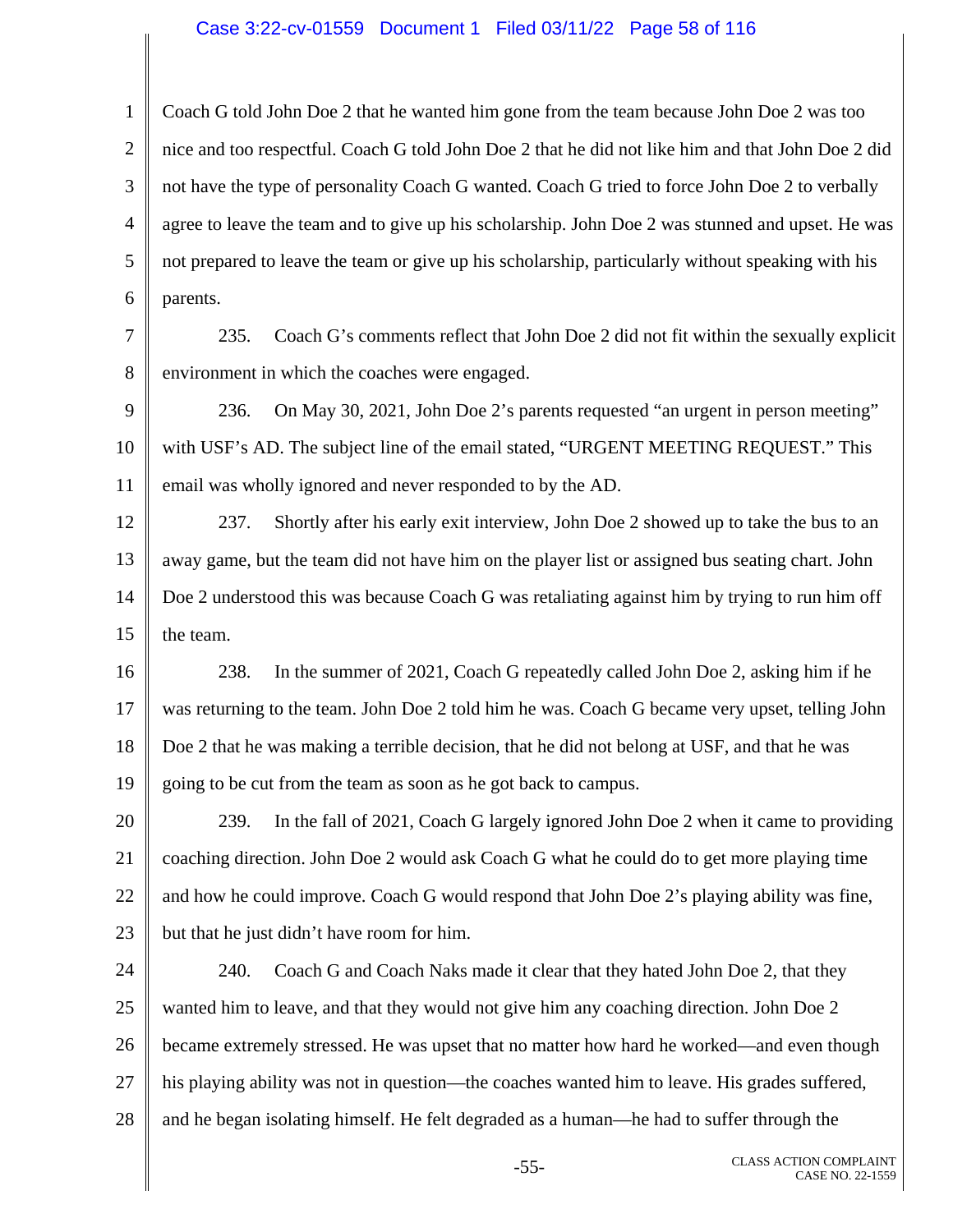### Case 3:22-cv-01559 Document 1 Filed 03/11/22 Page 59 of 116

1 2 sexualized conduct and harassment at practice, with little to no coaching, and then was told his personality was the problem because he would not play along.

3 4 241. John Doe 2 became physically ill from the stress, resulting in five emergency room visits during the fall of 2021.

5 6 7 8 242. By the end of fall 2021, Coach G's campaign to force John Doe 2 to leave succeeded. John Doe 2 determined that his physical and mental health was suffering, and advised USF that he intended to leave and lose his scholarship. John Doe 2 spoke with both the AD and assistant AD regarding the reasons for his departure.

9 10 11 243. During his call with the AD, the AD told John Doe 2 that she knew things were going on with the coaches on the team and implied that both Coach G and Coach Naks were going to be terminated.

12 13 14 244. In December 2021, John Doe 2 learned of a Zoom meeting the AD was holding with the team that he had not been invited to. He reached out to the AD seeking to be included (as did John Doe 1, who was also initially excluded).

15 16 17 18 19 20 245. During this Zoom meeting, which was attended by over 40 people, the AD acknowledged how angry and distraught the team must be, and that she felt the same, alluding to Coach Naks' behavior and complaints that had been made about him. She told the team that Coach G was a "great guy." She told the team that she and Coach G had been friends for years, and that they would get through this together. She told the team that the events that had transpired were hard on her, too. She said she had hardly slept and she loves "those guys."

21 22 23 24 25 246. John Doe 2 understood from the team meeting that the AD intended to protect Coach G, despite the fact that Coach G had normalized and participated in Coach Naks' sexual harassment. John Doe 2 was upset that the AD minimized the players' experiences, including the inappropriate sexual conduct that created an intolerable sexualized environment and psychological abuse in which Coach G had engaged.

- 26
- 
- 27
- 28

*him into foregoing his scholarship.*  247. John Doe 3 was injured during his senior year of high school, and worked

**c.** *John Doe 3 was subjected to extreme psychological abuse, and* 

*the Coach Defendants retaliated against him by trying to trick*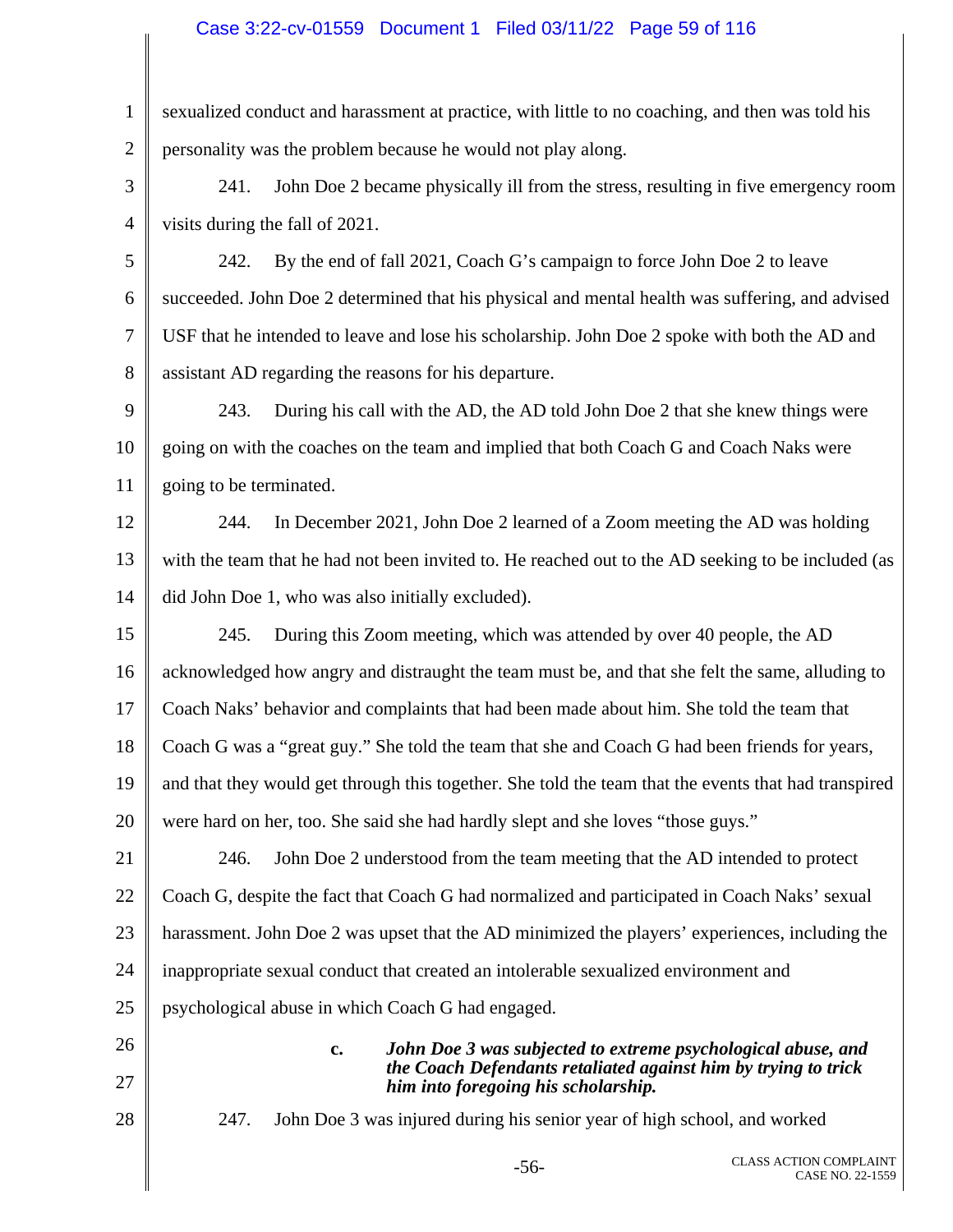### Case 3:22-cv-01559 Document 1 Filed 03/11/22 Page 60 of 116

extensively with a physical therapist to be ready to play baseball for USF.

1

2

3

5

7

8

248. But when John Doe 3 started at USF in the fall of 2021, he was subject to constant verbal abuse by the Coach Defendants.

4 6 249. Just three weeks into school, John Doe 3 asked Coach G for help. John Doe 3 wanted to become a standout player on the USF team, as he had aspirations of one day playing professional baseball. Coach G responded that it would be a waste of his time, pointless for him to help John Doe 3 out with coaching, that John Doe 3 was not and never would be one of his top 5 players, and so he refused to work with him.

9 10 11 12 250. Despite the coaches' treatment of him, John Doe 3 strived to be successful on the field. Every day from 7 a.m. to 6 p.m., John Doe 3 was either in class, on the baseball field, or doing physical therapy. He showed up at practice, even when he could not participate in certain drills due to his injury.

13 14 15 16 17 18 19 251. Because of his injury, Coach G told John Doe 3 not to do anything during practices, and sarcastically said that John Doe 3 could have fun and watch his teammates improve. At an away game, John Doe 3 was observing his teammates catch pop ups. Coach G called John Doe 3 over and began yelling, asking why he was not joining. When John Doe 3 responded that he (Coach G) told him not to do anything, Coach G responded, "Can't you even think? I've never in my life had someone make me so angry every day. You can't go a day without pissing me off."

20 21 22 23 24 25 252. No matter what John Doe 3 did, the coaches berated him. For example, for one game, the players were supposed to arrive at 8 a.m. John Doe 3 showed up at 7:53 a.m., and was the first to take batting practice. A little while later, Coach G made him leave the game because he "had arrived 10 minutes late" (which was obviously not true). Later in the game, Coach G badmouthed John Doe 3 to his teammates, asking "Where's [John Doe 3]? He must be home taking a long nap since he's not here."

26 27 28 253. The following Monday, the coaches sent John Doe 3 for a blood draw to test for drugs. John Doe 3 was not taking drugs, and understood that no other baseball player had been sent for drug testing—ever. John Doe 3 believed that the coaches were singling him out for abuse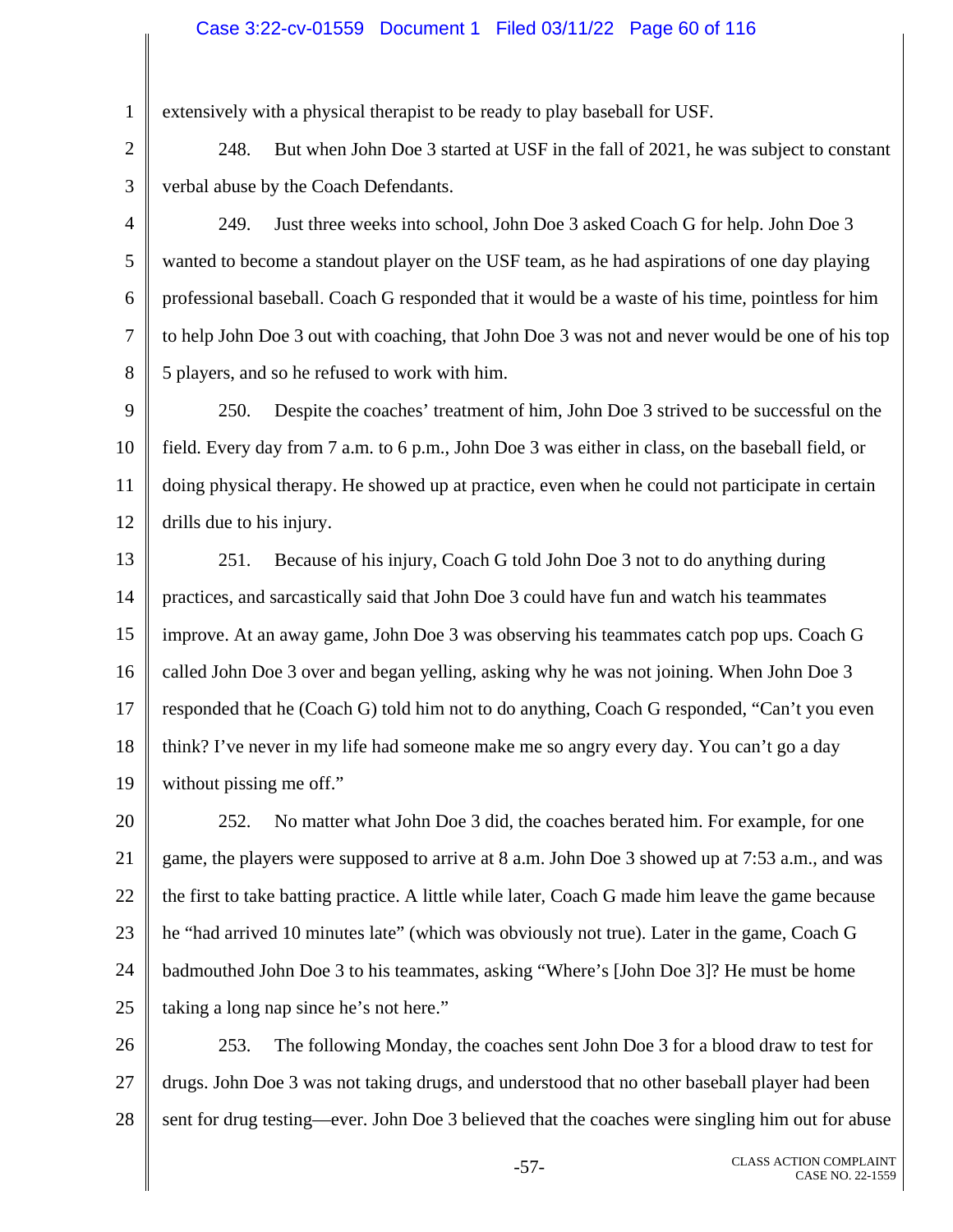## Case 3:22-cv-01559 Document 1 Filed 03/11/22 Page 61 of 116

| $\mathbf{1}$   | to get him to leave the team but did not understand why. John Doe 3 tested negative for drugs.     |
|----------------|----------------------------------------------------------------------------------------------------|
| $\overline{2}$ | In a subsequent meeting in Coach G's office after the above-mentioned game,<br>254.                |
| 3              | Coach G called John Doe 3 a liar when he tried to defend himself, told him none of his teammates   |
| 4              | or coaches liked him, that he was a waste of space, and that he was a problem for everyone.        |
| 5              | Coach G told John Doe 3 to "get the f%&\$ out" of the school because he did not belong there.      |
| 6              | Coach G said that he wishes that he could take John Doe 3's scholarship away more than             |
| 7              | anything. Coach G called him a "pussy" repeatedly. Coach G even said: "I wish I could take my      |
| 8              | bat and hit your head as hard as I can and maybe I can get your brain to work."                    |
| 9              | When John Doe 3 reinjured his arm soon thereafter, Coach G became angry and<br>255.                |
| 10             | told him there was "something seriously wrong" with his head.                                      |
| 11             | John Doe 3 became increasingly anxious and depressed as the semester<br>256.                       |
| 12             | progressed. When not in class or at practice, he stayed in his room distressed. He could not sleep |
| 13             | or eat, and felt very anxious at practices, waiting for them to end.                               |
| 14             | John Doe 3 was retaliated against for not participating in the sexually charged<br>257.            |
| 15             | behavior in which the coaches were engaged. Most times when a sexual conversation was              |
| 16             | occurring, John Doe 3 would distance himself by walking or turning away.                           |
| 17             | During the semester, John Doe 3 complained to a representative of the baseball<br>258.             |
| 18             | team responsible for mental health. He was sent to a USF sports therapist. However, the therapist  |
| 19             | told John Doe 3 his experience and those events occurring with the team were normal, and that is   |
| 20             | how most coaches act.                                                                              |
| 21             | In advance of his exit interview after the season, the coaches told the players that<br>259.       |
| 22             | they needed to fill out a form in advance in the way that the coaches wanted them to, and that if  |
| 23             | they did not, the conversation would not be pleasant and would involve a lot of yelling. Fearing   |
| 24             | further verbal abuse and assaults, John Doe 3 complied with Coach G's order to fill out the form   |
| 25             | to state that he (John Doe 3) was being cut from the team.                                         |
| 26             | 260.<br>At John Doe 3's Fall 2021 season exit interview, the coaches told John Doe 3 they          |
| 27             | were cutting him. They told him that his scholarship was revoked, and that he would not be at      |
| 28             | USF the next semester. They demanded that he enter the transfer portal immediately.                |
|                |                                                                                                    |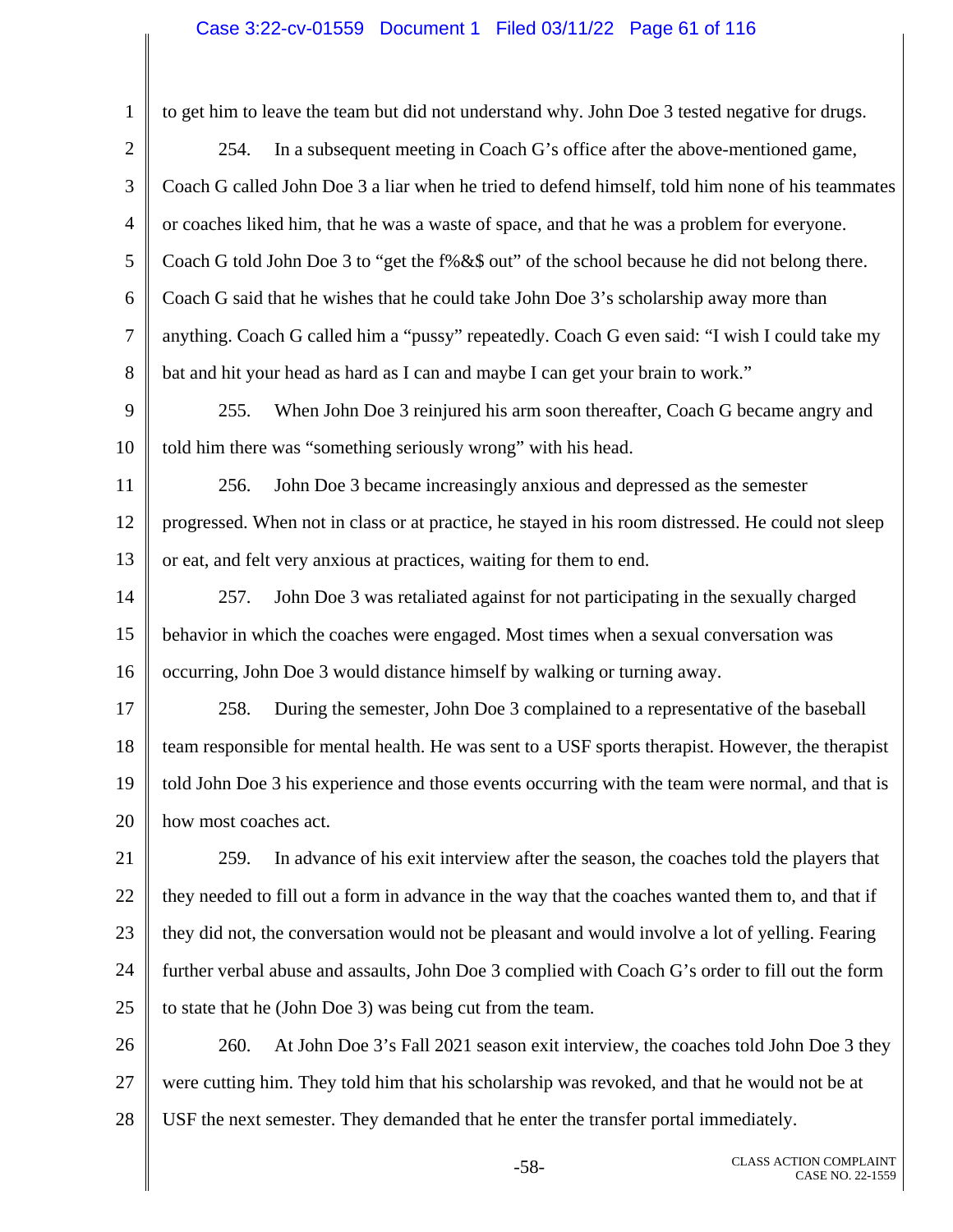### Case 3:22-cv-01559 Document 1 Filed 03/11/22 Page 62 of 116

1 2 3 4 5 6 7 8 9 10 11 12 13 14 15 16 17 18 19 20 21 22 23 24 25 26 27 28 261. John Doe 3 left the meeting upset and confused. He had chosen USF because of the guaranteed four-year scholarship. He did not understand how the coaches could revoke it. So he undertook his own research online and learned that the coaches had lied about their ability to revoke it and had tricked him into writing on the form that he was leaving. 262. John Doe 3 contacted the Associate AD. The Associate AD confirmed that there is no such thing as pre-exit interview forms, and definitively told him that the coaches could not take away his scholarship. 263. John Doe 3 then contacted Coach Naks, and asked how his guaranteed scholarship could be taken away. Coach Naks told him to come by the office and see Coach G. Coach G told John Doe 3 that he understood John Doe 3 wanted to leave. He asked: "Are you leaving?" When John Doe 3 said he did not know, Coach G looked surprised, and told him there was no point in staying as he would never be part of the baseball team. Coach G demanded an answer and would not allow John Doe 3 to discuss the matter with his parents. 264. Following the meeting, the coaches sent John Doe 3 text messages about other schools that were interested in him, and with requests to return his equipment. 265. During Winter Break, John Doe 3 spoke with the AD, who told John Doe 3 that he could stay and finish the school year. The guaranteed scholarship is important to John Doe 3 and he will not voluntarily relinquish it. **E. Plaintiffs and the Class Were Damaged.**  266. Plaintiffs' damages stem from the fact that the NCAA and its member institutions—including USF—have created a system that places a higher value on institutional reputations, at the expense of the student-athletes' well-being. 267. The sexual, physical, and mental harassment and abuse many student-athletes including the Plaintiffs in this case—have suffered is accompanied by self-doubt, shame, blame, and guilt, and oftentimes requires years of reflection, meditation, counseling, medication, and psychotherapy. All the while, many of these young lives are plagued with depression, anxiety,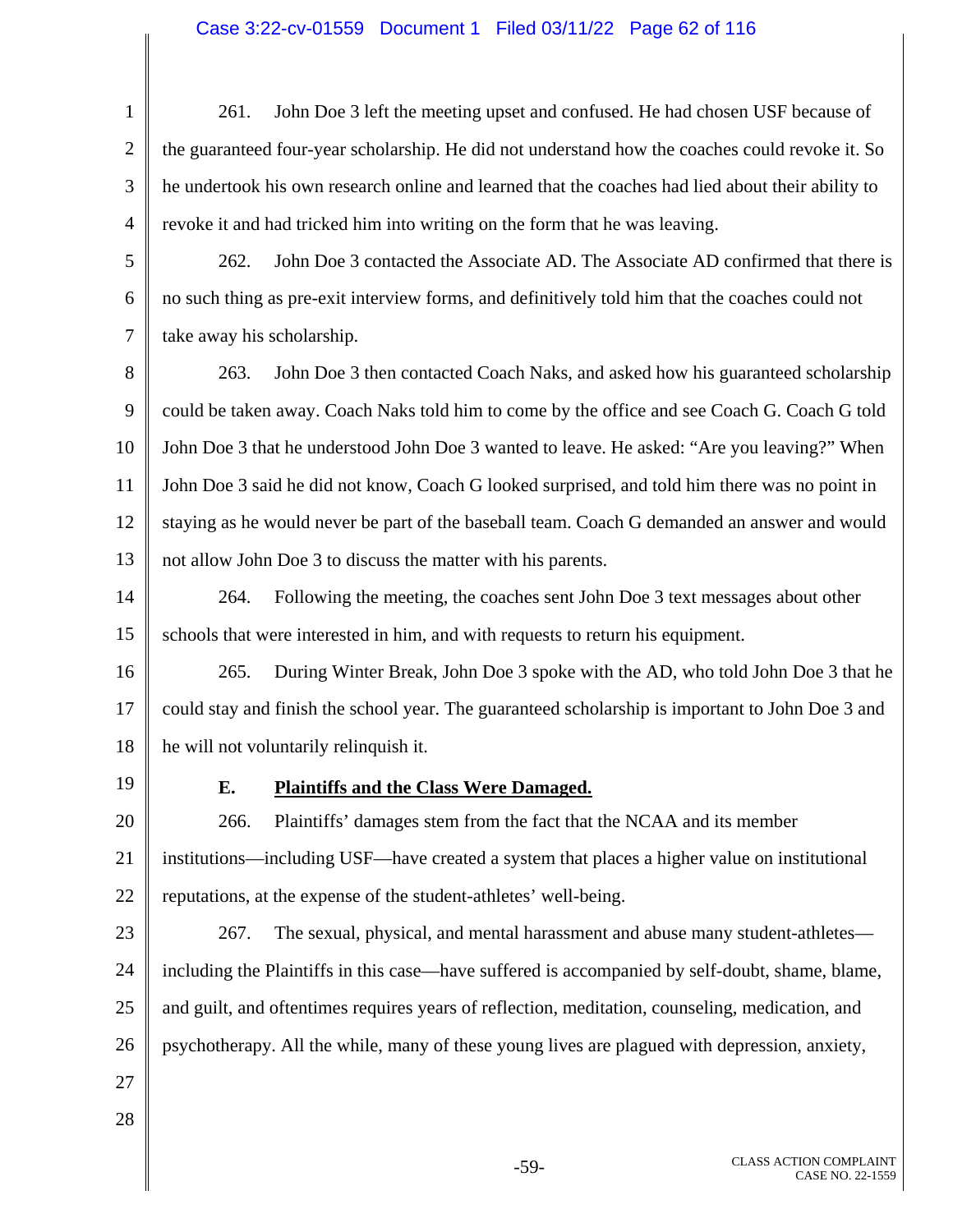1 2 3 4 5 6 7 8 9 10 11 12 13 14 15 16 17 18 19 20 21 22 23 24 25 26 27 28 -60- CLASS ACTION COMPLAINT and suicidal thoughts. $129$ 268. Sexual and mental harassment and abuse of athletes results in long-term posttraumatic symptomology, with core symptoms including re-experiencing, avoidance, and hyperarousal. Furthermore, disclosing or recounting the experience of sexual abuse can be traumatic and lead to a "double-trauma," which can cause intense ruptures in day-to-day life.<sup>130</sup> 269. In addition to psychological injury, Plaintiffs and the Class suffered out of pocket losses from the loss of scholarships, payments of costs-of-attendance, payments for medical and psychiatric treatment, damage to their careers as college baseball players that directly impacts their prospects of becoming professional baseball players, and other compensatory and consequential damages. **VI. CLASS ALLEGATIONS**  270. Plaintiffs bring this action against the NCAA on behalf of the following "Nationwide Class" pursuant to Federal Rules of Civil Procedure ("Rules") 23(a), 23(b)(2), and/or 23(c)(4): "All student-athletes who participated in NCAA sports at NCAA member institutions during the past four years." 271. Plaintiffs also bring this action against the NCAA on behalf of the following "California Subclass" pursuant to Rules 23(a), 23(b)(2), and/or 23(c)(4): "All student-athletes who participated in NCAA sports at California-based NCAA member institutions during the past four years." 272. Plaintiffs also bring this action against USF and the Coach Defendants on behalf of the following "USF Baseball Subclass" pursuant to Rules 23(a), 23(b)(2), 23(b)(3), and/or  $23(c)(4)$ : "All members of the University of San Francisco baseball team during the past four years." 273. Plaintiffs reserve the right to modify or amend the class definitions, including the addition of one or more subclasses, after having the opportunity to conduct discovery.  $\overline{a}$ 129 Ingunn Bjørnseth & Attila Szabo, *Sexual Violence Against Children in Sports and Exercise: A Systematic Literature Review*, JOURNAL OF CHILD SEXUAL ABUSE, 27:4, 365-385, 365 (2018). 130 Helen Owton & Andrew C. Sparkes, *Sexual Abuse and the Grooming Process in Sport: Learning from Bella's Story*, SPORT EDUCATION AND SOCIETY, 22:6, 732-743, 733 (2017).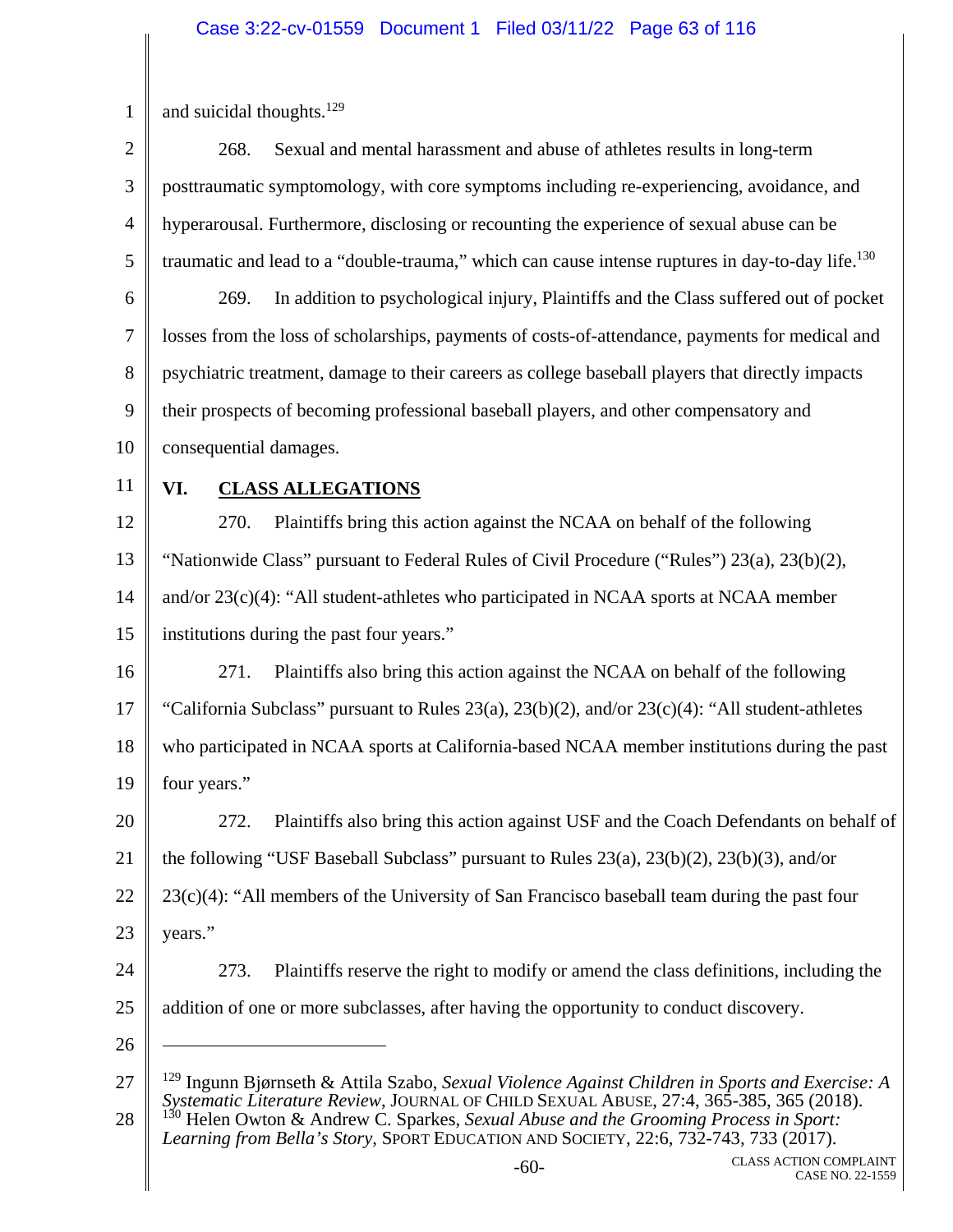### Case 3:22-cv-01559 Document 1 Filed 03/11/22 Page 64 of 116

1 2 3 4 5 274. Excluded from the Classes are Defendants and any of their affiliates, parents, subsidiaries, officers, and directors; any entity in which Defendants have a controlling interest; all persons who make a timely election to be excluded from the class; governmental entities; and all judges assigned to hear any aspect of this litigation, including their immediate family members. 275. Numerosity: The NCAA reports that there are more than 460,000 NCAA student-

6 7 8 athletes competing in 24 sports every year.<sup>131</sup>Similarly, there is an average of 35 players per year on a Division I baseball roster.<sup>132</sup> As such, the members of the Classes are so numerous that joinder is impractical.

9 10 11 12 276. Typicality: Plaintiffs' claims are typical of the claims of each class member in that Plaintiffs, like all class members, were NCAA student-athletes. Plaintiffs and the class members were injured through the NCAA's failure to protect them, and Plaintiffs are advancing the same legal theories on behalf of themselves and the Classes.

13 14 15 16 17 18 19 277. Adequacy: Plaintiffs will fairly and adequately protect the interests of the Classes. Plaintiffs' interests and the interests of all other members of the Classes are identical, and Plaintiffs are cognizant of their duty and responsibility to the Classes. Accordingly, Plaintiffs can fairly and adequately represent the interests of the Classes. Moreover, Plaintiffs' counsel are competent and experienced in litigating class actions, including litigation of this kind. Plaintiffs and counsel intend to vigorously prosecute this case and will fairly and adequately protect the Classes' interests.

20 21 22 278. Commonality and Predominance: There are numerous questions of law and fact common to the Classes, and these common questions predominate over any issues affecting only individual Class members. Questions common to the Classes include:

23

24

25

 $\overline{a}$ 

a. Whether the NCAA had a duty to implement and enforce rules and bylaws to, *inter alia*:

<sup>26</sup>  <sup>131</sup> NCAA, Student-Athletes, available at http://www.ncaa.org/student-athletes (last accessed Feb. 9, 2022).

<sup>27</sup>  132 Aria Gerson, *NCAA Provides Relief on Division I Baseball Roster Limits in Wake of Shorter MLB Draft*, USA TODAY (June 10, 2020), available at

<sup>28</sup>  https://www.usatoday.com/story/sports/2020/06/10/ncaa-division-i-baseball-roster-limitsrelief/5335956002/ (last accessed Feb. 9, 2022).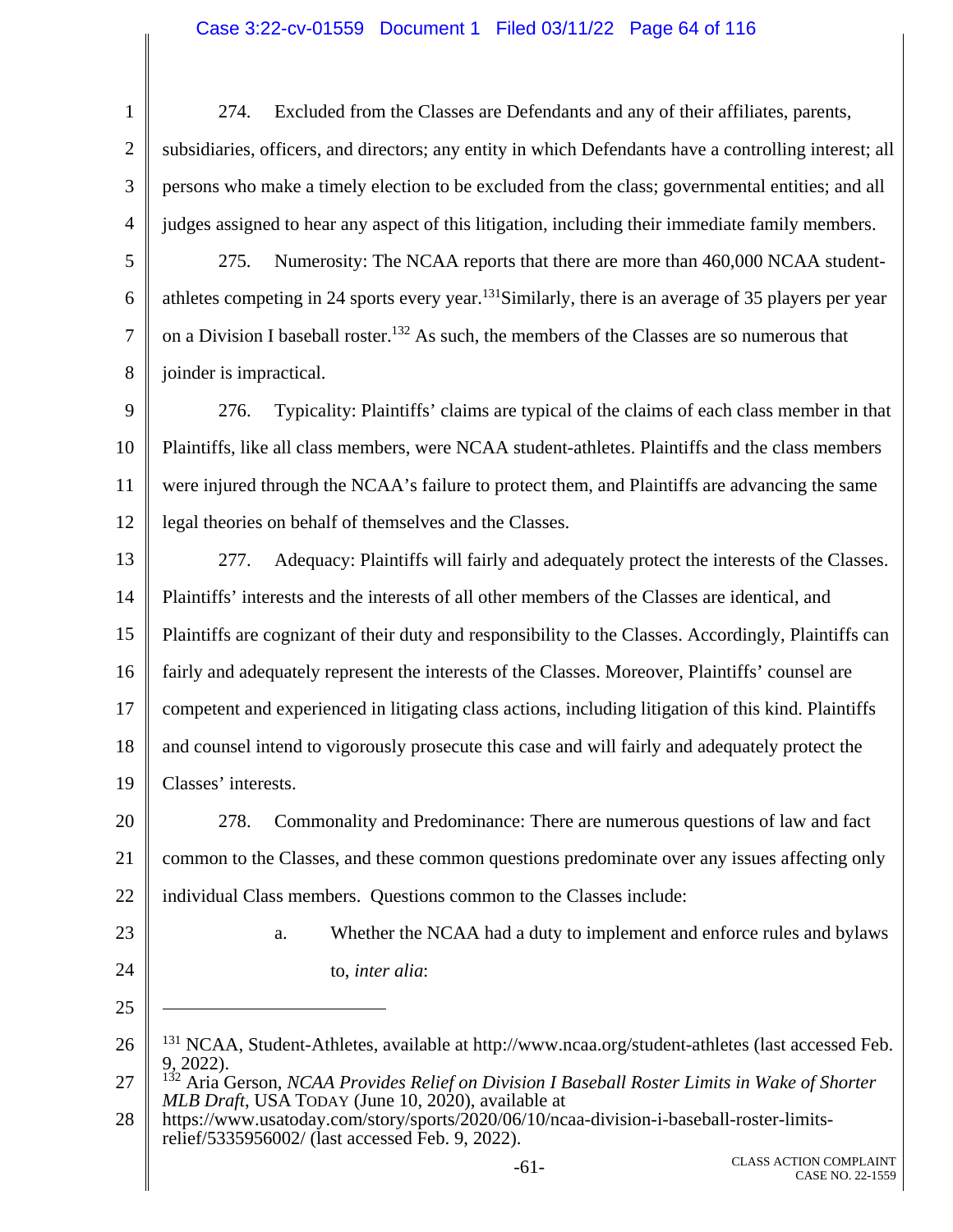|              | Case 3:22-cv-01559  Document 1  Filed 03/11/22  Page 65 of 116                       |
|--------------|--------------------------------------------------------------------------------------|
|              |                                                                                      |
| 1            | prohibit sexual harassment and/or sexual abuse of student-athletes by                |
| $\mathbf{2}$ | athletics department personnel;                                                      |
| 3            | prohibit romantic and sexual relationships between coaches and<br>$\bullet$          |
| 4            | student-athletes;                                                                    |
| 5            | prohibit grooming and other sexually-exploitative behavior by athletics              |
| 6            | department personnel of student-athletes;                                            |
| 7            | require NCAA member institutions to immediately report any<br>$\bullet$              |
| 8            | allegations of sexual harassment or abuse of a student-athlete by                    |
| 9            | athletics department personnel;                                                      |
| 10           | maintain all reports of sexual relationships, harassment, or abuse of a<br>$\bullet$ |
| 11           | student-athlete by athletics department personnel in a centralized                   |
| 12           | repository so that they can be tracked by the NCAA and its member                    |
| 13           | institutions;                                                                        |
| 14           | require that all reports of sexual relationships, harassment, or abuse of a          |
| 15           | student-athlete by athletics department personnel be independently                   |
| 16           | investigated;                                                                        |
| 17           | implement public sanctions on member institutions and athletics                      |
| 18           | department personnel where allegations of sexual relationships,                      |
| 19           | harassment, or abuse of a student-athlete by athletics department                    |
| 20           | personnel are substantiated;                                                         |
| 21           | ban athletics department personnel from working or volunteering for<br>$\bullet$     |
| 22           | any member institution where allegations of sexual relationships,                    |
| 23           | harassment, or abuse of a student-athlete by such athletics department               |
| 24           | personnel are substantiated;                                                         |
| 25           | mandate training of athletics department personnel regarding grooming,<br>$\bullet$  |
| 26           | sexual relationships with student-athletes, sexual abuse and harassment,             |
| 27           | the prohibition thereof, and reporting obligations;                                  |
| 28           |                                                                                      |
|              |                                                                                      |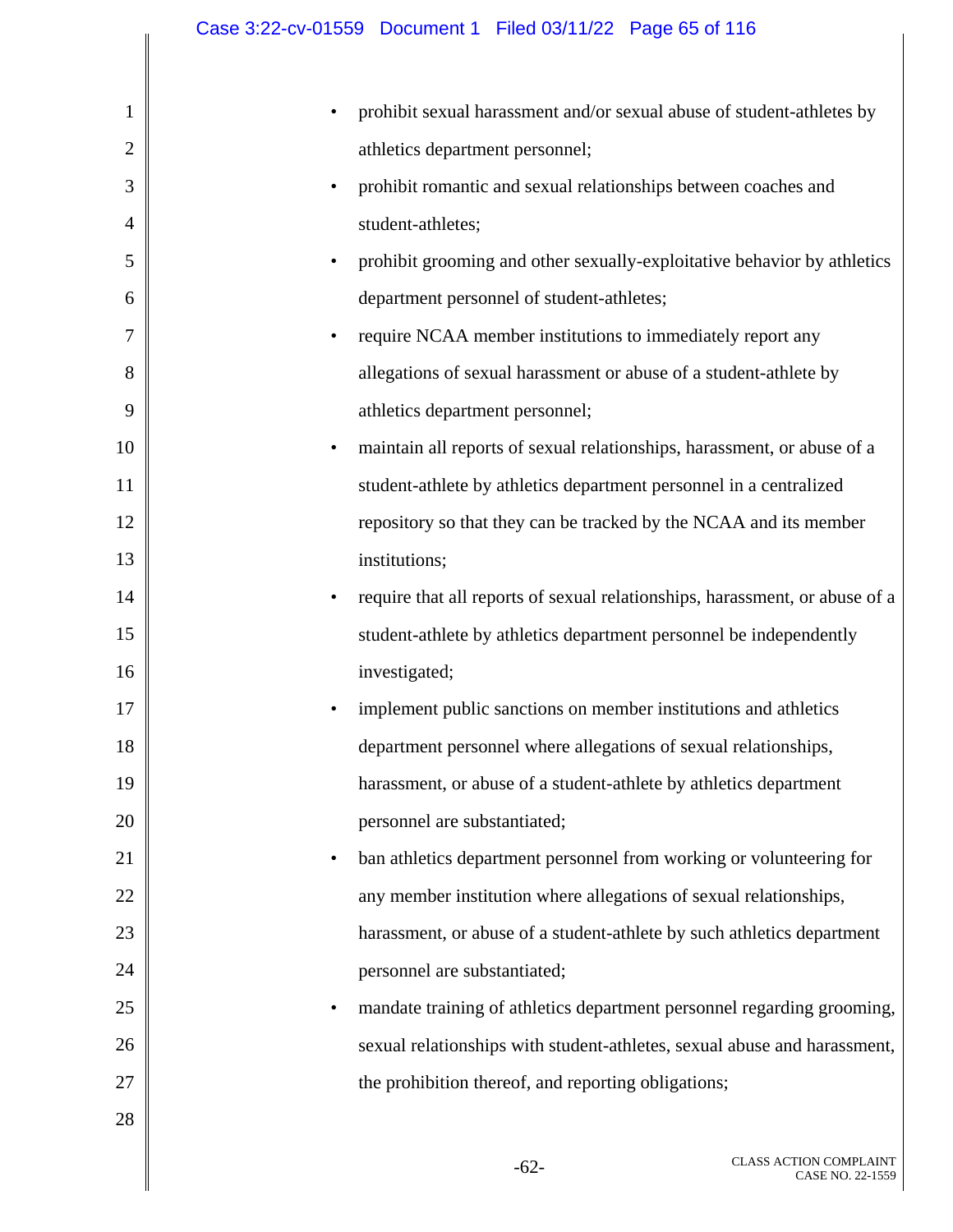| 1              |               | mandate training of athletics department personnel and student-athletes               |
|----------------|---------------|---------------------------------------------------------------------------------------|
| $\overline{2}$ |               | to recognize the signs of grooming and sexual abuse and harassment by                 |
| 3              |               | athletics department personnel, and to provide confidential avenues to                |
| $\overline{4}$ |               | report the abuse;                                                                     |
| 5              |               | protect Plaintiffs and members of the Classes from such abuse and<br>$\bullet$        |
| 6              |               | other known and/or foreseeable risks, including the loss of                           |
| 7              |               | scholarships; and                                                                     |
| 8              |               | provide a safe environment for NCAA student-athletes free from sexual<br>$\bullet$    |
| 9              |               | abuse and/or sexual harassment:                                                       |
| 10             | $\mathbf b$ . | Whether the NCAA breached the foregoing duties;                                       |
| 11             | c.            | Whether the NCAA and the student-athletes entered into a contract                     |
| 12             |               | requiring the NCAA to abide by, implement, and enforce rules concerning               |
| 13             |               | gender equity, including with respect to the prohibition of sexual                    |
| 14             |               | relationships between coaches and student-athletes, and the sexual abuse              |
| 15             |               | and harassment of student-athletes;                                                   |
| 16             | d.            | Whether the NCAA breached the foregoing express or implied contract;                  |
| 17             | e.            | Whether Coach G and Coach Naks sexually harassed and retaliated against               |
| 18             |               | Plaintiffs and the USF Baseball Subclass;                                             |
| 19             | f.            | Whether the NCAA, USF, Coach G, and Coach Naks intentionally or                       |
| 20             |               | negligently inflicted emotional distress on Plaintiffs and the USF Baseball           |
| 21             |               | Subclass;                                                                             |
| 22             | g.            | Whether the NCAA and USF should be held vicariously liable for the                    |
| 23             |               | tortious conduct of Coach G and Coach Naks;                                           |
| 24             | h.            | Whether the NCAA and USF ratified the tortious conduct of Coach G and                 |
| 25             |               | Coach Naks; and                                                                       |
| 26             | i.            | The scope of declaratory and/or injunctive relief and damages to which the            |
| 27             |               | Plaintiffs and the Classes are entitled.                                              |
| 28             | 279.          | Superiority: A class action is superior to any other available means for the fair and |
|                |               | <b>CLASS ACTION COMPLAINT</b><br>$-63-$<br>CASE NO. 22-1559                           |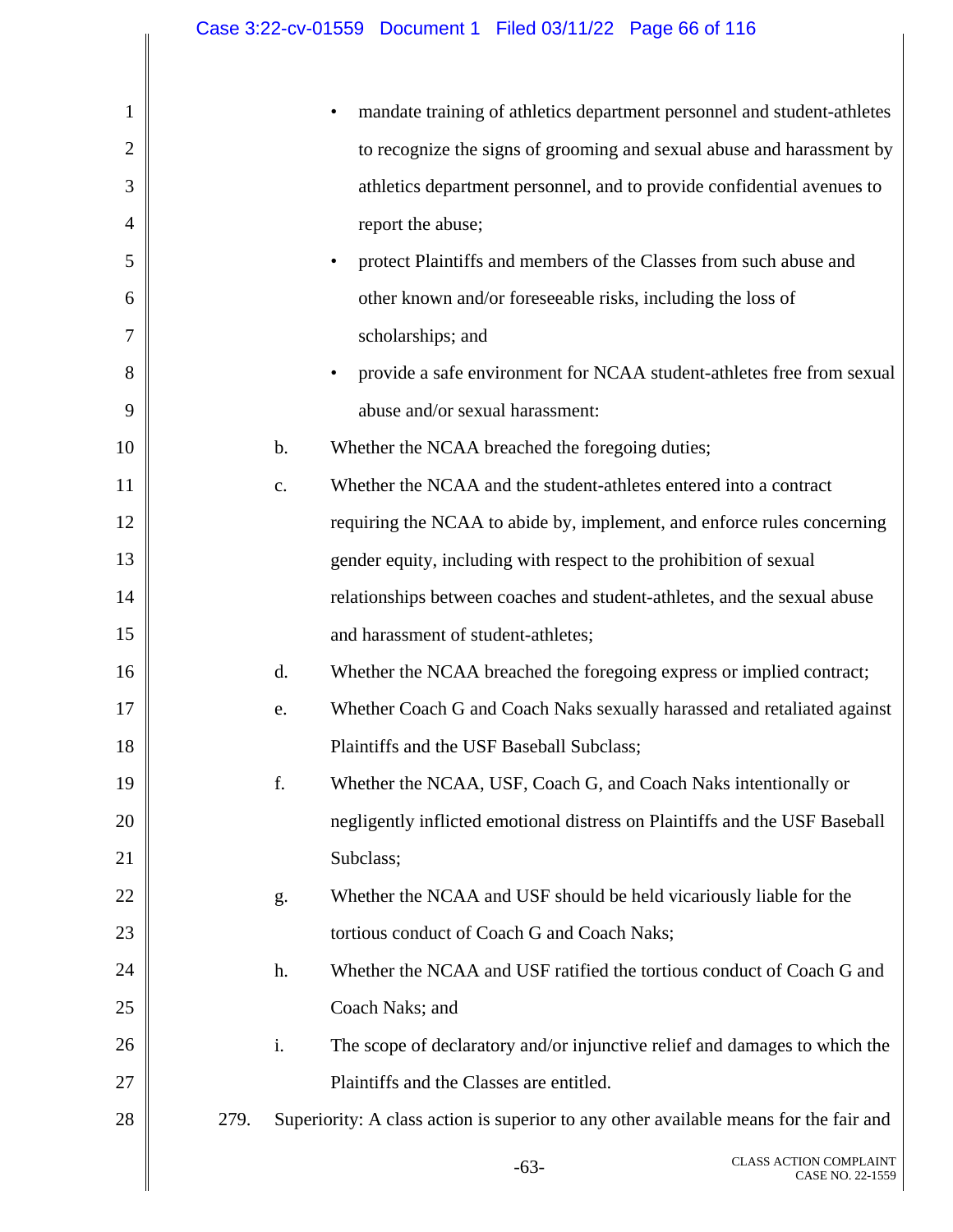### Case 3:22-cv-01559 Document 1 Filed 03/11/22 Page 67 of 116

1 2 3 4 5 6 7 8 9 10 11 12 13 14 15 16 17 18 19 20 21 22 23 24 25 26 27 28 efficient adjudication of this controversy, and no unusual difficulties are likely to be encountered in the management of this class action. The purpose of a class action is to permit litigation against wrongdoers even when damages to an individual plaintiff may not be sufficient to justify individual litigation. Individual litigation by each class member would also strain the court system, create the potential for inconsistent or contradictory judgments, and increase the delay and expense to all parties and the court system. Moreover, the highly sensitive and traumatic nature of the facts involved here makes a class action superior, because in circumstances like these, there will be some victims who are emotionally ready and able to come forward and bring suit on behalf of the many others who are not able or ready to come forward to bring suit on their own. In sum, the class action presents far fewer management difficulties and provides the benefits of a single adjudication, economies of scale, and comprehensive supervision by a single court. 280. Declaratory/Equitable Relief: Class certification is also appropriate under Rule 23(b)(2) because Defendants have acted and refused to act on grounds generally applicable to the Classes as a whole, such that final injunctive relief is appropriate with respect to the Classes as a whole. Such injunctive relief includes, but is not limited to, the implementation of systemic changes to prevent such conduct in the future as mentioned above. 281. This action is also properly maintainable under Rule  $23(c)(4)$  in that particular issues common to the class, as set out above, are most appropriately and efficiently resolved through a class action, and would advance the disposition of this matter and the parties' interests. **VII. CLAIMS AGAINST THE NCAA, USF, AND THE COACH DEFENDANTS ON BEHALF OF THE USF BASEBALL SUBCLASS COUNT I VIOLATION OF TITLE IX [20 U.S.C. § 1681** *et seq.***] FOR DISCRIMINATION (PLAINTIFFS AND THE USF BASEBALL SUBCLASS AGAINST USF)**  282. Plaintiffs incorporate by reference all prior paragraphs as if set forth in full herein. 283. Title IX of the Education Amendments of 1972 ("Title IX"), as amended, 20 U.S.C. § 1681 *et seq.*, provides that "[n]o person in the United States shall, on the basis of sex, be excluded from participation in, be denied the benefits of, or be subjected to discrimination under any education program or activity receiving Federal financial assistance." 20 U.S.C. § 1681(a).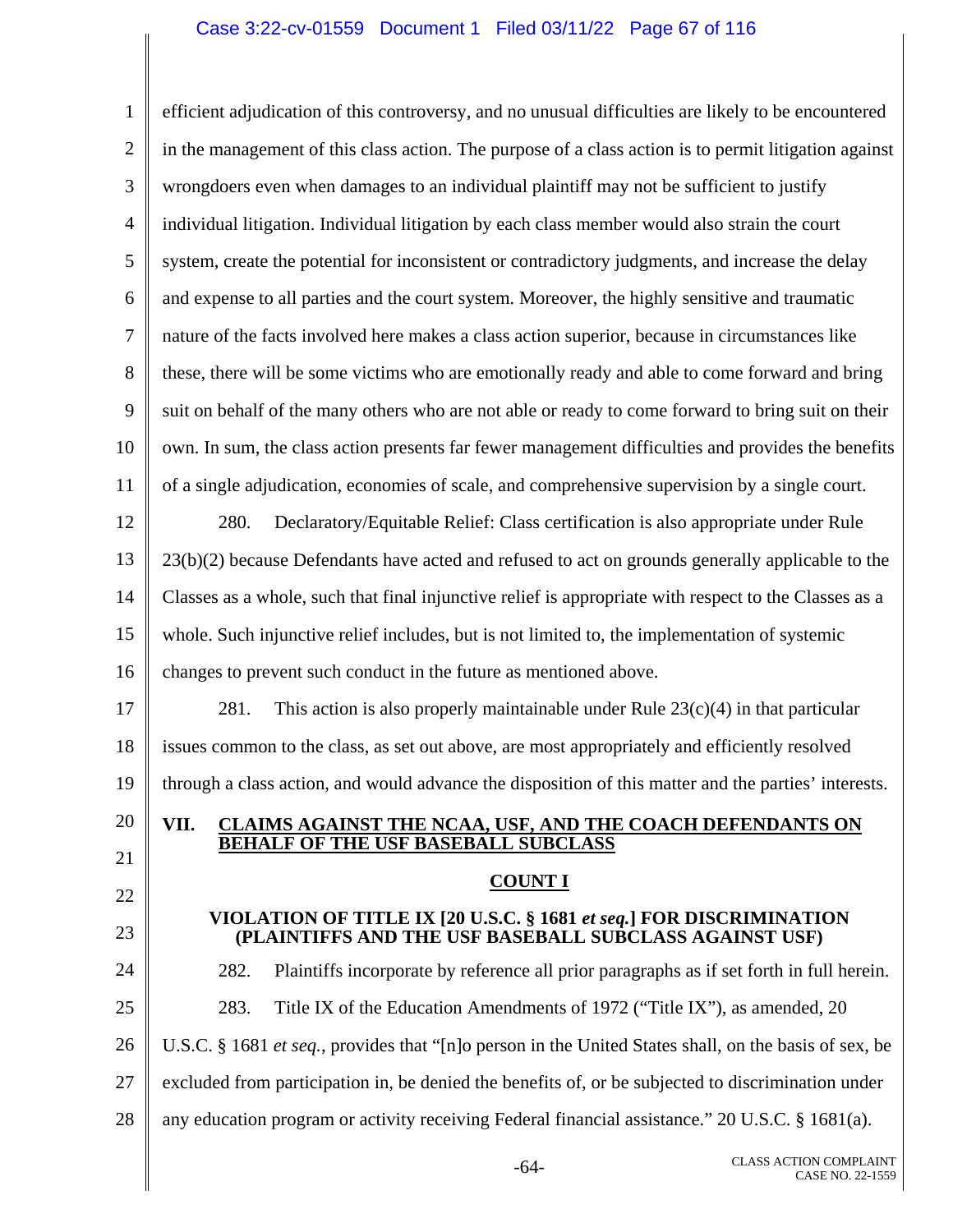## Case 3:22-cv-01559 Document 1 Filed 03/11/22 Page 68 of 116

| $\mathbf{1}$   | 284.                                                                                              | Title IX bars gender-based discrimination by federally funded educational                         |  |
|----------------|---------------------------------------------------------------------------------------------------|---------------------------------------------------------------------------------------------------|--|
| $\overline{2}$ | institutions.                                                                                     |                                                                                                   |  |
| 3              | 285.                                                                                              | USF receives federal funding, including but not limited to financial aid and grants,              |  |
| $\overline{4}$ | and grants from the Higher Education Emergency Relief Fund (authorized by the American            |                                                                                                   |  |
| 5              | Rescue Plan (ARP), Public Law 117-2, signed into law on March 11, 2021).                          |                                                                                                   |  |
| 6              | 286.                                                                                              | At the time of the events in question, Plaintiffs were enrolled as undergraduate                  |  |
| $\tau$         | students at USF.                                                                                  |                                                                                                   |  |
| 8              | 287.                                                                                              | USF exercised substantial control over its baseball program, as well as over its                  |  |
| 9              | coaching staff, including Coaches Giarratano and Nakamura.                                        |                                                                                                   |  |
| 10             | 288.                                                                                              | Plaintiffs suffered sexual harassment by Coach Naks, facilitated and condoned by                  |  |
| 11             |                                                                                                   | Coach G, that was so severe, pervasive, and objectively offensive that it deprived Plaintiffs of  |  |
| 12             |                                                                                                   | access to the educational opportunities and benefits provided by USF.                             |  |
| 13             | 289.                                                                                              | Specifically, the sexual language, actions, and conduct Plaintiffs were forced to                 |  |
| 14             | endure since the beginning of their time at USF was continuous and unrelenting, thereby violating |                                                                                                   |  |
| 15             | Title IX.                                                                                         |                                                                                                   |  |
| 16             | 290.                                                                                              | Coach G oversaw, participated in, and approved of this culture of harassment and                  |  |
| 17             | abuse in the baseball program.                                                                    |                                                                                                   |  |
| 18             | 291.                                                                                              | The conduct was so extreme and outrageous that two Plaintiffs have been forced to                 |  |
| 19             |                                                                                                   | leave USF, at great personal and financial losses for each, including damage to their baseball    |  |
| 20             |                                                                                                   | careers. Furthermore, USF has attempted to force the remaining Plaintiff to leave.                |  |
| 21             | 292.                                                                                              | Coach G, as the head coach of the baseball program, had actual knowledge of the                   |  |
| 22             |                                                                                                   | harassment that was occurring, and indeed, condoned, approved, and participated in the            |  |
| 23             | harassment.                                                                                       |                                                                                                   |  |
| 24             | 293.                                                                                              | The Athletic Director, who is in a position of oversight and control of USF's                     |  |
| 25             |                                                                                                   | baseball program including its coaching staff, had actual knowledge of the harassment that was    |  |
| 26             | occurring.                                                                                        |                                                                                                   |  |
| 27             | 294.                                                                                              | Specifically, on May 30, 2021, John Doe 1's mother advised the AD in writing of                   |  |
| 28             |                                                                                                   | the "culture" of the baseball team that included "constant bullying, harassment and intimidation" |  |
|                |                                                                                                   | <b>CLASS ACTION COMPLAINT</b><br>$-65-$<br>CASE NO. 22-1559                                       |  |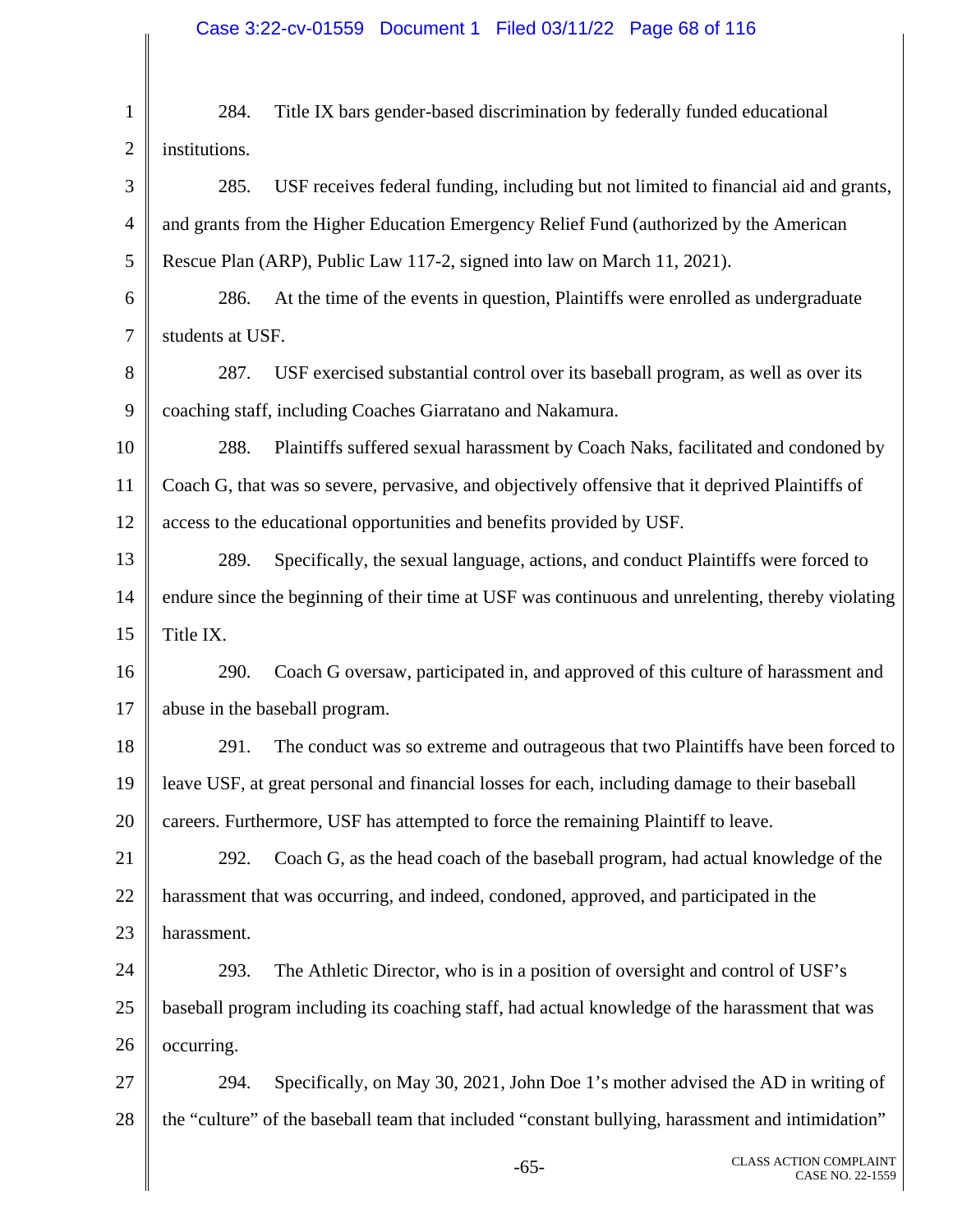# Case 3:22-cv-01559 Document 1 Filed 03/11/22 Page 69 of 116

| $\mathbf{1}$   | as well as "continuous stores of sexual misconduct by coach Naks " The AD ignored John             |  |  |  |  |
|----------------|----------------------------------------------------------------------------------------------------|--|--|--|--|
| $\overline{2}$ | Doe 1's mother's email.                                                                            |  |  |  |  |
| 3              | The AD is a Mandatory Reporter under the USF Title IX Policy and had a duty to<br>295.             |  |  |  |  |
| 4              | report the complaint to the USF Title IX Officer. Thus, the AD's failure to report the complaint   |  |  |  |  |
| 5              | was, itself, a violation of the USF Title IX Policy.                                               |  |  |  |  |
| 6              | The AD also ignored an "URGENT MEETING REQUEST" from John Doe 2's<br>296.                          |  |  |  |  |
| 7              | parents on that same day, May 20, 2021.                                                            |  |  |  |  |
| 8              | The AD's failures allowed the severe and pervasive harassment to continue<br>297.                  |  |  |  |  |
| 9              | through the end of 2021.                                                                           |  |  |  |  |
| 10             | The AD's actions constituted deliberate indifference on the part of USF to the<br>298.             |  |  |  |  |
| 11             | harassment, and USF's failure to respond to the complaint was clearly unreasonable in light of the |  |  |  |  |
| 12             | circumstances.                                                                                     |  |  |  |  |
| 13             | USF's actions allowed the bullying, harassment, intimidation, and sexual<br>299.                   |  |  |  |  |
| 14             | misconduct to continue.                                                                            |  |  |  |  |
| 15             | As a direct and proximate result of USF's actions and/or inactions, Plaintiffs and<br>300.         |  |  |  |  |
| 16             | the USF Baseball Subclass were damaged.                                                            |  |  |  |  |
| 17             | <b>COUNT II</b>                                                                                    |  |  |  |  |
| 18             | VIOLATION OF TITLE IX [20 U.S.C. § 1681 et seq.] FOR RETALIATION                                   |  |  |  |  |
| 19             | (PLAINTIFFS AND THE USF BASEBALL SUBCLASS AGAINST USF)                                             |  |  |  |  |
| 20             | Plaintiffs incorporate by reference all prior paragraphs as if set forth in full herein.<br>301.   |  |  |  |  |
| 21             | Retaliation against an individual for complaining of sex discrimination, including<br>302.         |  |  |  |  |
| 22             | sexual harassment, constitutes prohibited sex discrimination under Title IX.                       |  |  |  |  |
| 23             | USF receives federal funding, including but not limited to financial aid and grants,<br>303.       |  |  |  |  |
| 24             | and grants from the Higher Education Emergency Relief Fund (authorized by the American             |  |  |  |  |
| 25             | Rescue Plan (ARP), Public Law 117-2, signed into law on March 11, 2021).                           |  |  |  |  |
| 26             | At the time of the events in question, Plaintiffs were enrolled as undergraduate<br>304.           |  |  |  |  |
| 27             | students at USF.                                                                                   |  |  |  |  |
| 28             | 305.<br>The Athletic Director had actual knowledge of the harassment occurring in the              |  |  |  |  |
|                | <b>CLASS ACTION COMPLAINT</b><br>$-66-$<br>CASE NO. 22-1559                                        |  |  |  |  |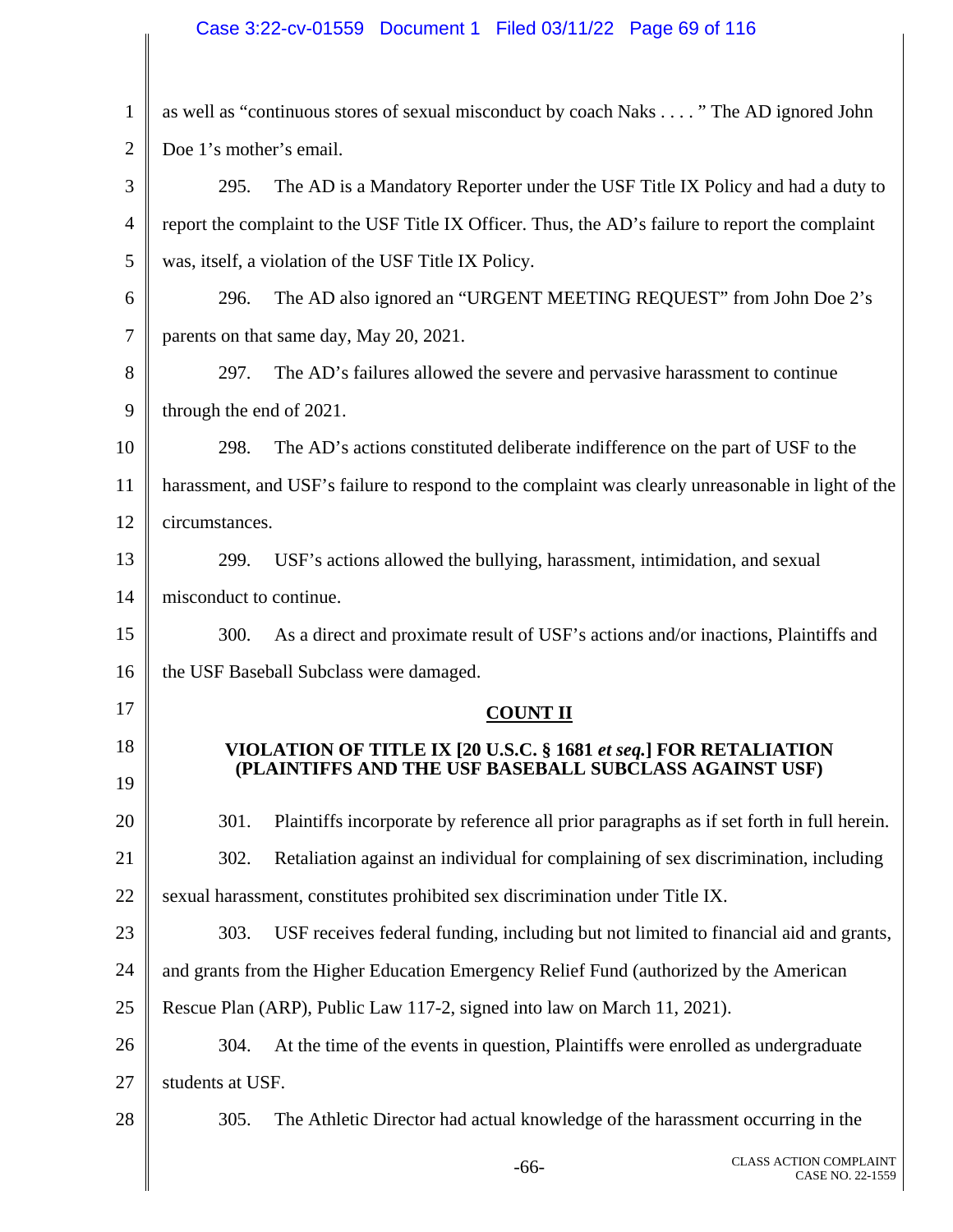# Case 3:22-cv-01559 Document 1 Filed 03/11/22 Page 70 of 116

| $\mathbf{1}$   | USF baseball program.                                                                            |                                                                                           |  |  |  |
|----------------|--------------------------------------------------------------------------------------------------|-------------------------------------------------------------------------------------------|--|--|--|
| $\mathbf{2}$   | 306.                                                                                             | Specifically, on May 30, 2021, John Doe 1's mother advised the AD of the                  |  |  |  |
| 3              | "culture" of the baseball team that included "constant bullying, harassment and intimidation" as |                                                                                           |  |  |  |
| $\overline{4}$ | well as "continuous stores of sexual misconduct by coach Naks"                                   |                                                                                           |  |  |  |
| 5              | 307.                                                                                             | The AD ignored John Doe 1's mother, in violation of the USF Title IX Policy,              |  |  |  |
| 6              |                                                                                                  | allowing the severe and pervasive harassment to continue through the end of 2021.         |  |  |  |
| $\tau$         | 308.                                                                                             | The AD also never responded to and ignored John Doe 2's parents' request for an           |  |  |  |
| 8              | urgent in-person meeting.                                                                        |                                                                                           |  |  |  |
| 9              | 309.                                                                                             | Coach G, as the head coach of the baseball program, had actual knowledge of the           |  |  |  |
| 10             | harassment that was occurring, and indeed, condoned, approved, and participated in the           |                                                                                           |  |  |  |
| 11             | harassment.                                                                                      |                                                                                           |  |  |  |
| 12             | 310.                                                                                             | Coach G was also a witness to John Doe 1's Title IX Skit that occurred in October         |  |  |  |
| 13             |                                                                                                  | or November of 2021. Yet Coach G never questioned John Doe 1 about the reasons underlying |  |  |  |
| 14             | the skit.                                                                                        |                                                                                           |  |  |  |
| 15             | 311.                                                                                             | The retaliation included a relentless campaign to bully and demean each Plaintiff,        |  |  |  |
| 16             | causing severe depression and anxiety in each, in an effort to cause them to leave USF and       |                                                                                           |  |  |  |
| 17             | damage to their baseball careers. By way of example only:                                        |                                                                                           |  |  |  |
| 18             |                                                                                                  | Not long after the Title IX Skit, each coach told John Doe 1 that he should<br>a.         |  |  |  |
| 19             |                                                                                                  | leave. Coach G told him that the relationship between the coaches and John                |  |  |  |
| 20             |                                                                                                  | Doe 1 had become "toxic." They told him that by staying at USF, he was                    |  |  |  |
| 21             |                                                                                                  | being "very selfish."                                                                     |  |  |  |
| 22             |                                                                                                  | $\mathbf b$ .<br>Soon after, the AD contacted John Doe 1 and told him that she understood |  |  |  |
| 23             |                                                                                                  | he was going to enter the transfer portal to leave USF when he had no such                |  |  |  |
| 24             |                                                                                                  | plans.                                                                                    |  |  |  |
| 25             |                                                                                                  | John Doe 1 was also excluded from a player's meeting, which John Doe 1<br>c.              |  |  |  |
| 26             |                                                                                                  | believes was intentional.                                                                 |  |  |  |
| 27             |                                                                                                  | d.<br>The baseball team's post about John Doe 1's 4.0 GPA was immediately                 |  |  |  |
| 28             |                                                                                                  | taken down, which John Doe 1 believes was done at Coach G's insistence.                   |  |  |  |
|                |                                                                                                  | <b>CLASS ACTION COMPLAINT</b><br>$-67-$<br>CASE NO. 22-1559                               |  |  |  |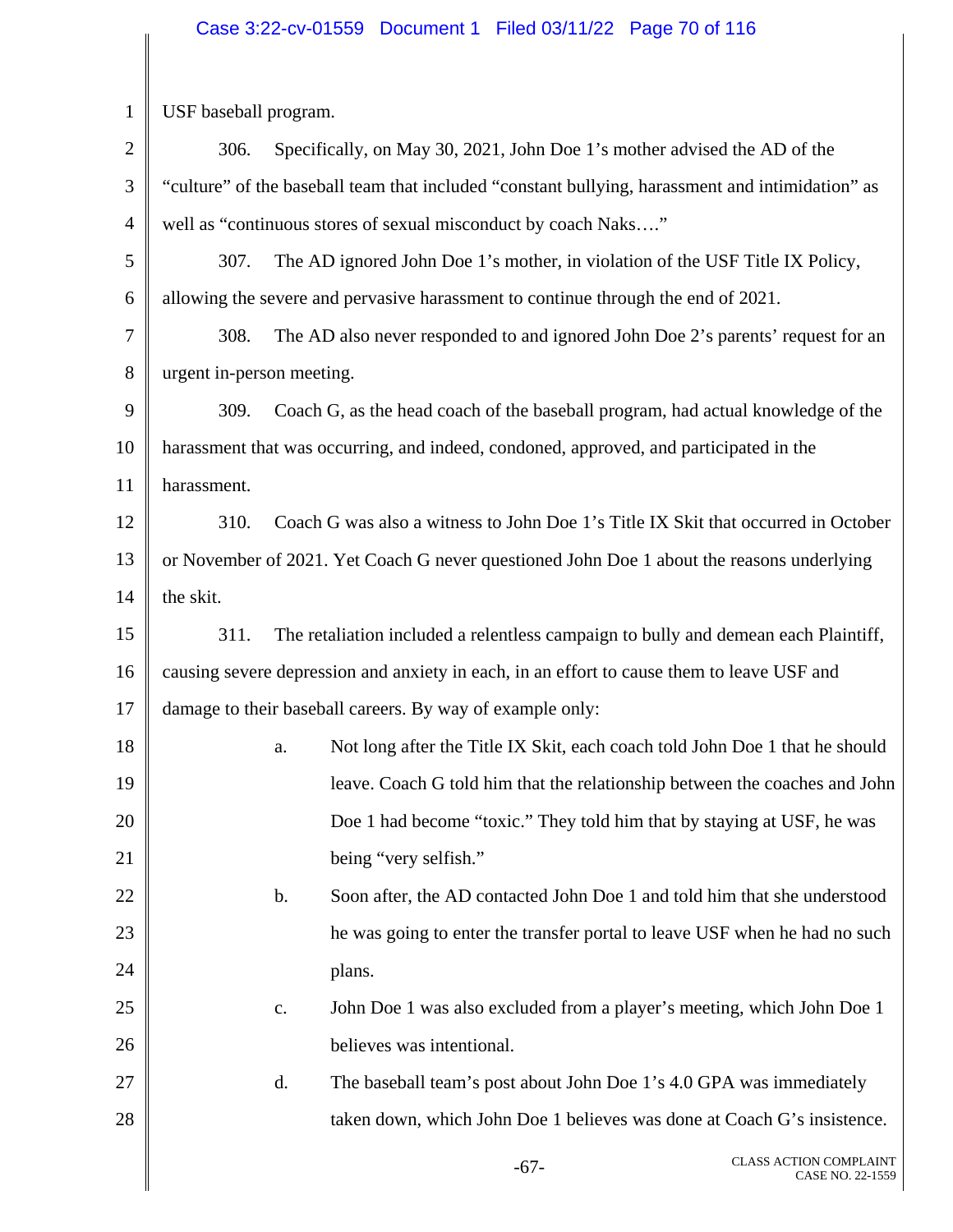$\mathbf \mathbf I$ 

| $\mathbf{1}$   | e.   | The AD told John Doe 1 that she is standing behind Coach G's decision                             |
|----------------|------|---------------------------------------------------------------------------------------------------|
| $\overline{2}$ |      | not wanting John Doe 1 on the USF baseball team.                                                  |
| 3              | f.   | Despite John Doe 1 negotiating a promise from USF that he would not lose                          |
| $\overline{4}$ |      | his scholarship if he transferred, USF presented him with a transfer portal                       |
| 5              |      | document that said otherwise; John Doe 1 refused to sign it.                                      |
| 6              | g.   | John Doe 2 was told that he was not liked and that he could not succeed on                        |
| 7              |      | the team. Coach G told him that he did not like his personality because he                        |
| 8              |      | was too nice.                                                                                     |
| 9              | h.   | John Doe 2 was excluded from the seating chart for an away game, and not                          |
| 10             |      | invited to a player's meeting, both of which John Doe 2 believes was                              |
| 11             |      | intentional.                                                                                      |
| 12             | i.   | John Doe 3 was similarly called names, such as liar and pussy, and berated                        |
| 13             |      | him in front of the team for "napping" when Coach G told him to leave                             |
| 14             |      | practice.                                                                                         |
| 15             | j.   | Coach G threatened to hit him John Doe 3 in the head with a bat.                                  |
| 16             | k.   | John Doe 3 was mandated to take a blood draw drug test, for which he was                          |
| 17             |      | singled out.                                                                                      |
| 18             | 1.   | Coach G told John Doe 3 that his scholarship was revoked, and when John                           |
| 19             |      | Doe 3 questioned the AD about USF's ability to do so in light of the                              |
| 20             |      | guarantee, Coach G said that his statement about revoking John Doe 3's                            |
| 21             |      | scholarship was a mistake.                                                                        |
| 22             | 312. | All of the above are merely examples, and were part of a concerted action by USF,                 |
| 23             |      | including Coaches G and Naks, to isolate all Plaintiffs and bully them to force them to leave the |
| 24             |      | school and give up their scholarships and to ruin their baseball careers.                         |
| 25             | 313. | Such retaliation caused two out of the three plaintiffs to leave USF, at considerable             |
| 26             |      | personal and financial expense to each, including damage to their baseball careers, and USF       |
| 27             |      | continues to try to force the remaining Plaintiff to leave.                                       |
| 28             | 314. | As a direct and proximate result of USF's actions and/or inactions, Plaintiffs and                |
|                |      | CLASS ACTION COMPLAINT<br>$-68-$<br>CASE NO. 22-1559                                              |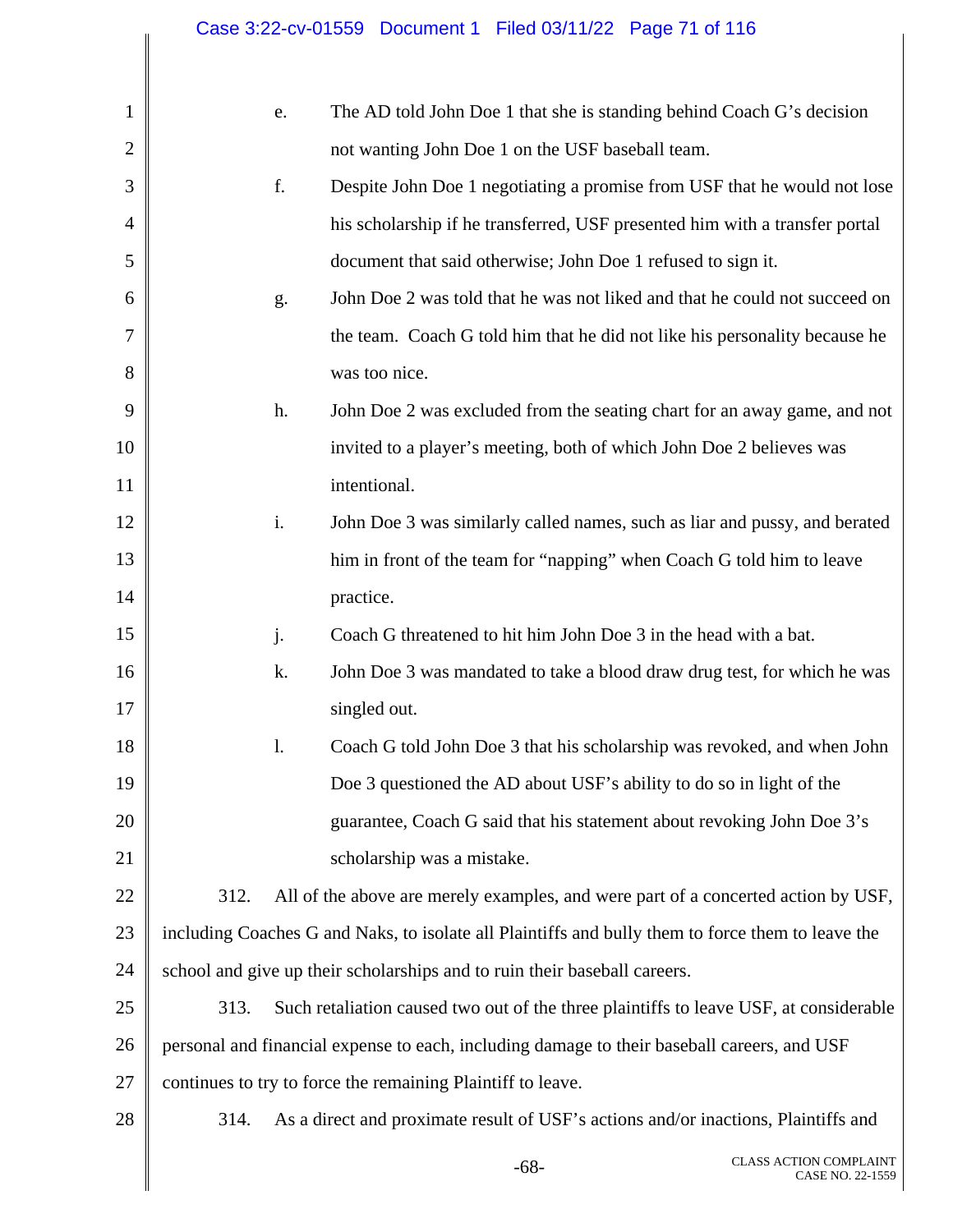|                     | Case 3:22-cv-01559  Document 1  Filed 03/11/22  Page 72 of 116                                                                                   |
|---------------------|--------------------------------------------------------------------------------------------------------------------------------------------------|
|                     |                                                                                                                                                  |
| $\mathbf{1}$        | the USF Baseball Subclass were damaged.                                                                                                          |
| $\overline{2}$      | <b>COUNT III</b>                                                                                                                                 |
| 3<br>$\overline{4}$ | NEGLIGENT SUPERVISION AND RETENTION OF TROY NAKAMURA<br>(PLAINTIFFS AND THE USF BASEBALL SUBCLASS AGAINST THE NCAA, USF,<br>AND NINO GIARRATANO) |
| 5                   | Plaintiffs incorporate by reference all prior paragraphs as if set forth in full herein.<br>315.                                                 |
| 6                   | 316.<br>The USF Baseball Subclass brings this claim pursuant to California law.                                                                  |
| 7                   | At all times material since 2000 and until Coach Naks was removed in 2022, USF<br>317.                                                           |
| 8                   | employed Coach Naks and had the right to control Coach Naks and the manner and methods in                                                        |
| 9                   | which he fulfilled his duties as an NCAA baseball coach.                                                                                         |
| 10                  | At all times since 2000, the NCAA had the right to control Coach Naks and the<br>318.                                                            |
| 11                  | manner and methods in which he fulfilled his duties as an NCAA baseball coach.                                                                   |
| 12                  | At all times since 2000, Coach G had the right to control Coach Naks and the<br>319.                                                             |
| 13                  | manner and methods in which he fulfilled his duties as an NCAA baseball coach.                                                                   |
| 14                  | Coach Naks was unfit or incompetent to work directly with student-athletes and<br>320.                                                           |
| 15                  | posed a particular risk of sexually harassing and mentally abusing them.                                                                         |
| 16                  | USF knew or should have known that Coach Naks was unfit or incompetent to<br>321.                                                                |
| 17                  | work directly with student-athletes and posed a particular risk of sexually harassing or mentally                                                |
| 18                  | abusing them, and that this unfitness created a particular risk to Plaintiffs and the USF Baseball                                               |
| 19                  | Subclass.                                                                                                                                        |
| 20                  | The NCAA knew or should have known that Coach Naks was unfit or incompetent<br>322.                                                              |
| 21                  | to work directly with student-athletes and posed a particular risk of sexually harassing or mentally                                             |
| 22                  | abusing them, and that this unfitness created a particular risk to Plaintiffs and the USF Baseball                                               |
| 23                  | Subclass.                                                                                                                                        |
| 24                  | Coach G knew or should have known that Coach Naks was unfit or incompetent to<br>323.                                                            |
| 25                  | work directly with student-athletes and posed a particular risk of sexually harassing or mentally                                                |
| 26                  | abusing them, and that this unfitness created a particular risk to Plaintiffs and the USF Baseball                                               |
| 27                  | Subclass.                                                                                                                                        |
| 28                  | Coach Naks' unfitness and particular risk to student-athletes on USF's baseball<br>324.                                                          |
|                     |                                                                                                                                                  |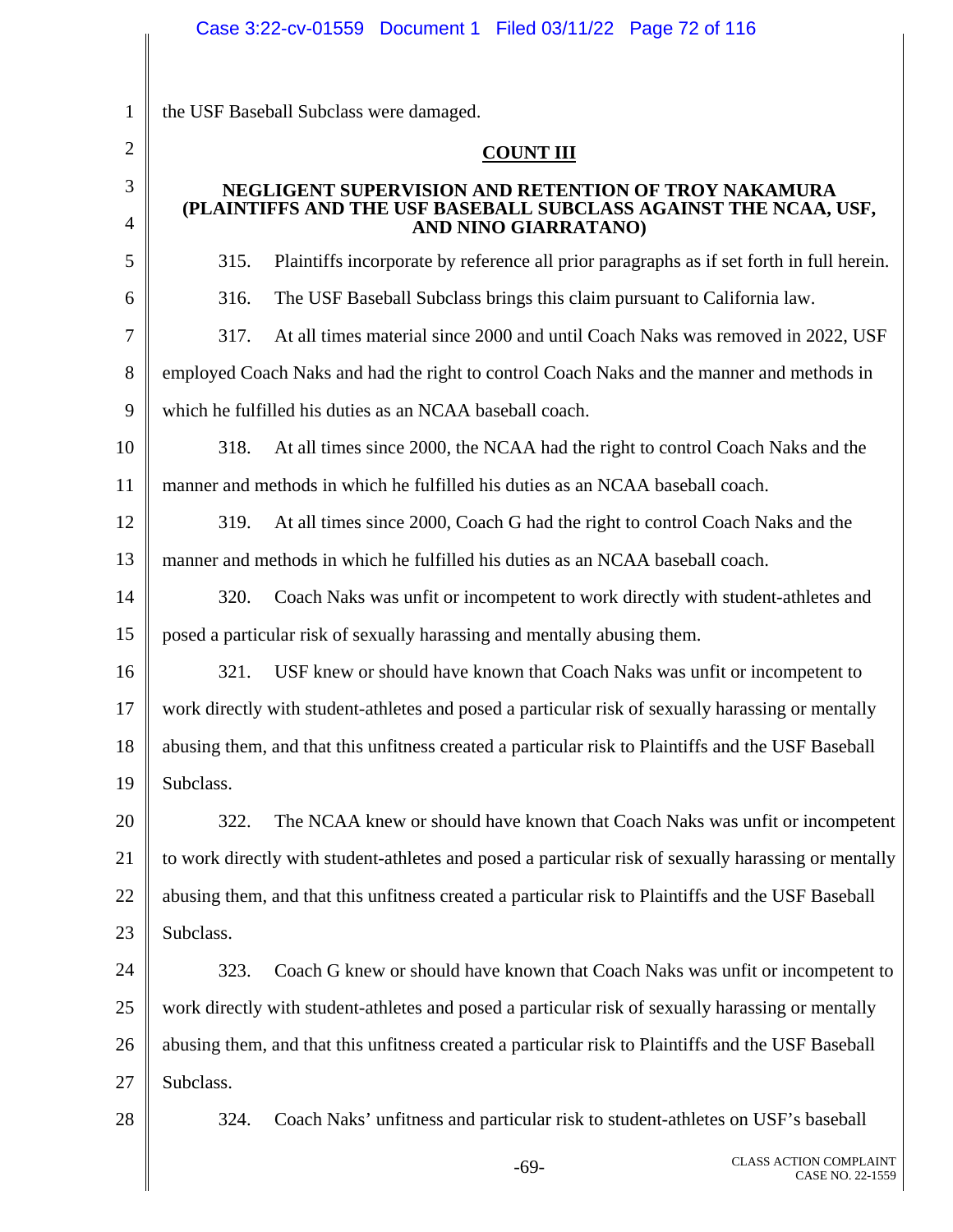|                |                 | Case 3:22-cv-01559  Document 1  Filed 03/11/22  Page 73 of 116                         |                 |                                                                                                      |
|----------------|-----------------|----------------------------------------------------------------------------------------|-----------------|------------------------------------------------------------------------------------------------------|
|                |                 |                                                                                        |                 |                                                                                                      |
| $\mathbf{1}$   |                 | team harmed Plaintiffs and the USF Baseball Subclass.                                  |                 |                                                                                                      |
| $\overline{2}$ | 325.            |                                                                                        |                 | USF's negligence in supervising and/or retaining Coach Naks was a substantial                        |
| 3              |                 | factor in causing harm to Plaintiffs and the USF Baseball Subclass.                    |                 |                                                                                                      |
| 4              | 326.            |                                                                                        |                 | The NCAA's negligence in supervising and/or retaining Coach Naks was a                               |
| 5              |                 | substantial factor in causing harm to Plaintiffs and the USF Baseball Subclass.        |                 |                                                                                                      |
| 6              | 327.            | Coach G's negligence in supervising and/or retaining Coach Naks was a                  |                 |                                                                                                      |
| 7              |                 | substantial factor in causing harm to Plaintiffs and the USF Baseball Subclass.        |                 |                                                                                                      |
| 8              | 328.            |                                                                                        |                 | As a direct and proximate result of Defendants' actions and/or inactions, Plaintiffs                 |
| 9              |                 | and the USF Baseball Subclass were damaged.                                            |                 |                                                                                                      |
| 10             |                 |                                                                                        | <b>COUNT IV</b> |                                                                                                      |
| 11             |                 | NEGLIGENT SUPERVISION AND RETENTION OF NINO GIARRATANO                                 |                 | (PLAINTIFFS AND THE USF BASEBALL SUBCLASS AGAINST USF AND THE                                        |
| 12             |                 |                                                                                        | NCAA)           |                                                                                                      |
| 13             | 329.            |                                                                                        |                 | Plaintiffs incorporate by reference all prior paragraphs as if set forth in full herein.             |
| 14             | 330.            | The USF Baseball Subclass brings this claim pursuant to California law.                |                 |                                                                                                      |
| 15             | 331.            |                                                                                        |                 | At all times material since 1999, USF employed Coach G and had the right to                          |
| 16             |                 | control Coach G and the manner and methods in which he fulfilled his duties as an NCAA |                 |                                                                                                      |
| 17             | baseball coach. |                                                                                        |                 |                                                                                                      |
| 18             | 332.            |                                                                                        |                 | At all times since 1999, the NCAA had the right to control Coach G and the                           |
| 19             |                 | manner and methods in which he fulfilled his duties as an NCAA baseball coach.         |                 |                                                                                                      |
| 20             | 333.            |                                                                                        |                 | Coach G was unfit or incompetent to work directly with student-athletes and posed                    |
| 21             |                 |                                                                                        |                 | a particular risk of sexually harassing and mentally abusing them and/or allowing Coach Naks to      |
| 22             |                 | sexually harass and mentally abuse the student-athletes.                               |                 |                                                                                                      |
| 23             | 334.            |                                                                                        |                 | USF knew or should have known that Coach G was unfit or incompetent to work                          |
| 24             |                 |                                                                                        |                 | directly with student-athletes and posed a particular risk of sexually harassing or mentally abusing |
| 25             |                 |                                                                                        |                 | them, and that this unfitness created a particular risk to Plaintiffs and the USF Baseball Subclass. |
| 26             | 335.            |                                                                                        |                 | USF knew or should have known that Coach G was protecting Coach Naks, and                            |
| 27             |                 |                                                                                        |                 | facilitating Coach Naks' sexual harassment or mental abuse of student-athletes, and that Coach       |
| 28             |                 | Naks' unfitness created a particular risk to Plaintiffs and the USF Baseball Subclass. |                 |                                                                                                      |
|                |                 |                                                                                        | 70              | CLASS ACTION COMPLAINT                                                                               |

Π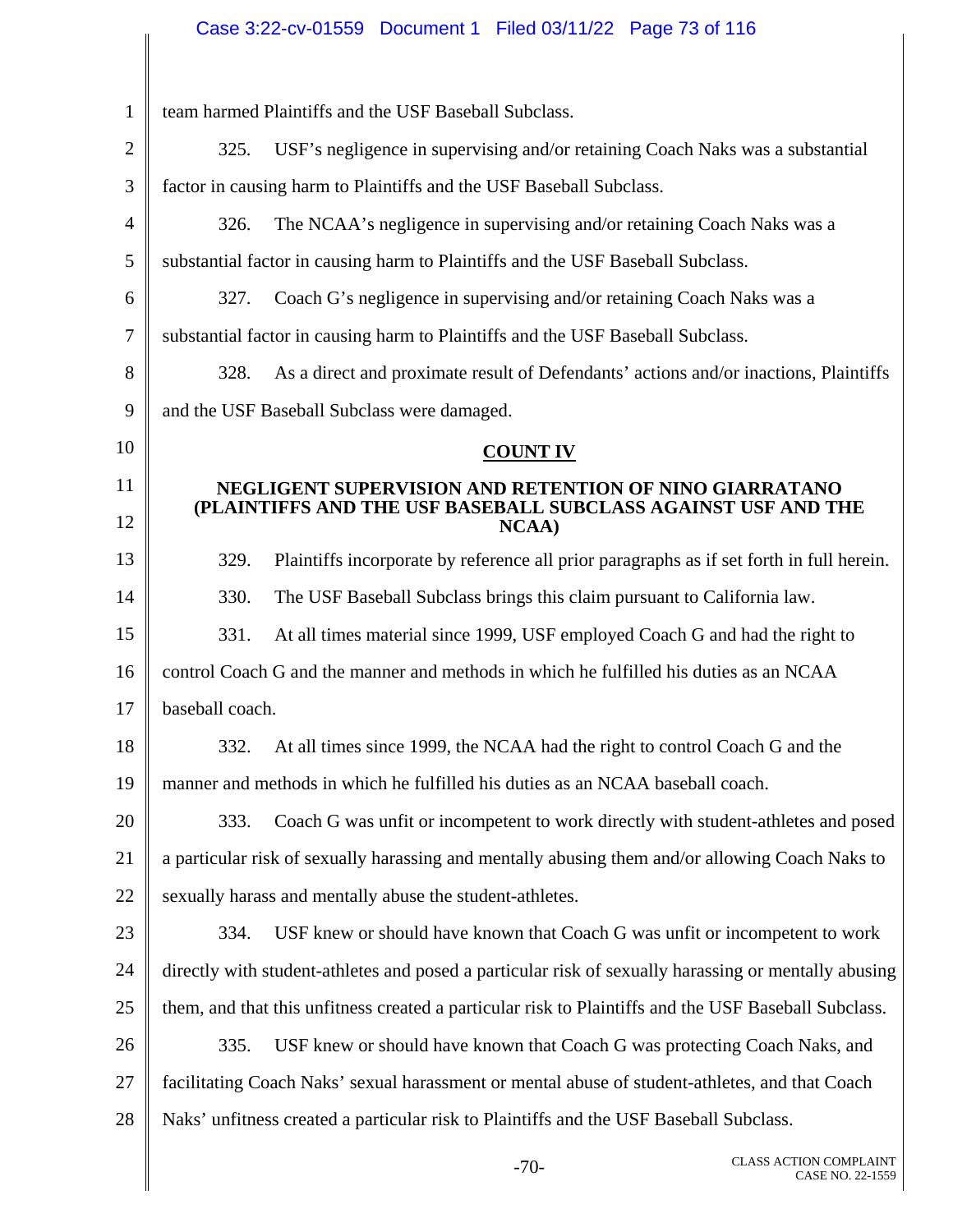# Case 3:22-cv-01559 Document 1 Filed 03/11/22 Page 74 of 116

| $\mathbf{1}$   | The NCAA knew or should have known that Coach G was unfit or incompetent to<br>336.                    |
|----------------|--------------------------------------------------------------------------------------------------------|
| $\overline{2}$ | work directly with student-athletes and posed a particular risk of sexually harassing or mentally      |
| 3              | abusing them, and that this unfitness created a particular risk to Plaintiffs and the USF Baseball     |
| 4              | Subclass.                                                                                              |
| 5              | The NCAA knew or should have known that Coach G was protecting Coach Naks,<br>337.                     |
| 6              | and facilitating Coach Naks' sexual harassment or mental abuse of student-athletes, and that           |
| 7              | Coach Naks' unfitness created a particular risk to Plaintiffs and the USF Baseball Subclass            |
| 8              | 338.<br>Coach G's unfitness and particular risk to student-athletes on USF's baseball team             |
| 9              | harmed Plaintiffs and the USF Baseball Subclass.                                                       |
| 10             | USF's negligence in supervising and/or retaining Coach G was a substantial factor<br>339.              |
| 11             | in causing harm to Plaintiffs and the USF Baseball Subclass.                                           |
| 12             | 340.<br>The NCAA's negligence in supervising and/or retaining Coach G was a substantial                |
| 13             | factor in causing harm to Plaintiffs and the USF Baseball Subclass.                                    |
| 14             | 341.<br>As a direct and proximate result of Defendants' actions and/or inactions, Plaintiffs           |
|                |                                                                                                        |
| 15             | and the USF Baseball Subclass were damaged.                                                            |
| 16             | <b>COUNT V</b>                                                                                         |
| 17             | SEXUAL HARASSMENT IN THE EDUCATIONAL SETTING                                                           |
| 18             | [CAL. EDUC. CODE § 66270]<br>(PLAINTIFFS AND THE USF BASEBALL SUBCLASS AGAINST USF AND THE             |
| 19             | <b>COACH DEFENDANTS)</b>                                                                               |
| 20             | Plaintiffs incorporate by reference all prior paragraphs as if set forth in full herein.<br>342.       |
| 21             | 343.<br>Section 66270 of the California Education Code provides in pertinent part: "No                 |
| 22             | person shall be subjected to discrimination on the basis of disability, gender, gender identity,       |
| 23             | gender expression, nationality, race or ethnicity, religion, sexual orientation, or any characteristic |
| 24             | listed or defined in Section 11135 of the Government Code or any other characteristic that is          |
| 25             | contained in the prohibition of hate crimes set forth in subdivision (a) of Section 422.6 of the       |
| 26             | Penal Code, including immigration status, in any program or activity conducted by any                  |
| 27             | postsecondary educational institution that receives, or benefits from, state financial assistance or   |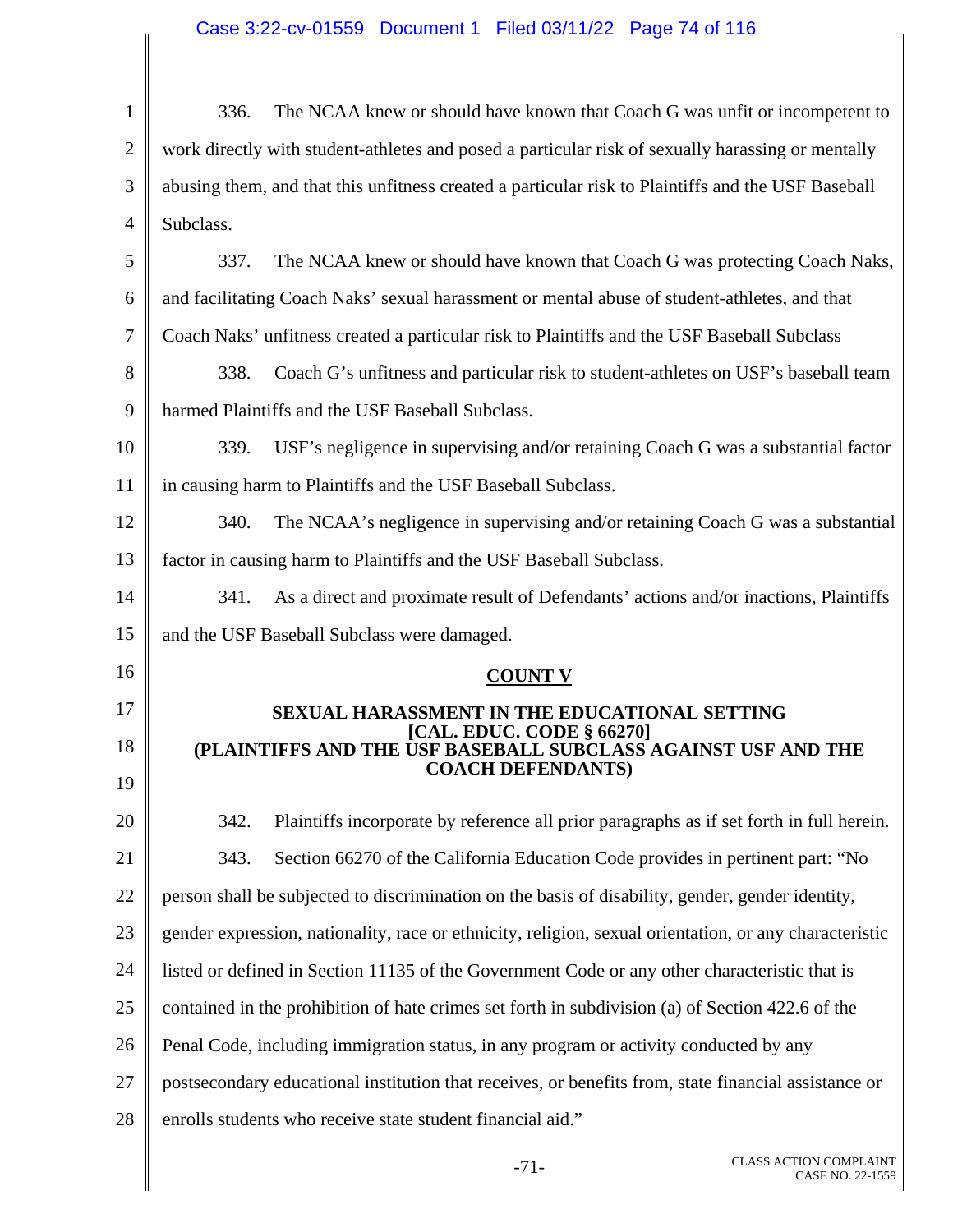# Case 3:22-cv-01559 Document 1 Filed 03/11/22 Page 75 of 116

| $\mathbf{1}$   | Plaintiffs and the USF Baseball Subclass members were harmed by being<br>344.                         |
|----------------|-------------------------------------------------------------------------------------------------------|
| $\overline{2}$ | subjected to psychological abuse and repeated inappropriate sexual conduct that created an            |
| 3              | intolerable sexualized environment at USF because of Plaintiffs and the USF Baseball Subclass         |
| $\overline{4}$ | members' gender and Defendant USF is responsible for that harm.                                       |
| 5              | 345.<br>Plaintiffs and the USF Baseball Subclass members suffered harassment that was so              |
| 6              | severe, pervasive, and offensive that it effectively deprived Plaintiffs and the Class members of     |
| 7              | the right of equal access to educational benefits and opportunities.                                  |
| 8              | 346.<br>As a result of Defendant USF's conduct, Plaintiffs and the USF Baseball Subclass              |
| 9              | have been damaged in an amount to be proven at trial.                                                 |
| 10             | 347.<br>Further, Defendant USF acted willfully and maliciously with the intent to harm                |
| 11             | Plaintiffs and the USF Baseball Subclass members, and in conscious disregard of the rights of         |
| 12             | Plaintiffs and the Class members, so as to constitute malice and oppression under California Civil    |
| 13             | Code Section 3294. Plaintiffs and the USF Baseball Subclass members are therefore entitled to         |
| 14             | the recovery of punitive damages, in an amount to be determined at trial.                             |
|                |                                                                                                       |
| 15             | <b>COUNT VI</b>                                                                                       |
| 16             | VIOLATION OF THE CALIFORNIA EQUITY IN HIGHER EDUCATION ACT                                            |
| 17             | [CAL. EDUC. CODE § 66250]<br>(PLAINTIFFS AND THE USF BASEBALL SUBCLASS AGAINST USF)                   |
| 18             | 348.<br>Plaintiffs incorporate by reference all prior paragraphs as if set forth in full herein.      |
| 19             | 349.<br>Section 66281.5 of the California Equity in Higher Education Act provides in                  |
| 20             | pertinent part: "(a) It is the policy of the State of California, pursuant to Section 66251, that all |
| 21             | persons, regardless of their sex, should enjoy freedom from discrimination of any kind in the         |
| 22             | postsecondary educational institution of the state. The purpose of this section is to provide         |
| 23             | notification of the prohibition against sexual harassment as a form of sexual discrimination and to   |
| 24             | provide notification of available remedies."                                                          |
| 25             | 350.<br>USF's conduct as alleged herein constitutes sexual harassment as a form of sexual             |
| 26             | discrimination against Plaintiffs and the USF Baseball Subclass, and violated the Equity in           |
| 27             | Higher Education Act. Plaintiffs are entitled to enforce the Act through a civil action pursuant to   |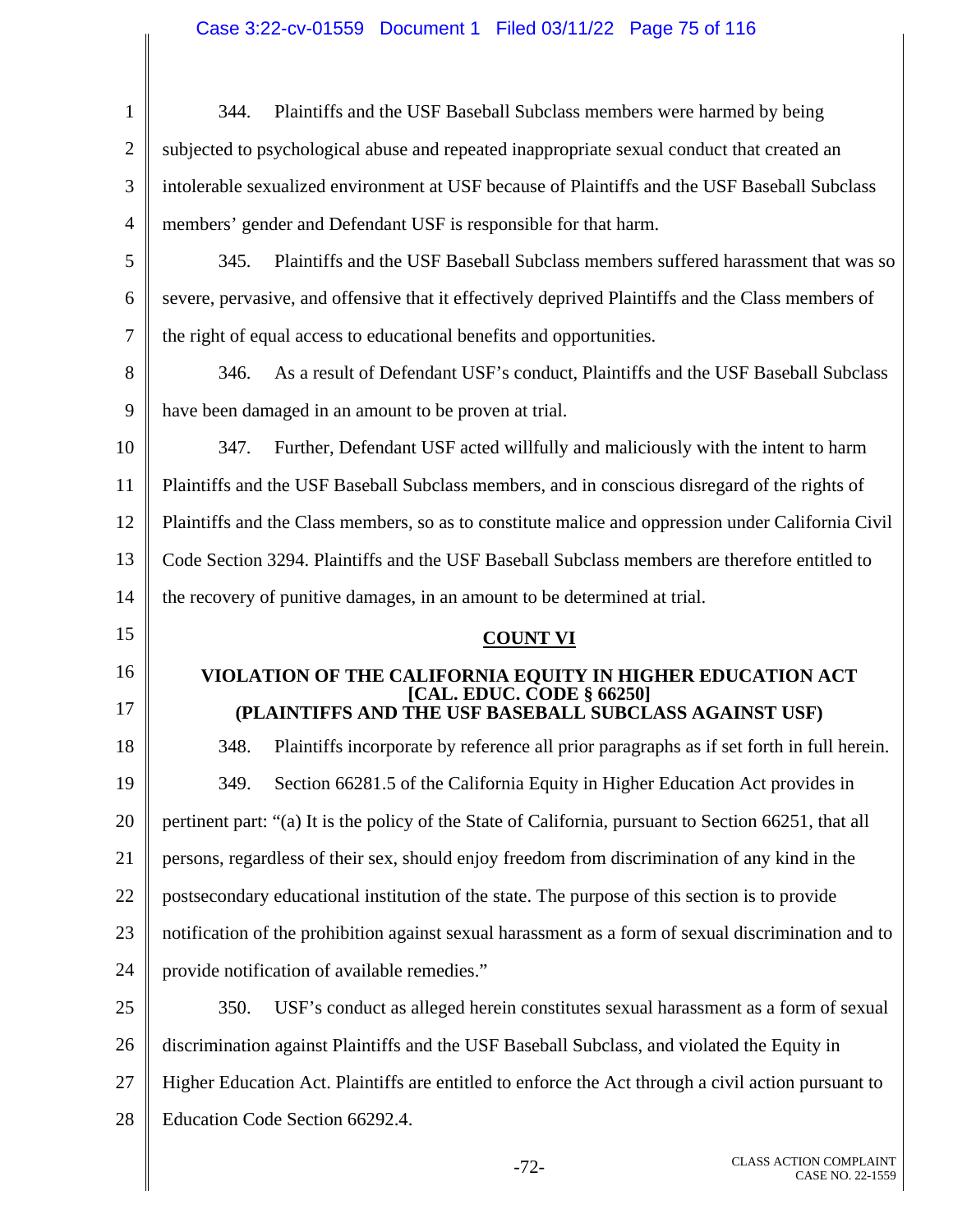|                | Case 3:22-cv-01559 Document 1 Filed 03/11/22 Page 76 of 116                                      |
|----------------|--------------------------------------------------------------------------------------------------|
|                |                                                                                                  |
| $\mathbf{1}$   | As a result of Defendants' conduct, Plaintiffs and the USF Baseball Subclass have<br>351.        |
| $\mathbf{2}$   | been damaged in an amount to be proven at trial.                                                 |
| 3              | <b>COUNT VII</b>                                                                                 |
| $\overline{4}$ | <b>GROSS NEGLIGENCE</b>                                                                          |
| 5              | (PLAINTIFFS AND THE USF BASEBALL SUBCLASS AGAINST THE NCAA, USF,<br>AND THE COACH DEFENDANTS)    |
| 6              | Plaintiffs incorporate by reference all prior paragraphs as if set forth in full herein.<br>352. |
| 7              | 353.<br>The USF Baseball Subclass brings this claim pursuant to California law.                  |
| 8              | 354.<br>The NCAA, USF, Coach G, and Coach Naks owed Plaintiffs and the USF                       |
| 9              | Baseball Subclass a duty to use due care to ensure their safety and freedom from sexual          |
| 10             | harassment or abuse while interacting with their employees, representatives, and/or agents,      |
| 11             | including Coach G and Coach Naks.                                                                |
| 12             | Coach G and Coach Naks owed Plaintiffs a duty of due care in carrying out their<br>355.          |
| 13             | coaching responsibilities as employees, agents, and/or representatives of the NCAA and USF.      |
| 14             | The Plaintiffs and the USF Baseball Subclass' acceptance of USF's offer to join<br>356.          |
| 15             | the baseball team, including seeking out coaching from Coach G and Coach Naks in the course of   |
| 16             | their employment, agency, and/or representation of USF and the NCAA, created a special,          |
| 17             | confidential, and fiduciary relationship between Plaintiffs and Coach G, and between Plaintiffs  |
| 18             | and Coach Naks, resulting in Coach G and Coach Naks owing Plaintiffs a duty to use due care.     |
| 19             | The NCAA and USF's failure to adequately supervise Coach G, especially after<br>357.             |
| 20             | the NCAA and USF knew or should have known of complaints regarding his sexual harassment         |
| 21             | and abuse while coaching was so reckless as to demonstrate a substantial lack of concern for     |
| 22             | whether an injury would result to Plaintiffs.                                                    |
| 23             | 358.<br>The NCAA and USF's failure to adequately supervise Coach Naks, especially                |
| 24             | after the NCAA and USF knew or should have known of complaints regarding his sexual              |
| 25             | harassment and abuse while coaching was so reckless as to demonstrate a substantial lack of      |
| 26             | concern for whether an injury would result to Plaintiffs.                                        |
| 27             | Coach G's conduct in sexually harassing Plaintiffs in the course of his<br>359.                  |
| 28             | employment, agency, and/or representation of USF and the NCAA under the guise of coaching        |
|                | <b>CLASS ACTION COMPLAINT</b><br>$-73-$<br>CASE NO. 22-1559                                      |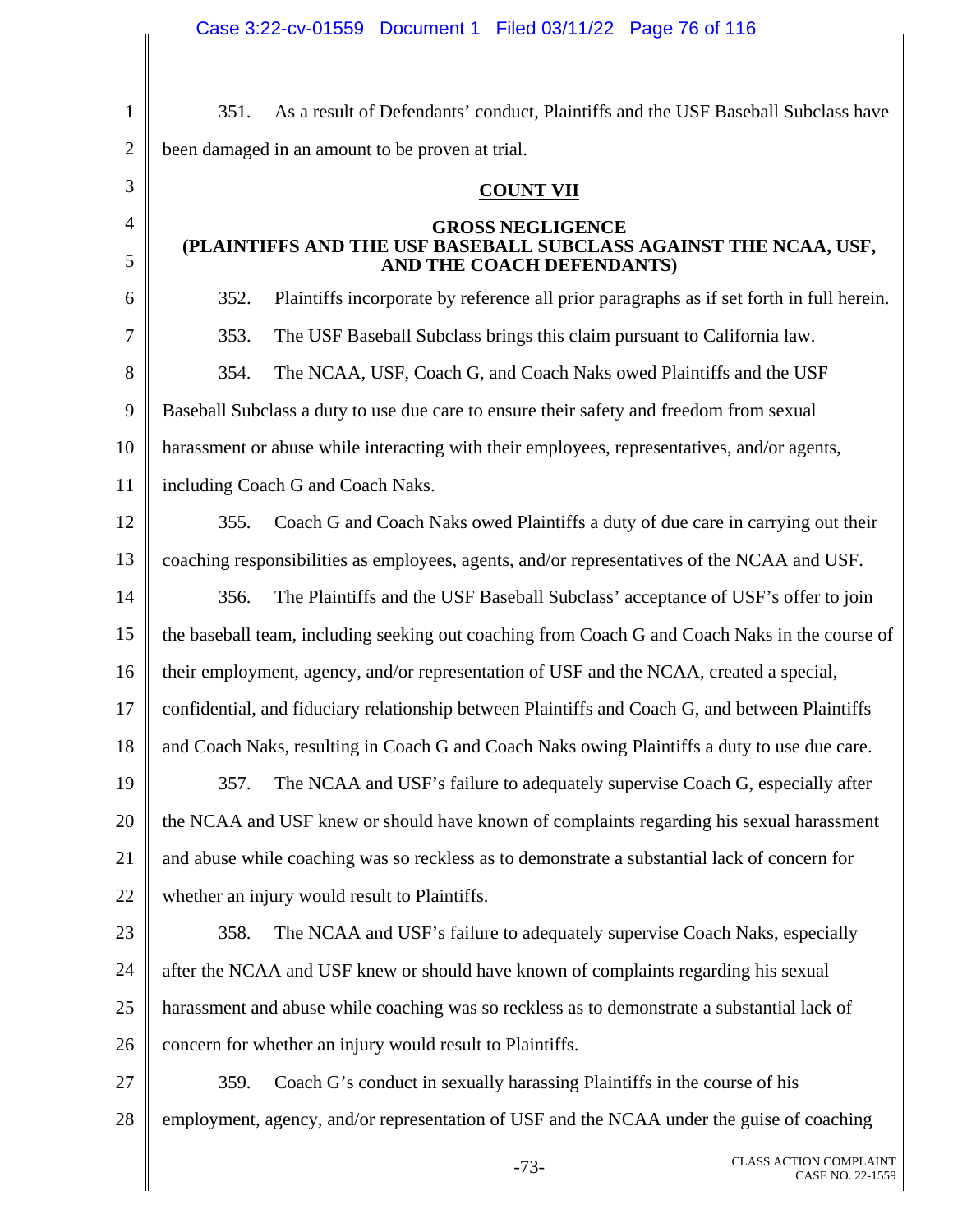# Case 3:22-cv-01559 Document 1 Filed 03/11/22 Page 77 of 116

| $\mathbf{1}$   | was so reckless as to demonstrate a substantial lack of concern for whether an injury would result              |
|----------------|-----------------------------------------------------------------------------------------------------------------|
| $\overline{2}$ | to Plaintiffs.                                                                                                  |
| 3              | Coach Naks' conduct in sexually harassing Plaintiffs in the course of his<br>360.                               |
| $\overline{4}$ | employment, agency, and/or representation of USF and the NCAA under the guise of coaching                       |
| 5              | was so reckless as to demonstrate a substantial lack of concern for whether an injury would result              |
| 6              | to Plaintiffs.                                                                                                  |
| 7              | The NCAA and USF's conduct demonstrated a willful disregard for precautions to<br>361.                          |
| 8              | ensure Plaintiffs' safety.                                                                                      |
| 9              | The NCAA and USF's conduct as described above demonstrated a willful<br>362.                                    |
| 10             | disregard for substantial risks to Plaintiffs and the USF Baseball Subclass.                                    |
| 11             | The NCAA and USF breached duties owed to Plaintiffs and the USF Baseball<br>363.                                |
| 12             | Subclass and were grossly negligent when they conducted themselves as described above, said                     |
| 13             | acts having been committed with reckless disregard for Plaintiffs and the USF Baseball Subclass'                |
| 14             | health, safety, constitutional and/or statutory rights, and with a substantial lack of concern as to            |
| 15             | whether an injury would result.                                                                                 |
| 16             | The NCAA and USF are liable and vicariously liable for the Coach Defendants'<br>364.                            |
| 17             | conduct.                                                                                                        |
| 18             | As a direct and/or proximate result of Defendants' actions and/or inactions,<br>365.                            |
| 19             | Plaintiffs and the USF Baseball Subclass were damaged.                                                          |
| 20             | <b>COUNT VIII</b>                                                                                               |
| 21<br>22       | <b>NEGLIGENCE</b><br>(PLAINTIFFS AND THE USF BASEBALL SUBCLASS AGAINST THE NCAA, USF, AND THE COACH DEFENDANTS) |
| 23             | Plaintiffs incorporate by reference all prior paragraphs as if set forth in full herein.<br>366.                |
| 24             | 367.<br>The USF Baseball Subclass brings this claim pursuant to California law.                                 |
| 25             | The NCAA, USF, Coach G, and Coach Naks owed Plaintiffs and the USF<br>368.                                      |
| 26             | Baseball Subclass a duty to use due care to ensure their safety and freedom from sexual                         |
| 27             | harassment or abuse while interacting with their employees, representatives, and/or agents,                     |
| 28             | including Coach G and Coach Naks.                                                                               |
|                |                                                                                                                 |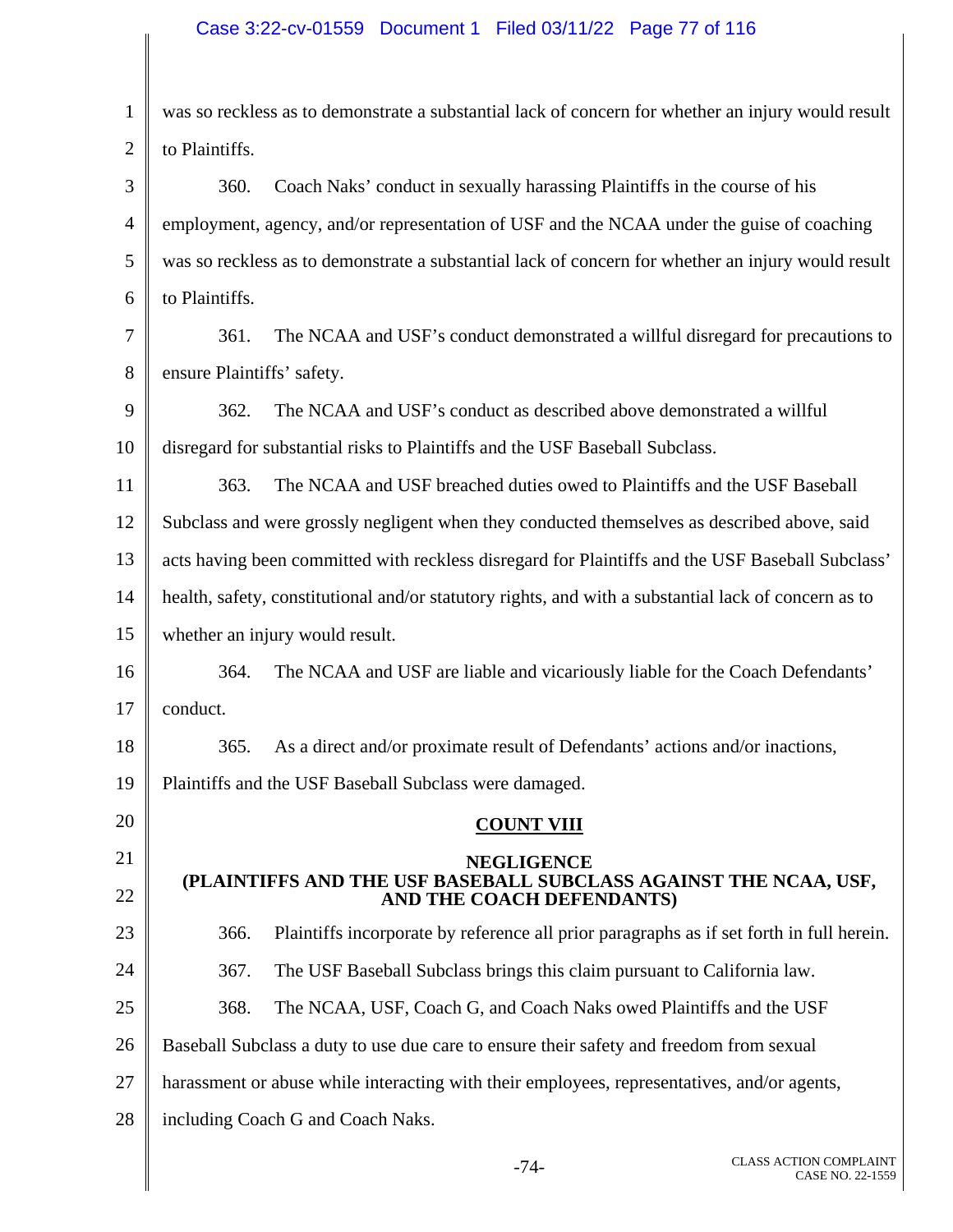# Case 3:22-cv-01559 Document 1 Filed 03/11/22 Page 78 of 116

| $\mathbf{1}$ | Coach G and Coach Naks owed Plaintiffs a duty of due care in carrying out their<br>369.          |
|--------------|--------------------------------------------------------------------------------------------------|
| $\mathbf{2}$ | coaching responsibilities as employees, agents, and/or representatives of the NCAA and USF.      |
| 3            | 370.<br>The Plaintiffs and the USF Baseball Subclass' acceptance of USF's offer to join          |
| 4            | the baseball team, including seeking out coaching from Coach G and Coach Naks in the course of   |
| 5            | their employment, agency, and/or representation of USF and the NCAA, created a special,          |
| 6            | confidential, and fiduciary relationship between Plaintiffs and Coach G, and between Plaintiffs  |
| 7            | and Coach Naks, resulting in Coach G and Coach Naks owing Plaintiffs a duty to use due care.     |
| 8            | The NCAA and USF's negligence in supervising Coach G, especially after the<br>371.               |
| 9            | NCAA and USF knew or should have known of complaints regarding his sexual harassment and         |
| 10           | abuse while coaching was a substantial factor in causing harm to Plaintiffs and the USF Baseball |
| 11           | Subclass.                                                                                        |
| 12           | The NCAA and USF's negligence in supervising Coach Naks, especially after the<br>372.            |
| 13           | NCAA and USF knew or should have known of complaints regarding his sexual harassment and         |
| 14           | abuse while coaching was a substantial factor in causing harm to Plaintiffs and the USF Baseball |
| 15           | Subclass.                                                                                        |
| 16           | Coach G's negligent conduct in sexually harassing Plaintiffs in the course of his<br>373.        |
| 17           | employment, agency, and/or representation of USF and the NCAA under the guise of coaching        |
| 18           | was a substantial factor in causing harm to Plaintiffs and the USF Baseball Subclass.            |
| 19           | Coach Naks' negligent conduct in sexually harassing Plaintiffs in the course of his<br>374.      |
| 20           | employment, agency, and/or representation of USF and the NCAA under the guise of coaching        |
| 21           | was a substantial factor in causing harm to Plaintiffs and the USF Baseball Subclass.            |
| 22           | The NCAA and USF's conduct demonstrated a negligent disregard for precautions<br>375.            |
| 23           | to ensure Plaintiffs' safety.                                                                    |
| 24           | 376.<br>The NCAA and USF's conduct as described above demonstrated a negligent                   |
| 25           | disregard for substantial risks to Plaintiffs and the USF Baseball Subclass.                     |
| 26           | The NCAA and USF breached duties owed to Plaintiffs and the USF Baseball<br>377.                 |
| 27           | Subclass and were negligent when they conducted themselves as described above, said acts         |
| 28           | having been committed with disregard for Plaintiffs and the USF Baseball Subclass' health,       |
|              | <b>CLASS ACTION COMPLAINT</b><br>$-75-$<br>CASE NO. 22-1559                                      |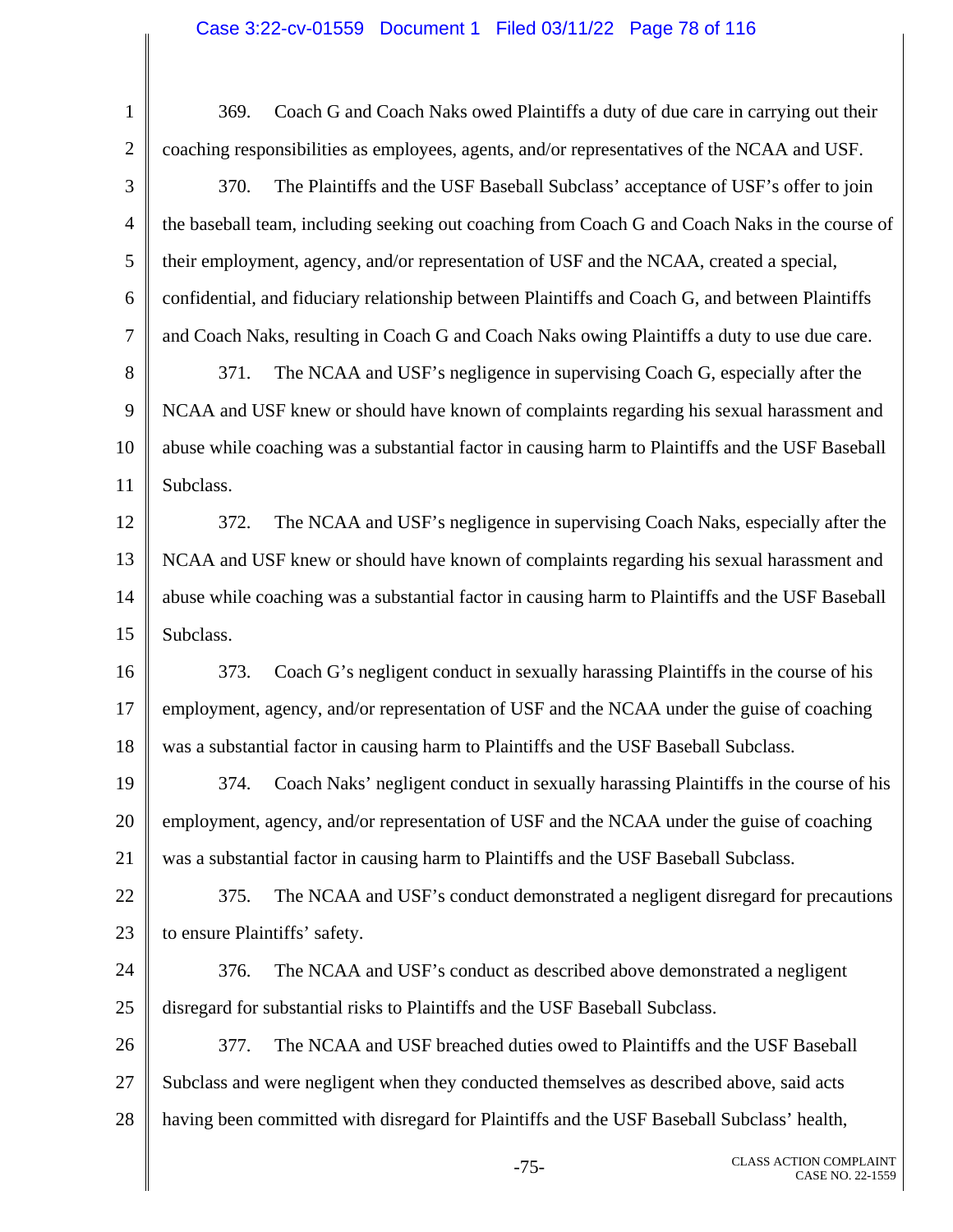# Case 3:22-cv-01559 Document 1 Filed 03/11/22 Page 79 of 116

| $\mathbf{1}$ | safety, constitutional and/or statutory rights, and with a substantial lack of concern as to whether                          |
|--------------|-------------------------------------------------------------------------------------------------------------------------------|
| 2            | an injury would result.                                                                                                       |
| 3            | The NCAA and USF are liable and vicariously liable for the Coach Defendants'<br>378.                                          |
| 4            | conduct.                                                                                                                      |
| 5            | As a direct and/or proximate result of Defendants' actions and/or inactions,<br>379.                                          |
| 6            | Plaintiffs and the USF Baseball Subclass were damaged.                                                                        |
| 7            | <b>COUNT IX</b>                                                                                                               |
| 8<br>9       | NEGLIGENT FAILURE TO WARN, TRAIN, OR EDUCATE<br>(PLAINTIFFS AND THE USF BASEBALL SUBCLASS<br><b>AGAINST THE NCAA AND USF)</b> |
| 10           | 380.<br>Plaintiffs incorporate by reference all prior paragraphs as if set forth in full herein.                              |
| 11           | 381.<br>The USF Baseball Subclass brings this claim pursuant to California law.                                               |
| 12           | 382.<br>The NCAA and USF owed Plaintiffs and the Class members a duty to take                                                 |
| 13           | reasonable protective measures to protect them and other student-athletes from the risk of sexual                             |
| 14           | harassment and abuse by the Coach Defendants by properly warning, training or educating                                       |
| 15           | Plaintiffs and the Class members and others about how to avoid such a risk.                                                   |
| 16           | 383.<br>The NCAA and USF breached their duty to take reasonable protective measures to                                        |
| 17           | protect Plaintiffs and other student-athletes from the risk of sexual harassment and abuse by the                             |
| 18           | Coach Defendants, such as the failure to properly warn, train or educate Plaintiffs and the Class                             |
| 19           | members and other student-athletes about how to avoid such a particular risk that the Coach                                   |
| 20           | Defendants posed of sexual misconduct.                                                                                        |
| 21           | The NCAA and USF breached their duties to take reasonable protective measures<br>384.                                         |
| 22           | to protect Plaintiffs, Class members, and other student-athletes from the risk of sexual harassment                           |
| 23           | and abuse by the Coach Defendants, by failing to supervise and stop their employees, agents and                               |
| 24           | representatives, including the Coach Defendants, from committing wrongful harassment and                                      |
| 25           | abuse of student-athletes, including Plaintiffs and Class members.                                                            |
| 26           | As a direct and/or proximate result of Defendants' actions and/or inactions,<br>385.                                          |
| 27           | Plaintiffs and Class members were damaged.                                                                                    |
| 28           |                                                                                                                               |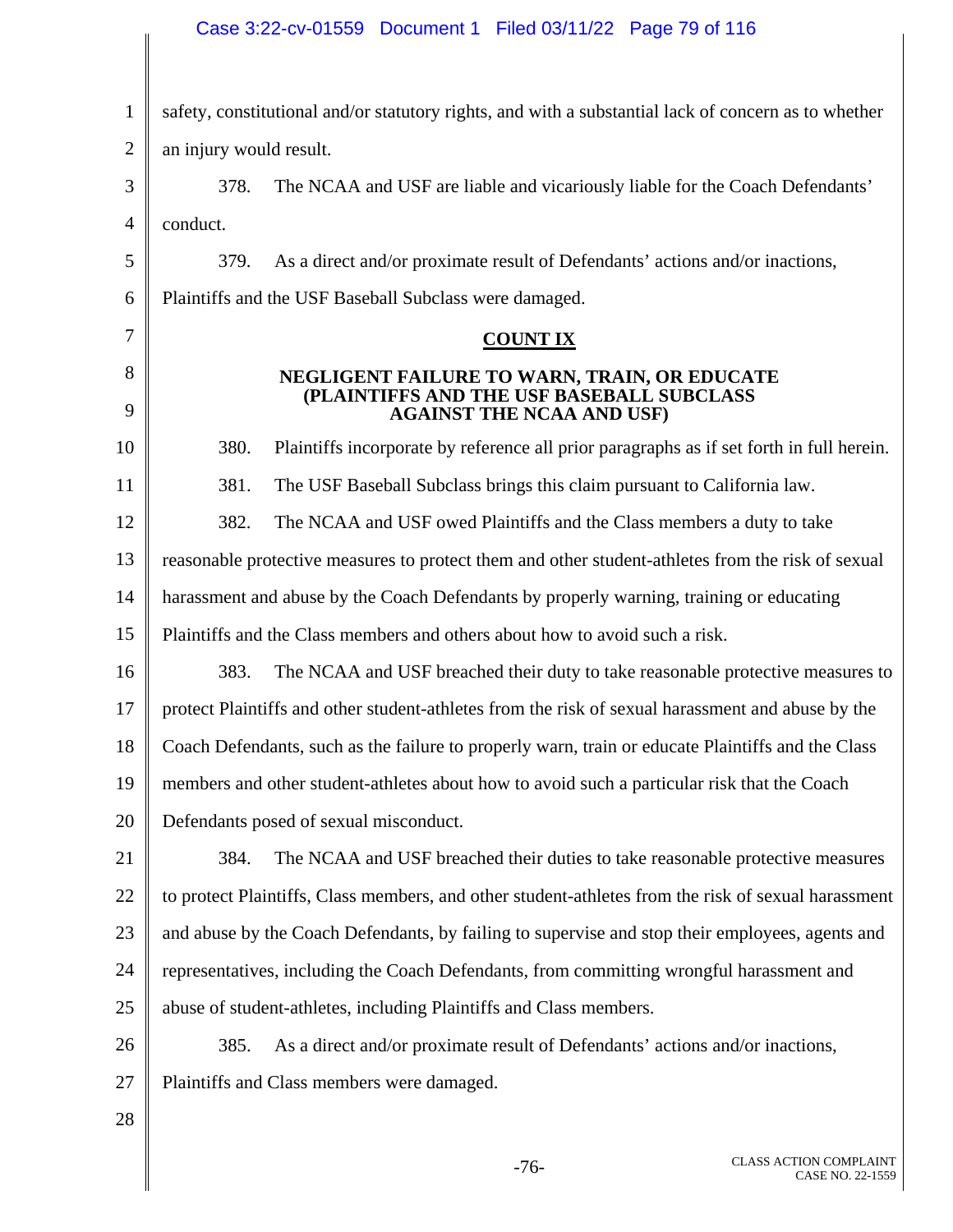|                | Case 3:22-cv-01559 Document 1 Filed 03/11/22 Page 80 of 116                                                                                          |
|----------------|------------------------------------------------------------------------------------------------------------------------------------------------------|
|                |                                                                                                                                                      |
| 1              | <b>COUNT X</b>                                                                                                                                       |
| $\overline{2}$ | <b>INTENTIONAL INFLICTION OF EMOTIONAL DISTRESS</b><br>(PLAINTIFFS AND THE USF BASEBALL SUBCLASS AGAINST THE NCAA, USF,<br>AND THE COACH DEFENDANTS) |
| 3              |                                                                                                                                                      |
| 4              | Plaintiffs incorporate by reference all prior paragraphs as if set forth in full herein.<br>386.                                                     |
| 5              | 387.<br>The USF Baseball Subclass brings this claim pursuant to California law.                                                                      |
| 6              | USF, Coach G, and Coach Naks' extreme and outrageous conduct intentionally or<br>388.                                                                |
| 7              | recklessly caused severe emotional distress to Plaintiffs and the Subclass members.                                                                  |
| 8              | USF, Coach G, and Coach Naks' outrageous conduct was not the type of ordinary<br>389.                                                                |
| 9              | rude or obnoxious behavior that student-athletes should be expected to weather. Rather, USF,                                                         |
| 10             | Coach G, and Coach Naks' conduct exceeded all possible bounds of decency.                                                                            |
| 11             | USF, Coach G and Coach Naks acted with intent or recklessness, knowing that the<br>390.                                                              |
| 12             | student-athletes were likely to endure emotional distress.                                                                                           |
| 13             | 391.<br>Indeed, they used this distress to subdue and threaten the student-athletes, to force                                                        |
| 14             | them to leave USF, to force them to give up their scholarships, to force them into the NCAA                                                          |
| 15             | transfer portal, and to prevent them from complaining or suing based on their actions. They did so                                                   |
| 16             | with deliberate disregard as to the high possibility that severe emotional distress would occur.                                                     |
| 17             | USF and the Coach Defendants' conduct caused suffering for Plaintiffs and the<br>392.                                                                |
| 18             | USF Baseball Subclass at levels that no reasonable person should have to endure.                                                                     |
| 19             | The Coach Defendants' conduct was committed within the scope of their positions<br>393.                                                              |
| 20             | as NCAA and USF coaches.                                                                                                                             |
| 21             | A causal nexus existed between (i) the Coach Defendants' recruitment and<br>394.                                                                     |
| 22             | grooming of student-athletes to participate in the NCAA and at USF; and (ii) their abuse of power                                                    |
| 23             | to coerce and harass those student-athletes.                                                                                                         |
| 24             | Each act of harassment and abuse was foreseeable given, <i>inter alia</i> , the use of<br>395.                                                       |
| 25             | NCAA and USF materials to lure the victims and the commission of the acts on the property of                                                         |
| 26             | NCAA member institutions or with the chattels of the NCAA or NCAA member institutions.                                                               |
| 27             | 396.<br>The Coach Defendants' conduct is not so unusual or startling that it would seem                                                              |
| 28             | unfair to include the loss resulting from it among other costs of the NCAA or USF's business.                                                        |
|                | CLASS ACTION COMPLAINT<br>$-77-$<br>CASE NO. 22-1559                                                                                                 |

Π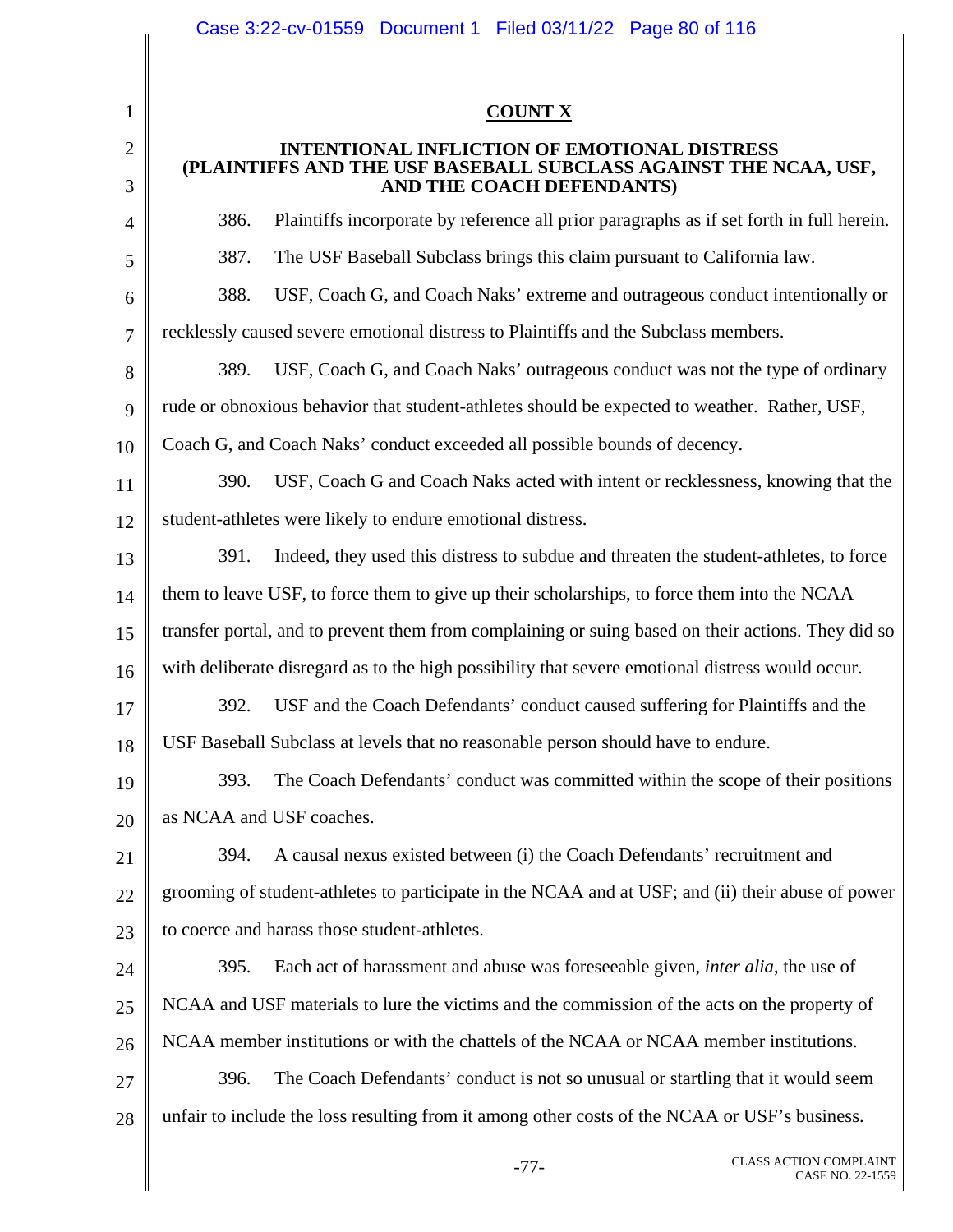| $\mathbf 1$    | Assaults in the context of NCAA and USF athletics by coaches and other athletics department                    |
|----------------|----------------------------------------------------------------------------------------------------------------|
| $\overline{2}$ | personnel are exactly why student-athletes would expect the NCAA and USF to take extra                         |
| 3              | precautions, or would expect the NCAA to require member institutions to implement extra                        |
| $\overline{4}$ | precautions, to ensure that they are protected from abuse by athletics department personnel.                   |
| 5              | Holding the NCAA and USF liable furthers the policy goals of <i>respondent</i><br>397.                         |
| 6              | <i>superior</i> , including the prevention of future injuries and the assurance of compensation to victims,    |
| 7              | given that Plaintiffs and the USF Baseball Subclass do not have separate remedies under Title VII              |
| 8              | because they are not (currently) considered employees of the NCAA or USF, or under Title IX as                 |
| 9              | to the NCAA because the NCAA does not receive federal funding. The Coach Defendants'                           |
| 10             | conduct was committed within the scope of their positions as NCAA and USF coaches.                             |
| 11             | <b>COUNT XI</b>                                                                                                |
| 12             | NEGLIGENT INFLICTION OF EMOTIONAL DISTRESS<br>(PLAINTIFFS AND USF BASEBALL SUBCLASS AGAINST THE NCAA, USF, AND |
| 13             | THE COACH DEFENDANTS)                                                                                          |
| 14             | Plaintiffs incorporate by reference all prior paragraphs as if set forth in full herein.<br>398.               |
| 15             | 399.<br>The USF Baseball Subclass brings this claim pursuant to California law.                                |
| 16             | 400.<br>USF and the Coach Defendants' conduct negligently caused emotional distress to                         |
| 17             | Plaintiffs and the USF Baseball Subclass.                                                                      |
| 18             | 401.<br>USF and the Coach Defendants could reasonably foresee that their actions would                         |
| 19             | have caused emotional distress to Plaintiffs and the USF Baseball Subclass.                                    |
| 20             | Plaintiffs and the USF Baseball Subclass were in a specific zone of danger meeting<br>402.                     |
| 21             | with the Coach Defendants and at risk of physical harm, causing their fear.                                    |
| 22             | 403.<br>Plaintiffs and the USF Baseball Subclass, immediately or shortly after meeting                         |
| 23             | with the Coach Defendants, suffered distress and emotional harm.                                               |
| 24             | 404.<br>The Coach Defendants' conduct was committed within the scope of their position                         |
| 25             | as NCAA and USF coaches.                                                                                       |
| 26             | 405.<br>A causal nexus existed between (i) the Coach Defendants' recruitment and                               |
| 27             | grooming of student-athletes to participate in the NCAA and at USF; and (ii) their abuse of power              |
| 28             | to coerce and harass those student-athletes.                                                                   |
|                |                                                                                                                |

Ш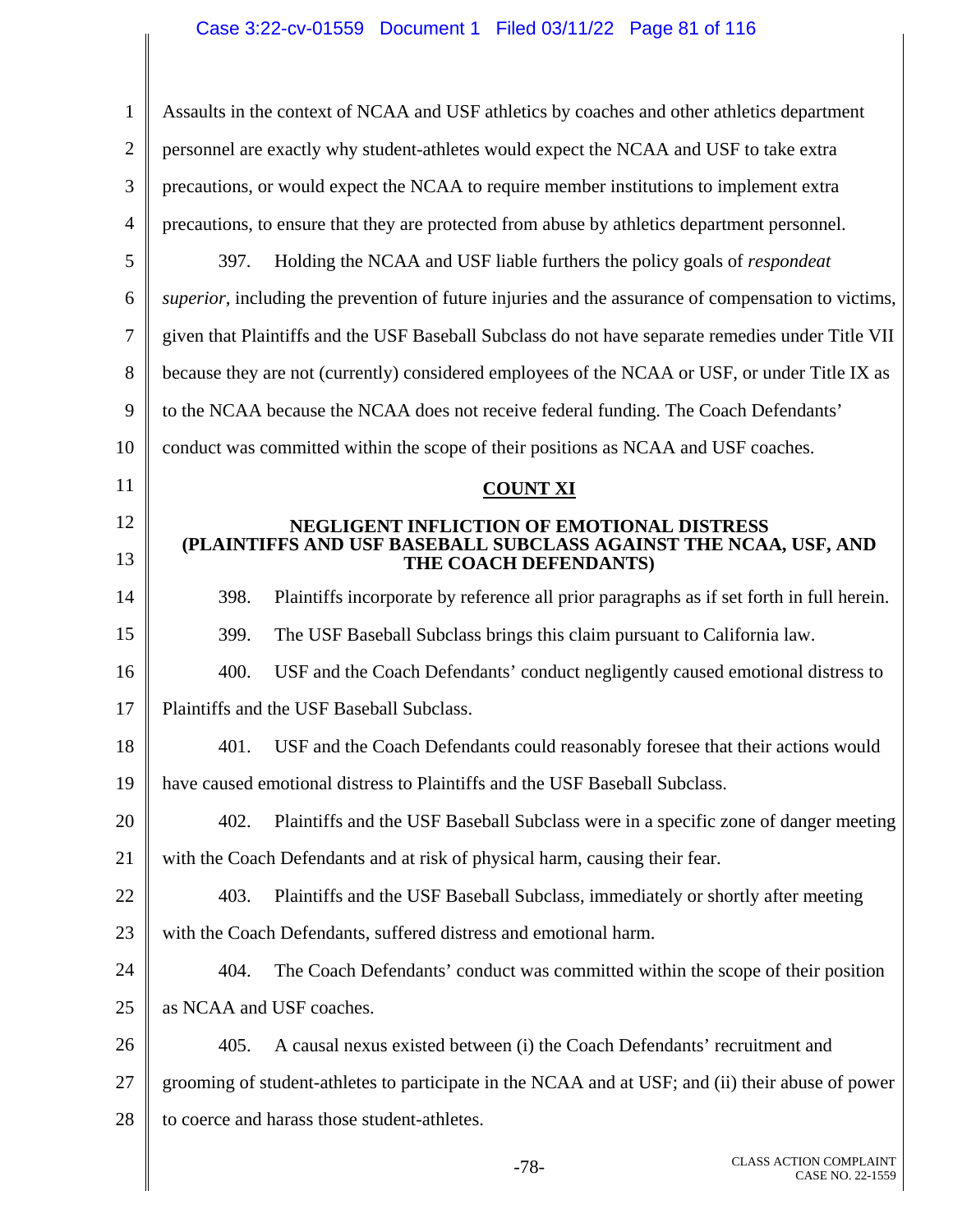# Case 3:22-cv-01559 Document 1 Filed 03/11/22 Page 82 of 116

| $\mathbf{1}$   | Each act of harassment and abuse was foreseeable given, <i>inter alia</i> , the use of<br>406.              |
|----------------|-------------------------------------------------------------------------------------------------------------|
| $\overline{2}$ | NCAA and USF materials to lure the victims and the commission of the acts on the property of                |
| 3              | NCAA member institutions or with the chattels of the NCAA or NCAA member institutions.                      |
| $\overline{4}$ | 407.<br>The Coach Defendants' conduct is not so unusual or startling that it would seem                     |
| 5              | unfair to include the loss resulting from it among other costs of the NCAA's or USF's business.             |
| 6              | Assaults in the context of NCAA and USF athletics by coaches and other athletics department                 |
| $\overline{7}$ | personnel are exactly why student-athletes would expect the NCAA and USF to take extra                      |
| 8              | precautions, or would expect the NCAA to require member institutions to implement extra                     |
| 9              | precautions, to ensure that they are protected from abuse by athletics department personnel.                |
| 10             | Holding the NCAA and USF liable furthers the policy goals of <i>respondent</i><br>408.                      |
| 11             | <i>superior</i> , including the prevention of future injuries and the assurance of compensation to victims, |
| 12             | given that Plaintiffs and the USF Baseball Subclass do not have separate remedies under Title VII           |
| 13             | because they are not (currently) considered employees of the NCAA or USF, or under Title IX as              |
| 14             | to the NCAA because the NCAA does not receive federal funding. The Coach Defendants'                        |
| 15             | conduct was committed within the scope of their positions as NCAA and USF coaches.                          |
| 16             |                                                                                                             |
|                | <b>COUNT XII</b>                                                                                            |
| 17<br>18       | <b>RATIFICATION</b><br>(PLAINTIFFS AND THE USF BASEBALL SUBCLASS<br><b>AGAINST THE NCAA AND USF)</b>        |
| 19             | Plaintiffs incorporate by reference all prior paragraphs as if set forth in full herein.<br>409.            |
| 20             | 410.<br>The USF Baseball Subclass brings this claim pursuant to California law.                             |
| 21             | 411.<br>The Coach Defendants were NCAA and USF coaches for several decades.                                 |
| 22             | 412.<br>At the time of the acts alleged herein, there was an actual or assumed agency                       |
| 23             | relationship between the Coach Defendants and the NCAA, the Coach Defendants and USF, and                   |
| 24             | USF and the NCAA.                                                                                           |
| 25             | 413.<br>All acts or omissions alleged herein were ratified by the NCAA and USF. The                         |
| 26             | NCAA and USF had knowledge that coaches like the Coach Defendants were in sexual                            |
| 27             | relationships with student-athletes and/or were sexually abusing or harassing student-athletes and          |
| 28             | refused to take any action to stop him or other predators like him. Moreover, USF hid this                  |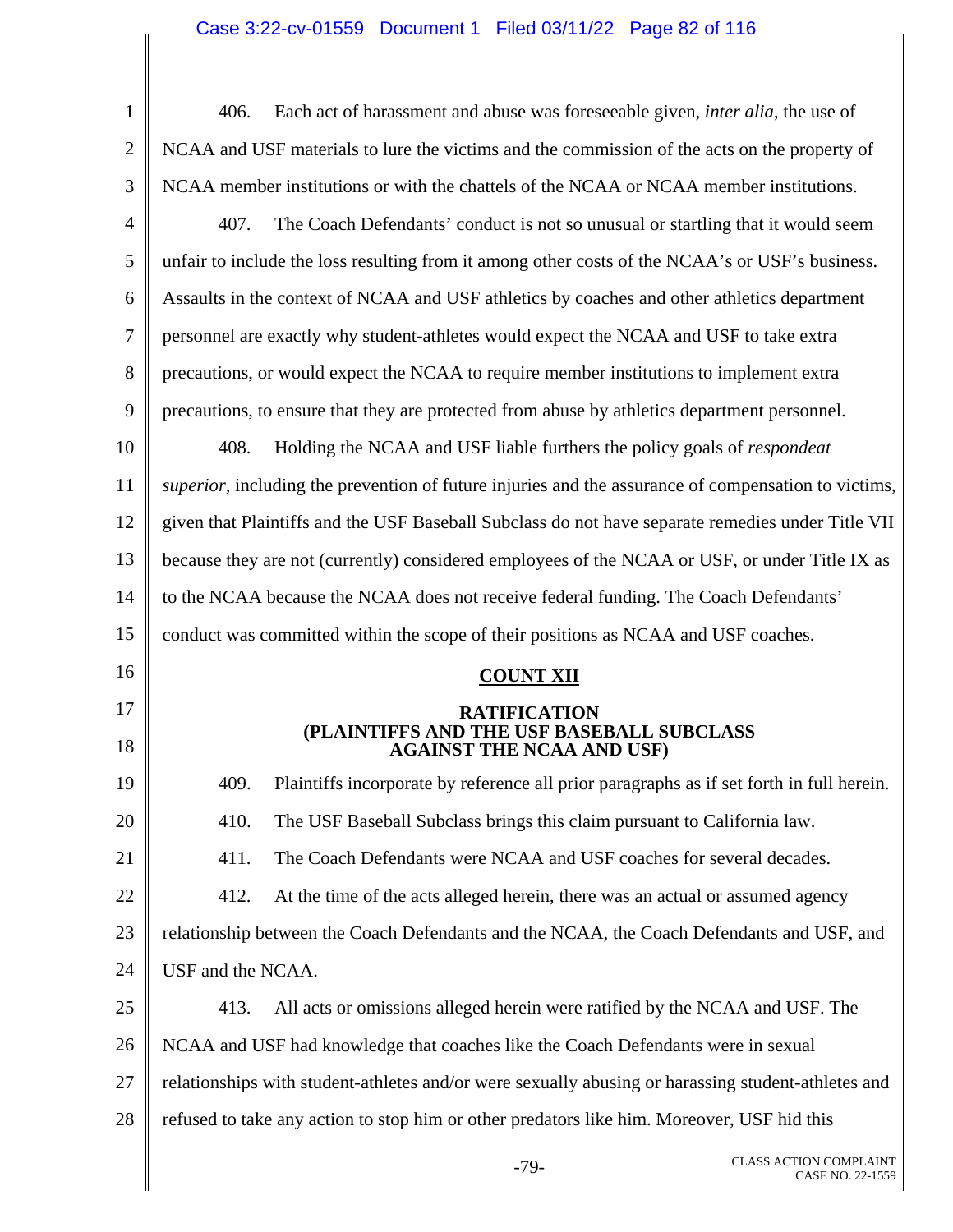# Case 3:22-cv-01559 Document 1 Filed 03/11/22 Page 83 of 116

| $\mathbf{1}$   | information so that the Coach Defendants could continue to work for the NCAA and its member       |
|----------------|---------------------------------------------------------------------------------------------------|
| $\overline{2}$ | institutions.                                                                                     |
| 3              | Despite knowledge of the Coach Defendants' sexual misconduct by the NCAA,<br>414.                 |
| $\overline{4}$ | USF, and/or their agents, no disciplinary action was taken and they were allowed to be alone with |
| 5              | student-athletes while on NCAA and USF business.                                                  |
| 6              | 415.<br>The NCAA and USF are thus responsible for the Coach Defendants' actions.                  |
| 7              | <b>COUNT XIII</b>                                                                                 |
| 8<br>9         | <b>BREACH OF FIDUCIARY DUTY</b><br>(PLAINTIFFS AND THE USF BASEBALL SUBCLASS AGAINST THE NCAA)    |
| 10             | Plaintiffs incorporate by reference all prior paragraphs as if set forth in full herein.<br>416.  |
| 11             | 417.<br>The USF Baseball Subclass brings this claim pursuant to California law.                   |
| 12             | 418.<br>The NCAA owed a fiduciary duty to Plaintiffs and the USF Baseball Subclass that           |
| 13             | arose out of the special relationship founded upon trust and confidence between the NCAA and      |
| 14             | its student-athletes. A fiduciary duty was formed because the NCAA actively promoted itself as    |
| 15             | providing a safe and nurturing environment for its student-athletes, and intended that Plaintiffs |
| 16             | and the USF Baseball Subclass believe this to be true so as to participate in NCAA sports.        |
| 17             | Plaintiffs and the USF Baseball Subclass believed and trusted the NCAA that its<br>419.           |
| 18             | member institutions would employ skilled, trained, competent, and ethical coaches and trainers in |
| 19             | connection with NCAA sports, who would carry out said coaching and training without sexual        |
| 20             | assault, sexual, physical, and psychological abuse, and molestation.                              |
| 21             | 420.<br>Plaintiffs and the USF Baseball Subclass believed and trusted that the NCAA               |
| 22             | would inform Plaintiffs and the public of any allegations and concerns relating to sexual         |
| 23             | harassment, sexual, physical, and psychological abuse, and molestation committed by NCAA          |
| 24             | coaches and trainers.                                                                             |
| 25             | 421.<br>The NCAA owed Plaintiffs the highest duty to protect them and other student-              |
| 26             | athletes from sexual predator coaches and trainers like the Coach Defendants.                     |
| 27             | The NCAA breached its fiduciary duty to Plaintiffs and the USF Baseball Subclass<br>422.          |
| 28             | by failing to protect them from sexual predators such as the Coach Defendants, and failing to     |
|                | <b>CLASS ACTION COMPLAINT</b><br>$-80-$<br>CASE NO. 22-1559                                       |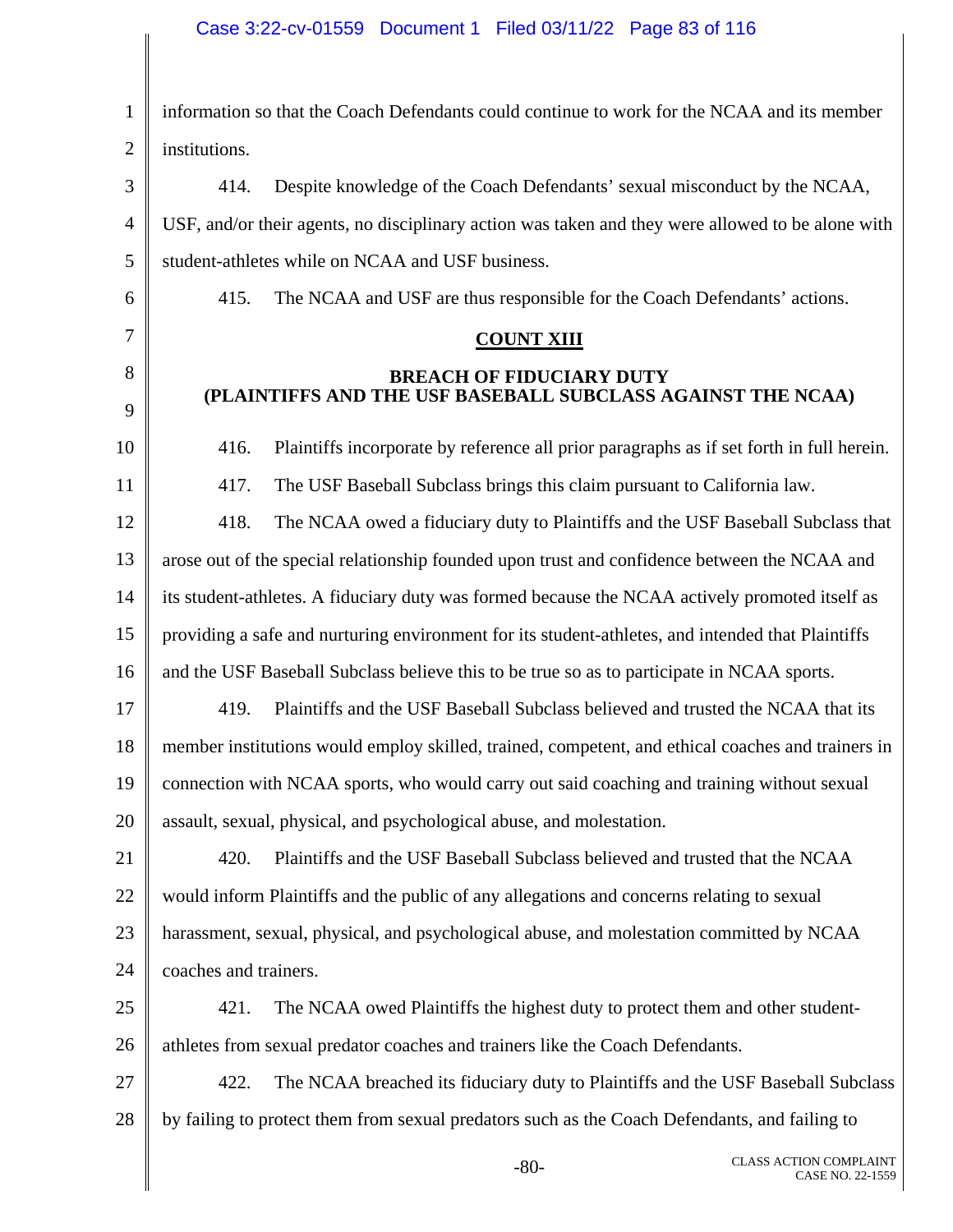# Case 3:22-cv-01559 Document 1 Filed 03/11/22 Page 84 of 116

| $\mathbf{1}$   | warn them regarding the same.                                                                         |
|----------------|-------------------------------------------------------------------------------------------------------|
| $\overline{2}$ | NCAA's breaches of its fiduciary duties were substantial contributing causes of<br>423.               |
| 3              | Plaintiffs' injuries and played a substantial part in bringing about the harm to Plaintiffs and the   |
| $\overline{4}$ | <b>USF Baseball Subclass.</b>                                                                         |
| 5              | 424.<br>As a direct and proximate result of NCAA's breaches of its fiduciary duties,                  |
| 6              | Plaintiffs suffered and continue to suffer from emotional distress, physical manifestations of        |
| $\overline{7}$ | emotional distress, loss of self-esteem, fright, anxiety, grief, humiliation and loss of enjoyment of |
| 8              | life; were prevented and will continue to be prevented from performing their daily activities and     |
| 9              | obtaining the full enjoyment of life; and have sustained financial losses including but not limited   |
| 10             | to the amounts of tuition and costs-of-attendance paid because of loss of scholarship due to          |
| 11             | NCAA's actions and inactions, as well as out-of-pocket costs for therapy, counseling, and             |
| 12             | medication to address the mental anguish and despair caused by NCAA's actions.                        |
| 13             | 425.<br>Because Plaintiffs and the USF Baseball Subclass are at a continuing risk of harm,            |
| 14             | Plaintiffs seek injunctive or equitable relief.                                                       |
| 15             | <b>COUNT XIV</b>                                                                                      |
| 16             | NEGLIGENT MISREPRESENTATIONS AND OMISSIONS                                                            |
| 17             | (PLAINTIFFS AND THE USF BASEBALL SUBCLASS AGAINST NCAA)                                               |
| 18             | Plaintiffs incorporate by reference all prior paragraphs as if set forth in full herein.<br>426.      |
| 19             | 427.<br>The USF Baseball Subclass brings this claim pursuant to California law.                       |
| 20             | 428.<br>The NCAA negligently concealed facts and information which were material to                   |
| 21             | Plaintiffs and the USF Baseball Subclass. As more fully described above, the NCAA knew or             |
| 22             | should have known that its actions or inactions in the area of gender equity, including with          |
| 23             | respect to sexual harassment, sexual, physical, and psychological abuse, and molestation of its       |
| 24             | student-athletes by coaches or trainers, would cause harm to Plaintiffs and the USF Baseball          |
| 25             | Subclass.                                                                                             |
| 26             | The NCAA knew or should have known but negligently concealed the following<br>429.                    |
| 27             | facts:                                                                                                |
| 28             | The power differential between coaches and trainers and student-athletes<br>a.                        |
|                | <b>CLASS ACTION COMPLAINT</b><br>$-81-$<br>CASE NO. 22-1559                                           |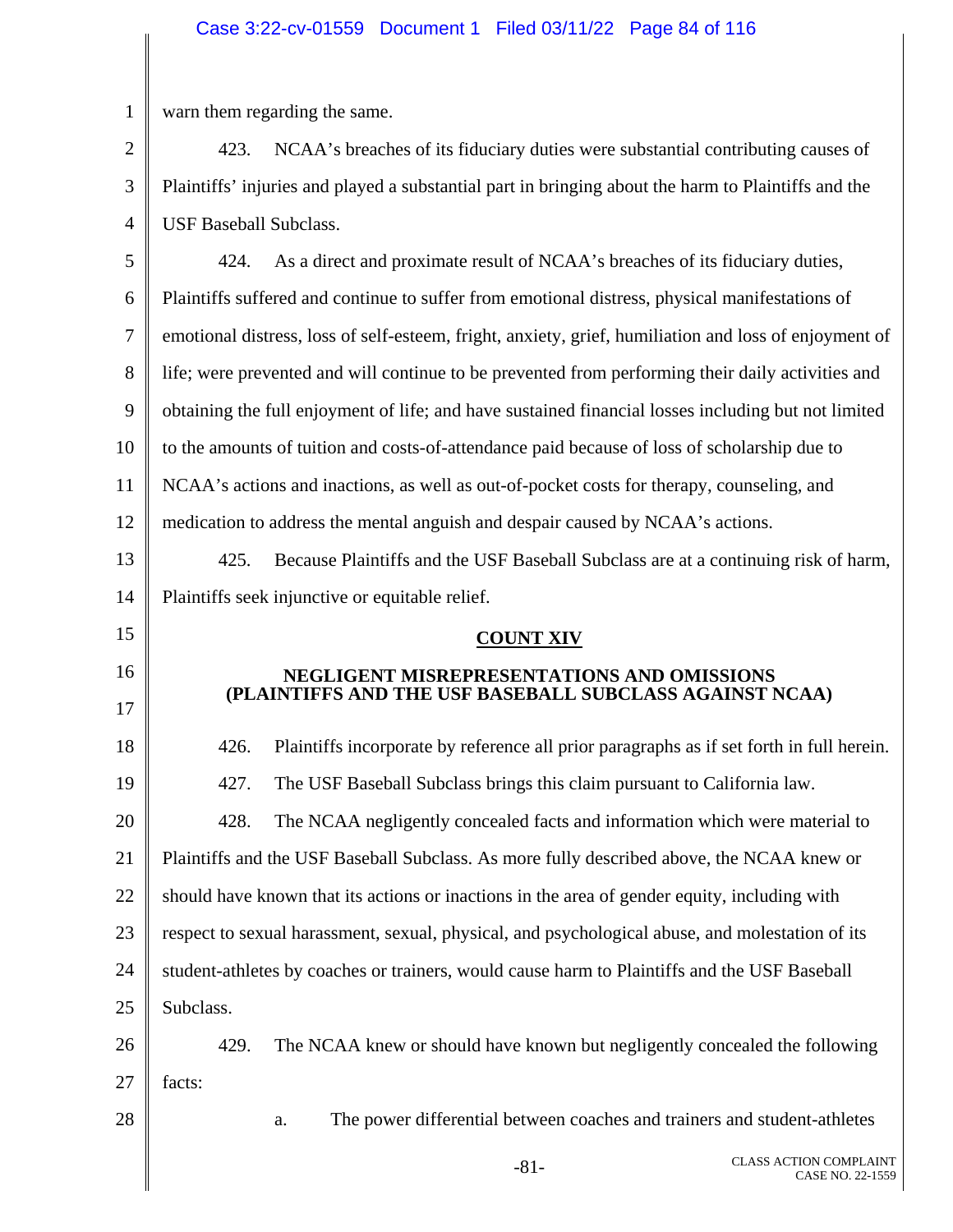1

2

3

4

5

6

7

8

9

10

11

12

exists and/or that certain coaching styles create a disparity of power, which would make student-athletes vulnerable to coaches or trainers who take advantage of the power differential for improper purposes, including sexual harassment, physical, sexual, or psychological abuse, and molestation;

b. College athletics attracts sexual predators who secure jobs as coaches and trainers at NCAA member institutions to have nearly unfettered access to victims, which would make student-athletes vulnerable to such predators; and

c. An extremely high incidence of marriages between coaches or trainers and student-athletes/former student-athletes, which indicates the existence of improper relationships between coaches and trainers and student-athletes, making student-athletes vulnerable to such inappropriate relationships.

13 14 15 16 17 18 430. Through negligent concealment of material facts, the NCAA intended to induce a false belief in its student-athletes that NCAA sports were safe from sexual relationships, abuse or harassment by athletics department personnel, and that NCAA sports were a safe and nurturing environment for student-athletes. It failed to provide Plaintiffs and other student-athletes with a reasonably safe place for NCAA sports activities and interactions with coaches and trainers of NCAA member institutions.

19 20 21 22 23 431. Plaintiffs justifiably relied on the misrepresentations. Plaintiffs and the USF Baseball Subclass were lulled into a false sense of belief that NCAA member institutions employed skilled, trained, competent, and ethical coaches and trainers in connection with NCAA sports, who would carry out said coaching and training without sexual harassment, sexual, physical, and psychological abuse, and molestation.

24 25 26 27 28 432. Plaintiffs could not have discovered the truth through a reasonable inquiry and/or were prevented from doing so, because (1) the NCAA did not require nor encourage member institutions to publicly or privately report sexual abuse or harassment by athletics department personnel and thus fraudulently concealed the true nature and scope of the problem; (2) coaches demand unquestioning loyalty, and the NCAA and member institutions knowingly empowered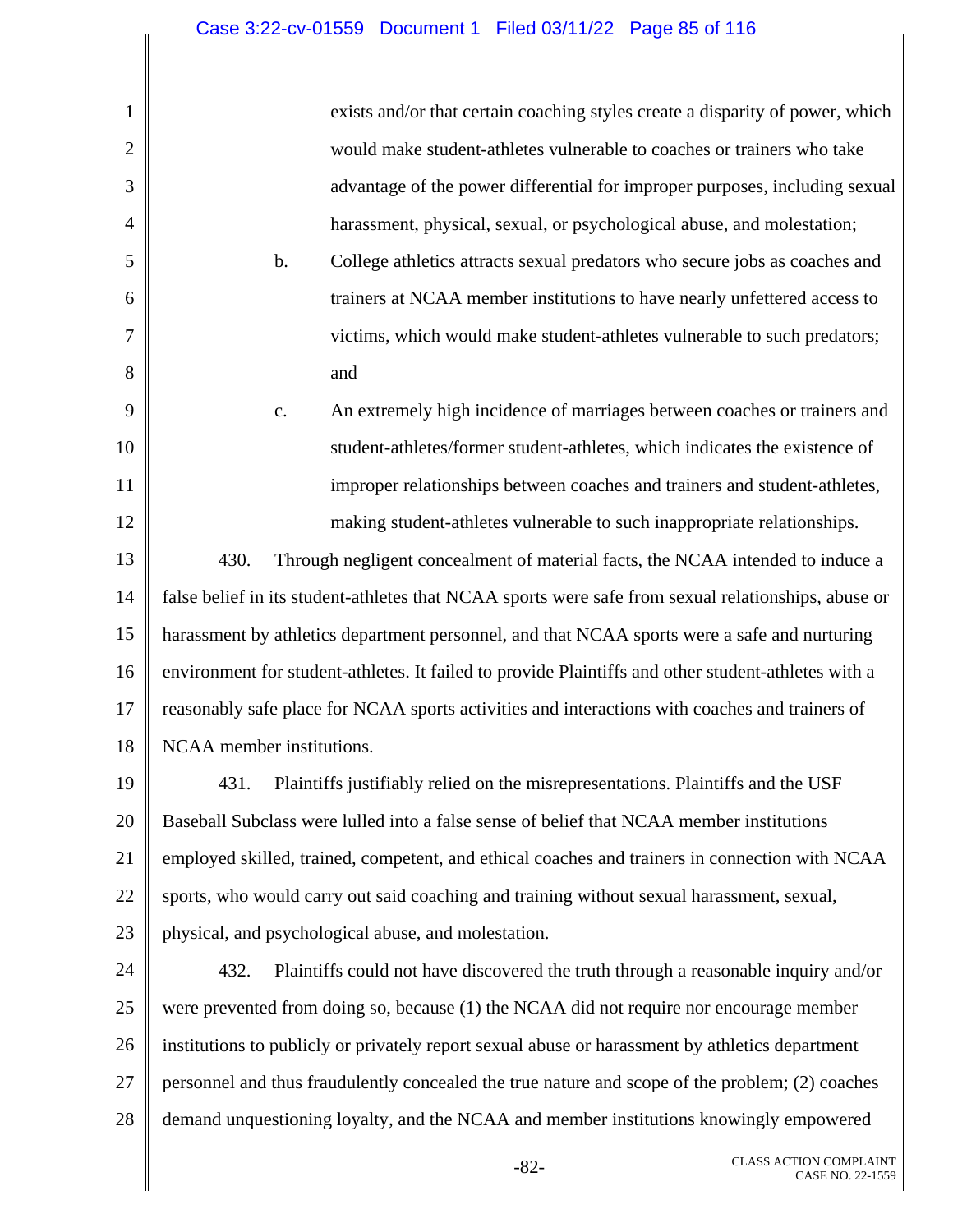# Case 3:22-cv-01559 Document 1 Filed 03/11/22 Page 86 of 116

| $\mathbf{1}$   | the coaches with full discretion over the student-athlete's scholarship and, hence, academic and  |
|----------------|---------------------------------------------------------------------------------------------------|
| $\overline{2}$ | athletic careers.                                                                                 |
| 3              | The concealed information was such that Plaintiffs would have acted differently,<br>433.          |
| 4              | including with respect to their college and coaching choices, had they been aware of all material |
| 5              | facts.                                                                                            |
| 6              | As a proximate cause of NCAA's concealment, Plaintiffs and the USF Baseball<br>434.               |
| 7              | Subclass suffered harm described above.                                                           |
| 8              | 435.<br>Because Plaintiffs and members of the USF Baseball Subclass are at a continuing           |
| 9              | risk of harm, Plaintiffs seek injunctive or equitable relief.                                     |
| 10             | <b>COUNT XV</b>                                                                                   |
| 11             | <b>BREACH OF CONTRACT</b>                                                                         |
| 12             | (PLAINTIFFS AND THE USF BASEBALL SUBCLASS AGAINST NCAA)                                           |
| 13             | 436.<br>Plaintiffs incorporate by reference all prior paragraphs as if set forth in full herein.  |
| 14             | 437.<br>The USF Baseball Subclass brings this claim pursuant to California law.                   |
| 15             | 438.<br>Each Plaintiff and class member entered into a contract with the NCAA. The                |
| 16             | NCAA required that each student-athlete, prior to participation as an NCAA athlete, affirm in     |
| 17             | writing that they read the NCAA regulations and the respective NCAA Division Manual, each of      |
| 18             | which expressly encompasses the NCAA Constitution, Operating Bylaws, and Administrative           |
| 19             | Bylaws (collectively "Manual"). The contract for Division I is called a Form 19-1a, and the most  |
| 20             | recent version is attached as Exhibit A. Based upon information and belief, the NCAA and USF      |
| 21             | have Plaintiffs' contracts.                                                                       |
| 22             | The NCAA required that each student-athlete affirm in writing to having "read the<br>439.         |
| 23             | Summary of NCAA Regulations, or another outline or summary of NCAA legislation provided           |
| 24             | by your director of athletics (or his or her designee) or read the bylaws of the NCAA Division I  |
| 25             | Manual that address your eligibility. You are responsible for knowing and understanding the       |
| 26             | application of all NCAA Division I bylaws related to your eligibility."                           |
| 27             | 440.<br>For its part, in the Manual, the NCAA promised the following for the student-             |
| 28             | athletes' benefit:                                                                                |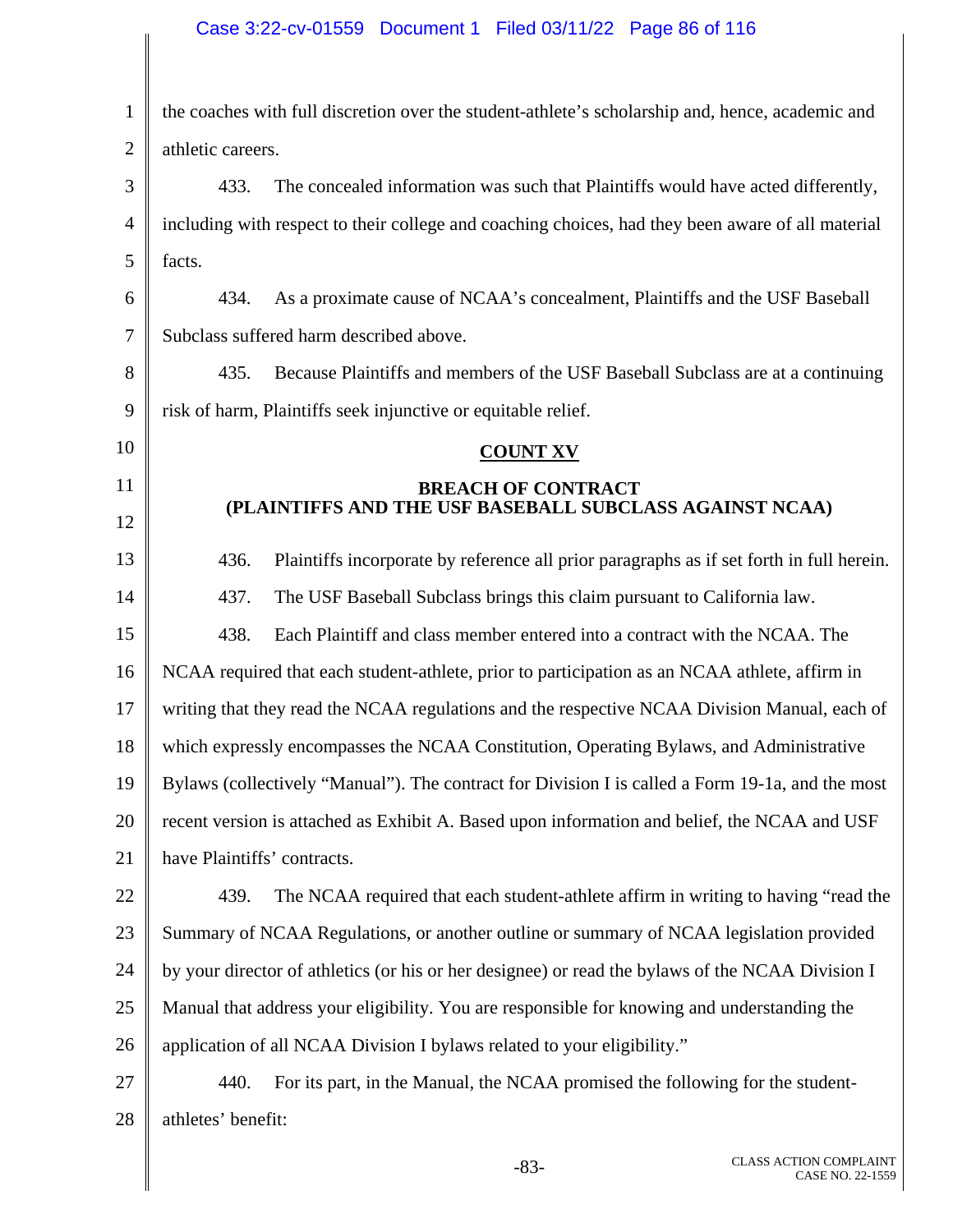| $\mathbf{1}$   | a.            | "To initiate, stimulate and improve intercollegiate athletics programs for                      |
|----------------|---------------|-------------------------------------------------------------------------------------------------|
| $\overline{2}$ |               | student athletes " NCAA Const., Art.1, § 1.2(a);                                                |
| 3              | $\mathbf b$ . | "To uphold the principal of institutional control of, and responsibility for,                   |
| $\overline{4}$ |               | all intercollegiate sports in conformity with the constitution and bylaws of                    |
| 5              |               | this association," NCAA Const., Art.1, $\S$ 1.2(b);                                             |
| 6              | c.            | "To legislate, through bylaws or by resolutions of a Convention, upon any                       |
| 7              |               | subject of general concern to the members related to the administration of                      |
| 8              |               | intercollegiate athletics " NCAA Const., Art.1, § 1.2(h);                                       |
| 9              | d.            | To conduct intercollegiate athletics programs "in a manner designed to                          |
| 10             |               | protect and enhance the physical and educational wellbeing of student-                          |
| 11             |               | athletes," NCAA Const., Art. 2, § 2.2 (Revised: 11/21/05);                                      |
| 12             | e.            | To require "each member institution to protect the health of, and provide a                     |
| 13             |               | safe environment for, each of its participating student-athletes," NCAA                         |
| 14             |               | Const., Art. 2, § 2.2.3 (Adopted: 1/10/95);                                                     |
| 15             | f.            | To require "each member institution to establish and maintain an                                |
| 16             |               | environment that fosters a positive relationship between the student-athlete                    |
| 17             |               | and coach," NCAA Const., Art. 2, § 2.2.4 (Adopted: 1/10/95);                                    |
| 18             | g.            | To require that "each member institution to establish and maintain an                           |
| 19             |               | environment in which a student-athlete's activities are conducted as an                         |
| 20             |               | integral part of the student-athlete's educational experience," NCAA                            |
| 21             |               | Const., Art. 2, § 2.2 (Adopted: 1/10/95); and                                                   |
| 22             | h.            | To "assist the institution in its efforts to achieve full compliance with all                   |
| 23             |               | rules and regulations and shall afford the institution, its staff and student-                  |
| 24             |               | athletes fair procedures in the consideration of an identified or alleged                       |
| 25             |               | failure in compliance," NCAA Const., Art. 2, § 2.8.2.                                           |
| 26             | 441.          | For consideration in return for the NCAA's undertakings, each student-athlete                   |
| 27             |               | agrees to abide by the Manual and any other NCAA rules, participates in an NCAA sport which     |
| 28             |               | provides a benefit to the NCAA and its member institutions, and agrees to waive certain rights, |
|                |               |                                                                                                 |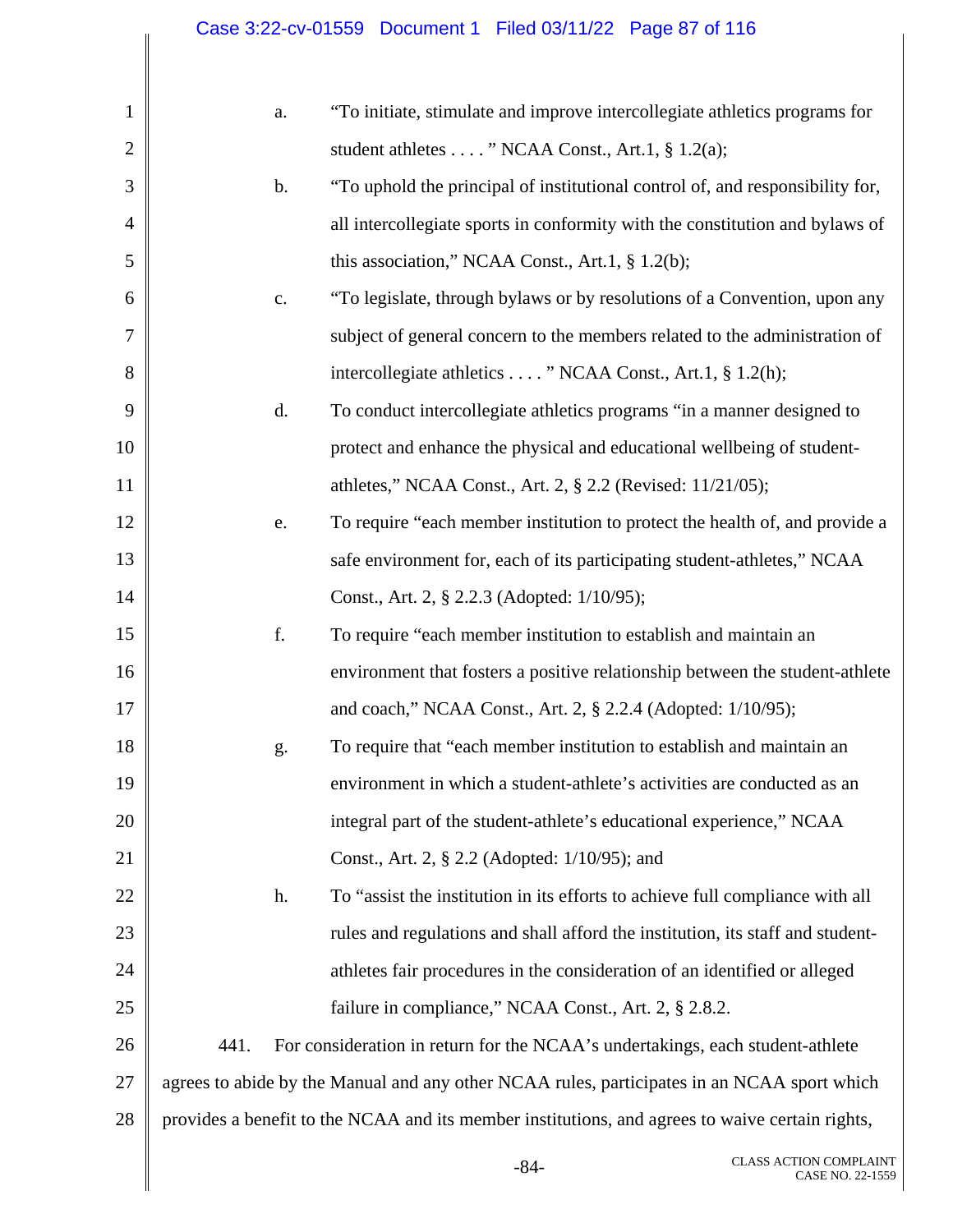# Case 3:22-cv-01559 Document 1 Filed 03/11/22 Page 88 of 116

| $\mathbf{1}$   |                                  |                | including the right to profit from participation.                                 |
|----------------|----------------------------------|----------------|-----------------------------------------------------------------------------------|
| $\overline{2}$ | 442.                             |                | The Manual thus constitutes a contract between the NCAA and Plaintiffs and the    |
| 3              | Class members.                   |                |                                                                                   |
| $\overline{4}$ | 443.                             |                | Plaintiffs have fulfilled their obligations under the contract by providing their |
| 5              |                                  |                | services as student-athletes in the NCAA.                                         |
| 6              | 444.                             |                | The NCAA has breached its contractual obligations to Plaintiffs and the USF       |
| $\tau$         | Baseball Subclass by failing to: |                |                                                                                   |
| 8              |                                  | a.             | prohibit sexual harassment and/or sexual abuse of student-athletes by             |
| 9              |                                  |                | athletics department personnel;                                                   |
| 10             |                                  | $\mathbf b$ .  | prohibit any romantic or sexual relationships between athletics department        |
| 11             |                                  |                | personnel and student-athletes;                                                   |
| 12             |                                  | $\mathbf{c}$ . | prohibit grooming and other sexually-exploitative behavior by athletics           |
| 13             |                                  |                | department personnel of student-athletes;                                         |
| 14             |                                  | d.             | require NCAA member institutions to immediately report any allegations            |
| 15             |                                  |                | of sexual relationships, harassment, or abuse of a student-athlete by             |
| 16             |                                  |                | athletics department personnel;                                                   |
| 17             |                                  | e.             | maintain about sexual relationships, harassment, or abuse of a student-           |
| 18             |                                  |                | athlete by athletics department personnel all reports in a centralized            |
| 19             |                                  |                | repository so that all complaints can be tracked by the NCAA and its              |
| 20             |                                  |                | member institutions;                                                              |
| 21             |                                  | f.             | require that all reports of sexual relationships, harassment, or abuse of a       |
| 22             |                                  |                | student-athlete by athletics department personnel be independently                |
| 23             |                                  |                | investigated;                                                                     |
| 24             |                                  | g.             | implement public sanctions on member institutions and athletics                   |
| 25             |                                  |                | department personnel where allegations of sexual relationships,                   |
| 26             |                                  |                | harassment, or abuse of a student-athlete by athletics department personnel       |
| 27             |                                  |                | are substantiated;                                                                |
| 28             |                                  | h.             | ban athletics department personnel from working or volunteering for any           |
|                |                                  |                |                                                                                   |

 $\parallel$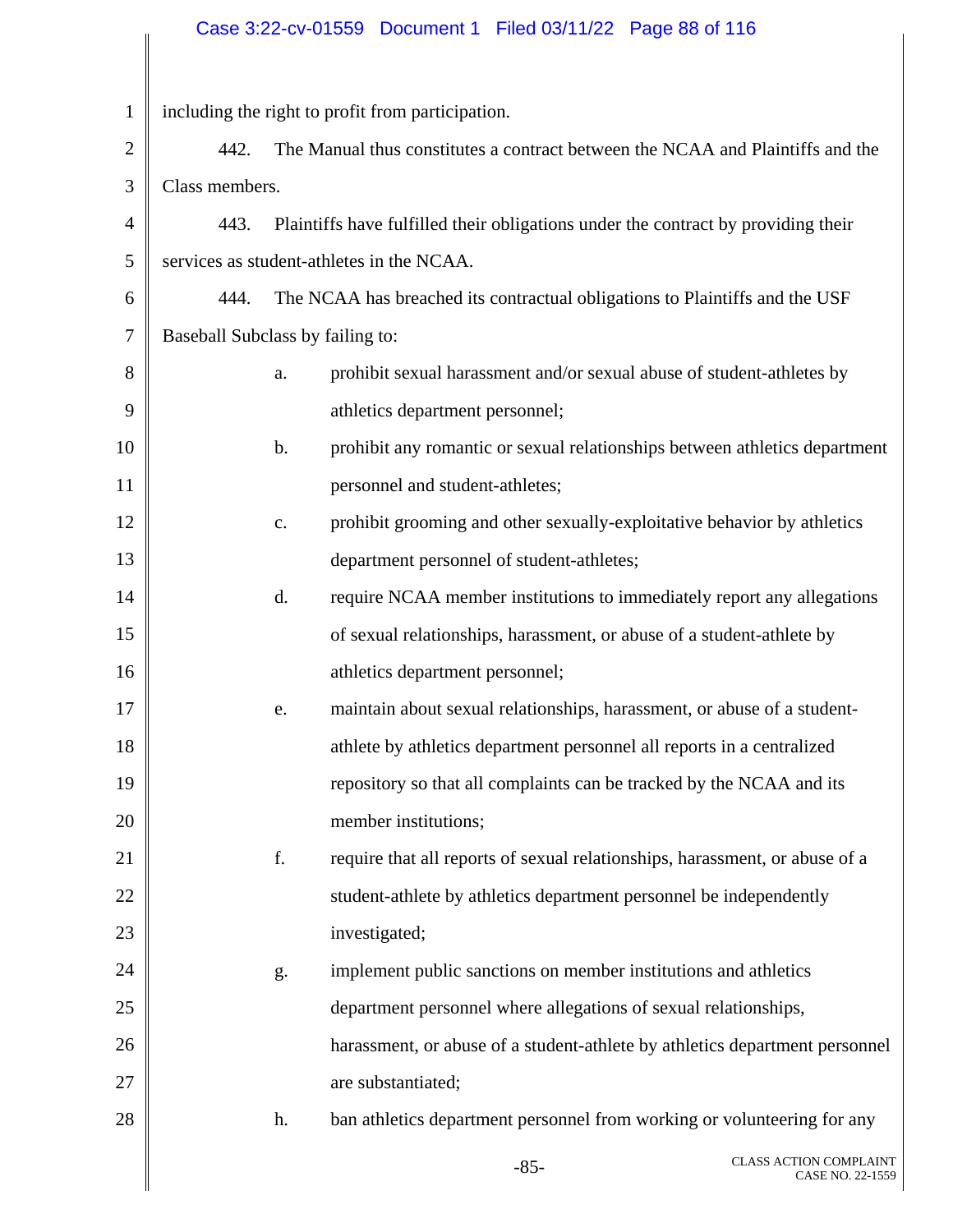# Case 3:22-cv-01559 Document 1 Filed 03/11/22 Page 89 of 116

| 1              |      | member institution where allegations of sexual relationships, harassment,                         |
|----------------|------|---------------------------------------------------------------------------------------------------|
| $\overline{2}$ |      | or abuse of a student-athlete by such athletics department personnel are                          |
| 3              |      | substantiated;                                                                                    |
|                |      |                                                                                                   |
| 4              |      | i.<br>mandate training of athletics department personnel regarding grooming,                      |
| 5              |      | sexual relationships with student-athletes, sexual abuse and harassment, the                      |
| 6              |      | prohibition thereof, and reporting obligations;                                                   |
| 7              |      | j.<br>mandate training of athletics department personnel and student-athletes to                  |
| 8              |      | recognize the signs of grooming and sexual abuse and harassment by                                |
| 9              |      | athletics department personnel, and to provide confidential avenues to                            |
| 10             |      | report the abuse;                                                                                 |
| 11             |      | k.<br>protect Plaintiffs and members of the USF Baseball Subclass from such                       |
| 12             |      | abuse and other foreseeable risks; and                                                            |
| 13             |      | $\mathbf{l}$ .<br>provide a safe environment for NCAA student-athletes free from sexual           |
| 14             |      | abuse and/or sexual harassment.                                                                   |
| 15             | 445. | As a direct result of those breaches, Plaintiffs and the USF Baseball Subclass have               |
| 16             |      | suffered harm as described above, including but not limited to the amounts of tuition and costs-  |
| 17             |      | of-attendance paid because of loss of scholarship due to NCAA's actions and inactions, as well as |
| 18             |      | out-of-pocket costs for therapy, counseling, and medication to address the mental anguish and     |
| 19             |      | despair caused by NCAA's actions.                                                                 |
| 20             | 446. | Because Plaintiffs and the USF Baseball Subclass are at a continuing risk of harm,                |
| 21             |      | Plaintiffs seek injunctive or equitable relief.                                                   |
| 22             |      | <b>COUNT XVI</b>                                                                                  |
| 23             |      | <b>BREACH OF IMPLIED CONTRACT</b>                                                                 |
| 24             |      | (PLAINTIFFS AND THE USF SUBCLASS AGAINST NCAA)                                                    |
| 25             | 447. | Plaintiffs incorporate by reference all prior paragraphs as if set forth in full herein.          |
| 26             | 448. | The USF Baseball Subclass brings this claim pursuant to California law.                           |
| 27             | 449. | To the extent an express contract does not exist, the facts and circumstances set                 |
| 28             |      | forth above establish an implied contract wherein student-athletes, in return for participation,  |
|                |      | CLASS ACTION COMPLAINT<br>$-86-$<br>CASE NO. 22-1559                                              |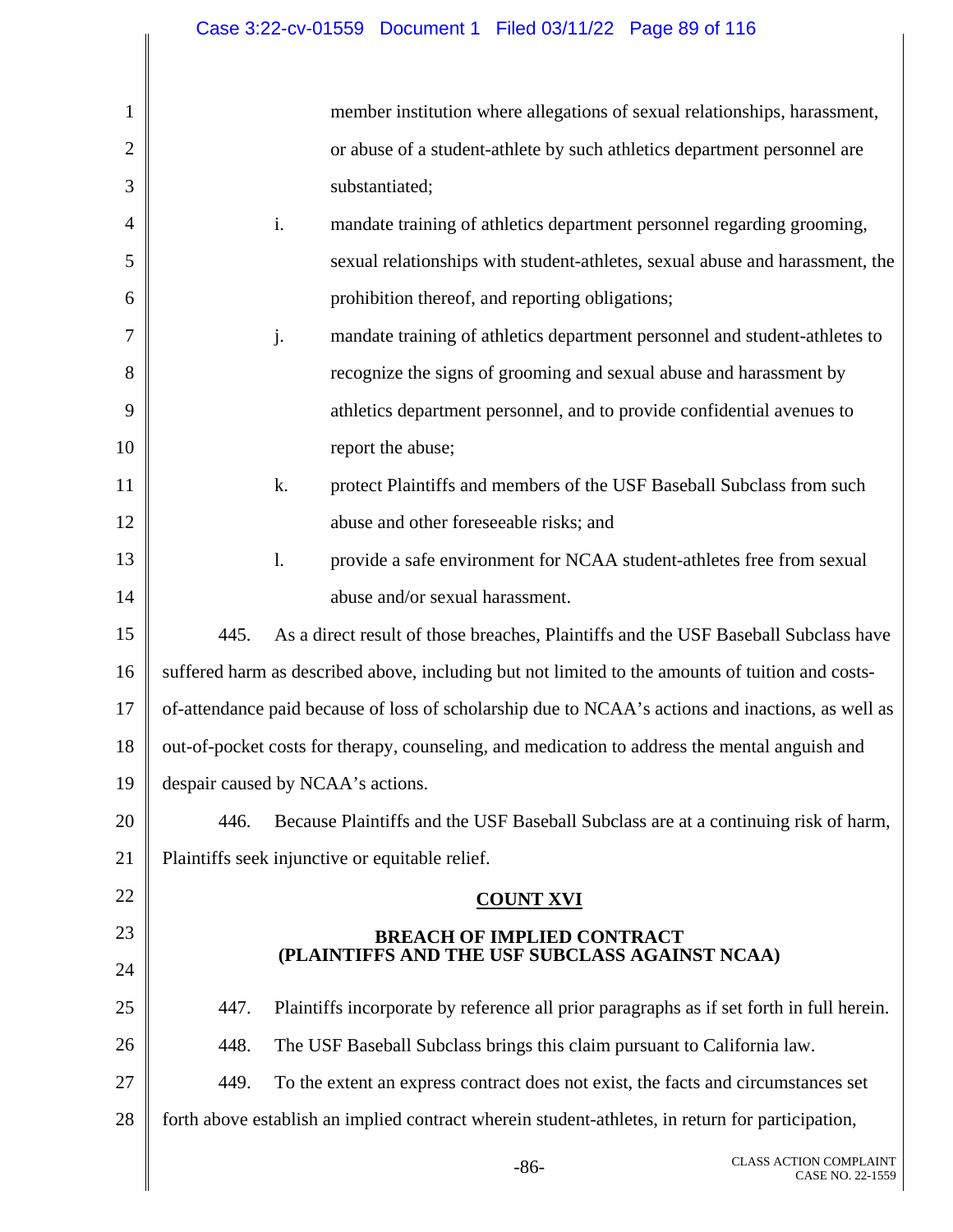# Case 3:22-cv-01559 Document 1 Filed 03/11/22 Page 90 of 116

| $\mathbf{1}$   | agreed to be bound by NCAA rules and expected the NCAA to provide appropriate rules and |               |                                                                               |  |
|----------------|-----------------------------------------------------------------------------------------|---------------|-------------------------------------------------------------------------------|--|
| $\overline{2}$ |                                                                                         |               | regulations so as to protect their health and safety to the extent possible.  |  |
| 3              | 450.                                                                                    |               | The NCAA has breached its contractual obligations to Plaintiffs and the USF   |  |
| $\overline{4}$ | Baseball Subclass by failing to:                                                        |               |                                                                               |  |
| 5              |                                                                                         | a.            | prohibit sexual harassment and/or sexual abuse of student-athletes by         |  |
| 6              |                                                                                         |               | athletics department personnel;                                               |  |
| 7              |                                                                                         | b.            | prohibit any romantic or sexual relationships between athletics department    |  |
| 8              |                                                                                         |               | personnel and student-athletes;                                               |  |
| 9              |                                                                                         | $\mathbf{c}.$ | prohibit grooming and other sexually-exploitative behavior by athletics       |  |
| 10             |                                                                                         |               | department personnel of student-athletes;                                     |  |
| 11             |                                                                                         | d.            | require NCAA member institutions to immediately report any allegations        |  |
| 12             |                                                                                         |               | of sexual relationships, harassment, or abuse of a student-athlete by         |  |
| 13             |                                                                                         |               | athletics department personnel;                                               |  |
| 14             |                                                                                         | e.            | maintain all reports complaints about sexual relationships, harassment, or    |  |
| 15             |                                                                                         |               | abuse of a student-athlete by athletics department personnel in a centralized |  |
| 16             |                                                                                         |               | repository so that all can be tracked by the NCAA and its member              |  |
| 17             |                                                                                         |               | institutions;                                                                 |  |
| 18             |                                                                                         | f.            | require that all reports of sexual relationships, harassment, or abuse of a   |  |
| 19             |                                                                                         |               | student-athlete by athletics department personnel be independently            |  |
| 20             |                                                                                         |               | investigated;                                                                 |  |
| 21             |                                                                                         | g.            | implement public sanctions on member institutions and athletics               |  |
| 22             |                                                                                         |               | department personnel where allegations of sexual relationships,               |  |
| 23             |                                                                                         |               | harassment, or abuse of a student-athlete by athletics department personnel   |  |
| 24             |                                                                                         |               | are substantiated;                                                            |  |
| 25             |                                                                                         | h.            | ban athletics department personnel from working or volunteering for any       |  |
| 26             |                                                                                         |               | member institution where allegations of sexual relationships, harassment,     |  |
| 27             |                                                                                         |               | or abuse of a student-athlete by such athletics department personnel are      |  |
| 28             |                                                                                         |               | substantiated;                                                                |  |
|                |                                                                                         |               |                                                                               |  |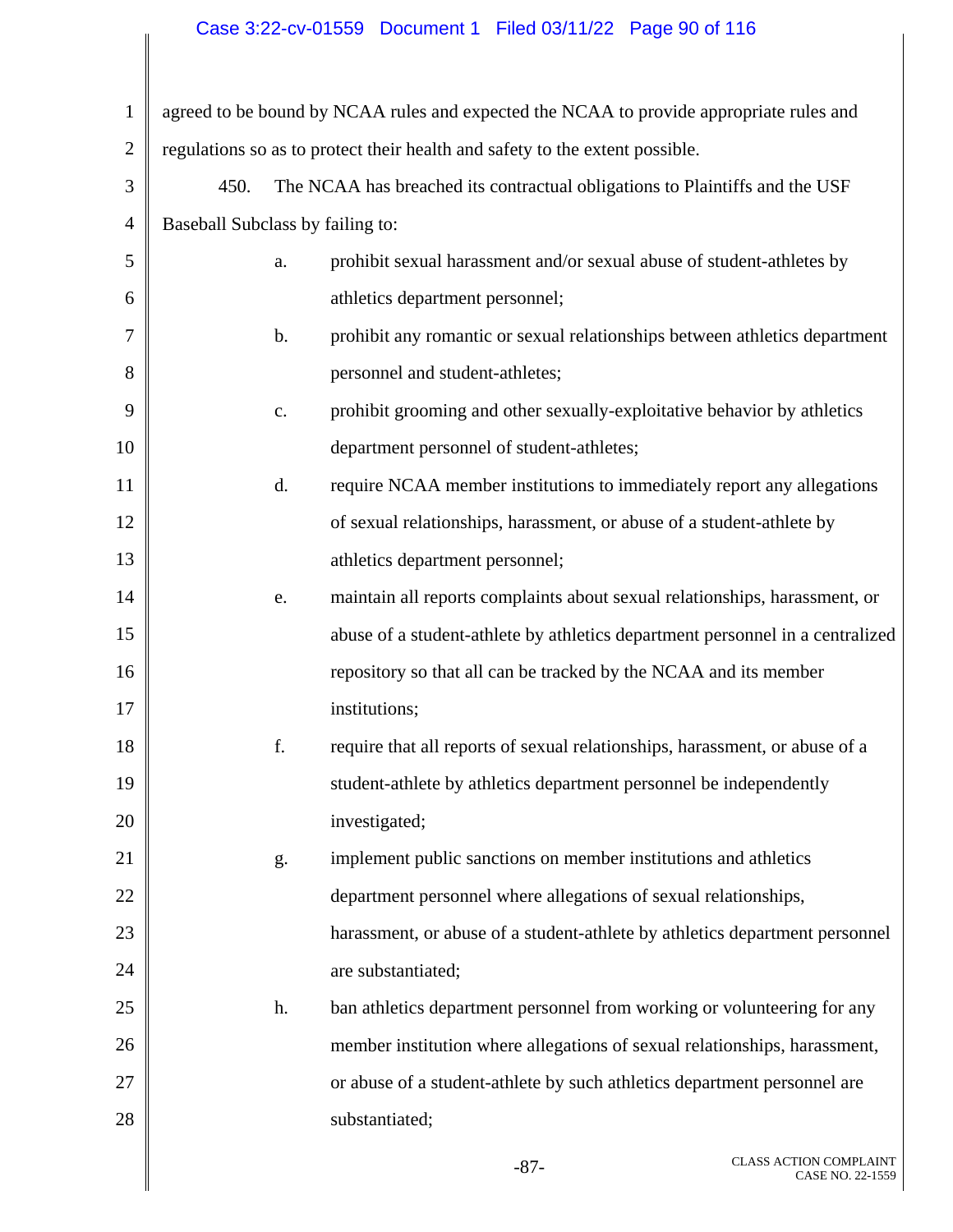# Case 3:22-cv-01559 Document 1 Filed 03/11/22 Page 91 of 116

| 1              |      | i.             |                                                 |                   | mandate training of athletics department personnel regarding grooming,                            |
|----------------|------|----------------|-------------------------------------------------|-------------------|---------------------------------------------------------------------------------------------------|
| $\overline{2}$ |      |                |                                                 |                   | sexual relationships with student-athletes, sexual abuse and harassment, the                      |
| 3              |      |                | prohibition thereof, and reporting obligations; |                   |                                                                                                   |
| $\overline{4}$ |      | j.             |                                                 |                   | mandate training of athletics department personnel and student-athletes to                        |
| 5              |      |                |                                                 |                   | recognize the signs of grooming and sexual abuse and harassment by                                |
| 6              |      |                |                                                 |                   | athletics department personnel, and to provide confidential avenues to                            |
| $\overline{7}$ |      |                | report the abuse;                               |                   |                                                                                                   |
| 8              |      | k.             |                                                 |                   | protect Plaintiffs and members of the USF Baseball Subclass from such                             |
| 9              |      |                | abuse and other foreseeable risks; and          |                   |                                                                                                   |
| 10             |      | $\mathbf{l}$ . |                                                 |                   | provide a safe environment for NCAA student-athletes free from sexual                             |
| 11             |      |                | abuse and/or sexual harassment.                 |                   |                                                                                                   |
| 12             | 451. |                |                                                 |                   | As a direct result of those breaches, Plaintiffs and the USF Baseball Subclass have               |
| 13             |      |                |                                                 |                   | suffered harm described above, including but not limited to the amounts of tuition and costs-of-  |
| 14             |      |                |                                                 |                   | attendance paid because of loss of scholarship due to NCAA's actions and inactions, as well as    |
| 15             |      |                |                                                 |                   | out-of-pocket costs for therapy, counseling, and medication to address the mental anguish and     |
| 16             |      |                | despair caused by NCAA's actions.               |                   |                                                                                                   |
| 17             | 452. |                |                                                 |                   | Because Plaintiffs and the USF Baseball Subclass re at a continuing risk of harm,                 |
| 18             |      |                | Plaintiffs seek injunctive or equitable relief. |                   |                                                                                                   |
| 19             |      |                |                                                 | <b>COUNT XVII</b> |                                                                                                   |
| 20             |      |                |                                                 |                   | <b>BREACH OF CONTRACT AS THIRD-PARTY BENEFICIARIES</b>                                            |
| 21             |      |                |                                                 |                   | (PLAINTIFFS AND THE USF SUBCLASS AGAINST THE NCAA)                                                |
| 22             | 453. |                |                                                 |                   | Plaintiffs incorporate by reference all prior paragraphs as if set forth in full herein.          |
| 23             | 454. |                |                                                 |                   | The USF Baseball Subclass brings this claim pursuant to California law.                           |
| 24             | 455. |                |                                                 |                   | To the extent the Court finds no contract exists, either express or implied, between              |
| 25             |      |                |                                                 |                   | Plaintiffs and the USF Baseball Subclass and the NCAA, then the NCAA and its member               |
| 26             |      |                |                                                 |                   | institutions were parties to a contract. As an express condition of their membership in the NCAA, |
| 27             |      |                |                                                 |                   | each institution must agree to abide by the respective NCAA Division Manual, each of which        |
| 28             |      |                |                                                 |                   | expressly encompasses the NCAA Constitution, Operating Bylaws, and Administrative Bylaws          |
|                |      |                |                                                 | $-88-$            | <b>CLASS ACTION COMPLAINT</b><br>CASE NO. 22-1559                                                 |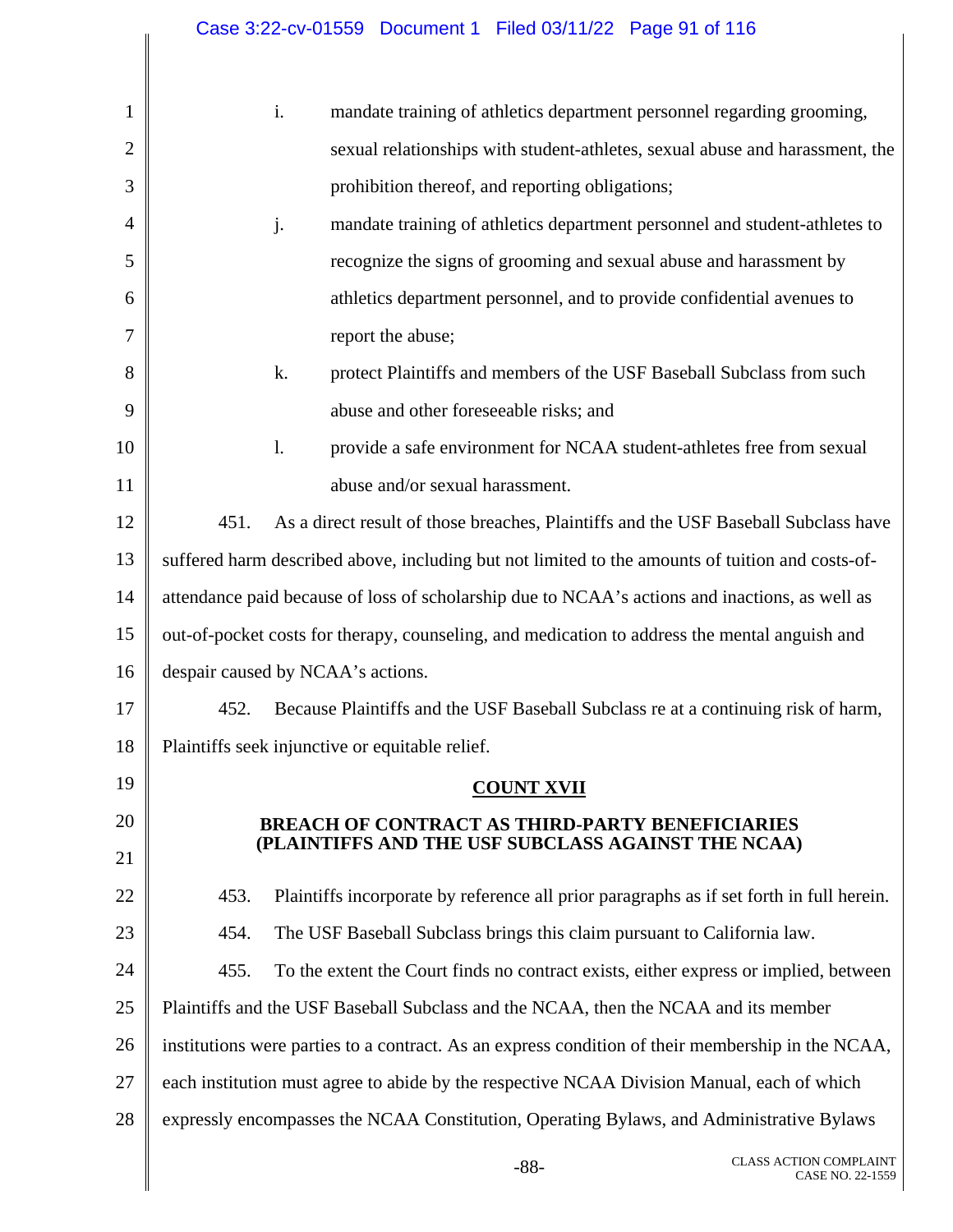# Case 3:22-cv-01559 Document 1 Filed 03/11/22 Page 92 of 116

|                               | (collectively "Manual"). The Manual thus constitutes a contract between the NCAA and its  |
|-------------------------------|-------------------------------------------------------------------------------------------|
| member institutions.          |                                                                                           |
| 456.                          | Plaintiffs and the USF Baseball Subclass are third-party beneficiaries of the             |
|                               | contract between the NCAA and its members because the parties to the contract intended to |
| benefit the student-athletes. |                                                                                           |
| 457.                          | In the Manual, the NCAA promises the following for the student-athlete's benefit:         |
| a.                            | "to initiate, stimulate and improve intercollegiate athletics programs for                |
|                               | student athletes ," NCAA Const., Art.1, § 1.2(a);                                         |
| $\mathbf b$ .                 | "to uphold the principal of institutional control of, and responsibility for,             |
|                               | all intercollegiate sports in conformity with the constitution and bylaws of              |
|                               | this association," NCAA Const., Art.1, $\S$ 1.2(b);                                       |
| $\mathbf{c}.$                 | to conduct intercollegiate athletics programs "in a manner designed to                    |
|                               | protect and enhance the physical and educational wellbeing of student-                    |
|                               | athletes," NCAA Const., Art. 2, § 2.2 (Revised: 11/21/05);                                |
| d.                            | to require "each member institution to protect the health of, and provide a               |
|                               | safe environment for, each of its participating student-athletes," NCAA                   |
|                               | Const., Art. 2, § 2.2.3 (Adopted: 1/10/95);                                               |
| e.                            | to require "each member institution to establish and maintain an                          |
|                               | environment that fosters a positive relationship between the student-athlete              |
|                               | and coach," NCAA Const., Art. 2, § 2.2.4 (Adopted: 1/10/95);                              |
| f.                            | to require that "each member institution to establish and maintain an                     |
|                               | environment in which a student-athlete's activities are conducted as an                   |
|                               | integral part of the student-athlete's educational experience," NCAA                      |
|                               | Const., Art. 2, § 2.2 (Adopted: 1/10/95);                                                 |
| g.                            | to "assist the institution in its efforts to achieve full compliance with all             |
|                               | rules and regulations and shall afford the institution, its staff and student-            |
|                               | athletes fair procedures in the consideration of an identified or alleged                 |
|                               | failure in compliance," NCAA Const., Art. 2, § 2.8.2.                                     |
|                               |                                                                                           |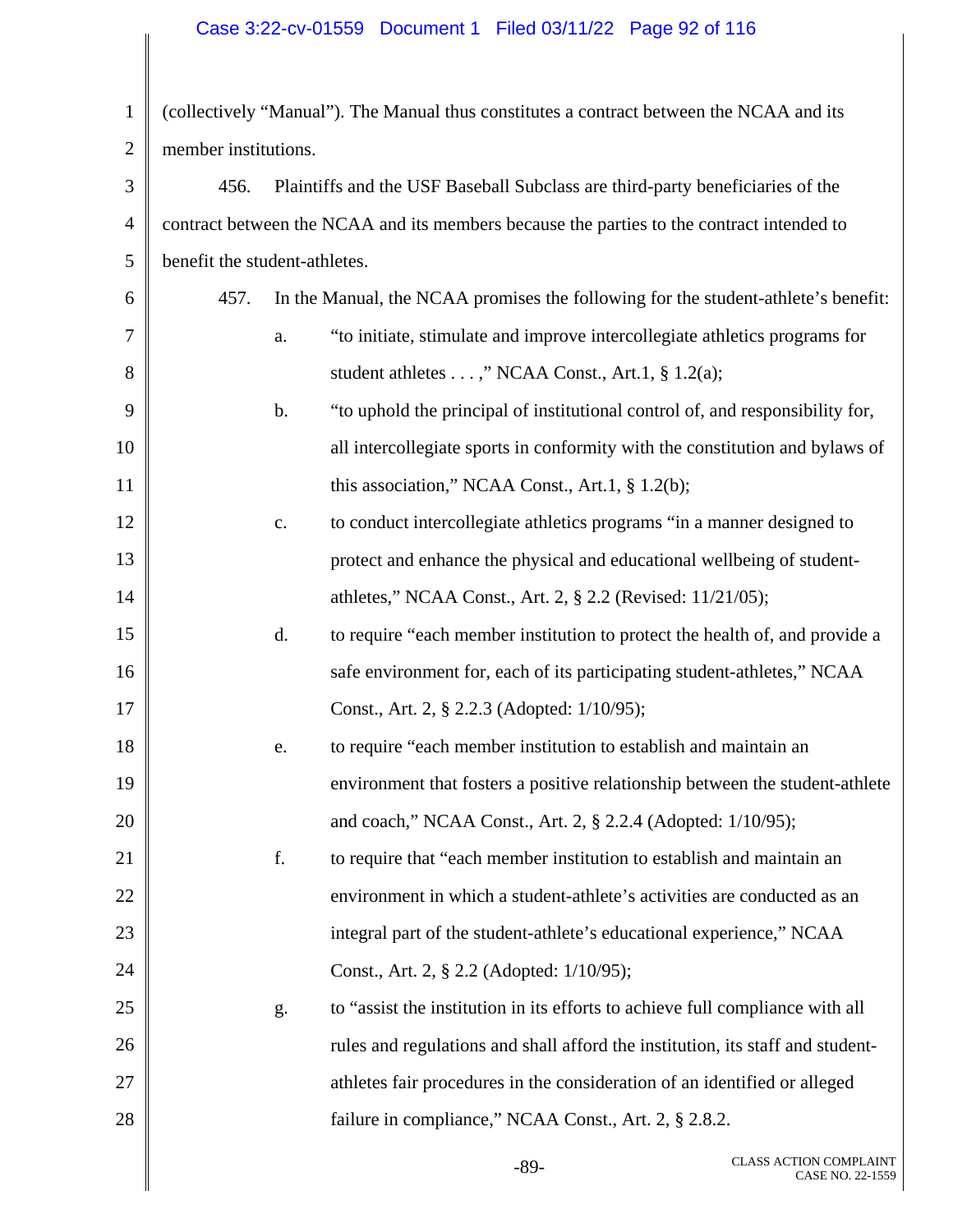| $\mathbf{1}$   | 458.                             |               | The NCAA has breached its contractual obligations to Plaintiffs and the USF   |
|----------------|----------------------------------|---------------|-------------------------------------------------------------------------------|
| $\overline{2}$ | Baseball Subclass by failing to: |               |                                                                               |
| 3              |                                  | a.            | prohibit sexual harassment and/or sexual abuse of student-athletes by         |
| 4              |                                  |               | athletics department personnel;                                               |
| 5              |                                  | $\mathbf b$ . | prohibit any romantic or sexual relationships between athletics department    |
| 6              |                                  |               | personnel and student-athletes;                                               |
| 7              |                                  | c.            | prohibit grooming and other sexually-exploitative behavior by athletics       |
| 8              |                                  |               | department personnel of student-athletes;                                     |
| 9              |                                  | d.            | require NCAA member institutions to immediately report any allegations        |
| 10             |                                  |               | of sexual relationships, harassment, or abuse of a student-athlete by         |
| 11             |                                  |               | athletics department personnel;                                               |
| 12             |                                  | e.            | maintain all reports about sexual relationships, harassment, or abuse of a    |
| 13             |                                  |               | student-athlete by athletics department personnel in a centralized repository |
| 14             |                                  |               | so that all complaints can be tracked by the NCAA and its member              |
| 15             |                                  |               | institutions;                                                                 |
| 16             |                                  | f.            | require that all reports of sexual relationships, harassment, or abuse of a   |
| 17             |                                  |               | student-athlete by athletics department personnel be independently            |
| 18             |                                  |               | investigated;                                                                 |
| 19             |                                  | g.            | implement public sanctions on member institutions and athletics               |
| 20             |                                  |               | department personnel where allegations of sexual relationships,               |
| 21             |                                  |               | harassment, or abuse of a student-athlete by athletics department personnel   |
| 22             |                                  |               | are substantiated;                                                            |
| 23             |                                  | h.            | ban athletics department personnel from working or volunteering for any       |
| 24             |                                  |               | member institution where allegations of sexual relationships, harassment,     |
| 25             |                                  |               | or abuse of a student-athlete by such athletics department personnel are      |
| 26             |                                  |               | substantiated;                                                                |
| 27             |                                  | i.            | mandate training of athletics department personnel regarding grooming,        |
| 28             |                                  |               | sexual relationships with student-athletes, sexual abuse and harassment, the  |
|                |                                  |               | CLASS ACTION COMPLAINT<br>$-90-$<br>CASE NO. 22-1559                          |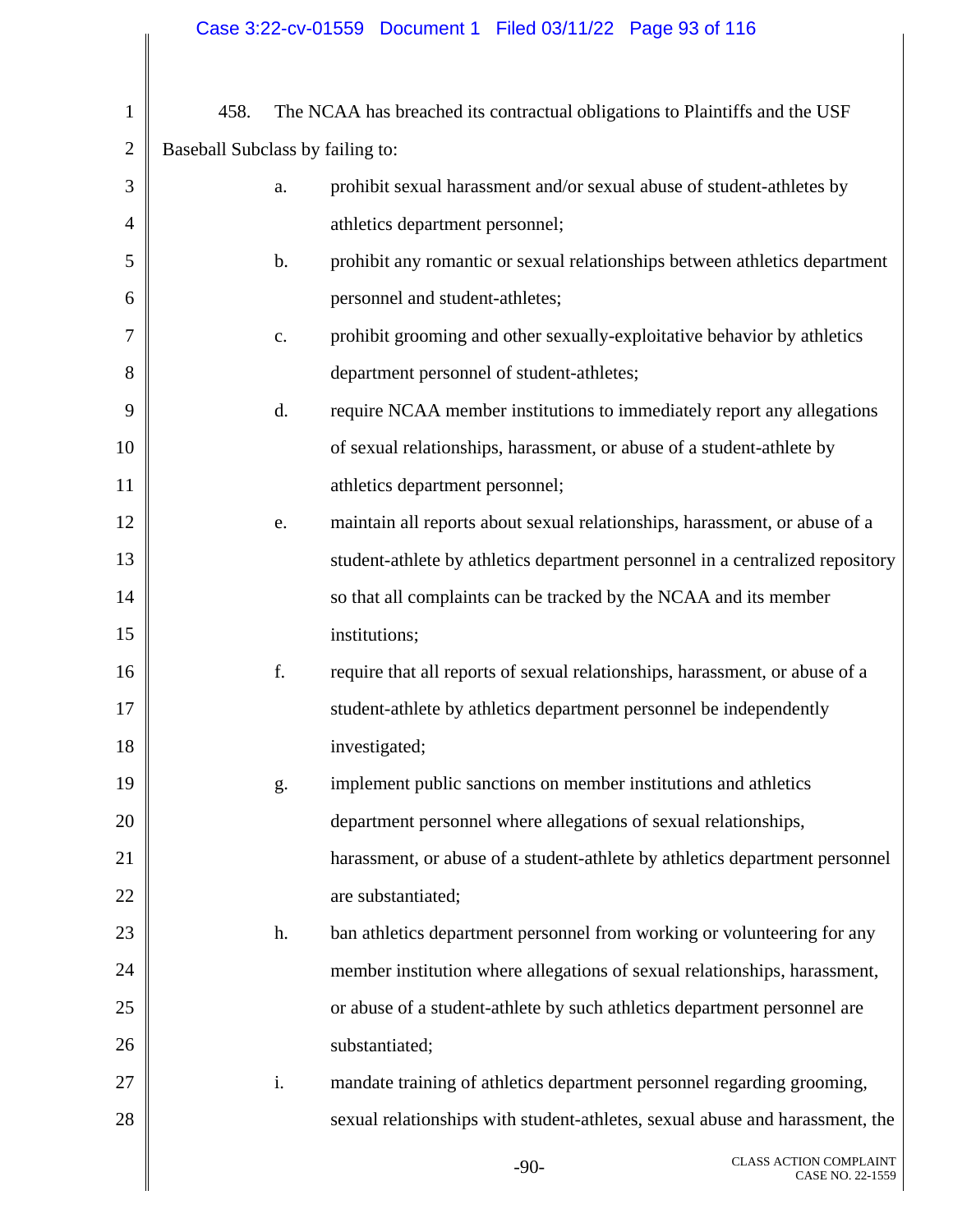|                | Case 3:22-cv-01559  Document 1  Filed 03/11/22  Page 94 of 116                                   |
|----------------|--------------------------------------------------------------------------------------------------|
|                |                                                                                                  |
| 1              | prohibition thereof, and reporting obligations;                                                  |
| $\overline{2}$ | j.<br>mandate training of athletics department personnel and student-athletes to                 |
| 3              | recognize the signs of grooming and sexual abuse and harassment by                               |
| $\overline{4}$ | athletics department personnel, and to provide confidential avenues to                           |
| 5              | report the abuse;                                                                                |
| 6              | k.<br>protect Plaintiffs and members of the USF Baseball Subclass from such                      |
| 7              | abuse and other foreseeable risks; and                                                           |
| 8              | provide a safe environment for NCAA student-athletes free from sexual<br>$\mathbf{l}$ .          |
| 9              | abuse and/or sexual harassment.                                                                  |
| 10             | As a direct result of those breaches, Plaintiffs and the USF Baseball Subclass have<br>459.      |
| 11             | suffered harm described above, including but not limited to the amounts of tuition and costs-of- |
| 12             | attendance paid because of loss of scholarship due to NCAA's actions and inactions, as well as   |
| 13             | out-of-pocket costs for therapy, counseling, and medication to address the mental anguish and    |
| 14             | despair caused by NCAA's actions.                                                                |
| 15             | Because Plaintiffs and the USF Baseball Subclass are at a continuing risk of harm,<br>460.       |
| 16             | Plaintiffs seek injunctive or equitable relief.                                                  |
| 17             | VIII. CLAIMS AGAINST THE NCAA ON BEHALF OF THE NATIONWIDE CLASS                                  |
| 18             | <b>AND CALIFORNIA SUBCLASS</b>                                                                   |
| 19             | <b>COUNT XVIII</b>                                                                               |
| 20             | <b>GROSS NEGLIGENCE</b><br>(PLAINTIFFS, THE NATIONWIDE CLASS, AND THE CALIFORNIA SUBCLASS        |
| 21             | <b>AGAINST THE NCAA)</b>                                                                         |
| 22             | Plaintiffs incorporate by reference all prior paragraphs as if set forth in full herein.<br>461. |
| 23             | 462.<br>The Nationwide Class brings this claim pursuant to Indiana law.                          |
| 24             | 463.<br>The California Subclass brings this claim pursuant to California law.                    |
| 25             | 464.<br>At all relevant times, the NCAA owed a duty to Plaintiffs, the Nationwide Class,         |
| 26             | and the California Subclass to implement and enforce rules and bylaws to, <i>inter alia</i> :    |
| 27             | prohibit sexual harassment and/or sexual abuse of student-athletes by<br>a.                      |
| 28             | athletics department personnel;                                                                  |
|                |                                                                                                  |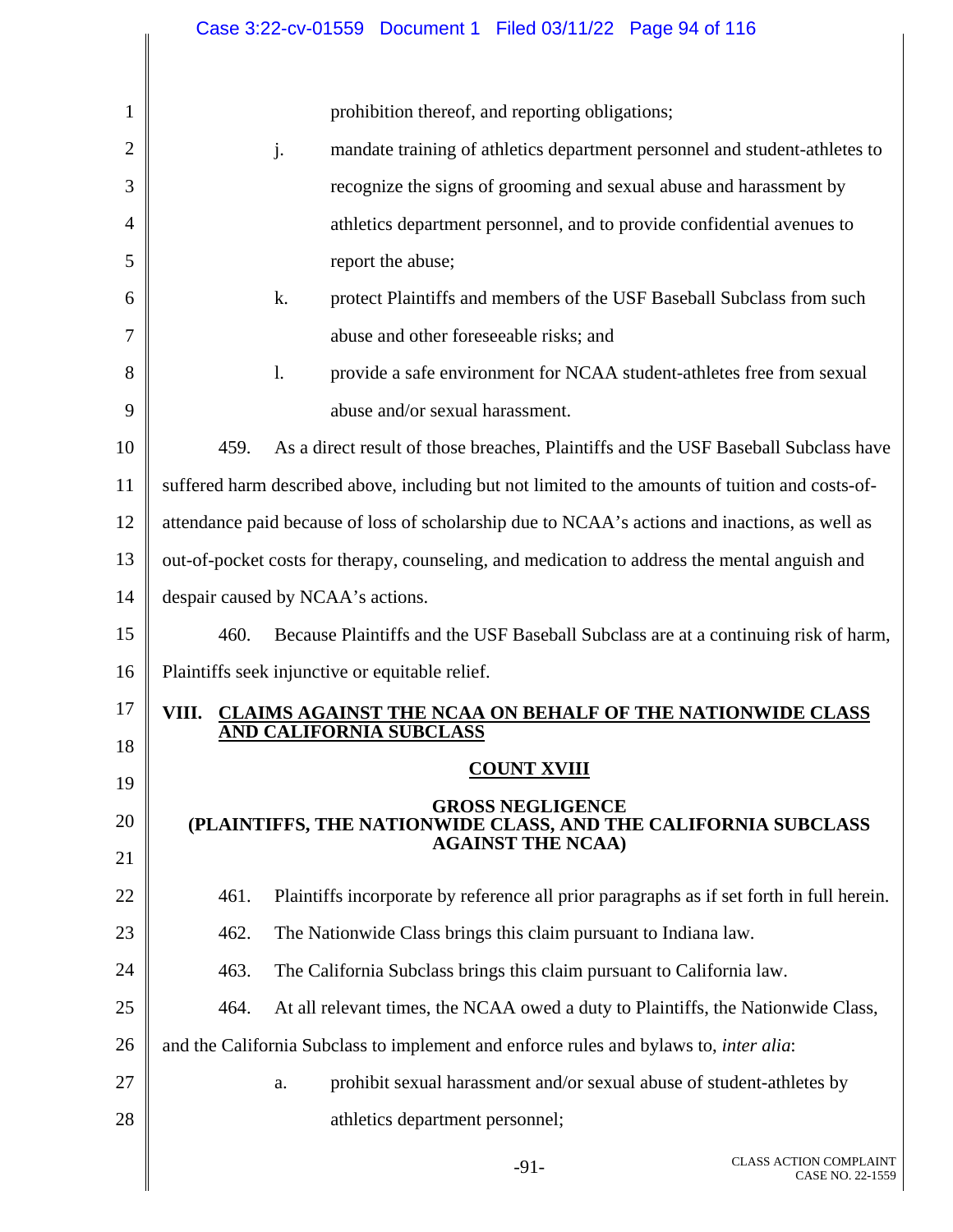| $\mathbf{1}$   | $b$ . | prohibit grooming and other sexually-exploitative behavior by athletics        |
|----------------|-------|--------------------------------------------------------------------------------|
| $\mathbf{2}$   |       | department personnel of student-athletes;                                      |
| 3              | c.    | require NCAA member institutions to immediately report any allegations         |
| $\overline{4}$ |       | of sexual harassment, or abuse of a student-athletes by athletics department   |
| 5              |       | personnel;                                                                     |
| 6              | d.    | maintain all reports about sexual harassment or abuse of a student-athlete     |
| 7              |       | by athletics department personnel in a centralized repository so that all      |
| 8              |       | complaints can be tracked by the NCAA and its member institutions;             |
| 9              | e.    | require that all reports of sexual harassment or abuse of a student-athlete by |
| 10             |       | athletics department personnel be independently investigated;                  |
| 11             | f.    | implement public sanctions on member institutions and athletics                |
| 12             |       | department personnel where allegations of sexual harassment or abuse of a      |
| 13             |       | student-athlete by athletics department personnel are substantiated;           |
| 14             | g.    | ban athletics department personnel from working or volunteering for any        |
| 15             |       | member institution where allegations of sexual harassment, or abuse of a       |
| 16             |       | student-athlete by such athletics department personnel are substantiated;      |
| 17             | h.    | mandate training of athletics department personnel regarding grooming,         |
| 18             |       | sexual abuse and harassment, the prohibition thereof, and reporting            |
| 19             |       | obligations;                                                                   |
| 20             | i.    | mandate training of athletics department personnel and student-athletes to     |
| 21             |       | recognize the signs of grooming and sexual abuse and harassment by             |
| 22             |       | athletics department personnel, and to provide confidential avenues to         |
| 23             |       | report the abuse;                                                              |
| 24             | j.    | protect Plaintiffs, the Nationwide Class, and the California Subclass from     |
| 25             |       | such abuse and other foreseeable risks;                                        |
| 26             | k.    | protect Plaintiffs, the Nationwide Class, and the California Subclass from     |
| 27             |       | coercion to leave their teams, enter the NCAA transfer portal, and/or          |
| 28             |       | forego their scholarships without an independent ombudsman and advocate        |
|                |       | <b>CLASS ACTION COMPLAINT</b><br>$-92-$<br>CASE NO. 22-1559                    |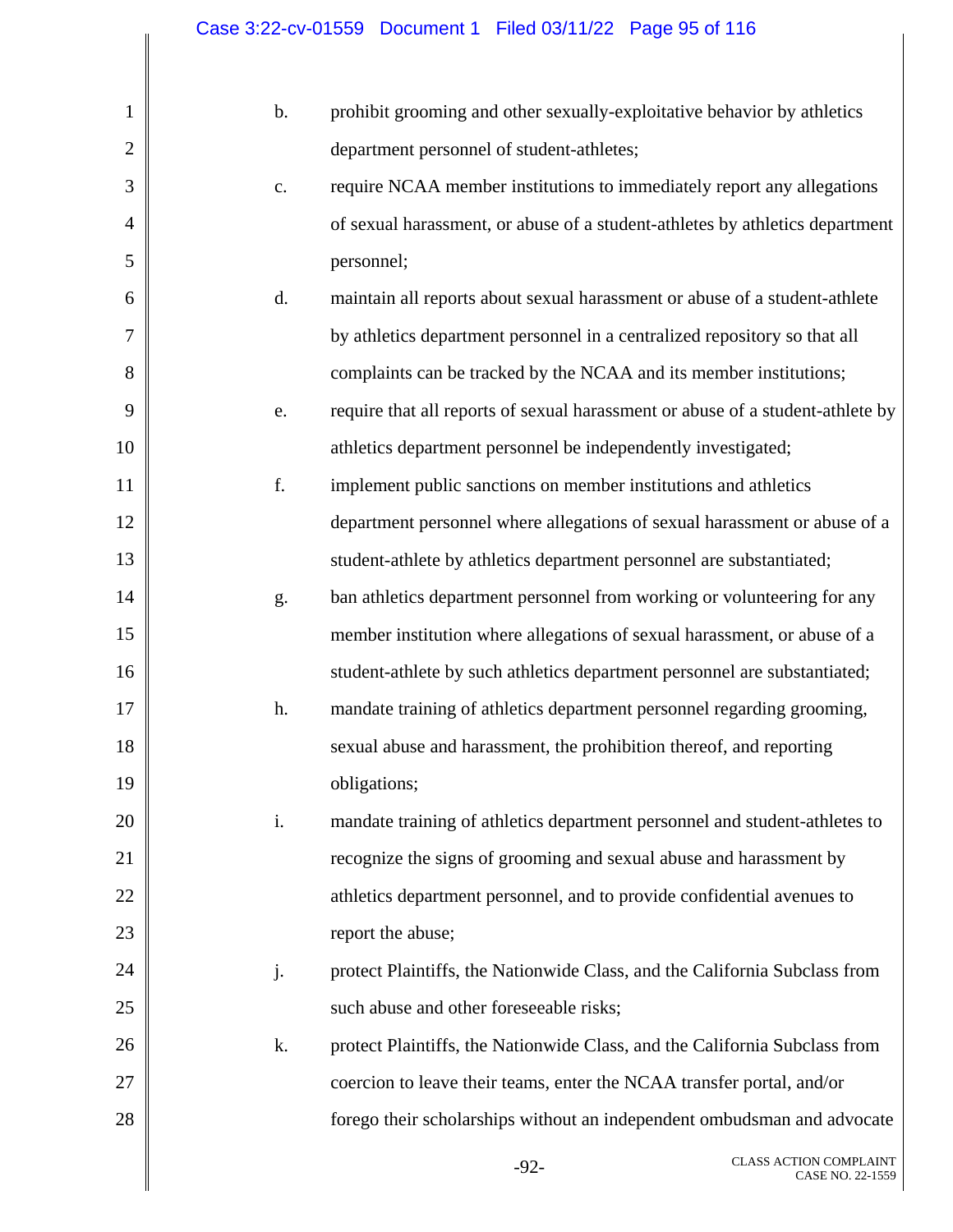|                |               |                |                                                    |                                                     | Case 3:22-cv-01559 Document 1 Filed 03/11/22 Page 96 of 116                                          |                                                                                                    |
|----------------|---------------|----------------|----------------------------------------------------|-----------------------------------------------------|------------------------------------------------------------------------------------------------------|----------------------------------------------------------------------------------------------------|
|                |               |                |                                                    |                                                     |                                                                                                      |                                                                                                    |
| $\mathbf{1}$   |               |                | for the student-athletes; and                      |                                                     |                                                                                                      |                                                                                                    |
| $\overline{2}$ |               | $\mathbf{1}$ . |                                                    |                                                     | provide a safe environment for NCAA student-athletes free from sexual                                |                                                                                                    |
| 3              |               |                | abuse and harassment.                              |                                                     |                                                                                                      |                                                                                                    |
| 4              | 2.            |                |                                                    | The NCAA's duty arose from the following:           |                                                                                                      |                                                                                                    |
| 5              |               | a.             |                                                    |                                                     | The NCAA's Constitution and Bylaws, which, among other things,                                       |                                                                                                    |
| 6              |               |                |                                                    |                                                     | establish a duty to protect the health and well-being of NCAA student-                               |                                                                                                    |
| 7              |               |                |                                                    |                                                     | athletes, including in the areas of health and safety and in gender equity,                          |                                                                                                    |
| 8              |               |                |                                                    | which includes student-athlete/coach relationships; |                                                                                                      |                                                                                                    |
| 9              |               | $\mathbf b$ .  |                                                    |                                                     |                                                                                                      | The NCAA's website, which establishes a duty to exercise reasonable care                           |
| 10             |               |                |                                                    |                                                     | concerning the health and well-being of its student-athletes in connection                           |                                                                                                    |
| 11             |               |                | with its sports; and                               |                                                     |                                                                                                      |                                                                                                    |
| 12             |               | c.             |                                                    |                                                     | The NCAA's positioning of itself as the exclusive authority in                                       |                                                                                                    |
| 13             |               |                |                                                    |                                                     | intercollegiate athletics to preserve its goal of preserving amateurism.                             |                                                                                                    |
| 14             | 465.          |                |                                                    |                                                     |                                                                                                      | The NCAA acted recklessly and indifferently in its position as the regulatory body                 |
| 15             |               |                |                                                    |                                                     | for college athletics among its members institutions and its student-athletes, including Plaintiffs, |                                                                                                    |
| 16             |               |                | the Nationwide Class, and the California Subclass. |                                                     |                                                                                                      |                                                                                                    |
| 17             | 466.          |                |                                                    |                                                     |                                                                                                      | The NCAA knew or should have known that its actions or inactions in the area of                    |
| 18             |               |                |                                                    |                                                     | gender equity with respect to sexual abuse and harassment by athletics department personnel of       |                                                                                                    |
| 19             |               |                |                                                    |                                                     |                                                                                                      | student-athletes created an unreasonable risk of harm to Plaintiffs, the Nationwide Class, and the |
| 20             |               |                |                                                    |                                                     | California Subclass, such that the risk was so great that it was highly probable that the harm       |                                                                                                    |
| 21             | would result. |                |                                                    |                                                     |                                                                                                      |                                                                                                    |
| 22             | 467.          |                |                                                    |                                                     | The NCAA has been aware of the issue for years, and has ignored previous calls                       |                                                                                                    |
| 23             |               |                |                                                    |                                                     | by eight United States senators and its own study commission to fix the problem. In fact, the        |                                                                                                    |
| 24             |               |                |                                                    |                                                     | NCAA disbanded the NCAA study group called the Commission to Combat Campus Sexual                    |                                                                                                    |
| 25             |               |                |                                                    |                                                     | Violence in 2018, promising only to continue to "monitor and track on sexual violence issues."       |                                                                                                    |
| 26             | 468.          |                |                                                    |                                                     | The NCAA knew or should have known that the power differential between                               |                                                                                                    |
| 27             |               |                |                                                    |                                                     | coaches, trainers and other athletics department personnel on the one hand, and student-athletes     |                                                                                                    |
| 28             |               |                |                                                    |                                                     | on the other, so favors the athletics department personnel that student-athletes cannot effectively  |                                                                                                    |
|                |               |                |                                                    | $-93-$                                              |                                                                                                      | <b>CLASS ACTION COMPLAINT</b><br>CASE NO. 22-1559                                                  |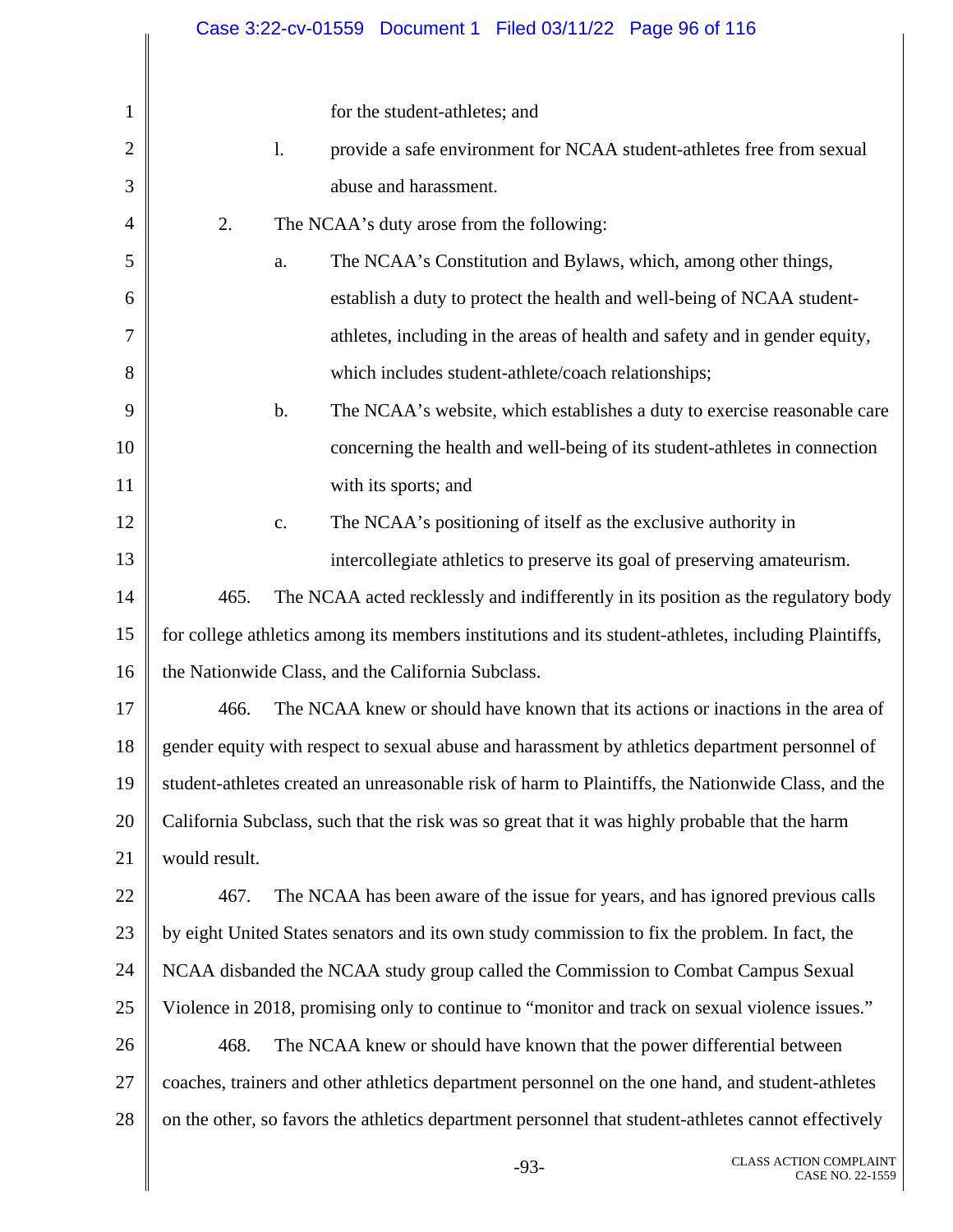#### Case 3:22-cv-01559 Document 1 Filed 03/11/22 Page 97 of 116

1 2 3 4 5 6 protect themselves from inappropriate conduct or from retaliation. Moreover, this disparity of power negates any purported consent by the student-athlete when confronted by inappropriate conduct or retaliation. 469. The NCAA thus owed its student-athletes a duty to protect them from the foreseeable risk of coaches or trainers who take advantage of the power differential for improper purposes.

7 8 9 10 470. The NCAA knew or should have known that college athletics attracts sexual predators who secure jobs as coaches and trainers at NCAA member institutions to have nearly unfettered access to victims, and so owed its student-athletes a duty to protect them from the foreseeable risk of such coaches or trainers.

11 12 13 14 15 471. Plaintiffs had a reasonable expectation that the NCAA would require its member institutions to employ (and the member institutions would employ) skilled, trained, competent, and ethical coaches and trainers in connection with NCAA sports, who would carry out said coaching and training without sexual harassment, sexual, physical, and psychological abuse, and molestation.

16 17 18 472. Plaintiffs also had a reasonable expectation that the NCAA would inform Plaintiffs and the public of sexual harassment, sexual, physical, and psychological abuse, and molestation committed by NCAA coaches and trainers.

19 20 21 473. The NCAA willfully disregarded precautions that would reasonably protect Plaintiffs, the Nationwide Class, and the California Subclass and their safety and well-being in the following, including but not limited to by failing to:

22

23

24

25

28

- a. prohibit sexual harassment and/or sexual abuse of student-athletes by athletics department personnel;
	- b. prohibit sexual and romantic relationships between student-athletes and athletics department personnel;
- 26 27 c. prohibit grooming and other sexually-exploitative behavior by athletics department personnel of student-athletes;
	- d. require NCAA member institutions to immediately report any allegations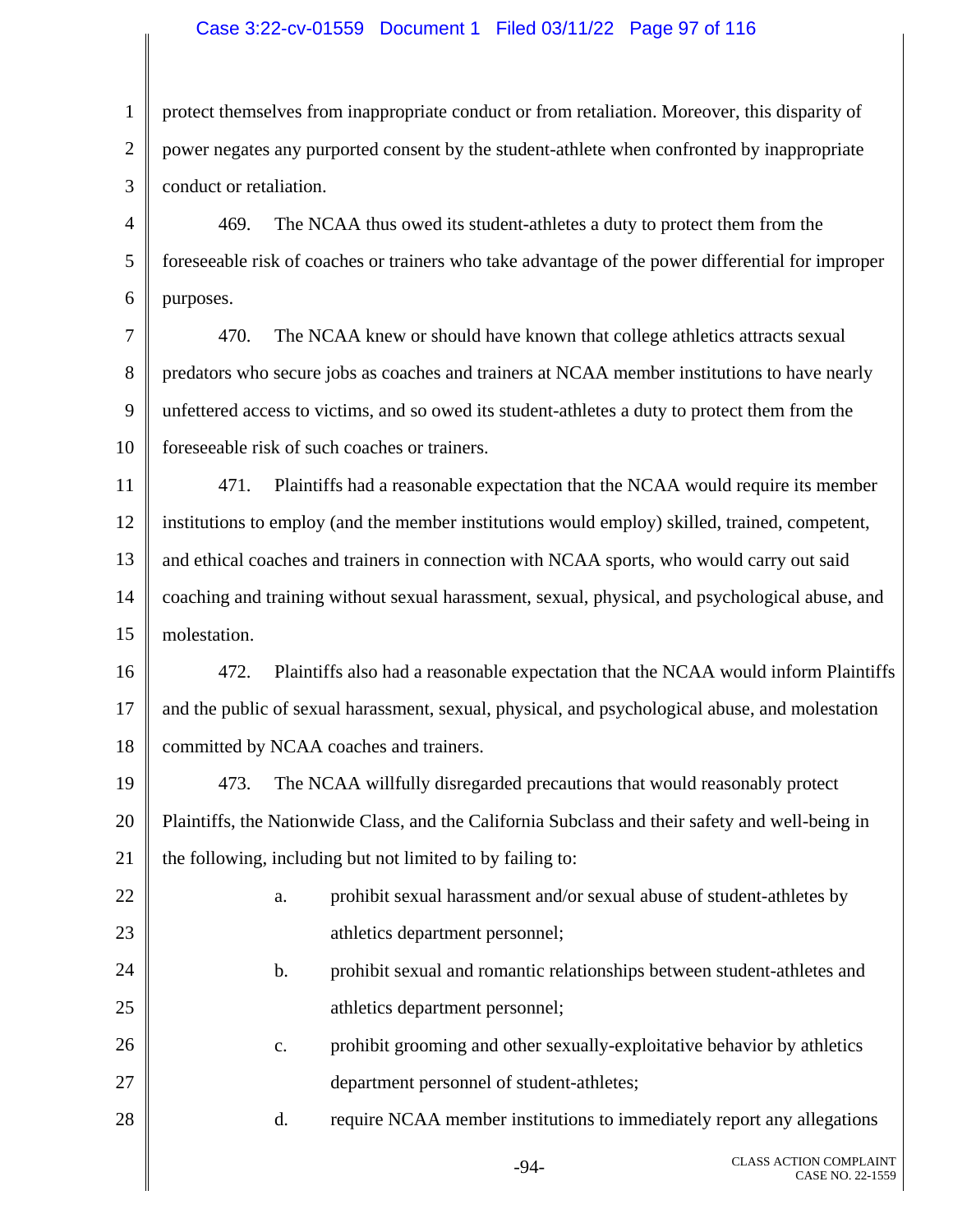1

2

3

4

5

6

7

8

9

10

11

12

13

14

15

16

17

18

19

20

21

22

23

24

25

26

27

28

of sexual harassment, or abuse of a student-athletes by athletics department personnel;

- e. maintain all reports about sexual harassment or abuse of a student-athlete by athletics department in a centralized repository so that all complaints can be tracked by the NCAA and its member institutions;
	- f. require that all reports of sexual harassment or abuse of a student-athlete by athletics department personnel be independently investigated;
- g. implement public sanctions on member institutions and athletics department personnel where allegations of sexual harassment or abuse of a student-athlete by athletics department personnel are substantiated;
- h. ban athletics department personnel from working or volunteering for any member institution where allegations of sexual harassment, or abuse of a student-athlete by such athletics department personnel are substantiated; i. mandate training of athletics department personnel regarding grooming,
	- sexual abuse and harassment, the prohibition thereof, and reporting obligations;
	- j. mandate training of athletics department personnel and student-athletes to recognize the signs of grooming and sexual abuse and harassment by athletics department personnel, and to provide confidential avenues to report the abuse;
		- k. protect Plaintiffs, the Nationwide Class, and the California Subclass from such abuse and other foreseeable risks;
	- l. protect Plaintiffs, the Nationwide Class, and the California Subclass from coercion to leave their teams, enter the NCAA transfer portal, and/or forego their scholarships without an independent ombudsman and advocate for the student-athletes; and
		- m. provide a safe environment for NCAA student-athletes free from sexual abuse and harassment.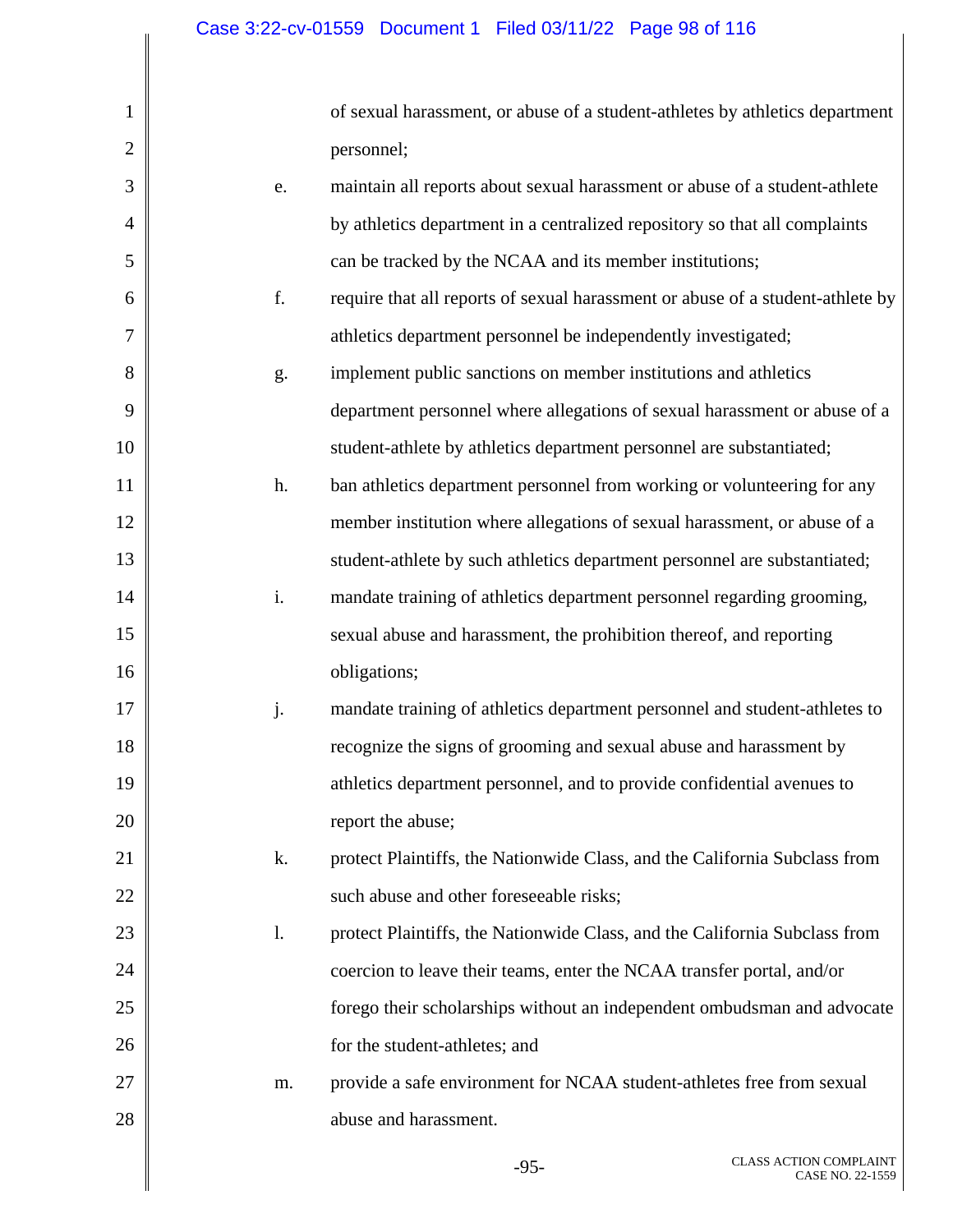| $\mathbf{1}$   | 474.                 | The NCAA's conduct described above demonstrated a willful disregard for                          |
|----------------|----------------------|--------------------------------------------------------------------------------------------------|
| $\overline{2}$ |                      | substantial risks to Plaintiffs, the Nationwide Class, and the California Subclass.              |
| 3              | 475.                 | The NCAA's reckless conduct exhibited a willful disregard for necessary                          |
| 4              |                      | precautions to reasonably protect Plaintiffs, the Nationwide Class, and the California Subclass, |
| 5              |                      | which was a substantial contributing cause of Plaintiffs' sexual harassment, and sexual and      |
| 6              | psychological abuse. |                                                                                                  |
| 7              | 476.                 | Because Plaintiffs, the Nationwide Class, and the California Subclass are at a                   |
| 8              |                      | continuing risk of harm, Plaintiffs seek injunctive or equitable relief.                         |
| 9              |                      | <b>COUNT XIX</b>                                                                                 |
| 10             |                      | <b>NEGLIGENCE</b>                                                                                |
| 11             |                      | (PLAINTIFFS, THE NATIONWIDE CLASS, AND THE CALIFORNIA SUBCLASS<br><b>AGAINST THE NCAA)</b>       |
| 12             | 477.                 | Plaintiffs incorporate by reference all prior paragraphs as if set forth in full herein.         |
| 13             | 478.                 | The Nationwide Class brings this claim pursuant to Indiana law.                                  |
| 14             | 479.                 | The California Subclass brings this claim pursuant to California law.                            |
| 15             | 480.                 | At all relevant times, the NCAA owed a duty to Plaintiffs, the Nationwide Class,                 |
| 16             |                      | and the California Subclass to implement and enforce rules and bylaws to, <i>inter alia</i> :    |
| 17             |                      | prohibit sexual harassment and/or sexual abuse of student-athletes by<br>a.                      |
| 18             |                      | athletics department personnel;                                                                  |
| 19             |                      | prohibit grooming and other sexually-exploitative behavior by athletics<br>b.                    |
| 20             |                      | department personnel of student-athletes;                                                        |
| 21             |                      | require NCAA member institutions to immediately report any allegations<br>c.                     |
| 22             |                      | of sexual harassment, or abuse of a student-athletes by athletics department                     |
| 23             |                      | personnel;                                                                                       |
| 24             |                      | maintain all reports about sexual harassment or abuse of a student-athlete<br>d.                 |
| 25             |                      | by athletics department personnel in a centralized repository so that all                        |
| 26             |                      | complaints can be tracked by the NCAA and its member institutions;                               |
| 27             |                      | require that all reports of sexual harassment or abuse of a student-athlete by<br>e.             |
| 28             |                      | athletics department personnel be independently investigated;                                    |
|                |                      |                                                                                                  |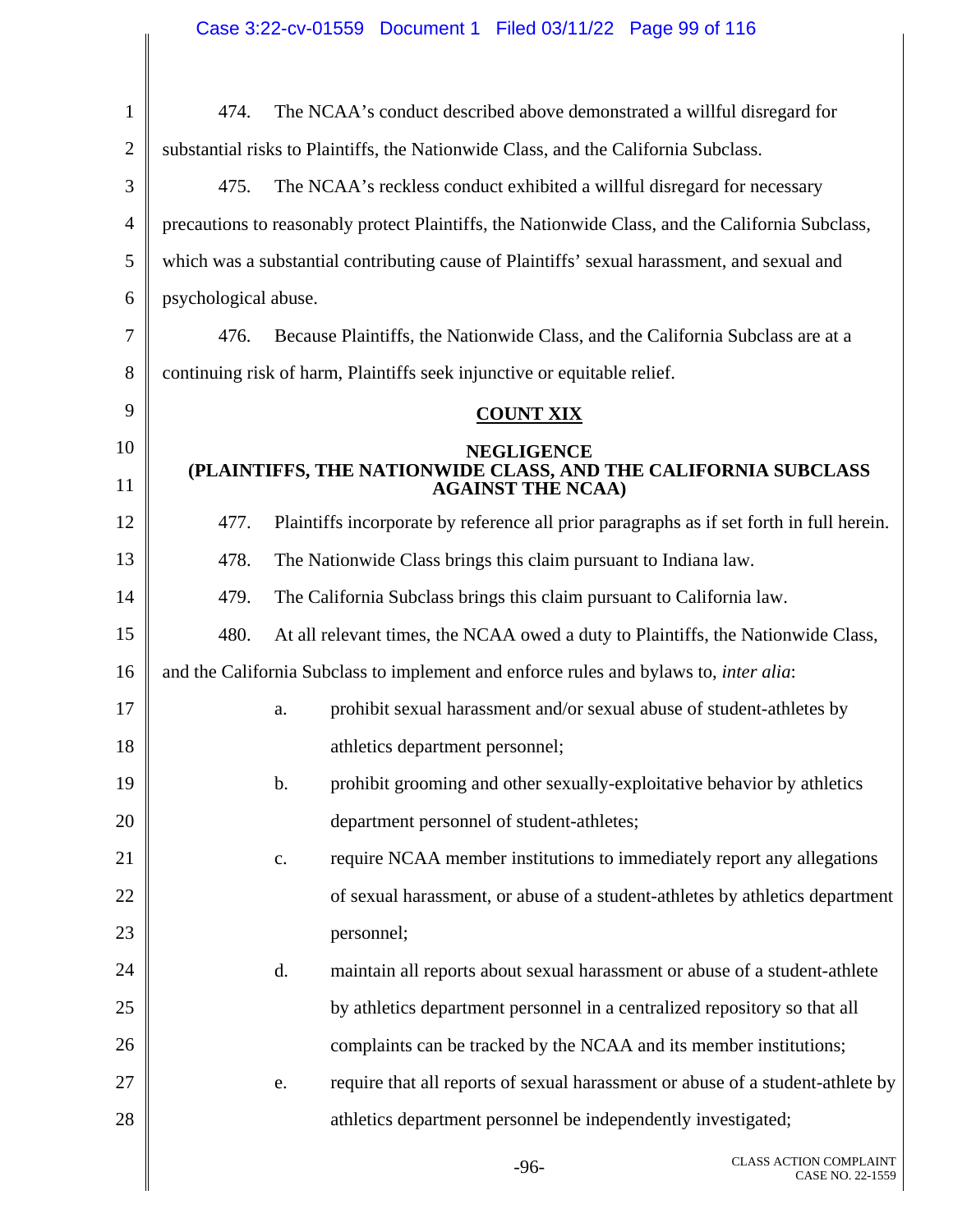# Case 3:22-cv-01559 Document 1 Filed 03/11/22 Page 100 of 116

| 1              |      | f. | implement public sanctions on member institutions and athletics             |
|----------------|------|----|-----------------------------------------------------------------------------|
| $\overline{2}$ |      |    | department personnel where allegations of sexual harassment or abuse of a   |
| 3              |      |    | student-athlete by athletics department personnel are substantiated;        |
| $\overline{4}$ |      | g. | ban athletics department personnel from working or volunteering for any     |
| 5              |      |    | member institution where allegations of sexual harassment, or abuse of a    |
| 6              |      |    | student-athlete by such athletics department personnel are substantiated;   |
| 7              |      | h. | mandate training of athletics department personnel regarding grooming,      |
| 8              |      |    | sexual abuse and harassment, the prohibition thereof, and reporting         |
| 9              |      |    | obligations;                                                                |
| 10             |      | i. | mandate training of athletics department personnel and student-athletes to  |
| 11             |      |    | recognize the signs of grooming and sexual abuse and harassment by          |
| 12             |      |    | athletics department personnel, and to provide confidential avenues to      |
| 13             |      |    | report the abuse;                                                           |
| 14             |      | j. | protect Plaintiffs, the Nationwide Class, and the California Subclass from  |
| 15             |      |    | such abuse and other foreseeable risks;                                     |
| 16             |      | k. | protect Plaintiffs, the Nationwide Class, and the California Subclass from  |
| 17             |      |    | coercion to leave their teams, enter the NCAA transfer portal, and/or       |
| 18             |      |    | forego their scholarships without an independent ombudsman and advocate     |
| 19             |      |    | for the student-athletes; and                                               |
| 20             |      | 1. | provide a safe environment for NCAA student-athletes free from sexual       |
| 21             |      |    | abuse and harassment.                                                       |
| 22             | 481. |    | The NCAA's duty arose from the following:                                   |
| 23             |      | a. | The NCAA's Constitution and Bylaws, which, among other things,              |
| 24             |      |    | establish a duty to protect the health and well-being of NCAA student-      |
| 25             |      |    | athletes, including in the areas of health and safety and in gender equity, |
| 26             |      |    | which includes student-athlete/coach relationships;                         |
| 27             |      | b. | The NCAA's website, which establishes a duty to exercise reasonable care    |
| 28             |      |    | concerning the health and well-being of its student-athletes in connection  |
|                |      |    | <b>CLASS ACTION COMPLAINT</b><br>$-97-$<br>CASE NO. 22-1559                 |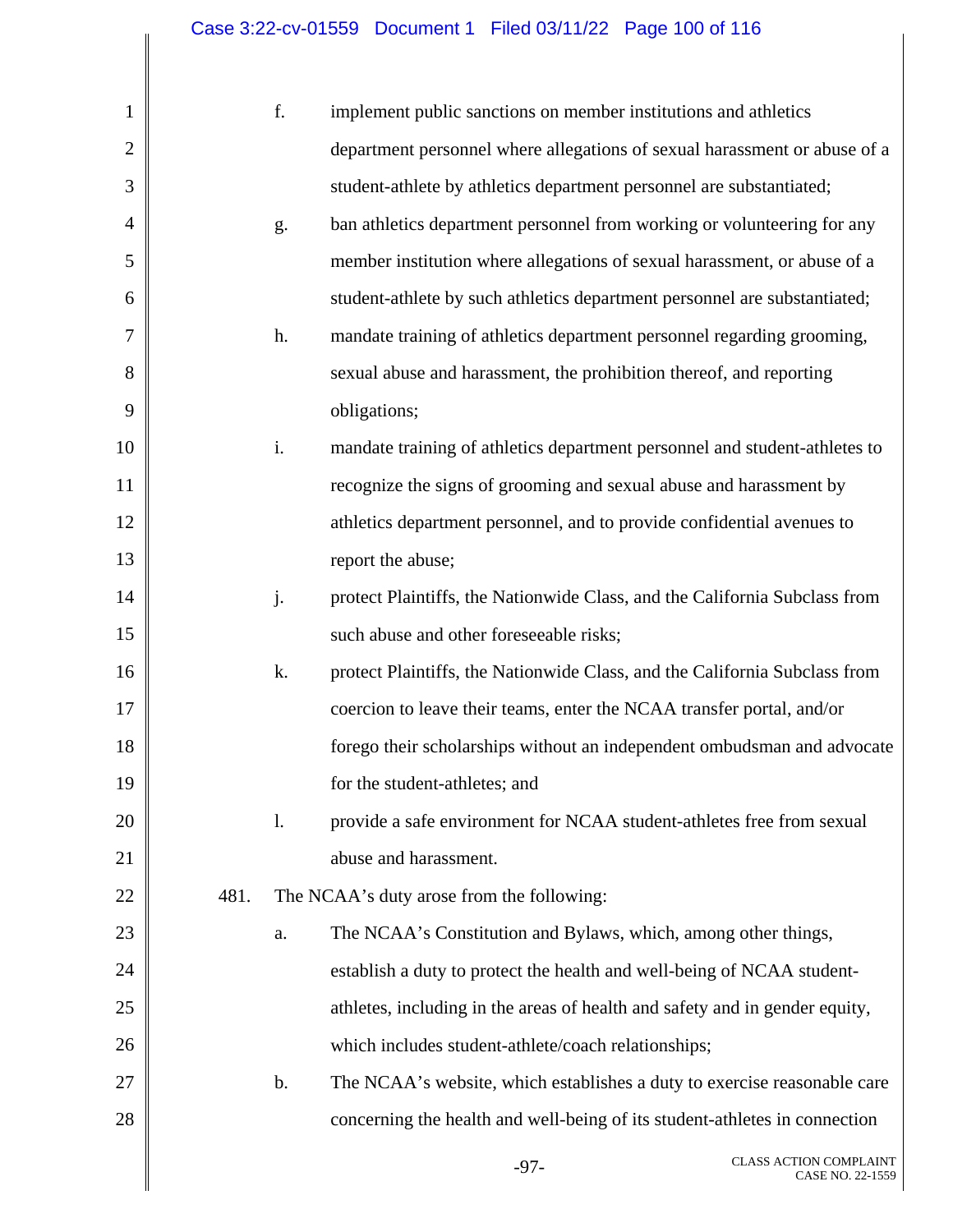with its sports;

1

2 3 4 5 6 7 8 9 10 11 12 13 14 15 16 17 18 19 20 21 22 23 24 25 26 27 28 c. The NCAA's positioning of itself as the exclusive authority in intercollegiate athletics to preserve its goal of preserving amateurism. 482. The NCAA acted negligently, carelessly, and indifferently in its position as the regulatory body for college athletics among its members' institutions and its student-athletes, including Plaintiffs, the Nationwide Class, and the California Subclass. 483. The NCAA knew or should have known that its actions or inactions in the area of gender equity with respect to sexual abuse and harassment by athletics department personnel of student-athletes created an unreasonable risk of harm to Plaintiffs, the Nationwide Class, and the California Subclass, such that the risk was so great that it was highly probable that the harm would result. 484. The NCAA has been aware of the issue for years, and has ignored previous calls by eight United States senators and its own study commission to fix the problem. In fact, the NCAA disbanded the NCAA study group called the Commission to Combat Campus Sexual Violence in 2018, promising only to continue to "monitor and track on sexual violence issues." 485. The NCAA knew or should have known that the power differential between coaches, trainers and other athletics department personnel on the one hand, and student-athletes on the other hand, so favors the athletics department personnel that student-athletes cannot effectively protect themselves from inappropriate conduct. Moreover, this disparity of power negates any purported consent by the student-athlete when confronted by inappropriate conduct. 486. The NCAA thus owed its student-athletes a duty to protect them from the foreseeable risk of coaches or trainers who take advantage of the power differential for improper purposes. 487. The NCAA knew or should have known that college athletics attracts sexual predators who secure jobs as coaches and trainers at NCAA member institutions to have nearly unfettered access to victims, and so owed its student-athletes a duty to protect them from the foreseeable risk of such coaches or trainers. 488. Plaintiffs had a reasonable expectation that the NCAA would require its member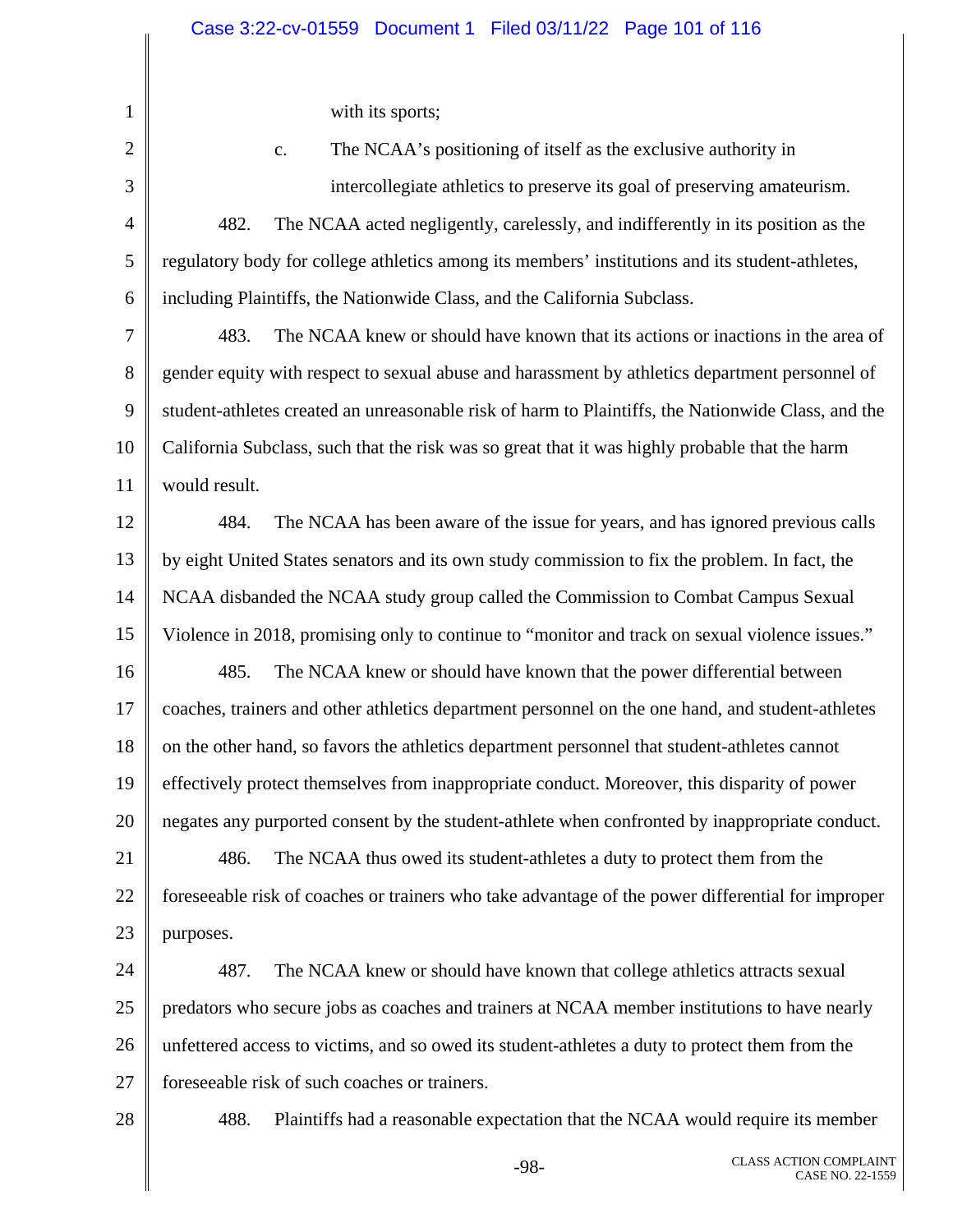#### Case 3:22-cv-01559 Document 1 Filed 03/11/22 Page 102 of 116

1 2 3 4 5 6 7 8 9 10 11 12 13 14 15 16 17 18 19 20 21 22 23 24 25 26 27 28 institutions to employ (and the member institutions would employ) skilled, trained, competent, and ethical coaches and trainers in connection with NCAA sports, who would carry out said coaching and training without sexual harassment, sexual, physical, and psychological abuse, and molestation. 489. Plaintiffs also had a reasonable expectation that the NCAA would inform Plaintiffs and the public of sexual harassment, sexual, physical, and psychological abuse, and molestation committed by NCAA coaches and trainers. 490. The NCAA willfully disregarded precautions that would reasonably protect Plaintiffs, the Nationwide Class, and the California Subclass and their safety and well-being in the following, including but not limited to by failing to: a. prohibit sexual harassment and/or sexual abuse of student-athletes by athletics department personnel; b. prohibit grooming and other sexually-exploitative behavior by athletics department personnel of student-athletes; c. require NCAA member institutions to immediately report any allegations of sexual harassment, or abuse of a student-athletes by athletics department personnel; d. maintain all reports about sexual harassment or abuse of a student-athlete by athletics department personnel in a centralized repository so that all complaints can be tracked by the NCAA and its member institutions; e. require that all reports of sexual harassment or abuse of a student-athlete by athletics department personnel be independently investigated; f. implement public sanctions on member institutions and athletics department personnel where allegations of sexual harassment or abuse of a student-athlete by athletics department personnel are substantiated; g. ban athletics department personnel from working or volunteering for any member institution where allegations of sexual harassment, or abuse of a student-athlete by such athletics department personnel are substantiated;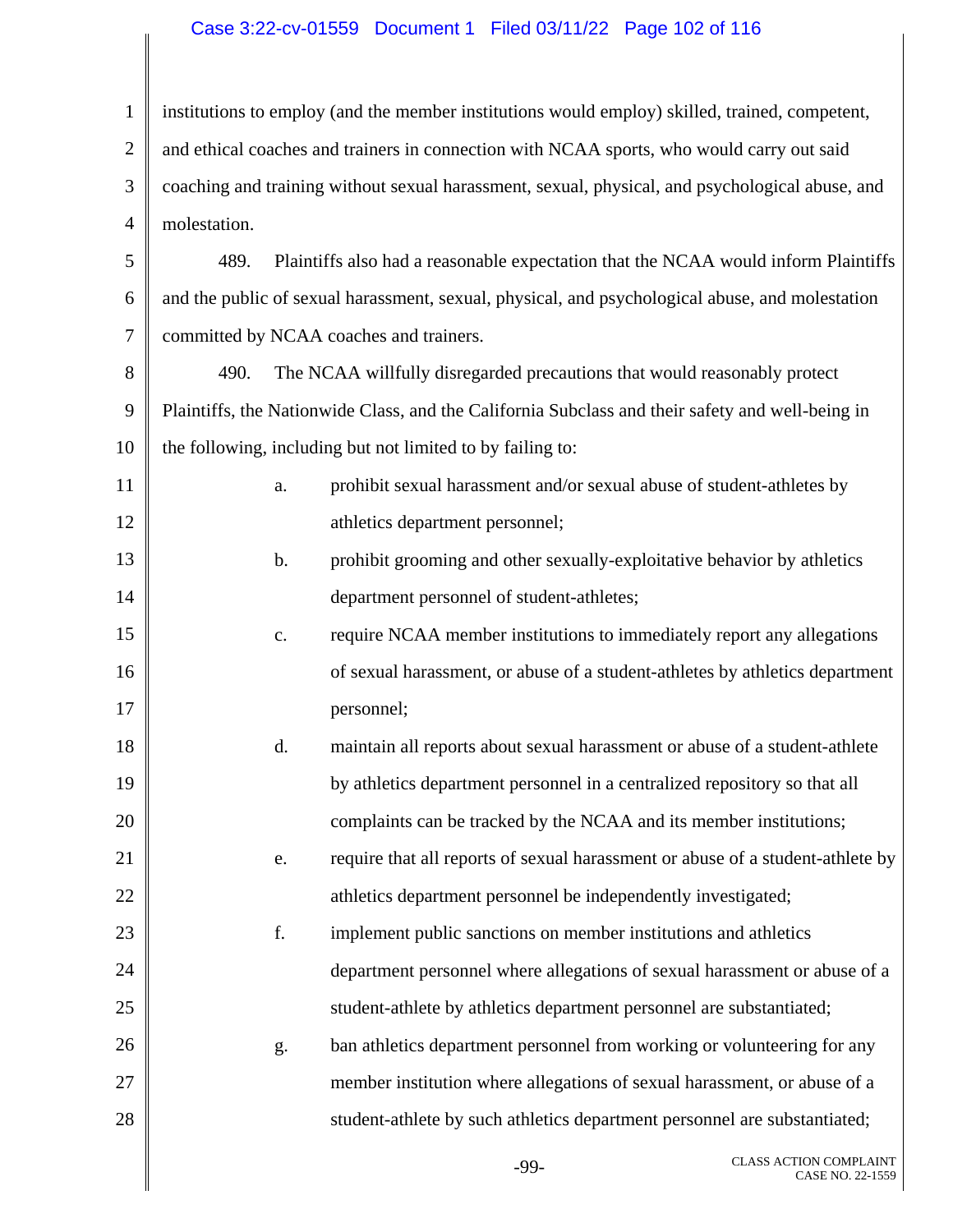# Case 3:22-cv-01559 Document 1 Filed 03/11/22 Page 103 of 116

| 1              |                                                                                                | h.             | mandate training of athletics department personnel regarding grooming,                     |                                                                                          |
|----------------|------------------------------------------------------------------------------------------------|----------------|--------------------------------------------------------------------------------------------|------------------------------------------------------------------------------------------|
| $\overline{2}$ |                                                                                                |                | sexual abuse and harassment, the prohibition thereof, and reporting                        |                                                                                          |
| 3              |                                                                                                |                | obligations.;                                                                              |                                                                                          |
| 4              |                                                                                                | i.             |                                                                                            | mandate training of athletics department personnel and student-athletes to               |
| 5              |                                                                                                |                | recognize the signs of grooming and sexual abuse and harassment by                         |                                                                                          |
| 6              |                                                                                                |                | athletics department personnel, and to provide confidential avenues to                     |                                                                                          |
| 7              |                                                                                                |                | report the abuse;                                                                          |                                                                                          |
| 8              |                                                                                                | j.             |                                                                                            | protect Plaintiffs, the Nationwide Class, and the California Subclass from               |
| 9              |                                                                                                |                | such abuse and other foreseeable risks;                                                    |                                                                                          |
| 10             |                                                                                                | k.             |                                                                                            | protect Plaintiffs, the Nationwide Class, and the California Subclass from               |
| 11             |                                                                                                |                | coercion to leave their teams, enter the NCAA transfer portal, and/or                      |                                                                                          |
| 12             |                                                                                                |                |                                                                                            | forego their scholarships without an independent ombudsman and advocate                  |
| 13             |                                                                                                |                | for the student-athletes; and                                                              |                                                                                          |
| 14             |                                                                                                | $\mathbf{l}$ . | provide a safe environment for NCAA student-athletes free from sexual                      |                                                                                          |
| 15             |                                                                                                |                | abuse and harassment.                                                                      |                                                                                          |
| 16             | 491.                                                                                           |                | The NCAA's conduct described above demonstrated a negligent disregard for                  |                                                                                          |
| 17             | substantial risks to Plaintiffs, the Nationwide Class, and the California Subclass.            |                |                                                                                            |                                                                                          |
| 18             | 492.                                                                                           |                |                                                                                            | The NCAA's negligent conduct exhibited a disregard for necessary precautions to          |
| 19             | reasonably protect Plaintiffs, the Nationwide Class, and the California Subclass, which was a  |                |                                                                                            |                                                                                          |
| 20             | substantial contributing cause of Plaintiffs' sexual and psychological abuse, and molestation. |                |                                                                                            |                                                                                          |
| 21             | 493.                                                                                           |                | Because Plaintiffs, the Nationwide Class, and the California Subclass are at a             |                                                                                          |
| 22             | continuing risk of harm, Plaintiffs seek injunctive or equitable relief.                       |                |                                                                                            |                                                                                          |
| 23             |                                                                                                |                | <b>COUNT XX</b>                                                                            |                                                                                          |
| 24             |                                                                                                |                | <b>BREACH OF FIDUCIARY DUTY</b>                                                            |                                                                                          |
| 25             |                                                                                                |                | (PLAINTIFFS, THE NATIONWIDE CLASS, AND THE CALIFORNIA SUBCLASS<br><b>AGAINST THE NCAA)</b> |                                                                                          |
| 26             | 494.                                                                                           |                |                                                                                            | Plaintiffs incorporate by reference all prior paragraphs as if set forth in full herein. |
| 27             | 495.                                                                                           |                | The Nationwide Class brings this claim pursuant to Indiana law.                            |                                                                                          |
| 28             | 496.                                                                                           |                | The California Subclass brings this claim pursuant to California law.                      |                                                                                          |
|                |                                                                                                |                | $-100-$                                                                                    | <b>CLASS ACTION COMPLAINT</b><br>CASE NO. 22-1559                                        |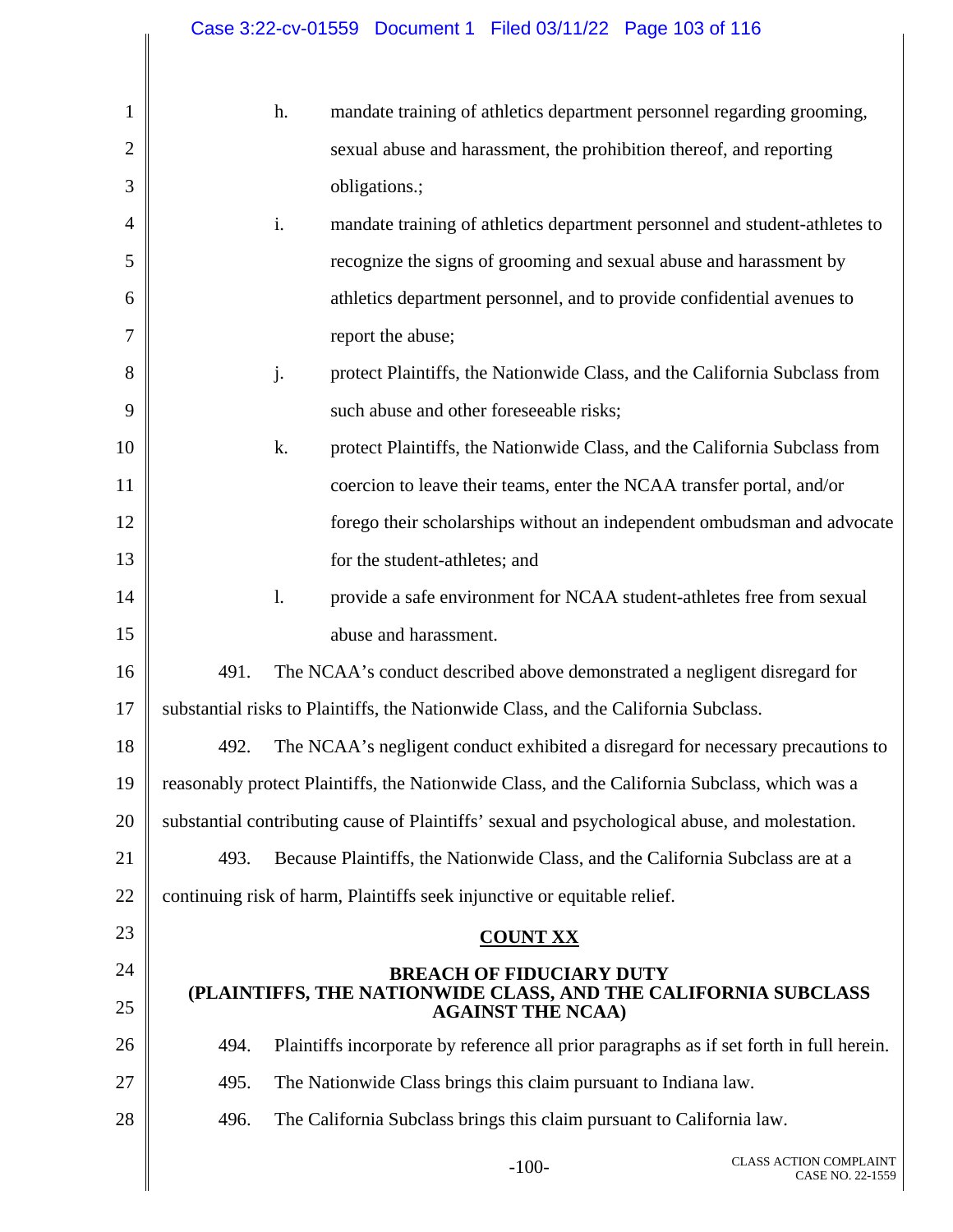# Case 3:22-cv-01559 Document 1 Filed 03/11/22 Page 104 of 116

| $\mathbf{1}$   | The NCAA owed a fiduciary duty to Plaintiffs, the Nationwide Class, and the<br>497.                |  |  |  |  |  |
|----------------|----------------------------------------------------------------------------------------------------|--|--|--|--|--|
| $\overline{2}$ | California Subclass that arose out of the special relationship founded upon trust and confidence   |  |  |  |  |  |
| 3              | between the NCAA and its student-athletes. A fiduciary duty was formed because the NCAA            |  |  |  |  |  |
| $\overline{4}$ | actively promoted itself as providing a safe and nurturing environment for its student-athletes,   |  |  |  |  |  |
| 5              | and intended that Plaintiffs, the Nationwide Class, and the California Subclass believe this to be |  |  |  |  |  |
| 6              | true so as to participate in NCAA sports.                                                          |  |  |  |  |  |
| 7              | Plaintiffs, the Nationwide Class, and the California Subclass believed and trusted<br>498.         |  |  |  |  |  |
| 8              | the NCAA that its member institutions would employ skilled, trained, competent, and ethical        |  |  |  |  |  |
| 9              | coaches and trainers in connection with NCAA sports, who would carry out said coaching and         |  |  |  |  |  |
| 10             | training without sexual assault, sexual, physical, and psychological abuse, and molestation.       |  |  |  |  |  |
| 11             | Plaintiffs, the Nationwide Class, and the California Subclass believed and trusted<br>499.         |  |  |  |  |  |
| 12             | that the NCAA would inform Plaintiffs and the public of any allegations and concerns relating to   |  |  |  |  |  |
| 13             | sexual harassment, sexual, physical, and psychological abuse, and molestation committed by         |  |  |  |  |  |
| 14             | NCAA coaches and trainers.                                                                         |  |  |  |  |  |
| 15             | 500.<br>The NCAA owed Plaintiffs the highest duty to protect them and other student-               |  |  |  |  |  |
| 16             | athletes from sexual predator coaches and trainers like the Coach Defendants.                      |  |  |  |  |  |
| 17             | 501.<br>The NCAA breached its fiduciary duty to Plaintiffs, the Nationwide Class, and the          |  |  |  |  |  |
| 18             | California Subclass by failing to protect them from sexual predators such as the Coach             |  |  |  |  |  |
| 19             | Defendants, and failing to warn them regarding the same.                                           |  |  |  |  |  |
| 20             | NCAA's breaches of its fiduciary duties were substantial contributing causes of<br>502.            |  |  |  |  |  |
| 21             | Plaintiffs' injuries and played a substantial part in bringing about the harm to Plaintiffs.       |  |  |  |  |  |
| 22             | 503.<br>Because Plaintiffs, the Nationwide Class, and the California Subclass are at a             |  |  |  |  |  |
| 23             | continuing risk of harm, Plaintiffs seek injunctive or equitable relief.                           |  |  |  |  |  |
| 24             | <b>COUNT XXI</b>                                                                                   |  |  |  |  |  |
| 25             | NEGLIGENT MISREPRESENTATIONS AND OMISSIONS                                                         |  |  |  |  |  |
| 26             | (PLAINTIFFS, THE NATIONWIDE CLASS, AND CALIFORNIA SUBCLASS AGAINST<br><b>NCAA</b> )                |  |  |  |  |  |
| 27             | Plaintiffs incorporate by reference all prior paragraphs as if set forth in full herein.<br>504.   |  |  |  |  |  |
| 28             | 505.<br>The Nationwide Class brings this claim pursuant to Indiana law.                            |  |  |  |  |  |
|                | <b>CLASS ACTION COMPLAINT</b>                                                                      |  |  |  |  |  |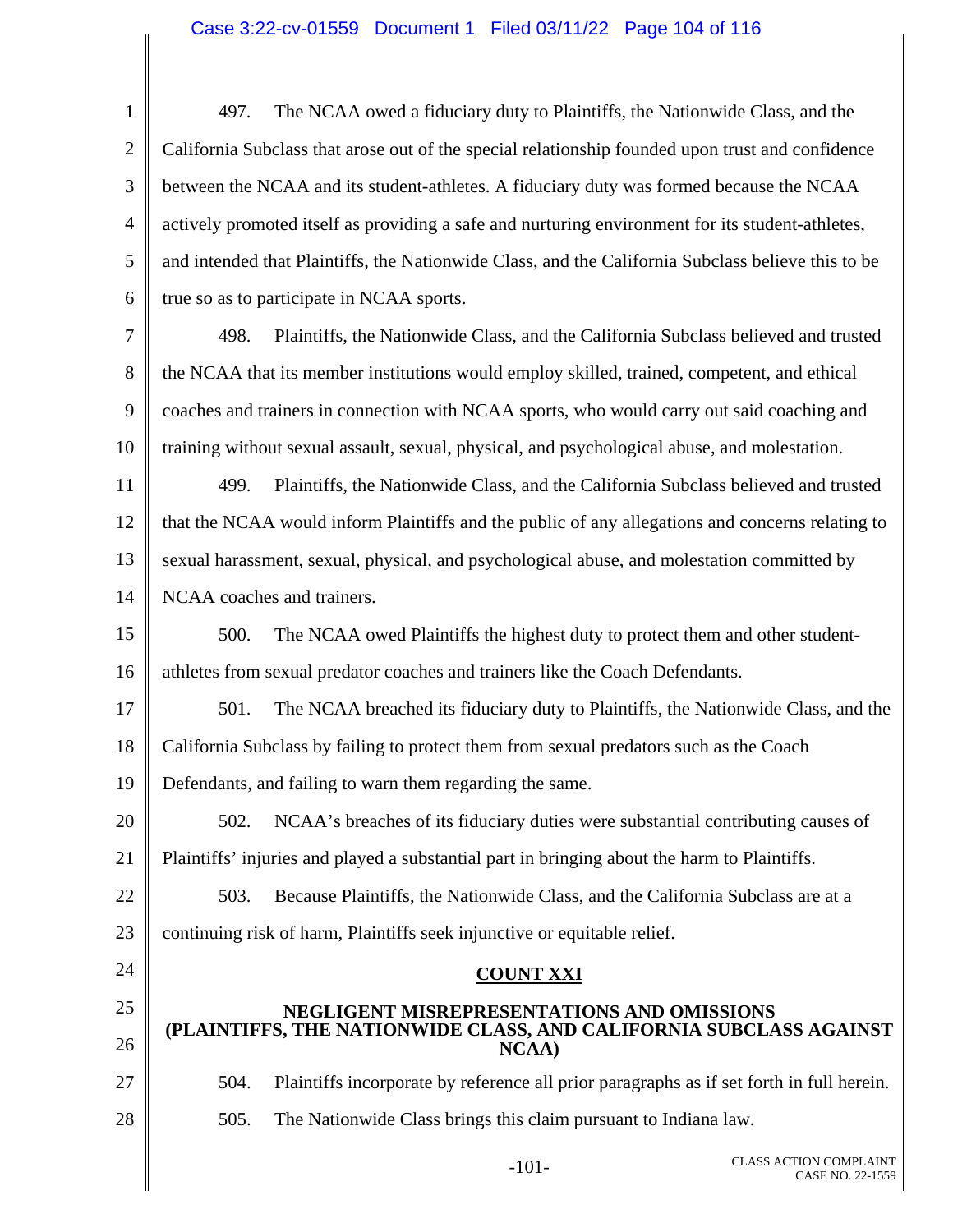# Case 3:22-cv-01559 Document 1 Filed 03/11/22 Page 105 of 116

| $\mathbf{1}$   | The California Subclass brings this claim pursuant to California law.<br>506.                       |  |  |  |  |
|----------------|-----------------------------------------------------------------------------------------------------|--|--|--|--|
| $\overline{2}$ | The NCAA negligently concealed facts and information which were material to<br>507.                 |  |  |  |  |
| 3              | Plaintiffs, the Nationwide Class, and the California Subclass. As more fully described above, the   |  |  |  |  |
| $\overline{4}$ | NCAA knew or should have known that its actions or inactions in the area of gender equity,          |  |  |  |  |
| 5              | including with respect to sexual harassment, sexual, physical, and psychological abuse, and         |  |  |  |  |
| 6              | molestation of its student-athletes by coaches or trainers, would cause harm to Plaintiffs, the     |  |  |  |  |
| 7              | Nationwide Class, and the California Subclass.                                                      |  |  |  |  |
| 8              | The NCAA knew or should have known but negligently concealed the following<br>508.                  |  |  |  |  |
| 9              | facts:                                                                                              |  |  |  |  |
| 10             | The power differential between coaches and trainers and student-athletes<br>a.                      |  |  |  |  |
| 11             | exists and/or that certain coaching styles create a disparity of power, which                       |  |  |  |  |
| 12             | would make student-athletes vulnerable to coaches or trainers who take                              |  |  |  |  |
| 13             | advantage of the power differential for improper purposes, including sexual                         |  |  |  |  |
| 14             | harassment, physical, sexual, or psychological abuse, and molestation;                              |  |  |  |  |
| 15             | b.<br>College athletics attracts sexual predators who secure jobs as coaches and                    |  |  |  |  |
| 16             | trainers at NCAA member institutions to have nearly unfettered access to                            |  |  |  |  |
| 17             | victims, which would make student-athletes vulnerable to such predators;                            |  |  |  |  |
| 18             | and                                                                                                 |  |  |  |  |
| 19             | An extremely high incidence of marriages between coaches or trainers and<br>c.                      |  |  |  |  |
| 20             | student-athletes/former student-athletes, which indicates the existence of                          |  |  |  |  |
| 21             | improper relationships between coaches and trainers and student-athletes,                           |  |  |  |  |
| 22             | making student-athletes vulnerable to such inappropriate relationships.                             |  |  |  |  |
| 23             | Through negligent concealment of material facts, the NCAA intended to induce a<br>509.              |  |  |  |  |
| 24             | false belief in its student-athletes that NCAA sports were safe from sexual relationships, abuse or |  |  |  |  |
| 25             | harassment by athletics department personnel, and that NCAA sports were a safe and nurturing        |  |  |  |  |
| 26             | environment for student-athletes. It failed to provide Plaintiffs and other student-athletes with a |  |  |  |  |
| 27             | reasonably safe place for NCAA sports activities and interactions with coaches and trainers of      |  |  |  |  |
| 28             | NCAA member institutions.                                                                           |  |  |  |  |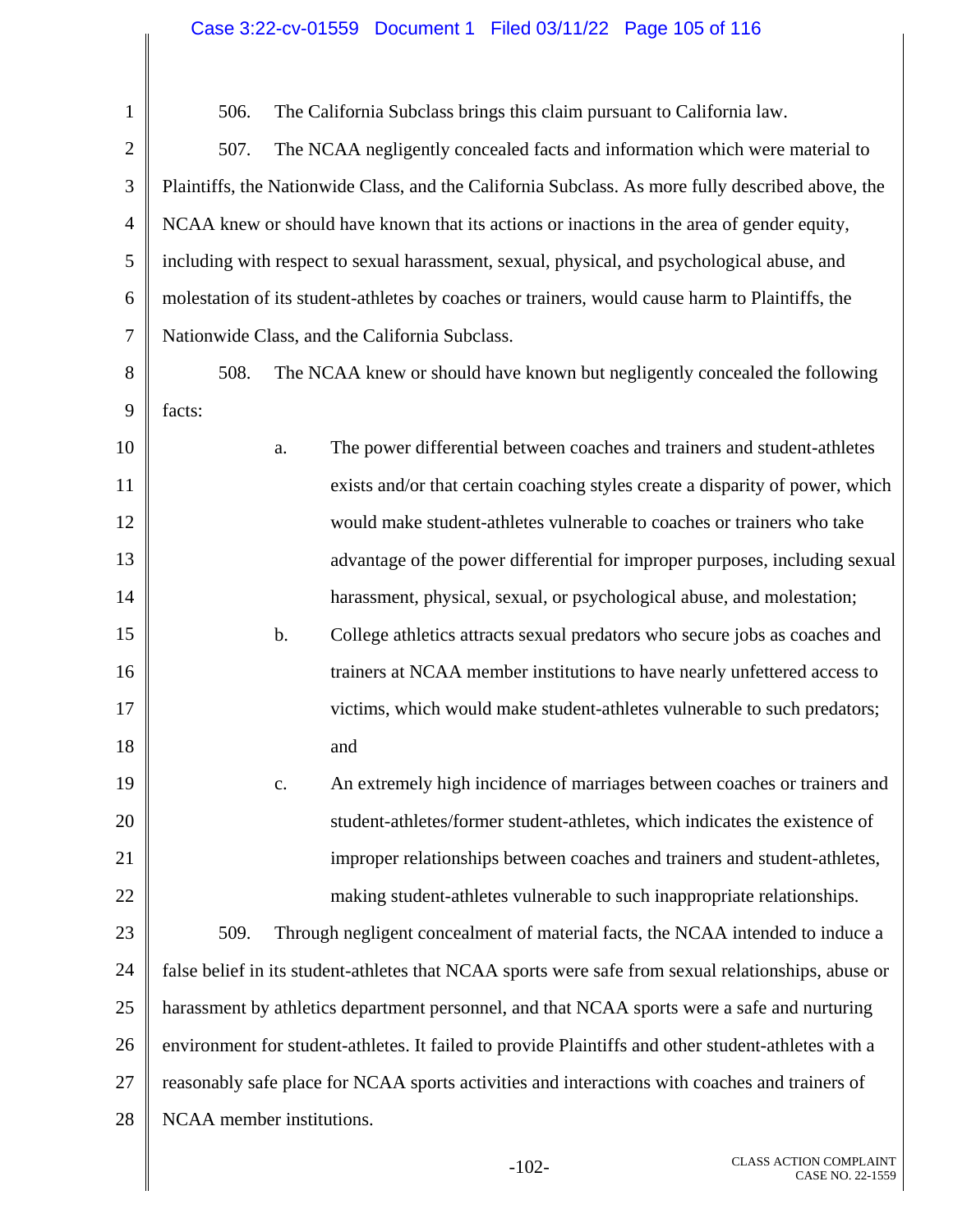#### Case 3:22-cv-01559 Document 1 Filed 03/11/22 Page 106 of 116

1 2 3 4 5 6 7 8 9 510. Plaintiffs justifiably relied on the misrepresentations. Plaintiffs, the Nationwide Class, and the California Subclass were lulled into a false sense of belief that NCAA member institutions employed skilled, trained, competent, and ethical coaches and trainers in connection with NCAA sports, who would carry out said coaching and training without sexual harassment, sexual, physical, and psychological abuse, and molestation. 511. Plaintiffs could not have discovered the truth through a reasonable inquiry and/or were prevented from doing so, because (1) the NCAA did not require nor encourage member institutions to publicly or privately report sexual abuse or harassment by athletics department personnel and thus fraudulently concealed the true nature and scope of the problem; (2) coaches

10 11 12 demand unquestioning loyalty, and the NCAA and member institutions knowingly empowered the coaches with full discretion over the student-athlete's scholarship and, hence, academic and athletic careers.

13 14 15 512. The concealed information was such that Plaintiffs would have acted differently, including with respect to their college and coaching choices, had they been aware of all material facts.

16 17 513. As a proximate cause of NCAA's concealment, Plaintiffs, the Nationwide Class, and the California Subclass suffered harm described above.

18 19 514. Because Plaintiffs, the Nationwide Class, and the California Subclass are at a continuing risk of harm, Plaintiffs seek injunctive or equitable relief.

#### **COUNT XXII**

#### **BREACH OF CONTRACT (PLAINTIFFS, THE NATIONWIDE CLASS, AND CALIFORNIA SUBCLASS AGAINST NCAA)**

515. Plaintiffs incorporate by reference all prior paragraphs as if set forth in full herein.

516. The Nationwide Class brings this claim pursuant to Indiana law.

20

21

22

23

24

25

517. The California Subclass brings this claim pursuant to California law.

26 518. Each Plaintiff and class member entered into a contract with the NCAA. The

27 NCAA required that each student-athlete, prior to participation as an NCAA athlete, affirm in

28 writing that they read the NCAA regulations and the respective NCAA Division Manual, each of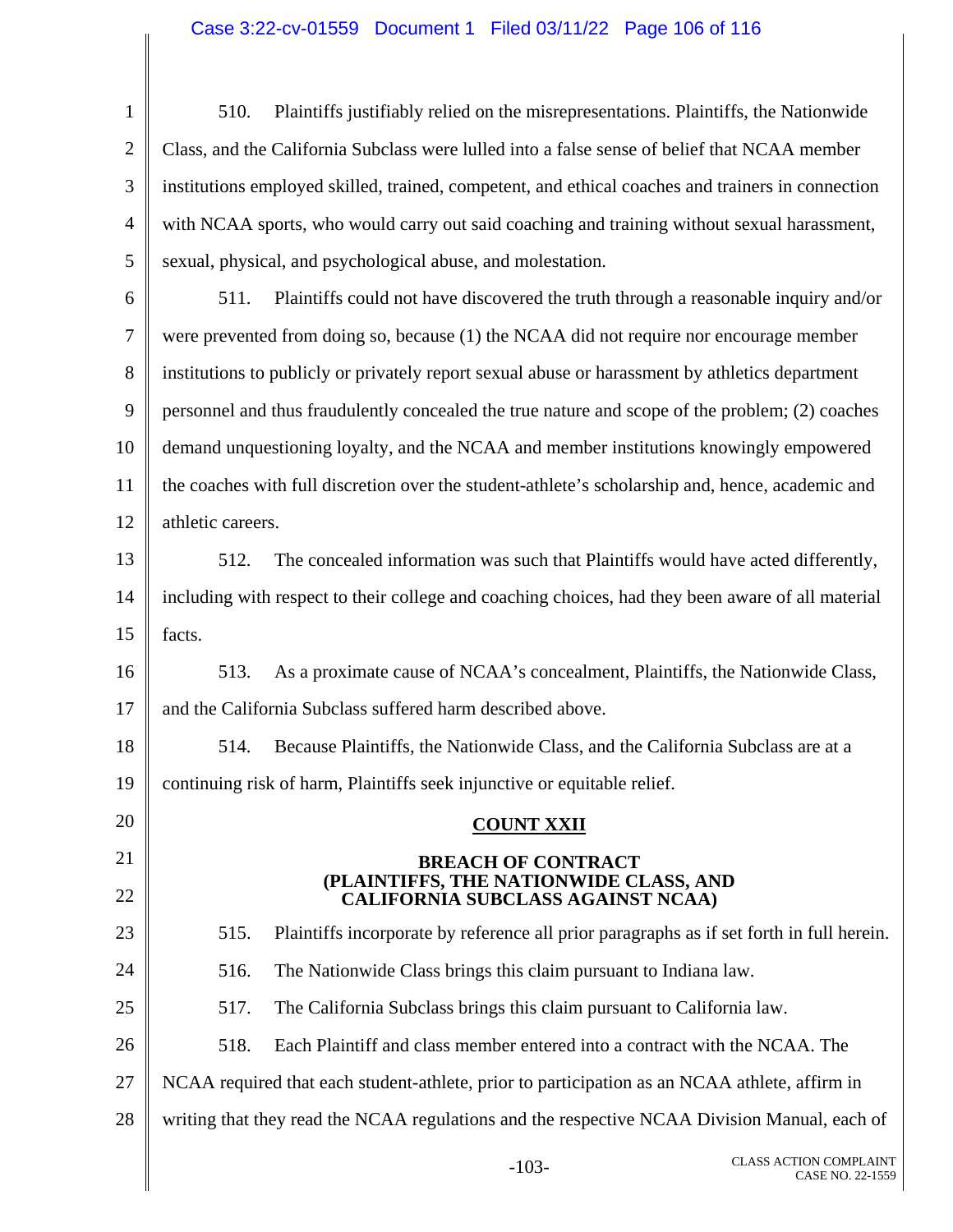#### Case 3:22-cv-01559 Document 1 Filed 03/11/22 Page 107 of 116

1 2 3 4 5 6 7 8 9 10 11 12 13 14 15 16 17 18 19 20 21 22 23 24 25 26 27 28 which expressly encompasses the NCAA Constitution, Operating Bylaws, and Administrative Bylaws (collectively "Manual"). The contract for Division I is called a Form 19-1a, and the most recent version is attached as Exhibit A. Based upon information and belief, the NCAA and USF have Plaintiffs' contracts. 519. The NCAA required that each student-athlete affirm in writing to having "read the Summary of NCAA Regulations, or another outline or summary of NCAA legislation provided by your director of athletics (or his or her designee) or read the bylaws of the NCAA Division I Manual that address your eligibility. You are responsible for knowing and understanding the application of all NCAA Division I bylaws related to your eligibility." 520. For its part, in the Manual, the NCAA promised the following for the studentathletes' benefit: a. "To initiate, stimulate and improve intercollegiate athletics programs for student athletes . . . . " NCAA Const., Art.1, § 1.2(a); b. "To uphold the principal of institutional control of, and responsibility for, all intercollegiate sports in conformity with the constitution and bylaws of this association," NCAA Const., Art.1, § 1.2(b); c. "To legislate, through bylaws or by resolutions of a Convention, upon any subject of general concern to the members related to the administration of intercollegiate athletics . . . . " NCAA Const., Art.1, § 1.2(h); d. To conduct intercollegiate athletics programs "in a manner designed to protect and enhance the physical and educational wellbeing of studentathletes," NCAA Const., Art. 2, § 2.2 (Revised: 11/21/05); e. To require "each member institution to protect the health of, and provide a safe environment for, each of its participating student-athletes," NCAA Const., Art. 2, § 2.2.3 (Adopted: 1/10/95); f. To require "each member institution to establish and maintain an environment that fosters a positive relationship between the student-athlete and coach," NCAA Const., Art. 2, § 2.2.4 (Adopted: 1/10/95);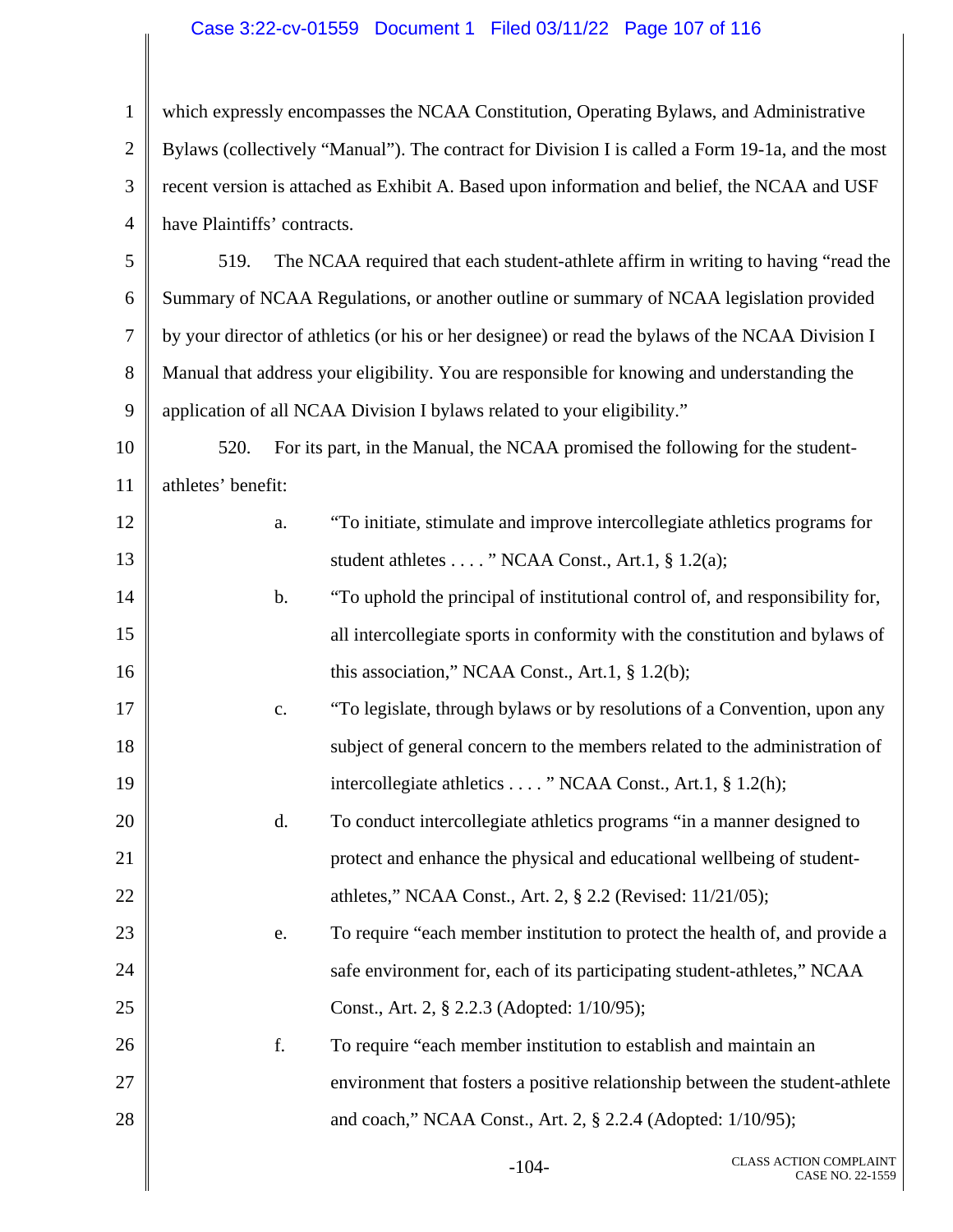# Case 3:22-cv-01559 Document 1 Filed 03/11/22 Page 108 of 116

| $\mathbf{1}$   | g.                                                                                              | To require that "each member institution to establish and maintain an             |  |  |  |
|----------------|-------------------------------------------------------------------------------------------------|-----------------------------------------------------------------------------------|--|--|--|
| $\mathbf{2}$   |                                                                                                 | environment in which a student-athlete's activities are conducted as an           |  |  |  |
| 3              |                                                                                                 | integral part of the student-athlete's educational experience," NCAA              |  |  |  |
| $\overline{4}$ |                                                                                                 | Const., Art. 2, § 2.2 (Adopted: 1/10/95); and                                     |  |  |  |
| 5              | h.                                                                                              | To "assist the institution in its efforts to achieve full compliance with all     |  |  |  |
| 6              |                                                                                                 | rules and regulations and shall afford the institution, its staff and student-    |  |  |  |
| $\tau$         |                                                                                                 | athletes fair procedures in the consideration of an identified or alleged         |  |  |  |
| 8              |                                                                                                 | failure in compliance," NCAA Const., Art. 2, § 2.8.2.                             |  |  |  |
| 9              | 521.                                                                                            | For consideration in return for the NCAA's undertakings, each student-athlete     |  |  |  |
| 10             | agrees to abide by the Manual and any other NCAA rules, participates in an NCAA sport which     |                                                                                   |  |  |  |
| 11             | provides a benefit to the NCAA and its member institutions, and agrees to waive certain rights, |                                                                                   |  |  |  |
| 12             | including the right to profit from participation.                                               |                                                                                   |  |  |  |
| 13             | 522.                                                                                            | The Manual thus constitutes a contract between the NCAA and Plaintiffs, the       |  |  |  |
| 14             | Nationwide Class, and the California Subclass.                                                  |                                                                                   |  |  |  |
| 15             | 523.                                                                                            | Plaintiffs have fulfilled their obligations under the contract by providing their |  |  |  |
| 16             | services as student-athletes in the NCAA.                                                       |                                                                                   |  |  |  |
| 17             | 524.                                                                                            | The NCAA has breached its contractual obligations to Plaintiffs, the Nationwide   |  |  |  |
| 18             | Class, and the California Subclass by failing to:                                               |                                                                                   |  |  |  |
| 19             | a.                                                                                              | prohibit sexual harassment and/or sexual abuse of student-athletes by             |  |  |  |
| 20             | athletics department personnel;                                                                 |                                                                                   |  |  |  |
| 21             | b.                                                                                              | prohibit any romantic or sexual relationships between athletics department        |  |  |  |
| 22             | personnel and student-athletes;                                                                 |                                                                                   |  |  |  |
| 23             | c.                                                                                              | prohibit grooming and other sexually-exploitative behavior by athletics           |  |  |  |
| 24             |                                                                                                 | department personnel of student-athletes;                                         |  |  |  |
| 25             | d.                                                                                              | require NCAA member institutions to immediately report any allegations            |  |  |  |
| 26             |                                                                                                 | of sexual relationships, harassment, or abuse of a student-athlete by             |  |  |  |
| 27             | athletics department personnel;                                                                 |                                                                                   |  |  |  |
| 28             | e.                                                                                              | maintain about sexual relationships, harassment, or abuse of a student-           |  |  |  |
|                |                                                                                                 |                                                                                   |  |  |  |

 $\parallel$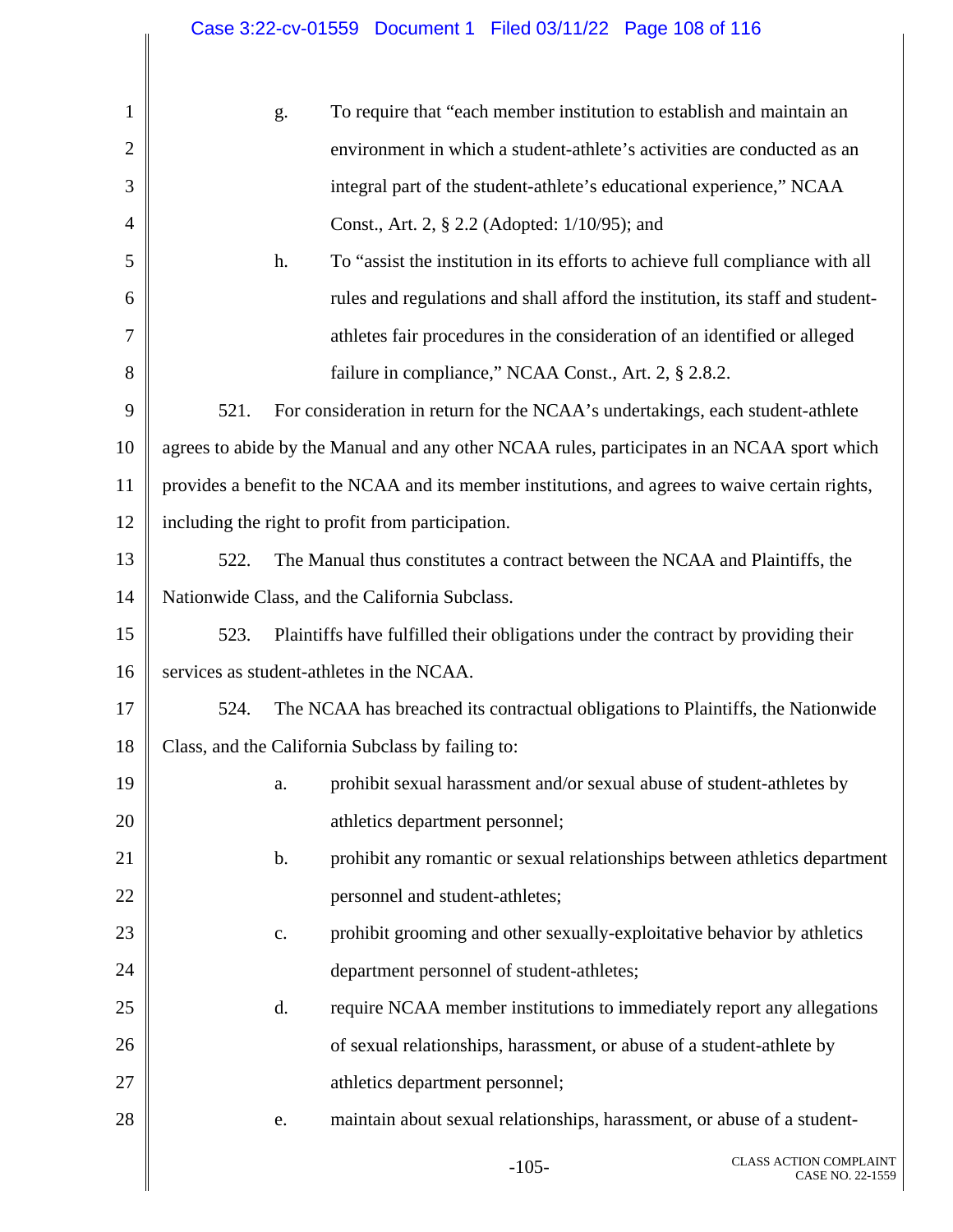| 1              |      |    | athlete by athletics department personnel all reports in a centralized          |                                                   |
|----------------|------|----|---------------------------------------------------------------------------------|---------------------------------------------------|
| $\overline{2}$ |      |    | repository so that all complaints can be tracked by the NCAA and its            |                                                   |
| 3              |      |    | member institutions;                                                            |                                                   |
| 4              |      | f. | require that all reports of sexual relationships, harassment, or abuse of a     |                                                   |
| 5              |      |    | student-athlete by athletics department personnel be independently              |                                                   |
| 6              |      |    | investigated;                                                                   |                                                   |
| 7              |      | g. | implement public sanctions on member institutions and athletics                 |                                                   |
| 8              |      |    | department personnel where allegations of sexual relationships,                 |                                                   |
| 9              |      |    | harassment, or abuse of a student-athlete by athletics department personnel     |                                                   |
| 10             |      |    | are substantiated;                                                              |                                                   |
| 11             |      | h. | ban athletics department personnel from working or volunteering for any         |                                                   |
| 12             |      |    | member institution where allegations of sexual relationships, harassment,       |                                                   |
| 13             |      |    | or abuse of a student-athlete by such athletics department personnel are        |                                                   |
| 14             |      |    | substantiated;                                                                  |                                                   |
| 15             |      | i. | mandate training of athletics department personnel regarding grooming,          |                                                   |
| 16             |      |    | sexual relationships with student-athletes, sexual abuse and harassment, the    |                                                   |
| 17             |      |    | prohibition thereof, and reporting obligations;                                 |                                                   |
| 18             |      | j. | mandate training of athletics department personnel and student-athletes to      |                                                   |
| 19             |      |    | recognize the signs of grooming and sexual abuse and harassment by              |                                                   |
| 20             |      |    | athletics department personnel, and to provide confidential avenues to          |                                                   |
| 21             |      |    | report the abuse;                                                               |                                                   |
| 22             |      | k. | protect Plaintiffs, the Nationwide Class, and the California Subclass from      |                                                   |
| 23             |      |    | such abuse and other foreseeable risks; and                                     |                                                   |
| 24             |      | 1. | provide a safe environment for NCAA student-athletes free from sexual           |                                                   |
| 25             |      |    | abuse and/or sexual harassment.                                                 |                                                   |
| 26             | 525. |    | As a direct result of those breaches, Plaintiffs, the Nationwide Class, and the |                                                   |
| 27             |      |    | California Subclass have suffered harm as described above.                      |                                                   |
| 28             | 526. |    | Because Plaintiffs, the Nationwide Class, and the California Subclass are at a  |                                                   |
|                |      |    | $-106-$                                                                         | <b>CLASS ACTION COMPLAINT</b><br>CASE NO. 22-1559 |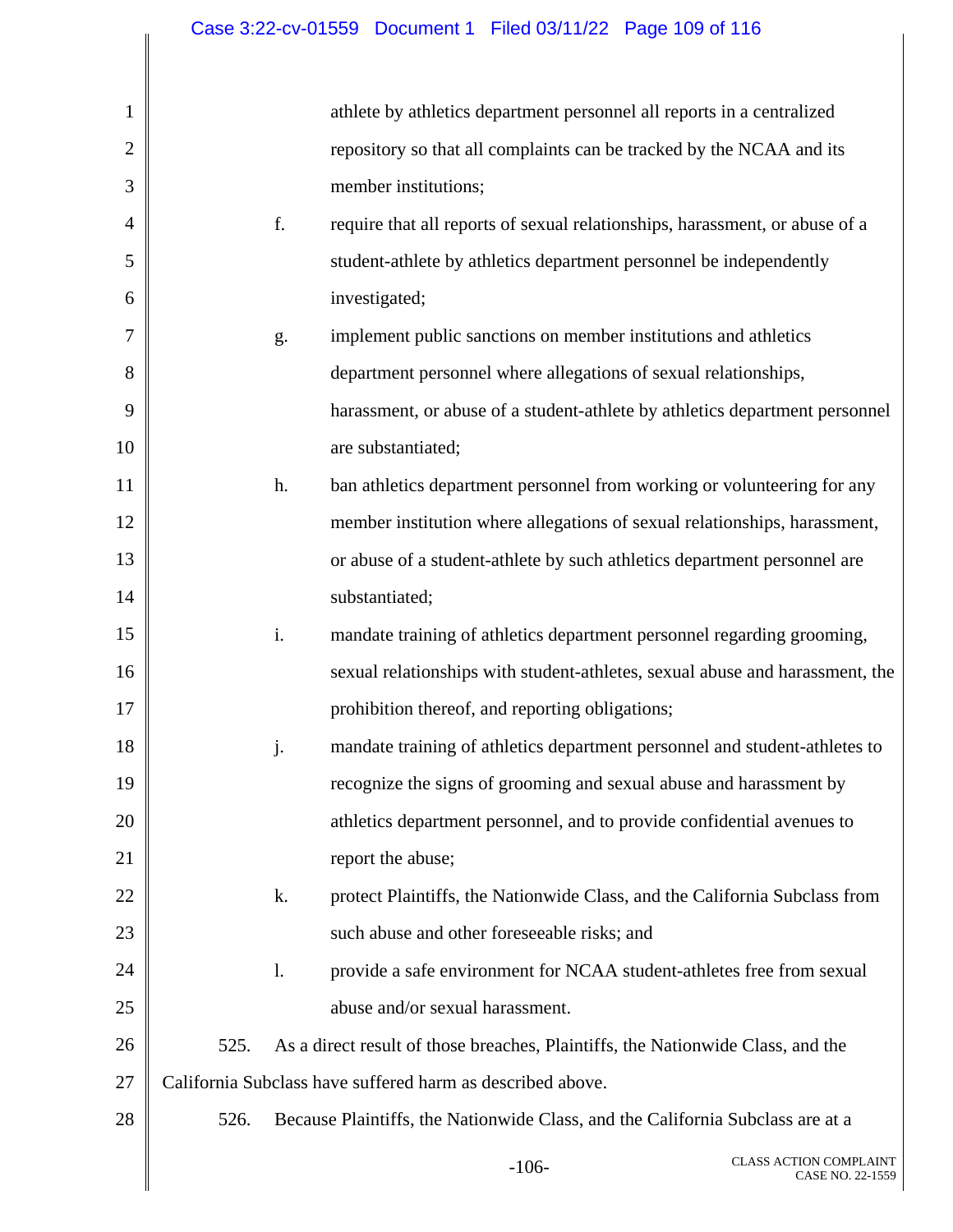|              | Case 3:22-cv-01559 Document 1 Filed 03/11/22 Page 110 of 116                                     |  |  |  |  |  |
|--------------|--------------------------------------------------------------------------------------------------|--|--|--|--|--|
| $\mathbf{1}$ | continuing risk of harm, Plaintiffs seek injunctive or equitable relief.                         |  |  |  |  |  |
| 2            | <b>COUNT XXIII</b>                                                                               |  |  |  |  |  |
| 3            | <b>BREACH OF IMPLIED CONTRACT</b>                                                                |  |  |  |  |  |
| 4            | (PLAINTIFFS, THE NATIONWIDE CLASS, AND<br><b>CALIFORNIA SUBCLASS AGAINST NCAA)</b>               |  |  |  |  |  |
| 5            | 527.<br>Plaintiffs incorporate by reference all prior paragraphs as if set forth in full herein. |  |  |  |  |  |
| 6            | 528.<br>The Nationwide Class brings this claim pursuant to Indiana law.                          |  |  |  |  |  |
| 7            | 529.<br>The California Subclass brings this claim pursuant to California law.                    |  |  |  |  |  |
| 8            | 530.<br>To the extent an express contract does not exist, the facts and circumstances set        |  |  |  |  |  |
| 9            | forth above establish an implied contract wherein student-athletes, in return for participation, |  |  |  |  |  |
| 10           | agreed to be bound by NCAA rules and expected the NCAA to provide appropriate rules and          |  |  |  |  |  |
| 11           | regulations so as to protect their health and safety to the extent possible.                     |  |  |  |  |  |
| 12           | 531.<br>The NCAA has breached its contractual obligations to Plaintiffs, the Nationwide          |  |  |  |  |  |
| 13           | Class, and the California Subclass by failing to:                                                |  |  |  |  |  |
| 14           | prohibit sexual harassment and/or sexual abuse of student-athletes by<br>a.                      |  |  |  |  |  |
| 15           | athletics department personnel;                                                                  |  |  |  |  |  |
| 16           | prohibit any romantic or sexual relationships between athletics department<br>$\mathbf b$ .      |  |  |  |  |  |
| 17           | personnel and student-athletes;                                                                  |  |  |  |  |  |
| 18           | prohibit grooming and other sexually-exploitative behavior by athletics<br>c.                    |  |  |  |  |  |
| 19           | department personnel of student-athletes;                                                        |  |  |  |  |  |
| 20           | require NCAA member institutions to immediately report any allegations<br>d.                     |  |  |  |  |  |
| 21           | of sexual relationships, harassment, or abuse of a student-athlete by                            |  |  |  |  |  |
| 22           | athletics department personnel;                                                                  |  |  |  |  |  |
| 23           | maintain all reports complaints about sexual relationships, harassment, or<br>e.                 |  |  |  |  |  |
| 24           | abuse of a student-athlete by athletics department personnel in a centralized                    |  |  |  |  |  |
| 25           | repository so that all can be tracked by the NCAA and its member                                 |  |  |  |  |  |
| 26           | institutions;                                                                                    |  |  |  |  |  |
| 27           | f.<br>require that all reports of sexual relationships, harassment, or abuse of a                |  |  |  |  |  |
| 28           | student-athlete by athletics department personnel be independently                               |  |  |  |  |  |
|              | <b>CLASS ACTION COMPLAINT</b><br>$-107-$<br>CASE NO. 22-1559                                     |  |  |  |  |  |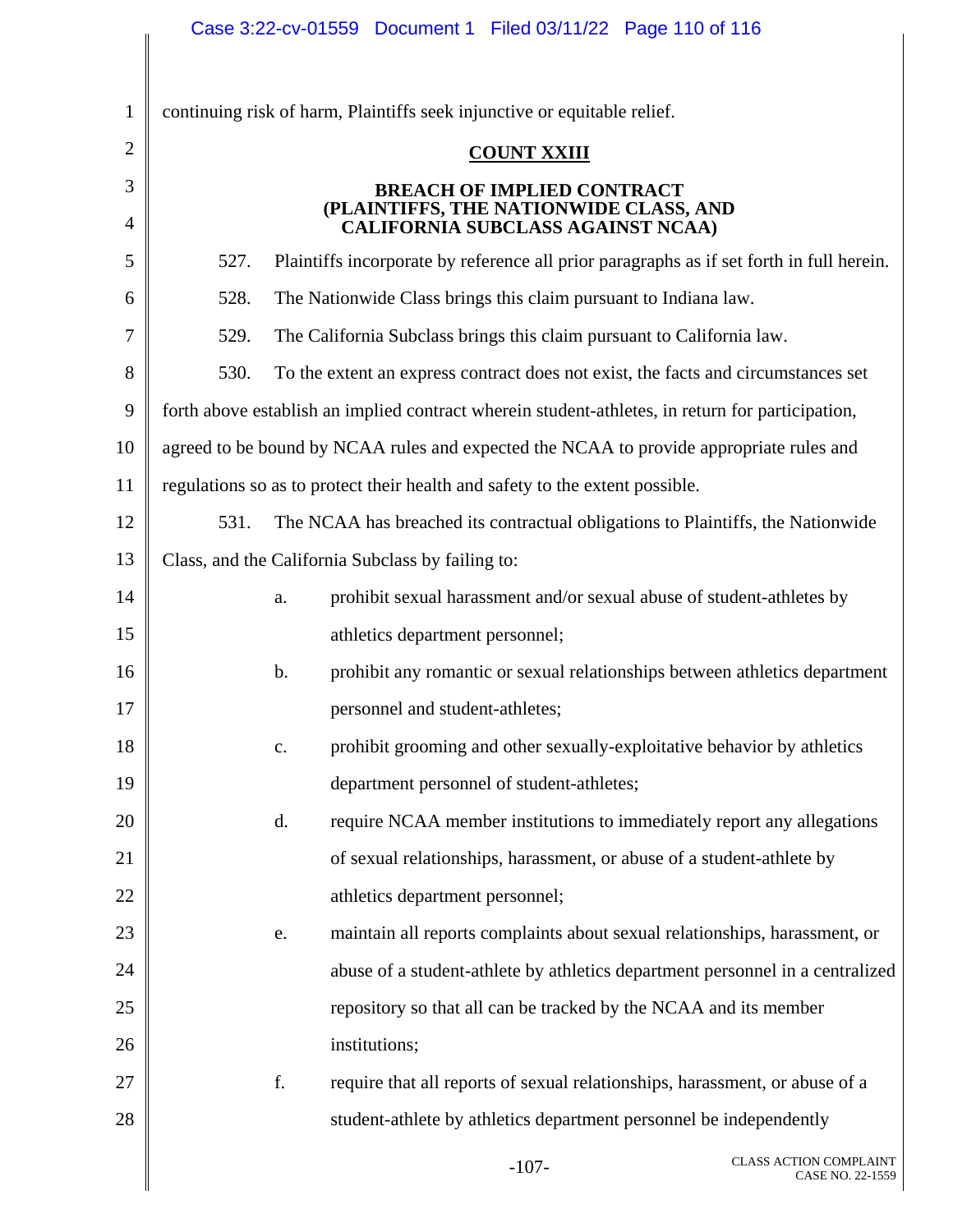investigated;

| 1              |                                                         |                | investigated;                                                                            |  |                                                   |
|----------------|---------------------------------------------------------|----------------|------------------------------------------------------------------------------------------|--|---------------------------------------------------|
| $\overline{2}$ |                                                         | g.             | implement public sanctions on member institutions and athletics                          |  |                                                   |
| 3              |                                                         |                | department personnel where allegations of sexual relationships,                          |  |                                                   |
| 4              |                                                         |                | harassment, or abuse of a student-athlete by athletics department personnel              |  |                                                   |
| 5              |                                                         |                | are substantiated;                                                                       |  |                                                   |
| 6              |                                                         | h.             | ban athletics department personnel from working or volunteering for any                  |  |                                                   |
| 7              |                                                         |                | member institution where allegations of sexual relationships, harassment,                |  |                                                   |
| 8              |                                                         |                | or abuse of a student-athlete by such athletics department personnel are                 |  |                                                   |
| 9              |                                                         |                | substantiated;                                                                           |  |                                                   |
| 10             |                                                         | i.             | mandate training of athletics department personnel regarding grooming,                   |  |                                                   |
| 11             |                                                         |                | sexual relationships with student-athletes, sexual abuse and harassment, the             |  |                                                   |
| 12             |                                                         |                | prohibition thereof, and reporting obligations;                                          |  |                                                   |
| 13             |                                                         | j.             | mandate training of athletics department personnel and student-athletes to               |  |                                                   |
| 14             |                                                         |                | recognize the signs of grooming and sexual abuse and harassment by                       |  |                                                   |
| 15             |                                                         |                | athletics department personnel, and to provide confidential avenues to                   |  |                                                   |
| 16             |                                                         |                | report the abuse;                                                                        |  |                                                   |
| 17             |                                                         | k.             | protect Plaintiffs, the Nationwide Class, and the California Subclass from               |  |                                                   |
| 18             |                                                         |                | such abuse and other foreseeable risks; and                                              |  |                                                   |
| 19             |                                                         | $\mathbf{l}$ . | provide a safe environment for NCAA student-athletes free from sexual                    |  |                                                   |
| 20             |                                                         |                | abuse and/or sexual harassment.                                                          |  |                                                   |
| 21             | 532.                                                    |                | As a direct result of those breaches, Plaintiffs, the Nationwide Class, and the          |  |                                                   |
| 22             | California Subclass have suffered harm described above. |                |                                                                                          |  |                                                   |
| 23             | 533.                                                    |                | Because Plaintiffs, the Nationwide Class, and the California Subclass are at a           |  |                                                   |
| 24             |                                                         |                | continuing risk of harm, Plaintiffs seek injunctive or equitable relief.                 |  |                                                   |
| 25             |                                                         |                | <b>COUNT XXIV</b>                                                                        |  |                                                   |
| 26             |                                                         |                | <b>BREACH OF CONTRACT AS THIRD-PARTY BENEFICIARIES</b>                                   |  |                                                   |
| 27             |                                                         |                | (PLAINTIFFS, THE NATIONWIDE CLASS,<br>AND CALIFORNIA SUBCLASS AGAINST THE NCAA)          |  |                                                   |
| 28             | 534.                                                    |                | Plaintiffs incorporate by reference all prior paragraphs as if set forth in full herein. |  |                                                   |
|                |                                                         |                | $-108-$                                                                                  |  | <b>CLASS ACTION COMPLAINT</b><br>CASE NO. 22-1559 |
|                |                                                         |                |                                                                                          |  |                                                   |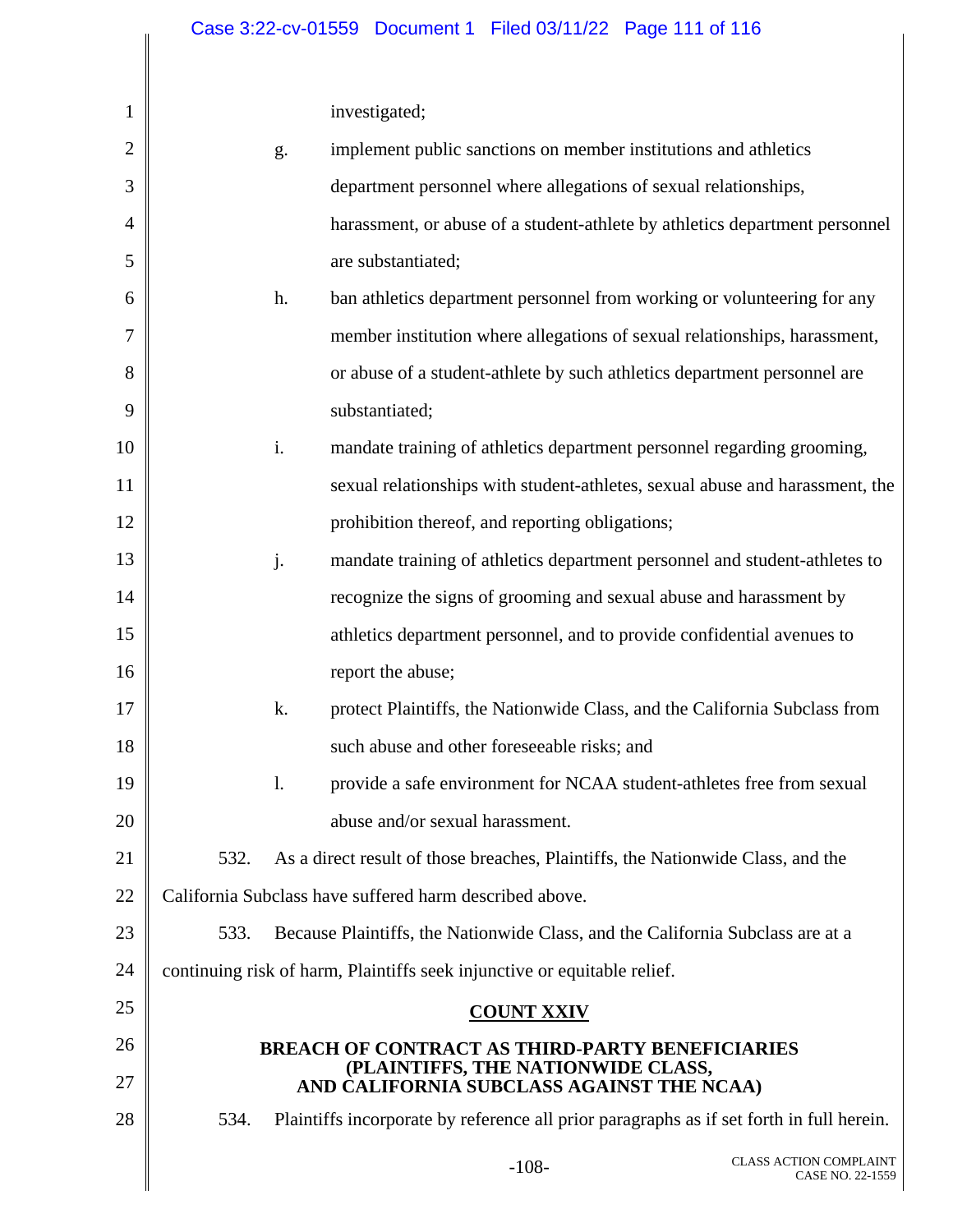## Case 3:22-cv-01559 Document 1 Filed 03/11/22 Page 112 of 116

| $\mathbf{1}$   | The Nationwide Class brings this claim pursuant to Indiana law.<br>535.                       |                |                                                                                                    |  |  |
|----------------|-----------------------------------------------------------------------------------------------|----------------|----------------------------------------------------------------------------------------------------|--|--|
| $\overline{2}$ | 536.<br>The California Subclass brings this claim pursuant to California law.                 |                |                                                                                                    |  |  |
| 3              | 537.<br>To the extent the Court finds no contract exists, either express or implied, between  |                |                                                                                                    |  |  |
| $\overline{4}$ | Plaintiffs, the Nationwide Class, and the California Subclass and the NCAA, then the NCAA and |                |                                                                                                    |  |  |
| 5              |                                                                                               |                | its member institutions were parties to a contract. As an express condition of their membership in |  |  |
| 6              |                                                                                               |                | the NCAA, each institution must agree to abide by the respective NCAA Division Manual, each        |  |  |
| 7              |                                                                                               |                | of which expressly encompasses the NCAA Constitution, Operating Bylaws, and Administrative         |  |  |
| 8              |                                                                                               |                | Bylaws (collectively, the "Manual"). The Manual thus constitutes a contract between the NCAA       |  |  |
| 9              | and its member institutions.                                                                  |                |                                                                                                    |  |  |
| 10             | 538.                                                                                          |                | Plaintiffs, the Nationwide Class, and the California Subclass are third-party                      |  |  |
| 11             | beneficiaries of the contract between the NCAA and its members because the parties to the     |                |                                                                                                    |  |  |
| 12             | contract intended to benefit the student-athletes.                                            |                |                                                                                                    |  |  |
| 13             | 539.                                                                                          |                | In the Manual, the NCAA promises the following for the student-athlete's benefit:                  |  |  |
| 14             |                                                                                               | a.             | "to initiate, stimulate and improve intercollegiate athletics programs for                         |  |  |
| 15             |                                                                                               |                | student athletes ," NCAA Const., Art.1, § 1.2(a);                                                  |  |  |
| 16             |                                                                                               | $\mathbf b$ .  | "to uphold the principal of institutional control of, and responsibility for,                      |  |  |
| 17             |                                                                                               |                | all intercollegiate sports in conformity with the constitution and bylaws of                       |  |  |
| 18             |                                                                                               |                | this association," NCAA Const., Art.1, $\S$ 1.2(b);                                                |  |  |
| 19             |                                                                                               | $\mathbf{c}$ . | to conduct intercollegiate athletics programs "in a manner designed to                             |  |  |
| 20             |                                                                                               |                | protect and enhance the physical and educational wellbeing of student-                             |  |  |
| 21             |                                                                                               |                | athletes," NCAA Const., Art. 2, § 2.2 (Revised: 11/21/05);                                         |  |  |
| 22             |                                                                                               | d.             | to require "each member institution to protect the health of, and provide a                        |  |  |
| 23             |                                                                                               |                | safe environment for, each of its participating student-athletes," NCAA                            |  |  |
| 24             |                                                                                               |                | Const., Art. 2, § 2.2.3 (Adopted: 1/10/95);                                                        |  |  |
| 25             |                                                                                               | e.             | to require "each member institution to establish and maintain an                                   |  |  |
| 26             |                                                                                               |                | environment that fosters a positive relationship between the student-athlete                       |  |  |
| 27             |                                                                                               |                | and coach," NCAA Const., Art. 2, § 2.2.4 (Adopted: 1/10/95);                                       |  |  |
| 28             |                                                                                               | f.             | to require that "each member institution to establish and maintain an                              |  |  |
|                |                                                                                               |                |                                                                                                    |  |  |

Π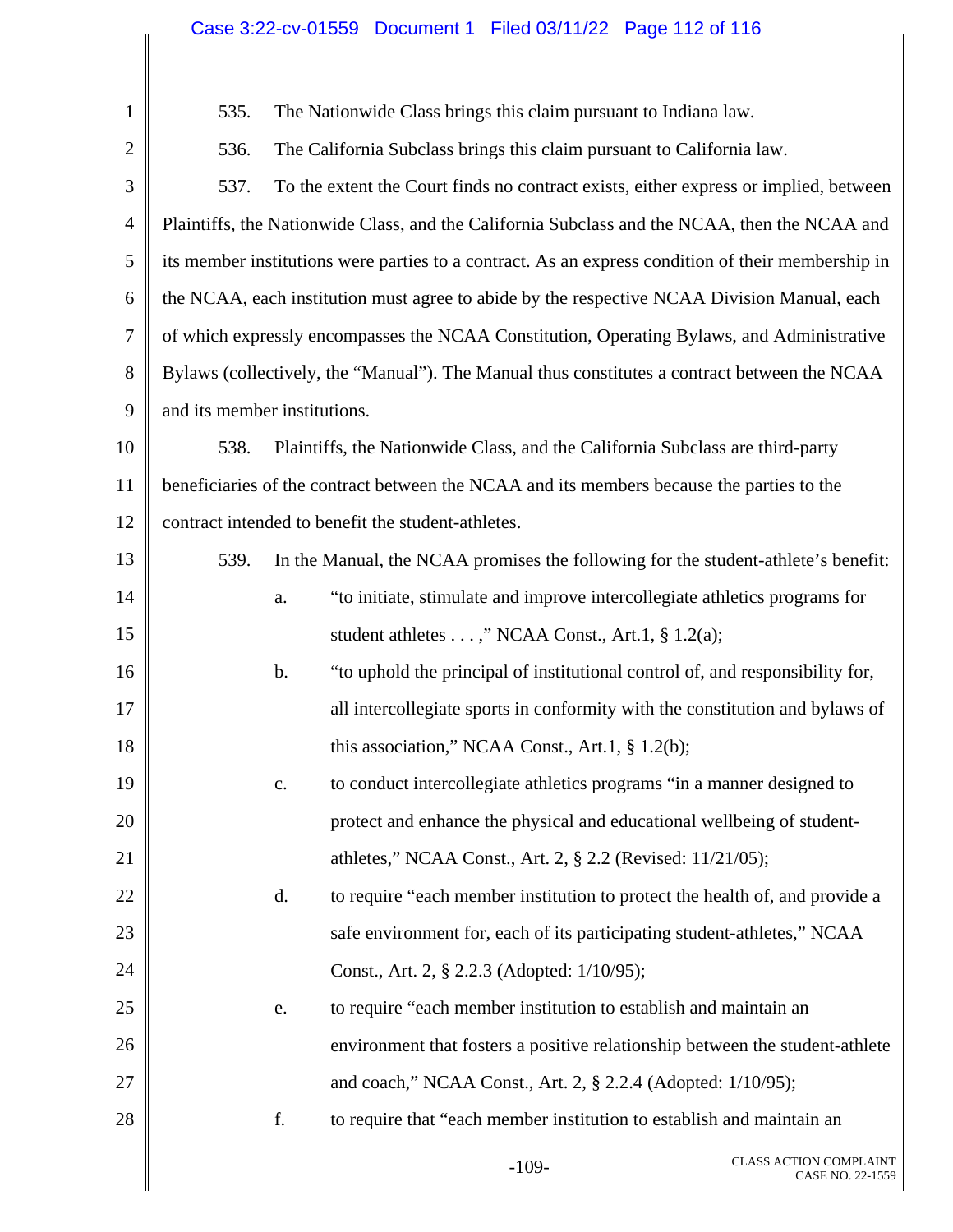## Case 3:22-cv-01559 Document 1 Filed 03/11/22 Page 113 of 116

| $\mathbf{1}$   |      |                | environment in which a student-athlete's activities are conducted as an         |                                                   |
|----------------|------|----------------|---------------------------------------------------------------------------------|---------------------------------------------------|
| $\overline{2}$ |      |                | integral part of the student-athlete's educational experience," NCAA            |                                                   |
| 3              |      |                | Const., Art. 2, § 2.2 (Adopted: 1/10/95);                                       |                                                   |
| $\overline{4}$ |      | g.             | to "assist the institution in its efforts to achieve full compliance with all   |                                                   |
| 5              |      |                | rules and regulations and shall afford the institution, its staff and student-  |                                                   |
| 6              |      |                | athletes fair procedures in the consideration of an identified or alleged       |                                                   |
| 7              |      |                | failure in compliance," NCAA Const., Art. 2, § 2.8.2.                           |                                                   |
| 8              | 540. |                | The NCAA has breached its contractual obligations to Plaintiffs, the Nationwide |                                                   |
| 9              |      |                | Class, and the California Subclass by failing to:                               |                                                   |
| 10             |      | a.             | prohibit sexual harassment and/or sexual abuse of student-athletes by           |                                                   |
| 11             |      |                | athletics department personnel;                                                 |                                                   |
| 12             |      | b.             | prohibit any romantic or sexual relationships between athletics department      |                                                   |
| 13             |      |                | personnel and student-athletes;                                                 |                                                   |
| 14             |      | $\mathbf{c}$ . | prohibit grooming and other sexually-exploitative behavior by athletics         |                                                   |
| 15             |      |                | department personnel of student-athletes;                                       |                                                   |
| 16             |      | d.             | require NCAA member institutions to immediately report any allegations          |                                                   |
| 17             |      |                | of sexual relationships, harassment, or abuse of a student-athlete by           |                                                   |
| 18             |      |                | athletics department personnel;                                                 |                                                   |
| 19             |      | e.             | maintain all reports about sexual relationships, harassment, or abuse of a      |                                                   |
| 20             |      |                | student-athlete by athletics department personnel in a centralized repository   |                                                   |
| 21             |      |                | so that all complaints can be tracked by the NCAA and its member                |                                                   |
| 22             |      |                | institutions;                                                                   |                                                   |
| 23             |      | f.             | require that all reports of sexual relationships, harassment, or abuse of a     |                                                   |
| 24             |      |                | student-athlete by athletics department personnel be independently              |                                                   |
| 25             |      |                | investigated;                                                                   |                                                   |
| 26             |      | g.             | implement public sanctions on member institutions and athletics                 |                                                   |
| 27             |      |                | department personnel where allegations of sexual relationships,                 |                                                   |
| 28             |      |                | harassment, or abuse of a student-athlete by athletics department personnel     |                                                   |
|                |      |                | $-110-$                                                                         | <b>CLASS ACTION COMPLAINT</b><br>CASE NO. 22-1559 |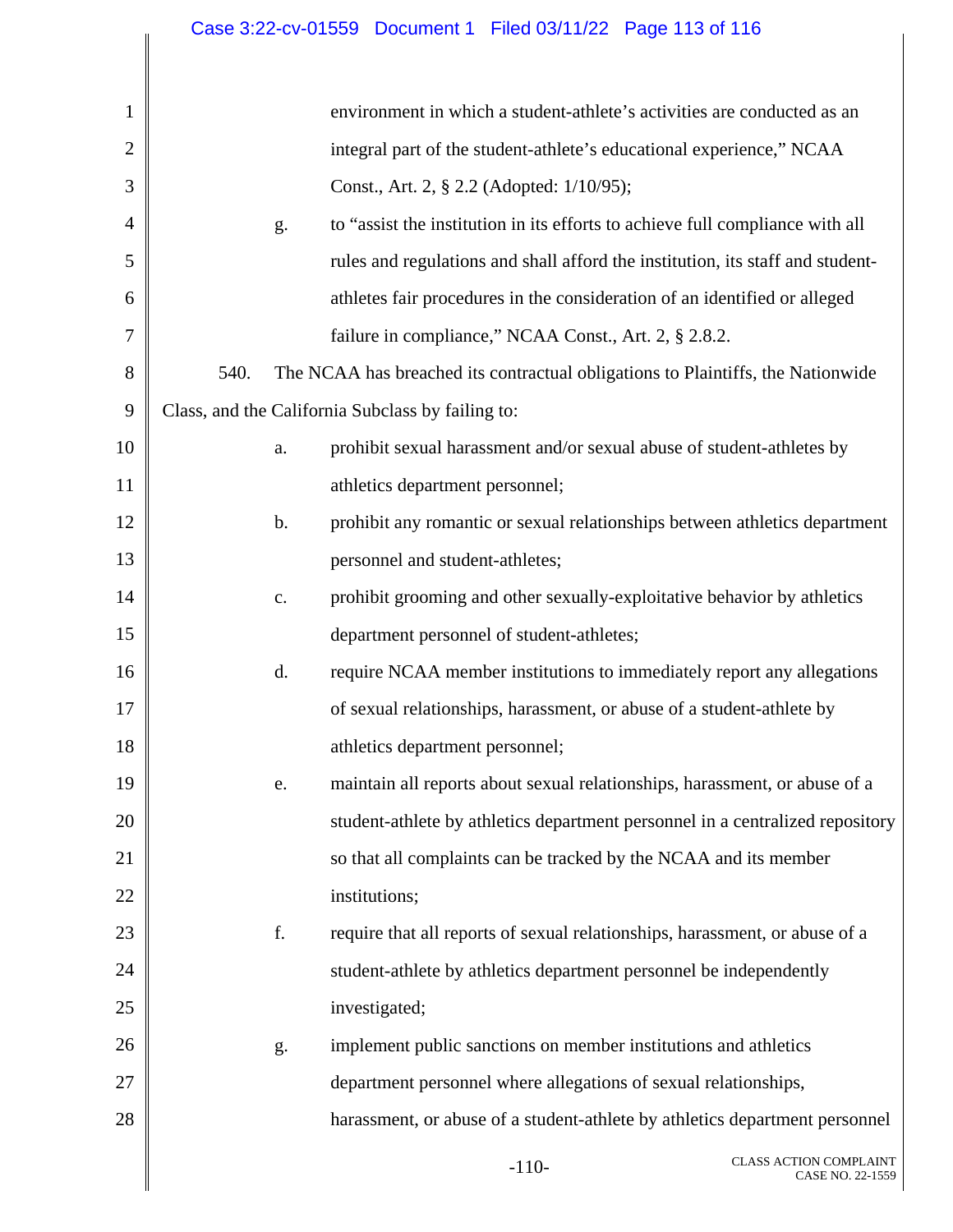| $\mathbf{1}$ |                                                                                                |                | are substantiated;                                                                |                                                   |  |
|--------------|------------------------------------------------------------------------------------------------|----------------|-----------------------------------------------------------------------------------|---------------------------------------------------|--|
| 2            |                                                                                                | h.             | ban athletics department personnel from working or volunteering for any           |                                                   |  |
| 3            |                                                                                                |                | member institution where allegations of sexual relationships, harassment,         |                                                   |  |
| 4            |                                                                                                |                | or abuse of a student-athlete by such athletics department personnel are          |                                                   |  |
| 5            |                                                                                                |                | substantiated;                                                                    |                                                   |  |
| 6            |                                                                                                | i.             | mandate training of athletics department personnel regarding grooming,            |                                                   |  |
| 7            |                                                                                                |                | sexual relationships with student-athletes, sexual abuse and harassment, the      |                                                   |  |
| 8            |                                                                                                |                | prohibition thereof, and reporting obligations;                                   |                                                   |  |
| 9            |                                                                                                | j.             | mandate training of athletics department personnel and student-athletes to        |                                                   |  |
| 10           |                                                                                                |                | recognize the signs of grooming and sexual abuse and harassment by                |                                                   |  |
| 11           |                                                                                                |                | athletics department personnel, and to provide confidential avenues to            |                                                   |  |
| 12           |                                                                                                |                | report the abuse;                                                                 |                                                   |  |
| 13           |                                                                                                | k.             | protect Plaintiffs, the Nationwide Class, and the California Subclass from        |                                                   |  |
| 14           |                                                                                                |                | such abuse and other foreseeable risks; and                                       |                                                   |  |
| 15           |                                                                                                | $\mathbf{l}$ . | provide a safe environment for NCAA student-athletes free from sexual             |                                                   |  |
| 16           |                                                                                                |                | abuse and/or sexual harassment.                                                   |                                                   |  |
| 17           | 541.                                                                                           |                | As a direct result of those breaches, Plaintiffs, the Nationwide Class, and the   |                                                   |  |
| 18           | California Subclass have suffered harm described above.                                        |                |                                                                                   |                                                   |  |
| 19           | 542.                                                                                           |                | Because Plaintiffs, the Nationwide Class, and the California Subclass are at a    |                                                   |  |
| 20           | continuing risk of harm, Plaintiffs seek injunctive or equitable relief.                       |                |                                                                                   |                                                   |  |
| 21           | IX.<br><b>PRAYER FOR RELIEF</b>                                                                |                |                                                                                   |                                                   |  |
| 22           | WHEREFORE, Plaintiffs, individually and on behalf of the Nationwide Class, the USF             |                |                                                                                   |                                                   |  |
| 23           | Subclass, and the California Subclass, respectfully request that the Court enter a judgment on |                |                                                                                   |                                                   |  |
| 24           | their behalf and against the NCAA, the University of San Francisco, Nino Giarratano, and Troy  |                |                                                                                   |                                                   |  |
| 25           | Nakamura, and further grant the following relief:                                              |                |                                                                                   |                                                   |  |
| 26           | A.                                                                                             |                | Certify the proposed Class and Subclasses pursuant to the Rules $23(a)$ , (b)(2), |                                                   |  |
| 27           | (b)(3) and/or (c)(4);                                                                          |                |                                                                                   |                                                   |  |
| 28           | <b>B.</b>                                                                                      |                | Designate Plaintiffs as representatives of the proposed Class and Subclasses and  |                                                   |  |
|              |                                                                                                |                | $-111-$                                                                           | <b>CLASS ACTION COMPLAINT</b><br>CASE NO. 22-1559 |  |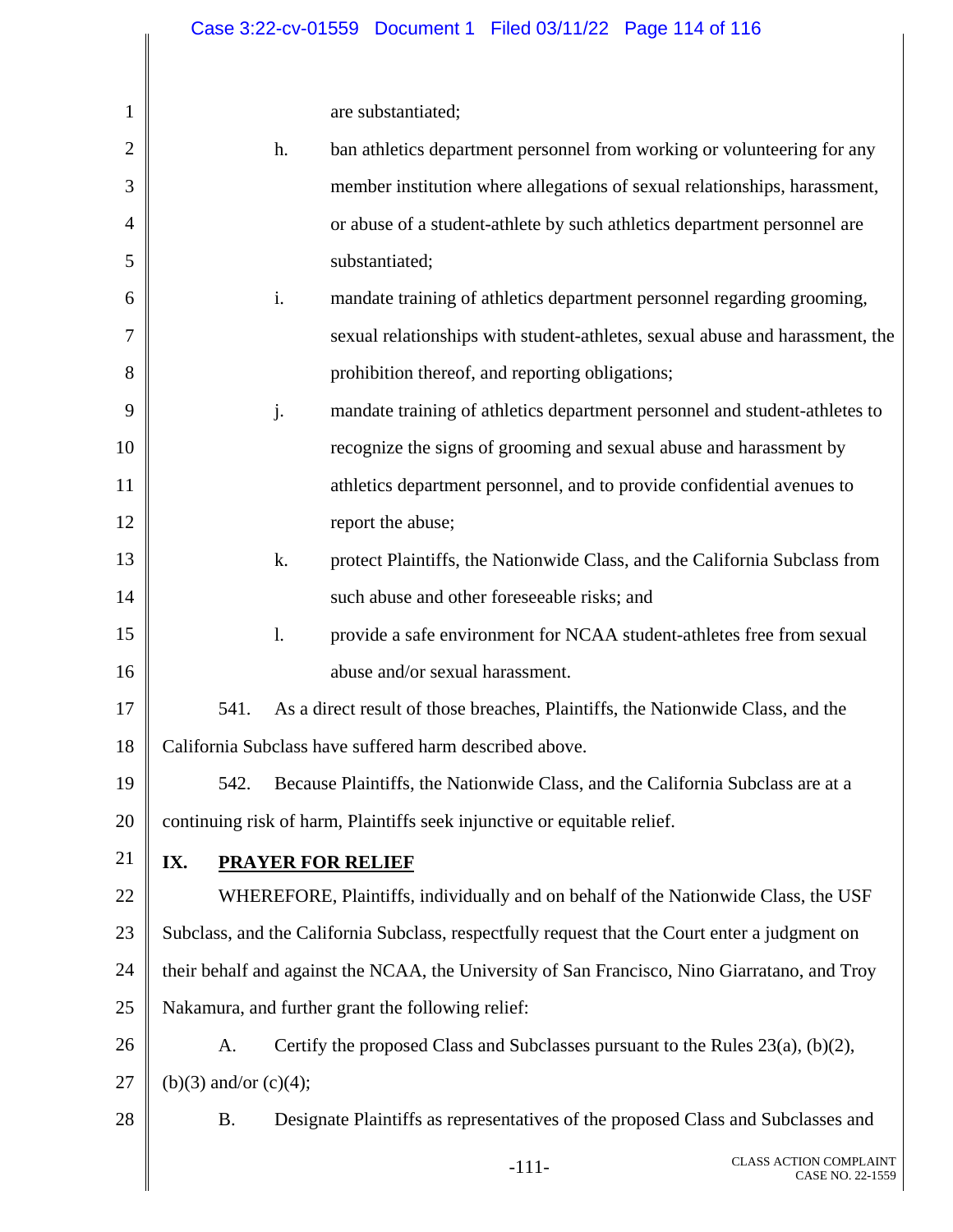## Case 3:22-cv-01559 Document 1 Filed 03/11/22 Page 115 of 116

| $\mathbf{1}$   |                                                                           | Plaintiffs' counsel as Class counsel;                                                                    |                                                       |  |  |
|----------------|---------------------------------------------------------------------------|----------------------------------------------------------------------------------------------------------|-------------------------------------------------------|--|--|
| $\overline{2}$ | $\mathcal{C}$ .                                                           | Declare that the NCAA owes a legal duty to protect student-athletes enrolled at                          |                                                       |  |  |
| 3              | member institutions;                                                      |                                                                                                          |                                                       |  |  |
| 4              | D.                                                                        | Award injunctive relief requiring the NCAA to implement and enforce rules and                            |                                                       |  |  |
| 5              |                                                                           | bylaws that are considered consensus best practices, including those set out above because: (1)          |                                                       |  |  |
| 6              |                                                                           | there is a substantial likelihood that Plaintiffs and Classes will prevail on the merits; (2) there is a |                                                       |  |  |
| 7              |                                                                           | real and substantial threat that the Classes will suffer irreparable injury if the injunction is not     |                                                       |  |  |
| 8              |                                                                           | granted; (3) the Classes' threatened injury outweighs any threatened harm to the NCAA; and (4)           |                                                       |  |  |
| 9              |                                                                           | granting the injunction will serve the public interest.                                                  |                                                       |  |  |
| 10             | Ε.                                                                        | Award Plaintiffs and Classes compensatory damages, punitive damages, pain and                            |                                                       |  |  |
| 11             | suffering, and any other relief to which they are entitled under the law; |                                                                                                          |                                                       |  |  |
| 12             | F.                                                                        | Award Plaintiffs and the Classes prejudgment interest, costs and attorneys' fees;                        |                                                       |  |  |
| 13             | and                                                                       |                                                                                                          |                                                       |  |  |
| 14             | G.                                                                        | Award Plaintiffs and Classes for such other and further relief as the Court deems                        |                                                       |  |  |
| 15             | just and proper.                                                          |                                                                                                          |                                                       |  |  |
| 16             | X.                                                                        | <b>DEMAND FOR TRIAL BY JURY</b>                                                                          |                                                       |  |  |
| 17             |                                                                           | Plaintiffs, individually and on behalf of the proposed Classes, respectfully request a trial             |                                                       |  |  |
| 18             |                                                                           | by jury as to all matters so triable.                                                                    |                                                       |  |  |
| 19             |                                                                           | Dated: March 11, 2022<br>Respectfully submitted,                                                         |                                                       |  |  |
| 20             |                                                                           | By:                                                                                                      | /s/ Jonathan Selbin                                   |  |  |
| 21             |                                                                           |                                                                                                          | Jonathan Selbin (Cal. Bar No. 170222)                 |  |  |
| 22             |                                                                           | jselbin@lchb.com                                                                                         | Michelle Lamy (Cal. Bar No. 308174)                   |  |  |
| 23             |                                                                           | mlamy@lchb.com                                                                                           | Nigar A. Shaikh (to be <i>admitted pro hac vice</i> ) |  |  |
| 24             |                                                                           | nshaikh@lchb.com                                                                                         | LIEFF CABRASER HEIMANN                                |  |  |
| 25             |                                                                           | & BERNSTEIN, LLP<br>275 Battery Street, 29th Floor                                                       |                                                       |  |  |
| 26             |                                                                           | San Francisco, CA 94111<br>Telephone: (415) 956-1000                                                     |                                                       |  |  |
| 27             |                                                                           | Facsimile: (415) 956-1008                                                                                |                                                       |  |  |
| 28             |                                                                           |                                                                                                          |                                                       |  |  |
|                |                                                                           |                                                                                                          |                                                       |  |  |